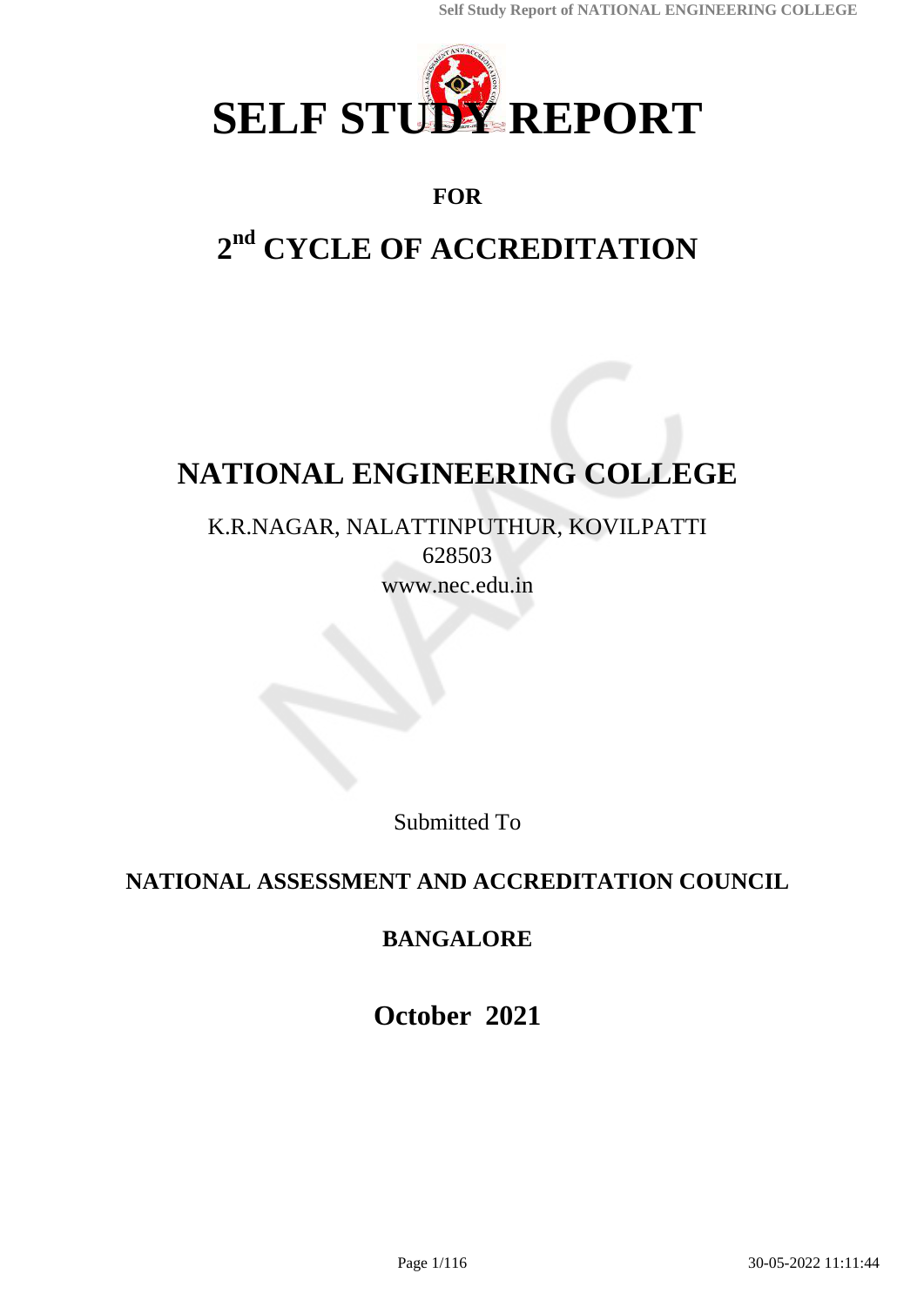# **1. EXECUTIVE SUMMARY**

# **1.1 INTRODUCTION**

National Engineering College (NEC), affiliated with Anna University, Chennai, was established by the trust formed by Chairman Kalvi Thanthai Thiru. K. Ramasamy in 1984. NEC is a self-financing Autonomous Institution, approved by the All India Council for Technical Education (AICTE), New Delhi. The college is located at Kovilpatti in the down - south district of Thoothukudi, Tamilnadu. It is situated on National Highway 44 (India), the longest-running, major northern - South National Highway from Srinagar to Kanyakumari. This institution offers six undergraduate courses and five postgraduate courses pursued by a total of 2400 students, of which 700 students are getting graduated every year. The institution has research centre status approved by Anna University, Chennai, to run doctoral research programs. Around 250 research scholars have completed and pursuing research in diverse fields in the institution.

NEC acclaimed the "Autonomous" recognition in 2011 from UGC, New Delhi, and the institute is found fit by UGC to receive central assistance as per the provisions contained in section 12(B). The college is accredited by National Assessment and Accreditation Council (NAAC). The undergraduate programs offered by the college, Mechanical Engineering, Electronics and Communication Engineering, Computer Science and Engineering, Electrical and Electronics Engineering, Electronics and Instrumentation Engineering and Information and Technology, are accredited by the National Board of Accreditation (NBA) under the Tier I category. The institution was ranked 191th among the engineering colleges in India by the National Institutional Ranking Framework (NIRF) and secured ARIIA Band A (Rank between 6th - 25th) among all Higher Education Self Financed Institutions across the country in 2020. The college has been awarded a five-star rating by the Institute Innovation Council of AICTE, New Delhi.

#### **Vision**

Transforming lives through quality education and research with human values.

#### **Mission**

- To maintain excellent infrastructure and highly qualified and dedicated faculty.
- To provide a conducive learning environment with an ambience of humanity, wisdom, creativity and team spirit.
- To promote the values of ethical behaviour and commitment to society.
- To partner with academic, industrial and government entities to attain collaborative research.

## **1.2 Strength, Weakness, Opportunity and Challenges(SWOC)**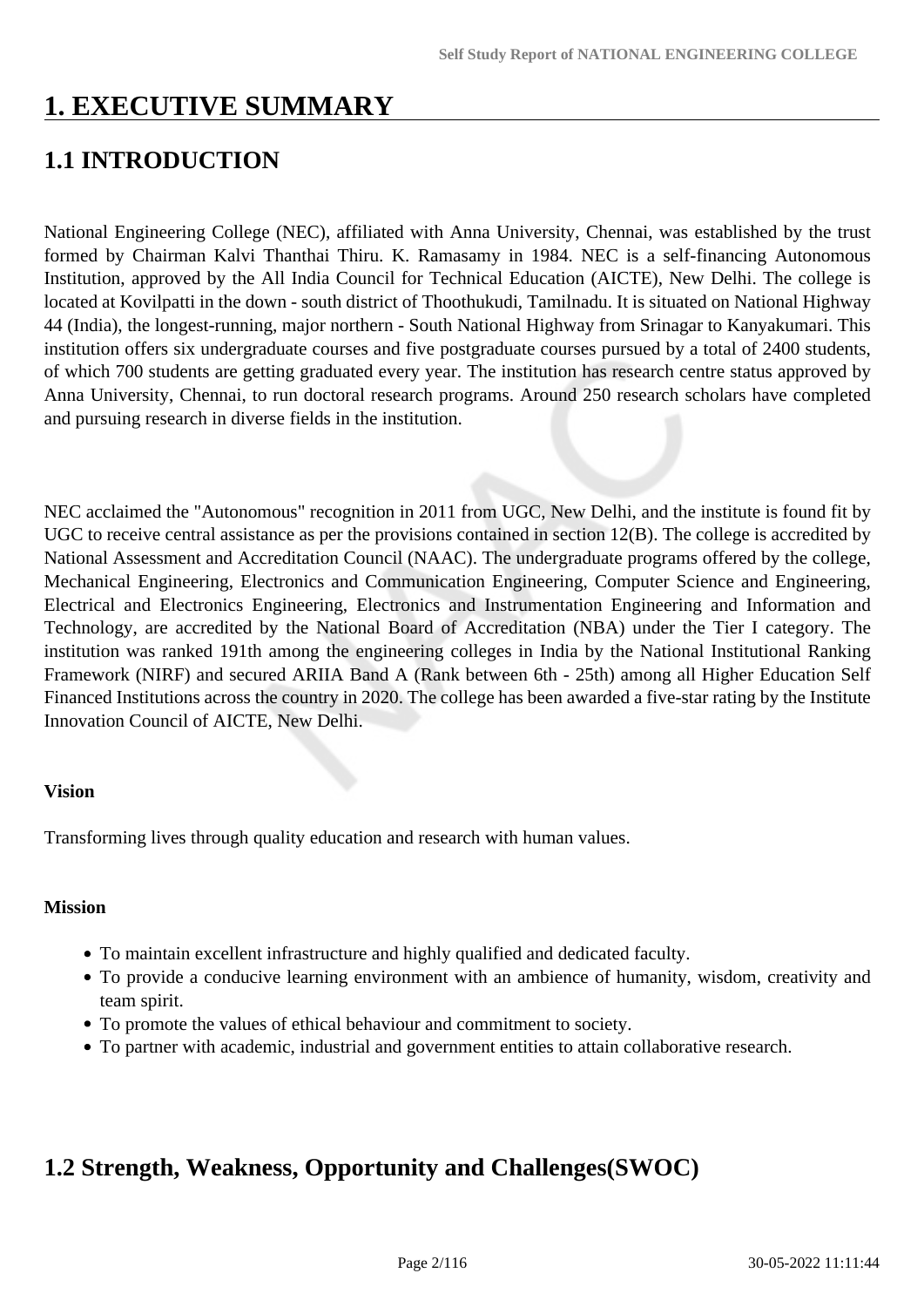#### **Institutional Strength**

- 1. Visionary and proactive management
- 2. Academic flexibility outcome-based education with choice-based credit system
- 3. Decentralized administrative setup
- 4. Well equipped special laboratories
- 5. Faculty members with high credentials
- 6. Consistent placement records
- 7. Transparent, foolproof, and IT-enabled examination system
- 8. Quality research publications
- 9. Well established digital library
- 10. Globally connected strong alumni network
- 11. Innovative ecosystem for product development
- 12. Uplifting the standard of living of the rural students
- 13. Exclusive training for communication and soft skills
- 14. Dedicated mentoring system Innumerable
- 15. Outreach activities for societal needs

#### **Institutional Weakness**

- 1. Student exchange program
- 2. Commercialization of in-house developed products
- 3. Lacking of student diversity
- 4. Lack of center of excellence laboratories
- 5. Preparing the students for higher studies through GATE and foreign universities
- 6. Preparing for the startup entrepreneur

#### **Institutional Opportunity**

- 1. Developing MOOC courses
- 2. Converting the research outcomes towards societal needs
- 3. Collaboration with R&D institute/industry
- 4. Make-in India, Digital India, Startup India initiatives
- 5. More opportunities in the IT sector
- 6. More company visiting for recruitment

#### **Institutional Challenge**

- 1. Minimum number of Industries in the region
- 2. Getting admission for the PG programme
- 3. Public sector internship for students
- 4. Admission for non-IT branches
- 5. Faculty graduated from premier Institutions.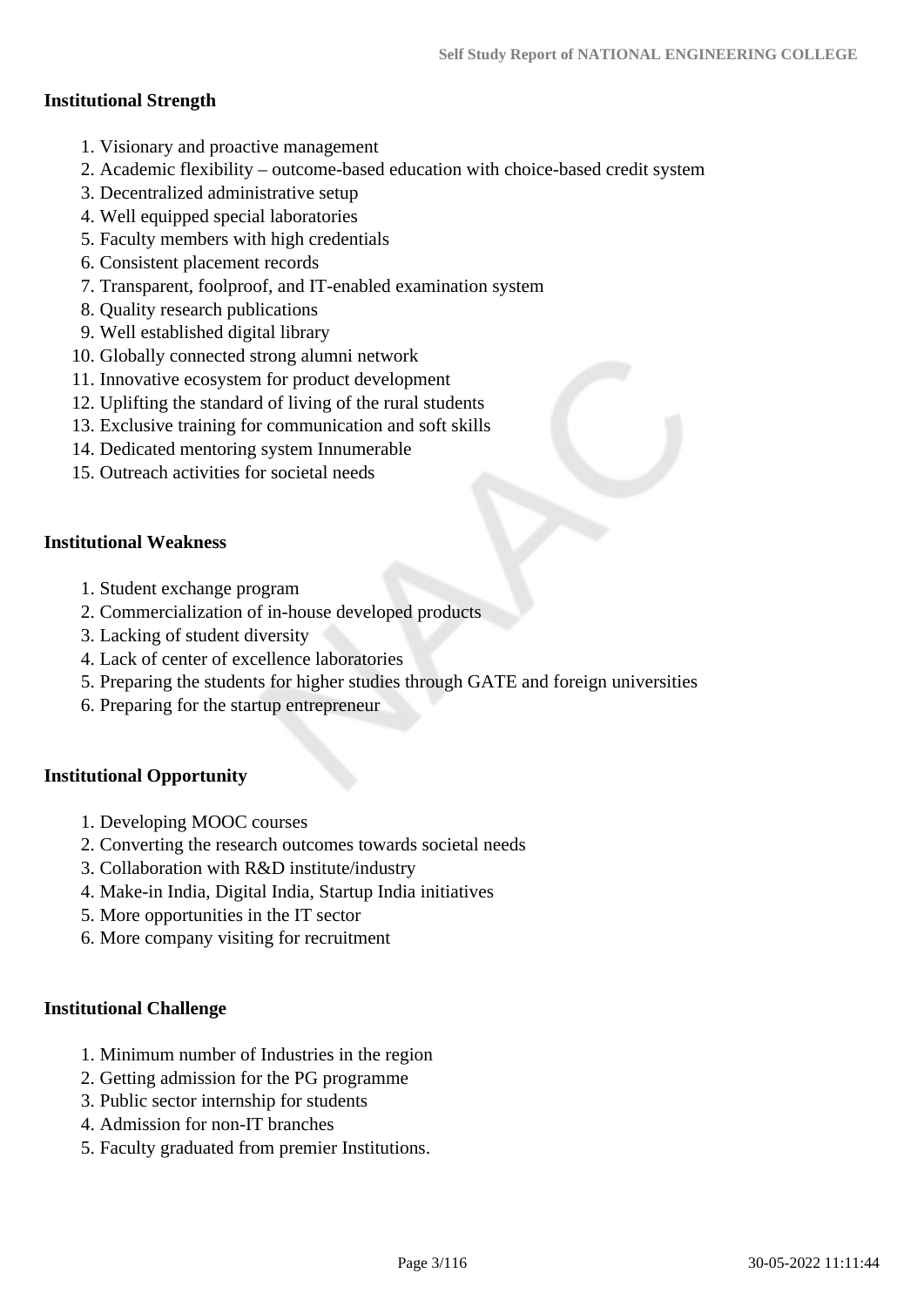# **1.3 CRITERIA WISE SUMMARY**

## **Curricular Aspects**

The curriculum and syllabi under regulation 2019 are implemented based on the guidelines given by AICTE, New Delhi. The objective of the curriculum framework is to achieve excellence in the quality of education and enhance the employability skills of engineers for the welfare of the industry, society, and the nation as a whole. Each program is designed based on outcome-based education (OBE) and choice-based credit system (CBCS). The course content of each course is fixed based on the program educational objectives (PEOs), program outcomes (POs), program-specific outcomes (PSOs), and course outcomes (COs). The CBCS facilitates the students to transfer their credits earned in different departments/centres.

The framework of our curriculum encompasses the components of employability and the newly emerging research areas in engineering that address the needs of our society. Therefore the curriculum has the necessity of constant update and gets equipped with advanced technology. This academic flexibility of our curriculum is an important feature, obtained through the academic council and the board of studies of our institution, headed by the Principal and Academic Dean. The academic council and board of studies, involving internal and external academic experts from various industries, have contributed to designing and conducting periodic revisions of the curriculum and syllabus. Both the bodies will take their guidelines from the feedback given by students, alumnae, and academic experts based on which the necessary modifications will be done in the curriculum.

 The employability, innovation, and research of the curriculum design and development are ensured by involving industry professionals in curriculum development and syncing the curriculum with industry practices. The curriculum and syllabus of each program will be updated as the guidelines given by the academic council and board of studies of our institution to ensure the continuing sustainability, adequacy, and effectiveness in satisfying our institution's requirements and vision, mission, and quality policy. The curriculum and syllabus under each regulation will be for four years. However, the academic council of the college receives the right to revise or change or amend the regulation, the scheme of examination, the curriculum, and syllabi from time to time if found necessary.

#### **Teaching-learning and Evaluation**

Students are admitted into the institution as per the norms of the state government of Tamil Nadu. The Tamil Nadu Engineering Admissions Committee (TNEA) fills up government quota seats as per the government's reservation policy through centralized counseling. The institute follows the ratio of 1:15 for the UG program. The tutorship is maintained with a ratio of not more than 1:20 to pay attention to the students individually and solve the issues related to academics and other psychological issues. Of around 200 faculty members, 68 have PhD qualification, 63 are pursuing Ph.D., and 70% of the faculty members are with more than seven years of teaching experience.

Various teaching methodologies such as experiential learning, participative learning, self-learning, role plays, problem-solving techniques, activity-based learning, and project-based learning are adopted. Faculty members are trained to make use of ICT teaching tools effectively. Flexible Hybrid/blended teaching-learning process is adopted in our institution using Moodle online teaching management system. The institution has a well-defined organizational structure and delineation of essential functions. Every academic year, various committees are constituted to organize the teaching-learning process and learning activities and ensure efficient and effective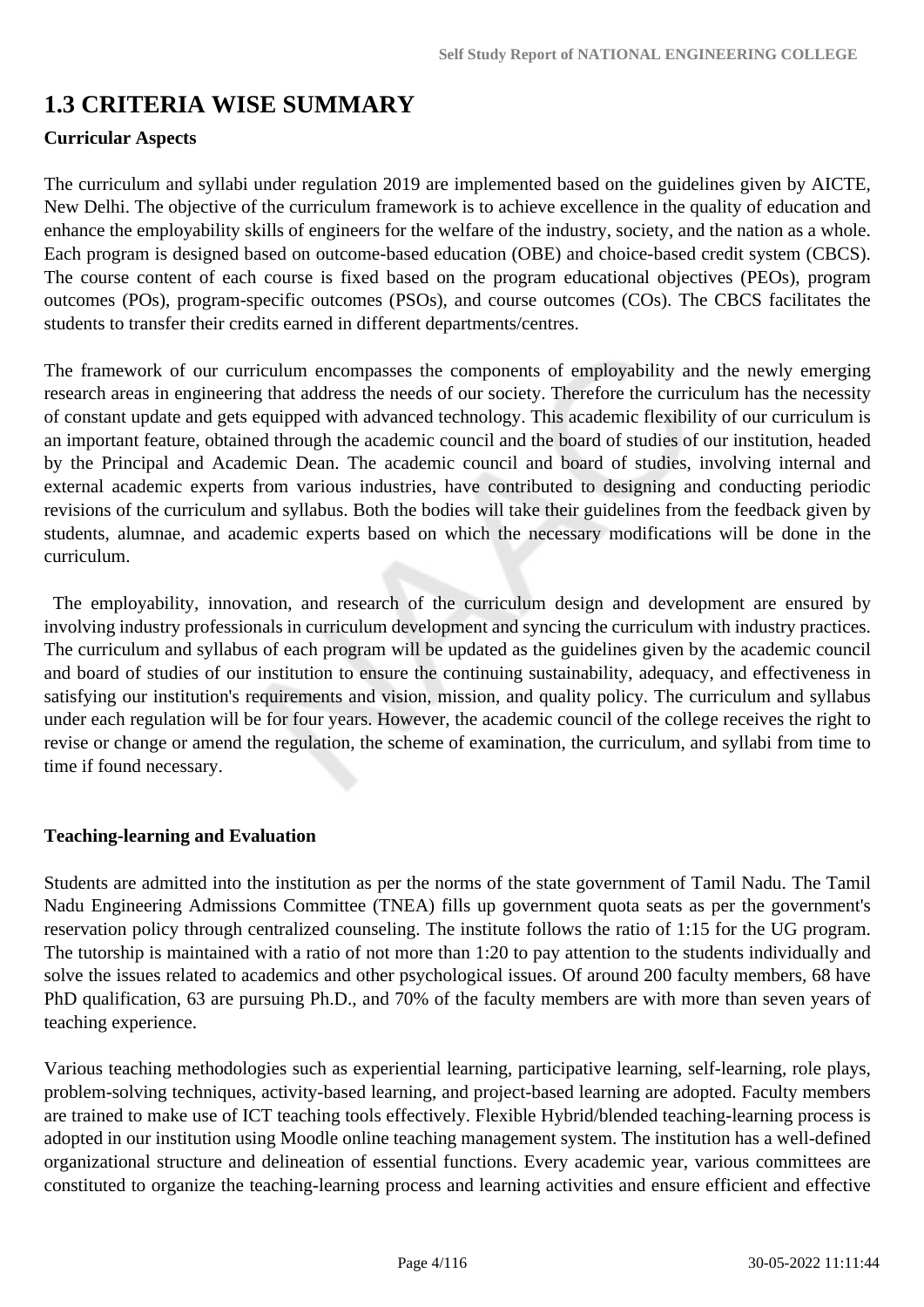teaching quality across the institution.

Time table committee, Exam Wing, Moderation Committee, and the Class Committee of each department are the institution's fundamental functional unit. Before each semester gets started, the year-wise academic calendar and timetable are planned. Timetable contains the details of the courses offered and other details that include course instructors, class hours, and venues. Students are encouraged to be active participants in the classroom as well as in the other teaching-learning environment. In this student-centric approach of teaching, teachers become facilitators or partners in the students' learning. The following participatory learning activities are adopted to make the teaching-learning process effective and suitable for students.

- Encouraging participation in classroom discussion/seminars/workshops.
- Solving challenging problems in the GATE/aptitude classes and practicing active learning sessions
- Giving assignments in the emerging areas related to the course
- Arranging field visits.
- Facilitating industry internship

Making them do various activities for the improvement of their communication skills.

#### **Research, Innovations and Extension**

Various initiatives are taken to promote the research climate in the institution. Faculty members and research scholars are encouraged to undertake the research projects, and immense support is extended by our institution's research and development cell. They are encouraged to attend seminars, workshops, and conferences. The staff members can enroll in any program to familiarize themselves with the current trends and the future direction in their respective disciplines. The institute offers funds and is on-duty for the faculty members to attend seminars, workshops, orientation programs, refresher courses to update their existing knowledge and procure additional information. The management extends their maximum support for the faculty members in various research activities. Faculty members are trained in innovative thinking, design thinking, pedagogy, research activities, and project proposal writing.

The Principal Invigilator and Co-Invigilator of the funded project are provided with 50% of the Overhead charge of the project as an incentive to promote the funded project activities in the Institute. Faculty members who publish their research findings in reputed journals with an impact factor of 1.5 and above, 0.5 to 1.5, and less than 0.5 are motivated with an incentive amount of Rs. 10000, Rs. 5000 and Rs. 2000, respectively. The institution provides incentives to the faculty members doing consultancy.

The institution has a well-defined policy to promote research consultancy and IPR. Faculty members are encouraged with adequate facilities and incentives to do research and consultancy work. Anna University recognizes six departments of our institution as research centres to carry out PhD programs. Around 40 faculty members have guideship to supervise Ph.D. research scholars, and around 1100 research papers and articles are published in the reputed WOS/Scopus indexed journals. The net worth of all the institution's projects is around 1.3 crores, and around 20 projects have been successfully completed by the institution since 2016. Both faculty members and students are motivated towards innovation and startups through the KR incubation centre.

#### **Infrastructure and Learning Resources**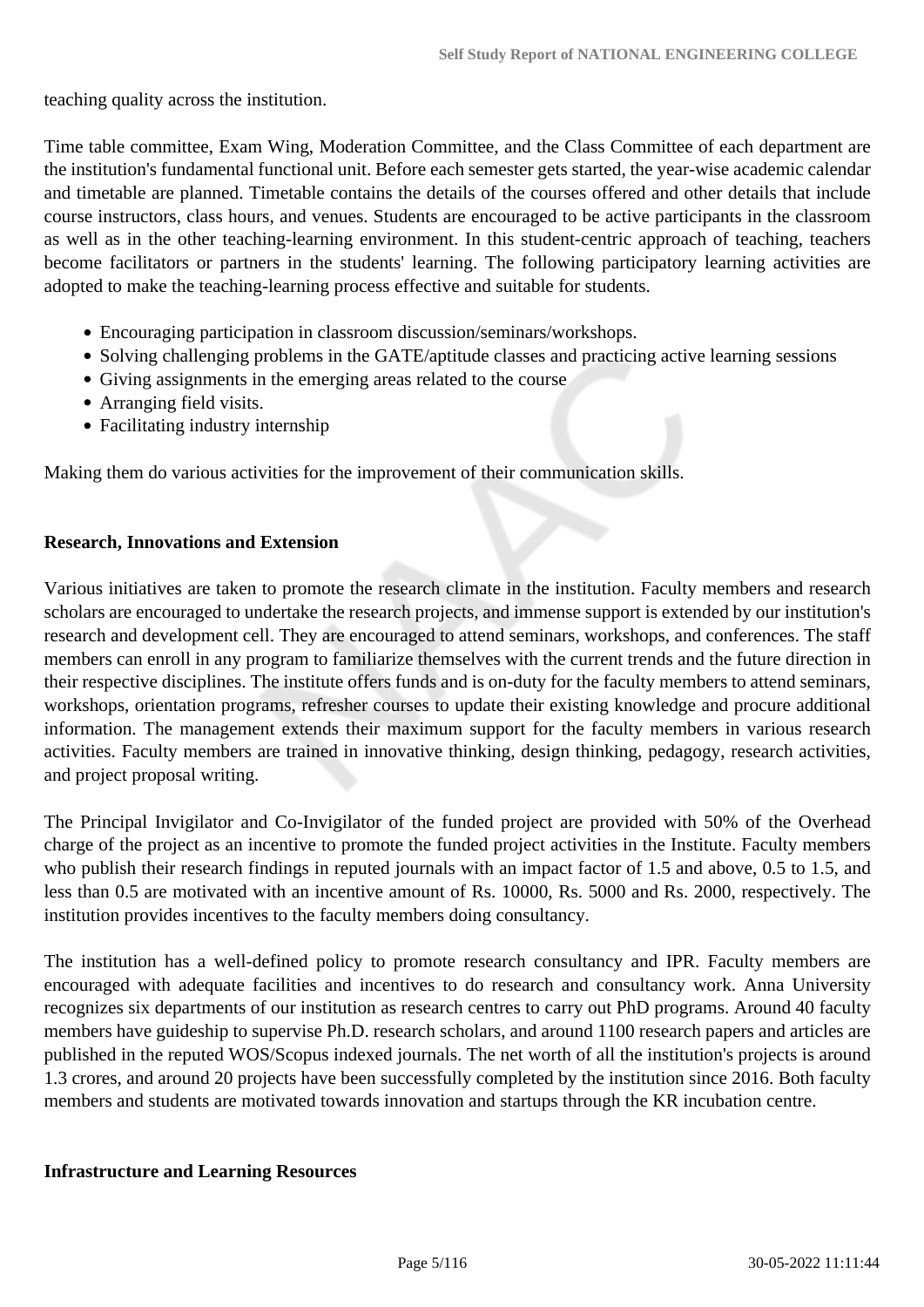One of the objectives of the institute is to maintain an excellent infrastructure. The institute has an advanced infrastructure facility spread over 163 acres of land with a built-up area of 2,87,743 sq feet. There are separate blocks for each department with a total number of 90 Lecture halls including 15 tutorial halls, 66 laboratories, and an auditorium with a capacity of 900 seats. Each department has its seminar hall and a smart classroom. All the institute departments are provided with online teaching devices such as digital tablets, document writers, and recorders. All the laboratories in the departments are highly equipped with advanced technologies. A fully air-conditioned English language lab with 60 systems is provided with exquisite proficiency boosting software like TOEFL mastery, Globarena, oral digital language lab (ODLL), and clarity Snet language lab. The student can utilize the available lab facilities at any time.

The central library is well equipped with wi-fi technology, a closed-circuit television system (CCTV). The library has an e-resource facility and DELNET facility for easy access to the resources. All the services have been automated, and Open Access System is being followed. In addition to the well-stocked library, each department has its library to facilitate easy access to the faculty, students, and research scholars.

There are two boy's hostels and one girl's hostel with a total accommodation facility of 1381 students. Hostels are provided with computer Lab facilities and a library to do their regular academic activities. Hostels are provided with a fully equipped gym to keep the students' minds and bodies fresh and fit. A health care facility is available with a full-time nursing assistant.

Both students and faculty members are provided with a transportation facility. The institute has 29 buses that allow faculty members and students to commute from various points in the city and other nearby villages and towns and get back. Indian overseas bank and post office has its branch in the institution to take care of the financial transactions of the students, faculty members, and non-teaching staff.

#### **Student Support and Progression**

The student support service of the institute is effectively administrated through the tutor system. Each faculty is deputed to pay individual attention to not more than 20 students. The tutorship of each faculty has the responsibility of guiding them to solve academic and personal issues of the students with the help of their parents. The placement cell of the institution extends its service in the form of career guidance, and it extends its active participation in inviting many reputed companies for campus recruitment. Every year, one academically strong and economically weak student is identified from the first-year students and given the scholarship. This financial assistance is provided to that particular student for four years. It is planned to extend the scholarship scheme in the name of the founder chairman to a wider range where around 32 students get benefited from this scheme. The institution encourages students to participate in state, national and international level curricular and co-curricular events.

The registered alumni association was started in the year 1991 that offers scholarships to needy students. The alumni meet is conducted once a year that keeps the alumni network strong. Career guidelines are given to the students through the alumni interaction session. The NSS, NCC, RRC, YRC and various clubs of the institution motivate the students to participate in various extension activities and social awareness programs such as awareness rallies for Voters Day, helmet wearing, fire and safety and make the students organize various camps such as medical camp, eye camp, blood donation camp, veterinary camp, woman entrepreneurship program and orphanage visits.

#### **Unique features of the student progression in the institution:**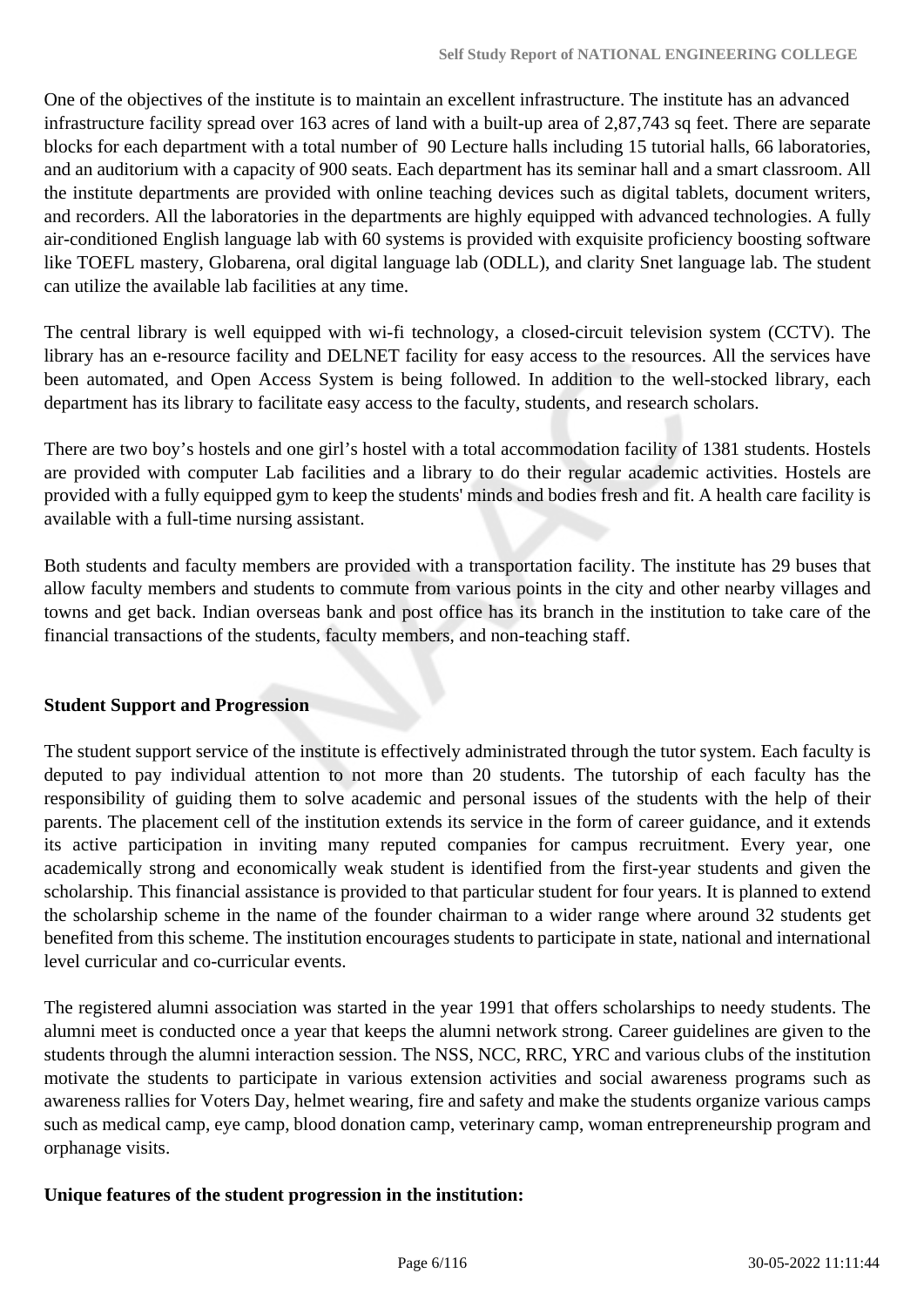- Job opportunities, effective career guidelines and scholarships are provided to the students by canalising the strong and globally connected alumni network of the institution.
- More than 100 Core/IT companies have been visiting the campus for placement.
- The institution has two on-campus industries to give the students hands on experience and the exposure of working in an industry.
- Vibrant and pro-active placement cell of the institution provides 90% of consistent placement every year.
- Management is very much focused in providing the opportunity of earning while learning through campus placement, on-campus industries, internship, product development, etc..,
- Economically week merit students are identified and provided fee waiver under the scheme of Kalvi thanthai thiru K. Ramasamy memorial merit scholarship.

#### **Governance, Leadership and Management**

The institution has a well-structured governance system as per the guidelines of UGC and AICTE. The management of the college is assisted by the Director, Principal, Deans, Heads of the Departments and Controller of Examination.

The college management is highly committed and dedicated to provide quality education to the UG, PG, and Ph.D. students. The institution's management firmly believes in participatory governance, and there is a mutual understanding between the management and the heads of all the departments. The management gives sufficient freedom to the Principal, Heads of all the departments, and faculty members to fulfill the vision and mission of the college. The meetings are periodically conducted with the Heads of all the departments to discuss the requirements and needs for the college improvement. The resolutions/decisions passed in the meeting of various bodies are properly recorded, and actions are taken. The day-to-day activities of all the departments is discussed with the principal. The management is committed to the satisfaction of the faculty members and to fulfil the requirements of the infrastructure and financial expenditures. The Director and the Principal are allowed to take decisions on scheme progress for the organisation's well-being. The faculty meeting is conducted in different categories to know the academic status of the students, and the collected information is taken to the attention of the management. Academic and administrative audits, reviews, and performance appraisals for teaching and non-teaching staff are regularly conducted based on which performance of the staff members are evaluated and the requirements of the departments are identified and fulfilled.

#### **Unique features of the Management:**

- The institution maintains transparency in both administration and academics.
- Participatory governance and the mutual understanding among the stake holders are identified as the strength of the institution's management.
- Academic and administrative audits, reviews, and performance appraisals for teaching and non-teaching staff are conducted in the regular basis for every academic year.
- Career settlement of the students, attaining the state of art in both academics and administration are the ultimate objective of the management.
- Implementation of E- governance makes both administration and academics effective.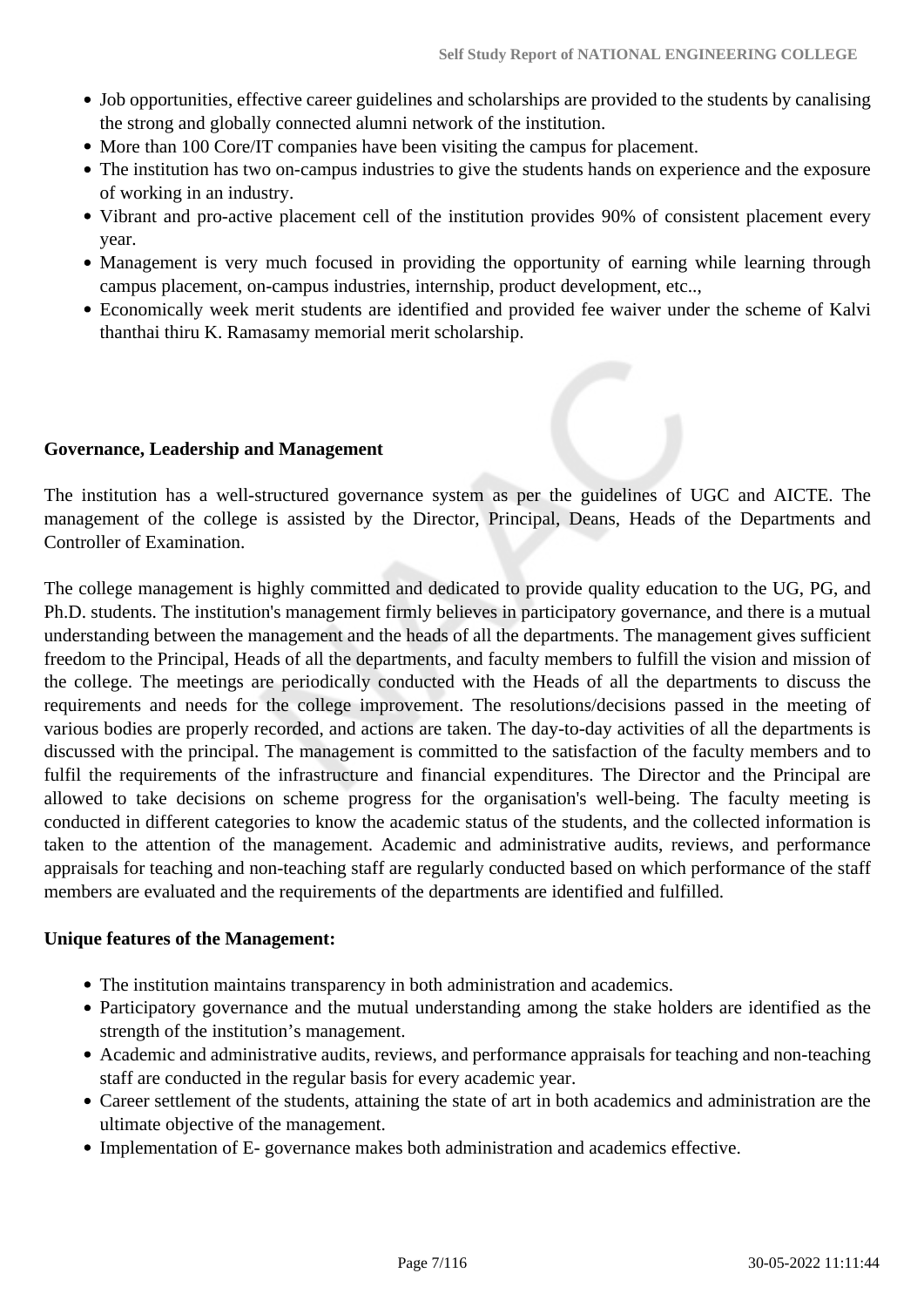#### **Institutional Values and Best Practices**

The ultimate objective of the educational institution is to provide quality education in the field of engineering for rural students; hence scholarship was proclaimed in the name of our Founder Kalvi ThanthaiThiru. K. Ramasamy.

 From the very first year onwards, the students are trained for placement. Continuously their performance is being assessed to enrich their communication skills through communication classes being conducted weekly twice. Various placement-oriented training programs such as the BEC certification course offered by Cambridge have been provided at three levels: BEC Preliminary, BEC Vantage, and BEC Higher. The students are getting exposure to the high-level language with the introduction of the BEC exam.

Special attention is given to the students who prefer higher studies and preparing for the GATE exam. Two faculty members are allotted to take care of the students who opted for higher studies. The students are taught the GATE syllabus after their regular classes in their interest. The institution has adopted industry-based learning where the courses are handled by experienced professionals of reputed industries. The institution has industry-institute collaboration with Bizplus Services Pvt. Ltd., Chennai, and TekinIT Solutions Chennai to develop health care and to carry out cutting-edge research in various contemporary technologies.

The Online teaching-learning platform has been created using Moodle classroom. This virtual classroom is helpful for students to get a wide range of exposure to online learning. The students feel motivated to participate in multiple online courses in NPTEL, online courses offered by ICT academy, skilledge, and the courses available in the various online platforms like Coursera and EDX. Skill rack plays a significant role in making our students skilled in aptitude.

The first-year students begin their academic journey with an induction program and ten-day bridge course, with various components such as Yoga, Universal Human values, and Sports. Once a year, a unique Yoga training program has been conducted exclusively for the first-year students for a week. The tutor system is one of the unique practices of our college, which makes the teaching-learning process more effective. Transparency is being maintained in the process of paper evaluation in the End Semester examination.

#### **Unique practices of the Institution:**

- Tutor system is maintained with the ratio of not more than 1:20
- The ability and the career objective of the students is identified in the first year onwards through the effective implementation of the tutor system.
- The tutor system enables the students to work based on their ability and career objective.
- Students undergo placement training from the first year onwards.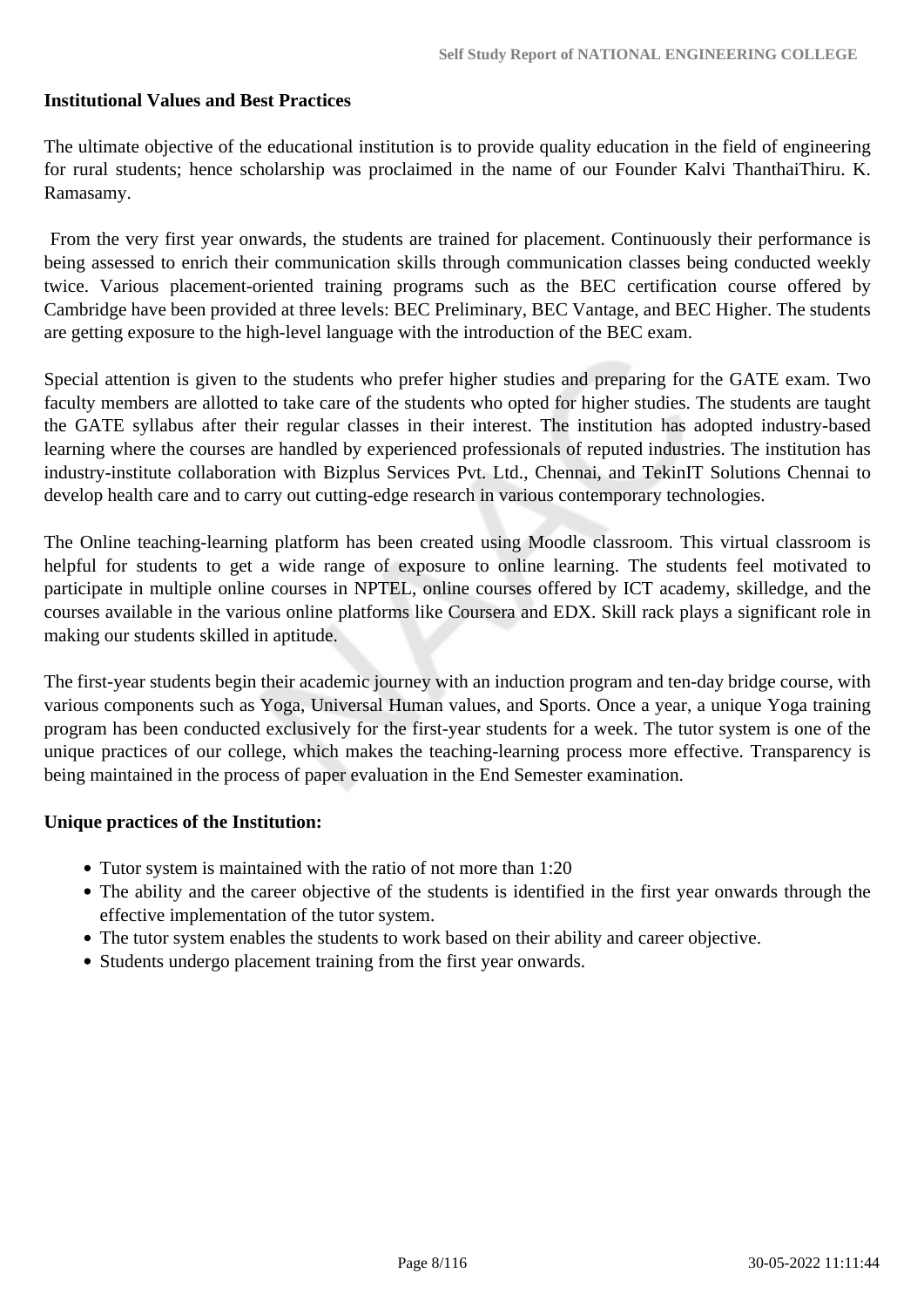# **2. PROFILE**

# **2.1 BASIC INFORMATION**

| Name and Address of the College |                                       |
|---------------------------------|---------------------------------------|
| Name                            | NATIONAL ENGINEERING COLLEGE          |
| Address                         | K.R.Nagar, Nalattinputhur, Kovilpatti |
| City                            | Kovilpatti                            |
| <b>State</b>                    | Tamil Nadu                            |
| Pin                             | 628503                                |
| Website                         | www.nec.edu.in                        |

| <b>Contacts for Communication</b>        |                         |                                          |               |                  |                          |
|------------------------------------------|-------------------------|------------------------------------------|---------------|------------------|--------------------------|
| <b>Designation</b>                       | <b>Name</b>             | <b>Telephone with</b><br><b>STD Code</b> | <b>Mobile</b> | Fax              | <b>Email</b>             |
| Principal                                | K.kalidasa<br>Murugavel | 04632-222502                             | 9442280227    | 04632-23274<br>9 | principal@nec.edu.<br>1n |
| IQAC / CIQA   L.kalaivani<br>coordinator |                         | 04632-230227                             | 9843008500    |                  | kalaivani@nec.edu<br>.1n |

| <b>Status of the Institution</b> |                       |
|----------------------------------|-----------------------|
| <b>Institution Status</b>        | <b>Self Financing</b> |

| Type of Institution |              |  |  |
|---------------------|--------------|--|--|
| By Gender           | Co-education |  |  |
| By Shift            | Regular      |  |  |

| <b>Recognized Minority institution</b>     |                |
|--------------------------------------------|----------------|
| If it is a recognized minroity institution | N <sub>0</sub> |

| <b>Establishment Details</b>                               |            |  |
|------------------------------------------------------------|------------|--|
| Date of Establishment, Prior to the Grant of<br>'Autonomy' | 20-07-1984 |  |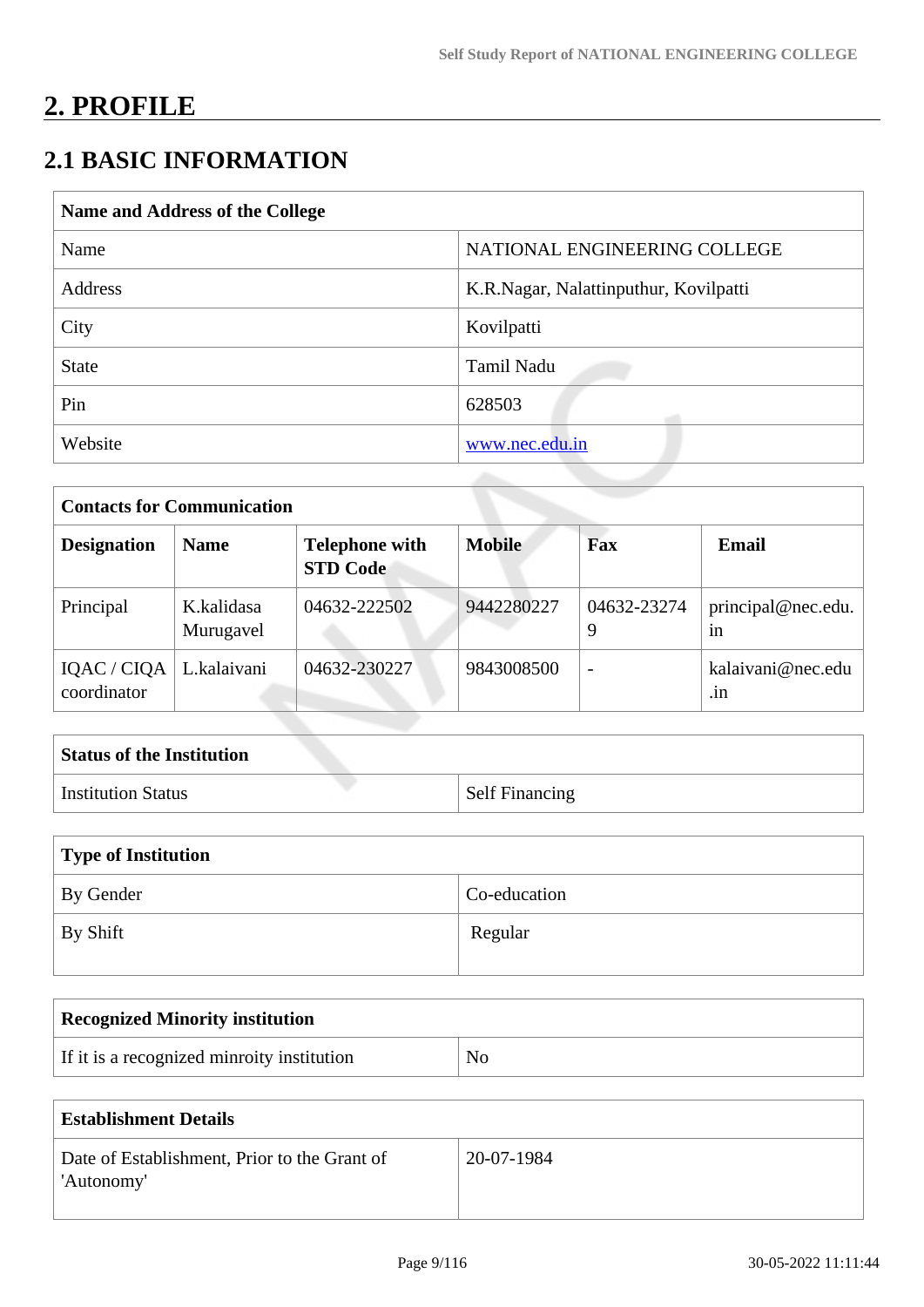| University to which the college is affiliated |                        |                      |
|-----------------------------------------------|------------------------|----------------------|
| <b>State</b>                                  | <b>University name</b> | <b>Document</b>      |
| Tamil Nadu                                    | Anna University        | <b>View Document</b> |

## **Details of UGC recognition**

| <b>Under Section</b>      | Date       | <b>View Document</b> |
|---------------------------|------------|----------------------|
| $\vert$ 2f of UGC $\vert$ | 22-04-2010 | <b>View Document</b> |
| 12B of UGC                | 27-07-2015 | <b>View Document</b> |

### **Details of recognition/approval by stationary/regulatory bodies like AICTE,NCTE,MCI,DCI,PCI,RCI etc(other than UGC)**

| <b>Statutory</b><br><b>Regulatory</b><br><b>Authority</b> | <b>Recognition/App</b><br>roval details Inst<br>itution/Departme<br>nt programme | Day, Month and<br>year(dd-mm-<br>yyyy) | <b>Validity in</b><br>months | <b>Remarks</b>                                               |
|-----------------------------------------------------------|----------------------------------------------------------------------------------|----------------------------------------|------------------------------|--------------------------------------------------------------|
| <b>AICTE</b>                                              | <b>View Document</b>                                                             | 10-07-2021                             | 12                           | Extension of<br>Approval for the<br>current academic<br>year |

| <b>Recognitions</b>                                                                  |     |
|--------------------------------------------------------------------------------------|-----|
| Is the College recognized by UGC as a College<br>with Potential for Excellence(CPE)? | No  |
| Is the College recognized for its performance by<br>any other governmental agency?   | No. |

| <b>Location and Area of Campus</b> |                                          |           |                                |                             |  |
|------------------------------------|------------------------------------------|-----------|--------------------------------|-----------------------------|--|
| <b>Campus Type</b>                 | <b>Address</b>                           | Location* | <b>Campus Area</b><br>in Acres | Built up Area in<br>sq.mts. |  |
| Main campus<br>area                | K.R.Nagar, Nalattinputhur,<br>Kovilpatti | Rural     | 162.63                         | 51365.09                    |  |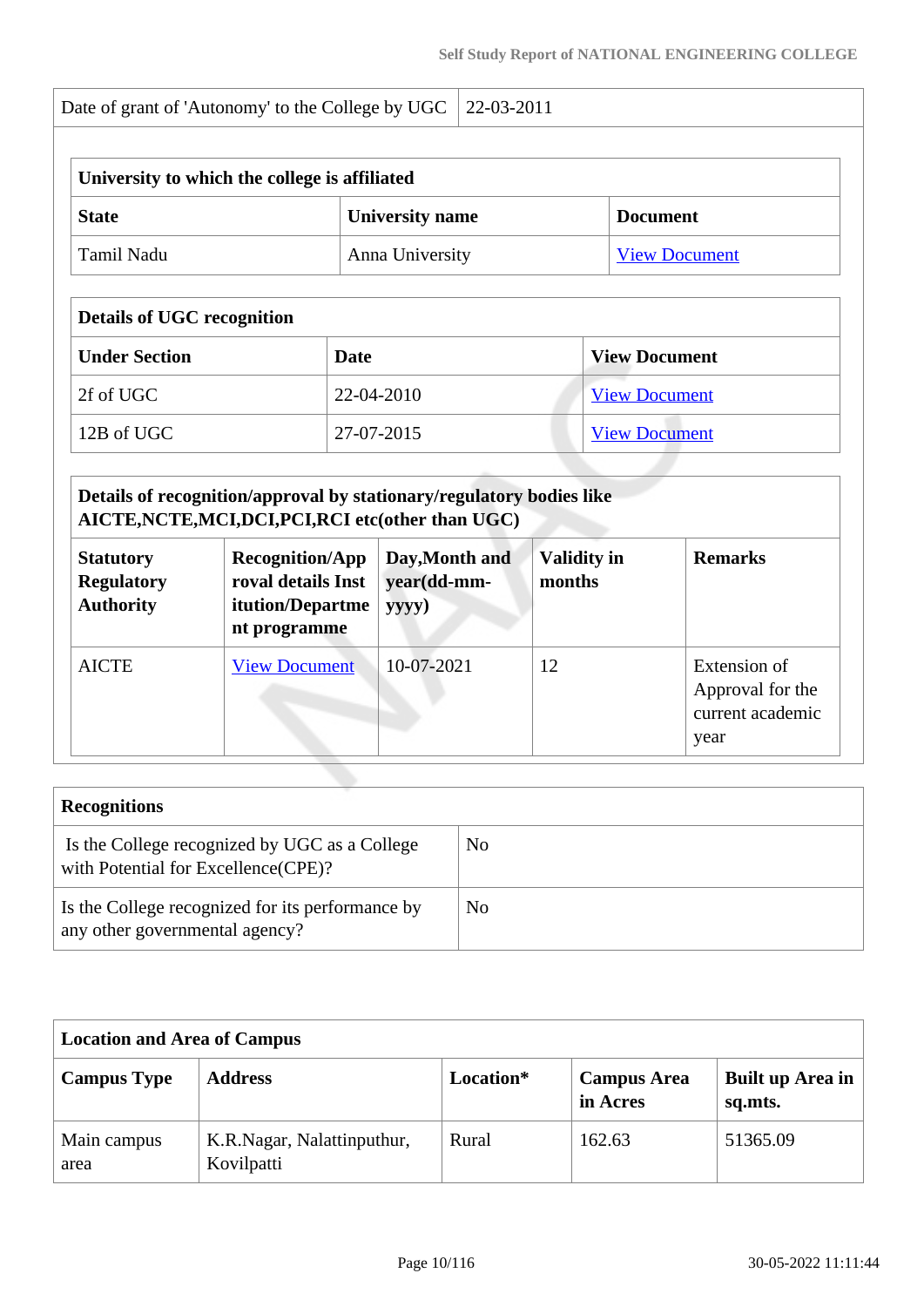# **2.2 ACADEMIC INFORMATION**

| Details of Programmes Offered by the College (Give Data for Current Academic year) |                                          |                                     |                                             |                                        |                                      |                                             |
|------------------------------------------------------------------------------------|------------------------------------------|-------------------------------------|---------------------------------------------|----------------------------------------|--------------------------------------|---------------------------------------------|
| Programme<br><b>Level</b>                                                          | <b>Name of Pr</b><br>ogramme/C<br>ourse  | <b>Duration</b> in<br><b>Months</b> | <b>Entry</b><br>Qualificatio<br>$\mathbf n$ | <b>Medium</b> of<br><b>Instruction</b> | <b>Sanctioned</b><br><b>Strength</b> | No.of<br><b>Students</b><br><b>Admitted</b> |
| <b>UG</b>                                                                          | BE, Engineer<br>ing And<br>Technology    | 48                                  | <b>HSC</b>                                  | English                                | 132                                  | 127                                         |
| <b>UG</b>                                                                          | BE, Engineer<br>ing And<br>Technology    | 48                                  | <b>HSC</b>                                  | English                                | 66                                   | 63                                          |
| <b>UG</b>                                                                          | BE, Engineer<br>ing And<br>Technology    | 48                                  | <b>HSC</b>                                  | English                                | 132                                  | 101                                         |
| <b>UG</b>                                                                          | BE, Engineer<br>ing And<br>Technology    | 48                                  | <b>HSC</b>                                  | English                                | 132                                  | 123                                         |
| <b>UG</b>                                                                          | BE, Engineer<br>ing And<br>Technology    | 48                                  | <b>HSC</b>                                  | English                                | 66                                   | 66                                          |
| <b>UG</b>                                                                          | BTech, Engin<br>eering And<br>Technology | 48                                  | <b>HSC</b>                                  | English                                | 66                                   | 60                                          |
| PG                                                                                 | ME, Engineer<br>ing And<br>Technology    | 24                                  | B.E. or<br><b>B.Tech</b>                    | English                                | 18                                   | 9                                           |
| PG                                                                                 | ME, Engineer<br>ing And<br>Technology    | 24                                  | B.E. or<br><b>B.Tech</b>                    | English                                | 9                                    | $\overline{2}$                              |
| PG                                                                                 | ME, Engineer<br>ing And<br>Technology    | 24                                  | B.E. or<br><b>B.Tech</b>                    | English                                | 18                                   | $\tau$                                      |
| PG                                                                                 | Mtech, Engin<br>eering And<br>Technology | 24                                  | B.E. or<br><b>B.Tech</b>                    | English                                | 18                                   | $\overline{2}$                              |
| PG                                                                                 | ME, Engineer<br>ing And<br>Technology    | 24                                  | B.E. or<br><b>B.Tech</b>                    | English                                | 25                                   | $\overline{4}$                              |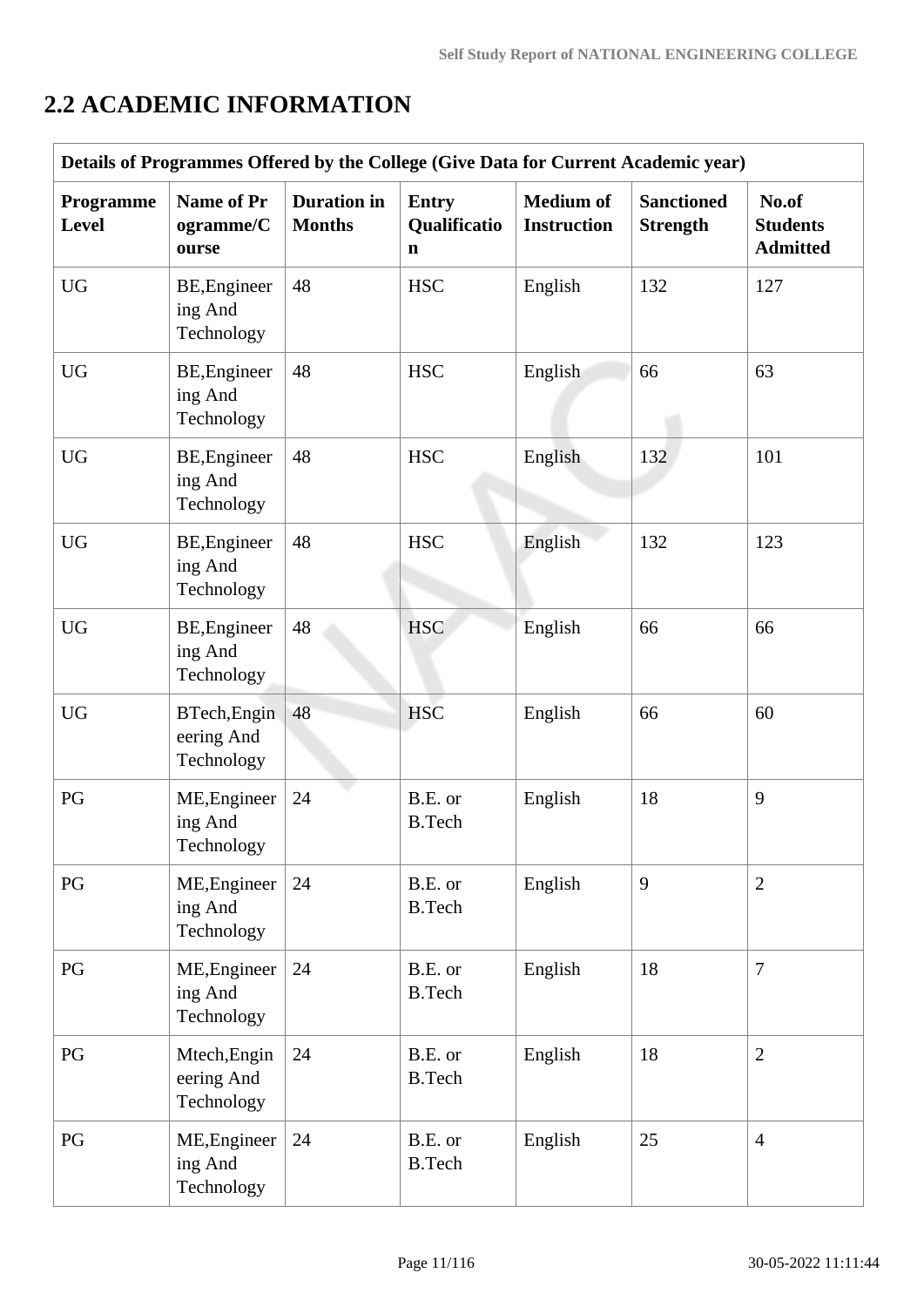|                                                                                     | <b>Teaching Faculty</b> |                  |                  |                |                |                            |                |                  |                            |                |                |                |
|-------------------------------------------------------------------------------------|-------------------------|------------------|------------------|----------------|----------------|----------------------------|----------------|------------------|----------------------------|----------------|----------------|----------------|
|                                                                                     |                         | <b>Professor</b> |                  |                |                | <b>Associate Professor</b> |                |                  | <b>Assistant Professor</b> |                |                |                |
|                                                                                     | Male                    | Female           | Others           | Total          | Male           | Female                     | Others         | Total            | Male                       | Female         | Others         | Total          |
| Sanctioned by the<br>UGC /University<br><b>State</b><br>Government                  |                         |                  |                  | $\overline{0}$ |                |                            |                | $\boldsymbol{0}$ |                            |                |                | $\theta$       |
| Recruited                                                                           | $\overline{0}$          | $\overline{0}$   | $\boldsymbol{0}$ | $\overline{0}$ | $\overline{0}$ | $\overline{0}$             | $\overline{0}$ | $\overline{0}$   | $\overline{0}$             | $\overline{0}$ | $\overline{0}$ | $\overline{0}$ |
| Yet to Recruit                                                                      |                         |                  |                  | $\overline{0}$ |                |                            |                | $\overline{0}$   |                            |                |                | $\overline{0}$ |
| Sanctioned by the<br>Management/Soci<br>ety or Other<br>Authorized<br><b>Bodies</b> |                         |                  |                  | 20             |                |                            |                | 14               |                            |                |                | 145            |
| Recruited                                                                           | 13                      | 7                | $\overline{0}$   | 20             | 12             | $\overline{2}$             | $\overline{0}$ | 14               | 85                         | 60             | $\overline{0}$ | 145            |
| Yet to Recruit                                                                      |                         |                  |                  | $\overline{0}$ |                |                            |                | $\boldsymbol{0}$ |                            |                |                | $\overline{0}$ |

## **Position Details of Faculty & Staff in the College**

|                                                                                 |                | <b>Non-Teaching Staff</b> |                |                  |
|---------------------------------------------------------------------------------|----------------|---------------------------|----------------|------------------|
|                                                                                 | <b>Male</b>    | <b>Female</b>             | <b>Others</b>  | <b>Total</b>     |
| Sanctioned by the<br><b>UGC</b> / University State<br>Government                |                | mar i                     |                | $\boldsymbol{0}$ |
| Recruited                                                                       | $\overline{0}$ | $\overline{0}$            | $\overline{0}$ | $\overline{0}$   |
| Yet to Recruit                                                                  |                |                           |                | $\theta$         |
| Sanctioned by the<br>Management/Society<br>or Other Authorized<br><b>Bodies</b> |                |                           |                | 129              |
| Recruited                                                                       | 102            | 27                        | $\overline{0}$ | 129              |
| Yet to Recruit                                                                  |                |                           |                | $\overline{0}$   |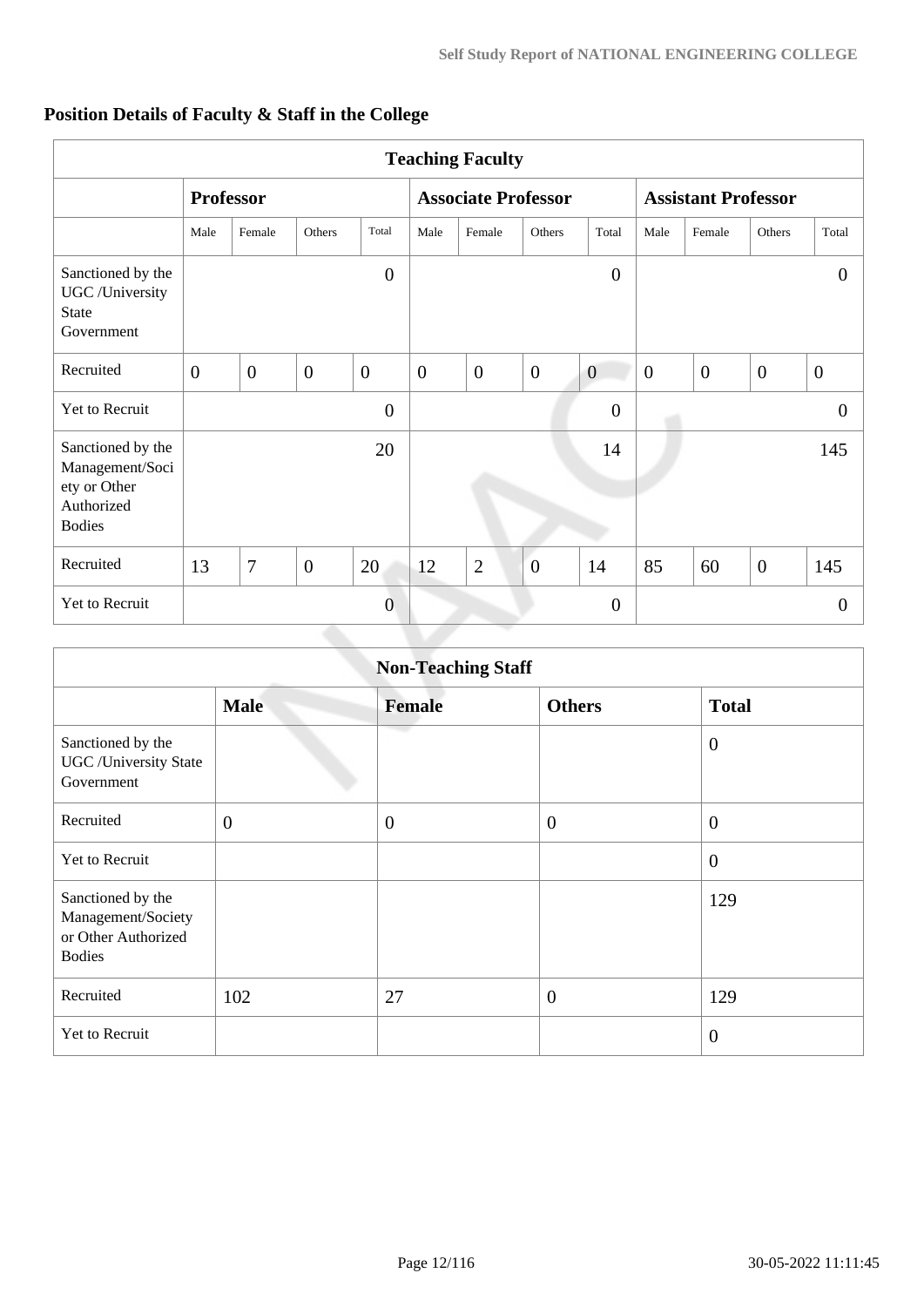|                                                                                 | <b>Technical Staff</b> |          |                |                  |  |  |  |  |  |  |
|---------------------------------------------------------------------------------|------------------------|----------|----------------|------------------|--|--|--|--|--|--|
|                                                                                 | <b>Male</b>            | Female   | <b>Others</b>  | <b>Total</b>     |  |  |  |  |  |  |
| Sanctioned by the<br><b>UGC</b> /University State<br>Government                 |                        |          |                | $\boldsymbol{0}$ |  |  |  |  |  |  |
| Recruited                                                                       | $\overline{0}$         | $\theta$ | $\overline{0}$ | $\boldsymbol{0}$ |  |  |  |  |  |  |
| Yet to Recruit                                                                  |                        |          |                | $\boldsymbol{0}$ |  |  |  |  |  |  |
| Sanctioned by the<br>Management/Society<br>or Other Authorized<br><b>Bodies</b> |                        |          |                | 50               |  |  |  |  |  |  |
| Recruited                                                                       | 43                     | 7        | $\overline{0}$ | 50               |  |  |  |  |  |  |
| Yet to Recruit                                                                  |                        |          |                | $\overline{0}$   |  |  |  |  |  |  |

## **Qualification Details of the Teaching Staff**

|                                     | <b>Permanent Teachers</b> |                |                |                  |                            |                  |                |                            |                |          |
|-------------------------------------|---------------------------|----------------|----------------|------------------|----------------------------|------------------|----------------|----------------------------|----------------|----------|
| <b>Highest</b><br>Qualificatio<br>n | <b>Professor</b>          |                |                |                  | <b>Associate Professor</b> |                  |                | <b>Assistant Professor</b> |                |          |
|                                     | Male                      | Female         | Others         | Male             | Female                     | Others           | Male           | Female                     | Others         | Total    |
| D.sc/D.Litt/<br><b>LLD</b>          | $\overline{0}$            | $\overline{0}$ | $\overline{0}$ | $\boldsymbol{0}$ | $\boldsymbol{0}$           | $\overline{0}$   | $\overline{0}$ | $\boldsymbol{0}$           | $\mathbf{0}$   | $\theta$ |
| Ph.D.                               | 13                        | 7              | $\overline{0}$ | 11               | $\overline{2}$             | $\overline{0}$   | 28             | 13                         | $\overline{0}$ | 74       |
| M.Phil.                             | $\mathbf{0}$              | $\overline{0}$ | $\overline{0}$ | $\overline{0}$   | $\overline{0}$             | $\overline{0}$   | 6              | 9                          | $\overline{0}$ | 15       |
| PG                                  | $\overline{0}$            | $\overline{0}$ | $\overline{0}$ | 1                | $\overline{0}$             | $\boldsymbol{0}$ | 51             | 38                         | $\overline{0}$ | 90       |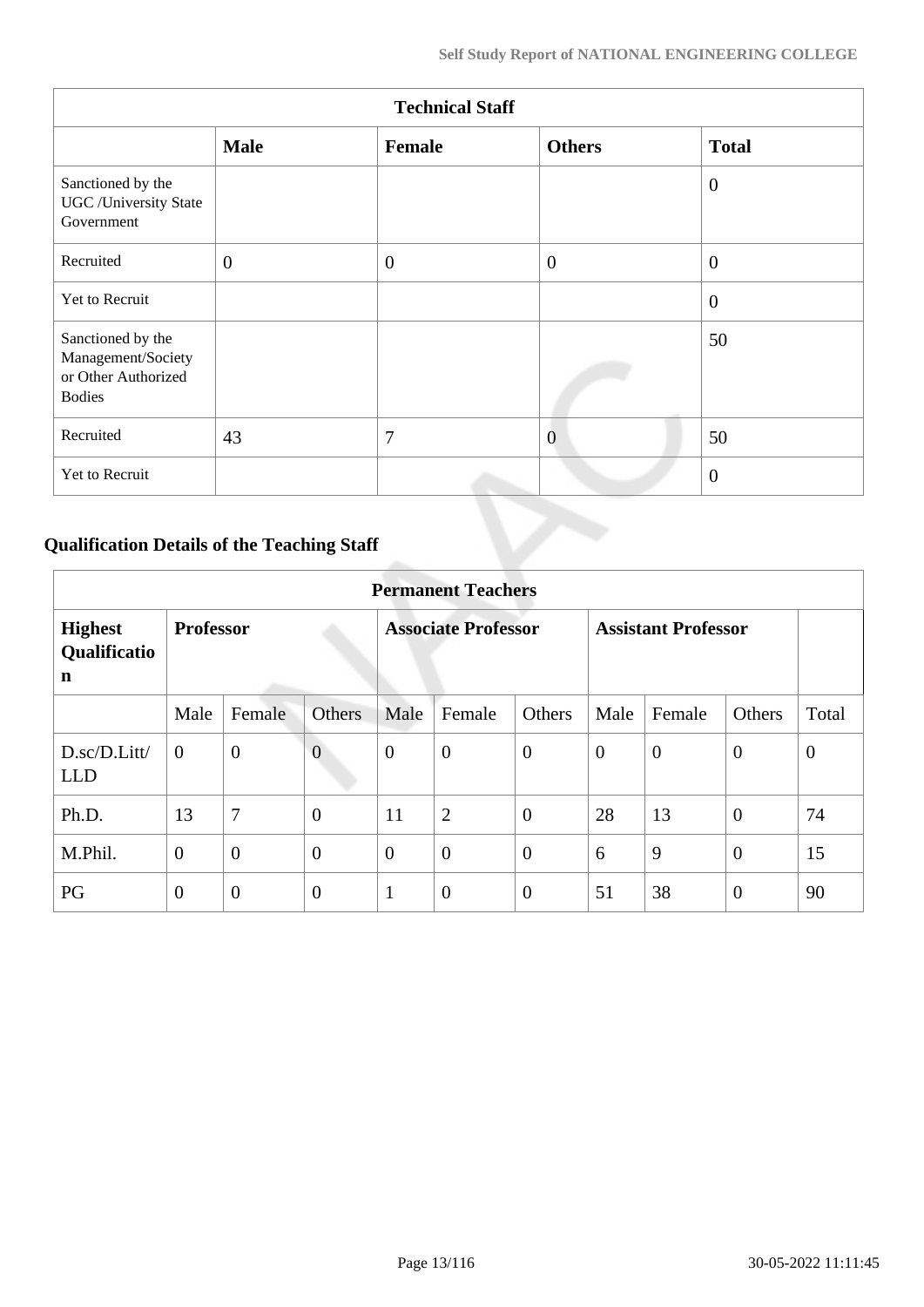| <b>Temporary Teachers</b>                     |                  |                |                |                            |                  |                  |                            |                  |                  |                  |
|-----------------------------------------------|------------------|----------------|----------------|----------------------------|------------------|------------------|----------------------------|------------------|------------------|------------------|
| <b>Highest</b><br>Qualificatio<br>$\mathbf n$ | <b>Professor</b> |                |                | <b>Associate Professor</b> |                  |                  | <b>Assistant Professor</b> |                  |                  |                  |
|                                               | Male             | Female         | Others         | Male                       | Female           | Others           | Male                       | Female           | Others           | Total            |
| D.sc/D.Litt/<br><b>LLD</b>                    | $\overline{0}$   | $\overline{0}$ | $\overline{0}$ | $\boldsymbol{0}$           | $\boldsymbol{0}$ | $\boldsymbol{0}$ | $\boldsymbol{0}$           | $\overline{0}$   | $\overline{0}$   | $\boldsymbol{0}$ |
| Ph.D.                                         | $\overline{0}$   | $\overline{0}$ | $\overline{0}$ | $\theta$                   | $\boldsymbol{0}$ | $\overline{0}$   | $\overline{0}$             | $\overline{0}$   | $\overline{0}$   | $\theta$         |
| M.Phil.                                       | $\overline{0}$   | $\overline{0}$ | $\overline{0}$ | $\overline{0}$             | $\overline{0}$   | $\overline{0}$   | $\mathbf{0}$               | $\overline{0}$   | $\overline{0}$   | $\theta$         |
| PG                                            | $\overline{0}$   | $\overline{0}$ | $\overline{0}$ | $\overline{0}$             | $\boldsymbol{0}$ | $\boldsymbol{0}$ | $\overline{0}$             | $\boldsymbol{0}$ | $\boldsymbol{0}$ | $\theta$         |
|                                               |                  |                |                |                            |                  |                  |                            |                  |                  |                  |

|                                     | <b>Part Time Teachers</b> |                |                |                |                            |                |                |                            |                  |                |  |
|-------------------------------------|---------------------------|----------------|----------------|----------------|----------------------------|----------------|----------------|----------------------------|------------------|----------------|--|
| <b>Highest</b><br>Qualificatio<br>n | <b>Professor</b>          |                |                |                | <b>Associate Professor</b> |                |                | <b>Assistant Professor</b> |                  |                |  |
|                                     | Male                      | Female         | Others         | Male           | Female                     | <b>Others</b>  | Male           | Female                     | Others           | Total          |  |
| D.sc/D.Litt/<br><b>LLD</b>          | $\overline{0}$            | $\mathbf{0}$   | $\overline{0}$ | $\overline{0}$ | $\overline{0}$             | $\overline{0}$ | $\overline{0}$ | $\boldsymbol{0}$           | $\overline{0}$   | $\theta$       |  |
| Ph.D.                               | $\mathbf{0}$              | $\overline{0}$ | $\overline{0}$ | $\overline{0}$ | $\overline{0}$             | $\overline{0}$ | $\theta$       | $\overline{0}$             | $\theta$         | $\overline{0}$ |  |
| M.Phil.                             | $\mathbf{0}$              | $\overline{0}$ | $\overline{0}$ | $\overline{0}$ | $\overline{0}$             | $\overline{0}$ | $\theta$       | $\overline{0}$             | $\boldsymbol{0}$ | $\overline{0}$ |  |
| PG                                  | $\overline{0}$            | $\overline{0}$ | $\overline{0}$ | $\overline{0}$ | $\overline{0}$             | $\overline{0}$ | $\overline{0}$ | $\overline{0}$             | $\overline{0}$   | $\theta$       |  |

| <b>Details of Visting/Guest Faculties</b> |             |               |               |              |  |  |  |
|-------------------------------------------|-------------|---------------|---------------|--------------|--|--|--|
| <b>Number of Visiting/Guest Faculty</b>   | <b>Male</b> | <b>Female</b> | <b>Others</b> | <b>Total</b> |  |  |  |
| engaged with the college?                 | 10          |               |               |              |  |  |  |

**Provide the Following Details of Students Enrolled in the College During the Current Academic Year**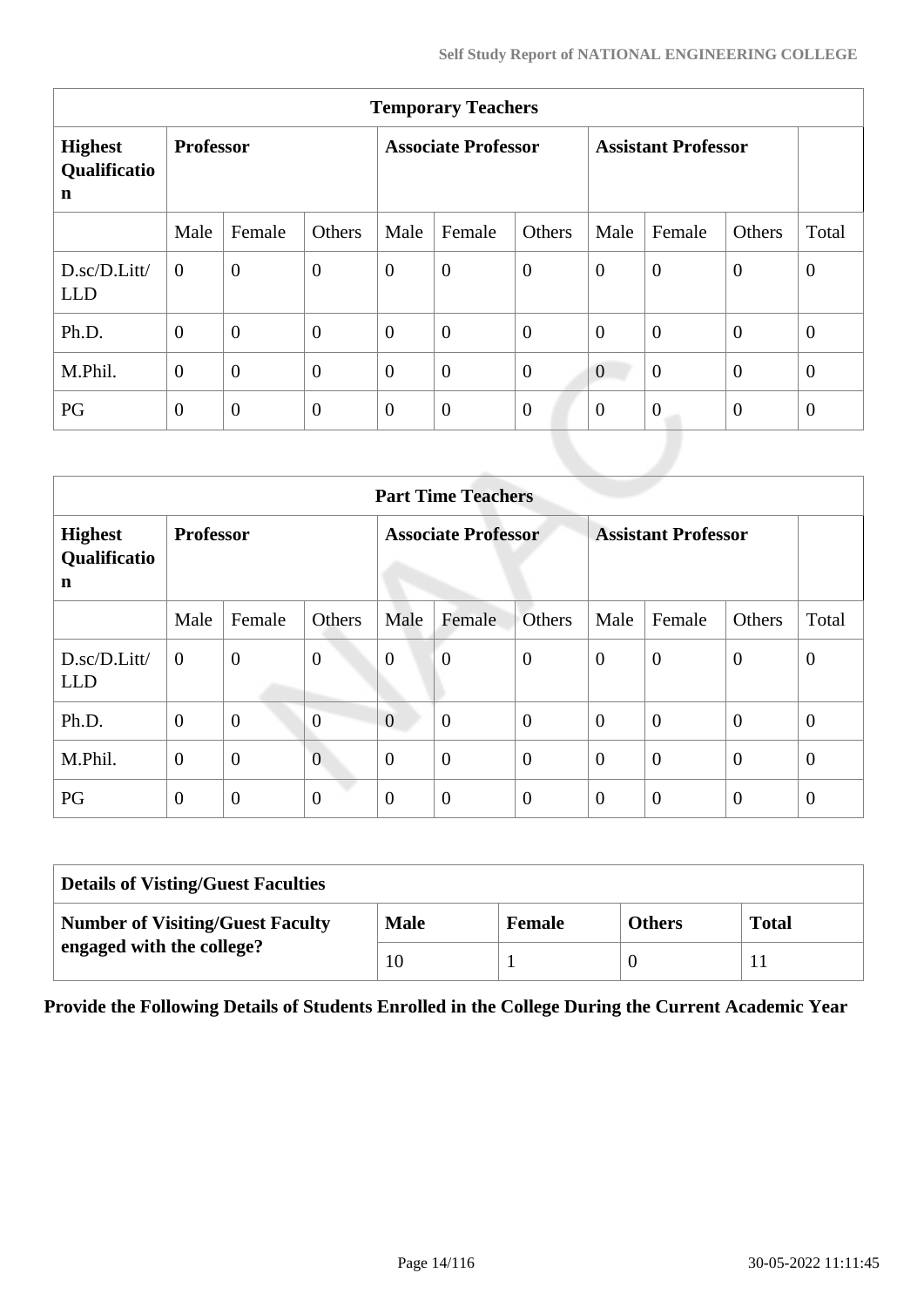| <b>Programme</b> |        | <b>From the State</b><br><b>Where College</b><br>is Located | <b>From Other</b><br><b>States of India</b> | <b>NRI Students</b> | Foreign<br><b>Students</b> | <b>Total</b>   |
|------------------|--------|-------------------------------------------------------------|---------------------------------------------|---------------------|----------------------------|----------------|
| <b>UG</b>        | Male   | 379                                                         | 3                                           | $\overline{0}$      | $\theta$                   | 382            |
|                  | Female | 158                                                         | $\overline{0}$                              | $\overline{0}$      | $\overline{0}$             | 158            |
|                  | Others | $\overline{0}$                                              | $\overline{0}$                              | $\overline{0}$      | $\overline{0}$             | $\overline{0}$ |
| PG               | Male   | $\overline{4}$                                              | $\overline{0}$                              | $\overline{0}$      | $\overline{0}$             | $\overline{4}$ |
|                  | Female | 20                                                          | $\overline{0}$                              | $\overline{0}$      | $\overline{0}$             | 20             |
|                  | Others | $\overline{0}$                                              | $\overline{0}$                              | $\overline{0}$      | $\overline{0}$             | $\overline{0}$ |

| Provide the Following Details of Students admitted to the College During the last four Academic<br><b>Years</b> |        |                  |                   |                |                |
|-----------------------------------------------------------------------------------------------------------------|--------|------------------|-------------------|----------------|----------------|
| Programme                                                                                                       |        | Year 1           | Year <sub>2</sub> | Year 3         | Year 4         |
| ${\rm SC}$                                                                                                      | Male   | 33               | 25                | 38             | 40             |
|                                                                                                                 | Female | 13               | 14                | 19             | 23             |
|                                                                                                                 | Others | $\mathbf{0}$     | $\overline{0}$    | $\mathbf{0}$   | $\overline{0}$ |
| <b>ST</b>                                                                                                       | Male   | $\overline{0}$   | $\boldsymbol{0}$  | $\overline{0}$ | $\overline{0}$ |
|                                                                                                                 | Female | $\overline{0}$   | $\overline{0}$    | $\mathbf{0}$   | $\overline{0}$ |
|                                                                                                                 | Others | $\overline{0}$   | $\overline{0}$    | $\mathbf{0}$   | $\overline{0}$ |
| <b>OBC</b>                                                                                                      | Male   | 358              | 336               | 353            | 360            |
|                                                                                                                 | Female | 163              | 217               | 245            | 240            |
|                                                                                                                 | Others | $\mathbf{0}$     | $\overline{0}$    | $\mathbf{0}$   | $\overline{0}$ |
| General                                                                                                         | Male   | 24               | 32                | 39             | 55             |
|                                                                                                                 | Female | 24               | 27                | 29             | 29             |
|                                                                                                                 | Others | $\boldsymbol{0}$ | $\overline{0}$    | $\overline{0}$ | $\overline{0}$ |
| Others                                                                                                          | Male   | $\mathbf{0}$     | $\overline{0}$    | $\mathbf{0}$   | $\overline{0}$ |
|                                                                                                                 | Female | $\overline{0}$   | $\overline{0}$    | $\mathbf{0}$   | $\overline{0}$ |
|                                                                                                                 | Others | $\boldsymbol{0}$ | $\overline{0}$    | $\overline{0}$ | $\overline{0}$ |
| Total                                                                                                           |        | 615              | 651               | 723            | 747            |

# **2.3 EVALUATIVE REPORT OF THE DEPARTMENTS**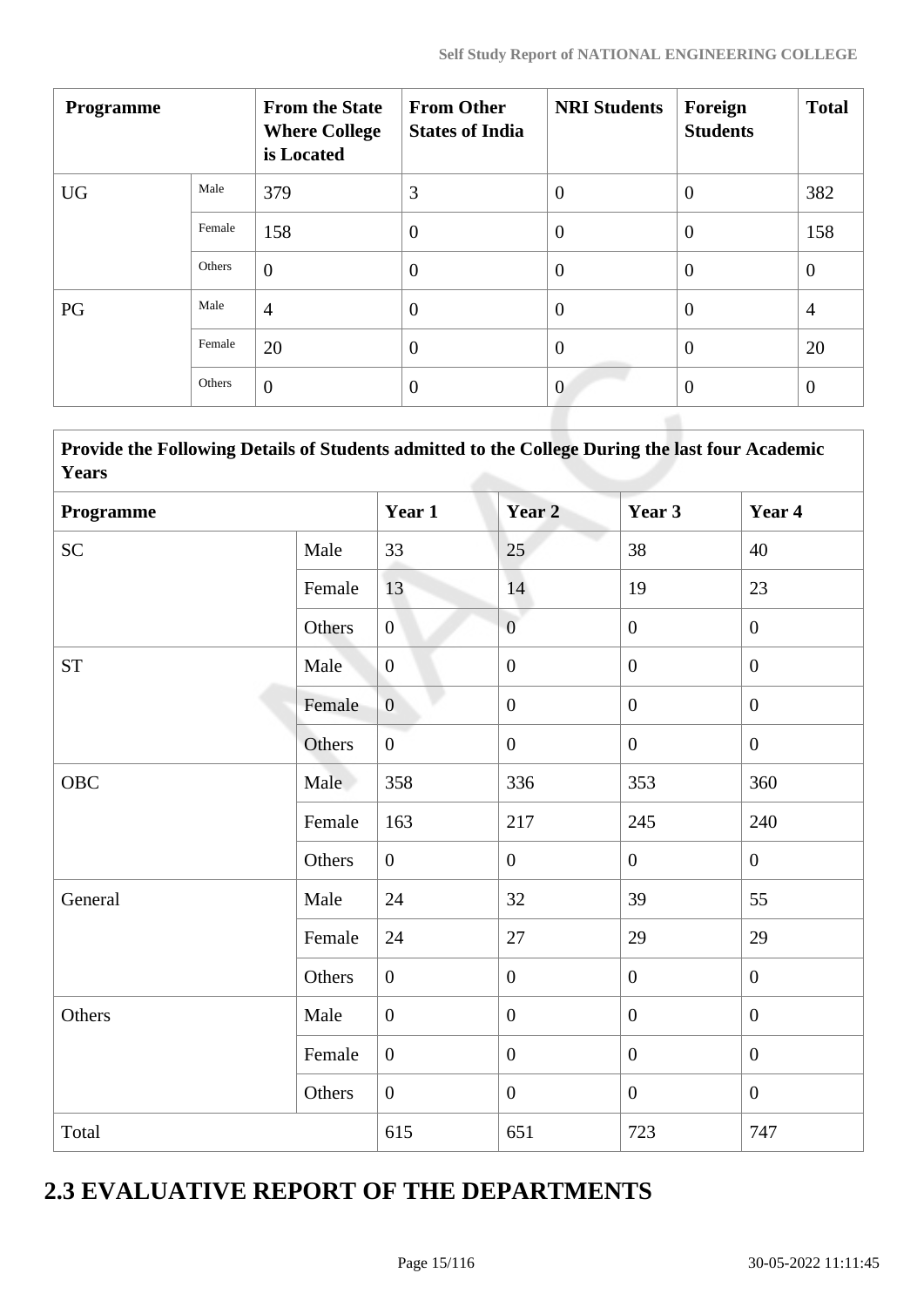| Department Name                   | Upload Report        |
|-----------------------------------|----------------------|
| <b>Engineering And Technology</b> | <b>View Document</b> |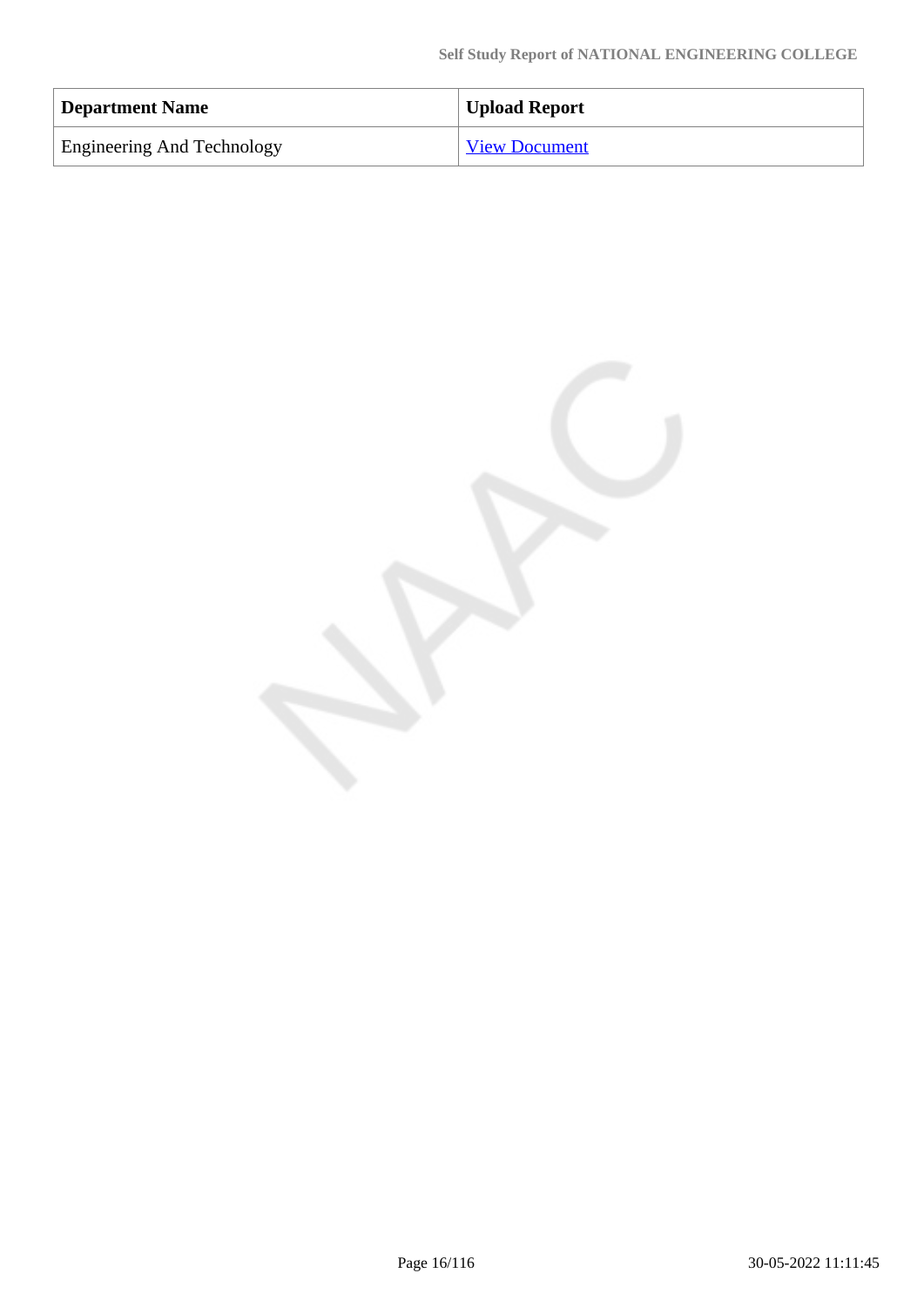# **Extended Profile**

## **1 Program**

## **1.1**

## **Number of programs offered year-wise for last five years**

| 2020-21                                 | 2019-20 | 2018-19 |                      | 2017-18 | 2016-17 |  |  |
|-----------------------------------------|---------|---------|----------------------|---------|---------|--|--|
|                                         |         | 13      |                      | 13      | 15      |  |  |
| <b>File Description</b>                 |         |         | Document             |         |         |  |  |
| Institutional data in prescribed format |         |         | <b>View Document</b> |         |         |  |  |

## **1.2**

## **Number of departments offering academic programmes**

## **Response: 7**

# **2 Students**

#### **2.1**

## **Number of students year-wise during last five years**

| 2020-21                                 | 2019-20 | 2018-19 |                      | 2017-18 |  | 2016-17 |  |
|-----------------------------------------|---------|---------|----------------------|---------|--|---------|--|
| 2409                                    | 2583    | 2696    |                      | 2812    |  | 2877    |  |
| <b>File Description</b>                 |         |         | Document             |         |  |         |  |
| Institutional data in prescribed format |         |         | <b>View Document</b> |         |  |         |  |

#### **2.2**

#### **Number of outgoing / final year students year-wise during last five years**

| 2020-21                                 | 2019-20 | 2018-19 |          | 2017-18              | 2016-17 |  |
|-----------------------------------------|---------|---------|----------|----------------------|---------|--|
| 714                                     | 729     | 718     |          | 736                  | 774     |  |
| <b>File Description</b>                 |         |         | Document |                      |         |  |
| Institutional data in prescribed format |         |         |          | <b>View Document</b> |         |  |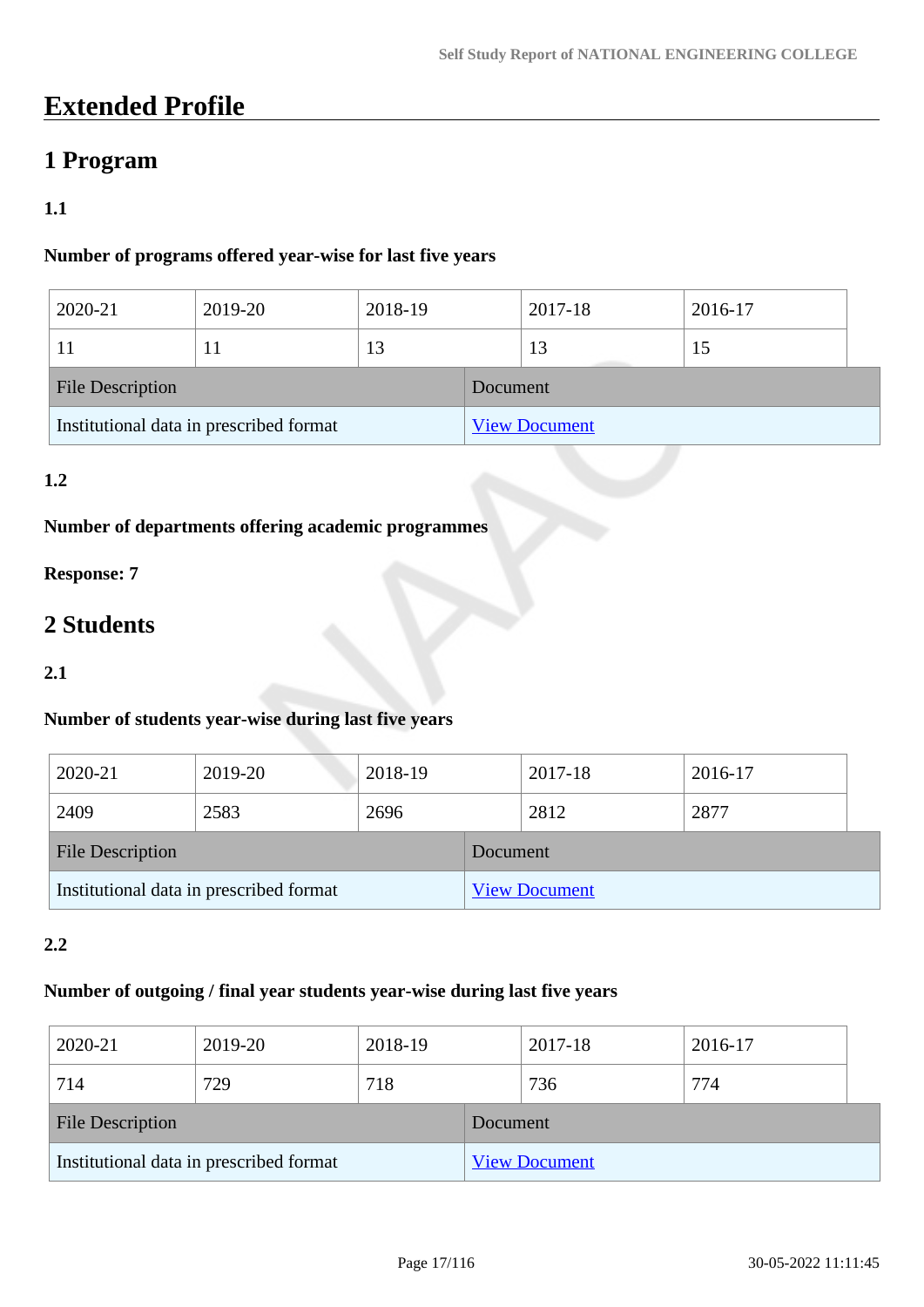## **2.3**

**Number of students appeared in the examination conducted by the Institution, year-wise during the last five years**

| 2020-21                                 | 2019-20 | 2018-19 |          | 2017-18              | 2016-17 |
|-----------------------------------------|---------|---------|----------|----------------------|---------|
| 2404                                    | 2581    | 2690    |          | 2804                 | 2875    |
| <b>File Description</b>                 |         |         | Document |                      |         |
| Institutional data in prescribed format |         |         |          | <b>View Document</b> |         |

## **2.4**

## **Number of revaluation applications year-wise during last five years**

| 2020-21 | 2019-20 | 2018-19 | $2017 - 18$                       | $2016-17$ |
|---------|---------|---------|-----------------------------------|-----------|
| υ       | Ő       |         | $\bigcap$<br>-1<br>$\overline{1}$ | 14        |

# **3 Teachers**

**3.1**

## **Number of courses in all programs year-wise during last five years**

| 2020-21                                 | 2019-20 | 2018-19 |          | 2017-18              |  | 2016-17 |  |
|-----------------------------------------|---------|---------|----------|----------------------|--|---------|--|
| 1158                                    | 1150    | 1090    |          | 1162                 |  | 971     |  |
| <b>File Description</b>                 |         |         | Document |                      |  |         |  |
| Institutional data in prescribed format |         |         |          | <b>View Document</b> |  |         |  |

## **3.2**

## **Number of full time teachers year-wise during the last five years**

| 2020-21                                 | 2019-20 | 2018-19 |          | 2017-18              |  | 2016-17 |  |
|-----------------------------------------|---------|---------|----------|----------------------|--|---------|--|
| 179                                     | 189     | 206     |          | 213                  |  | 221     |  |
| <b>File Description</b>                 |         |         | Document |                      |  |         |  |
| Institutional data in prescribed format |         |         |          | <b>View Document</b> |  |         |  |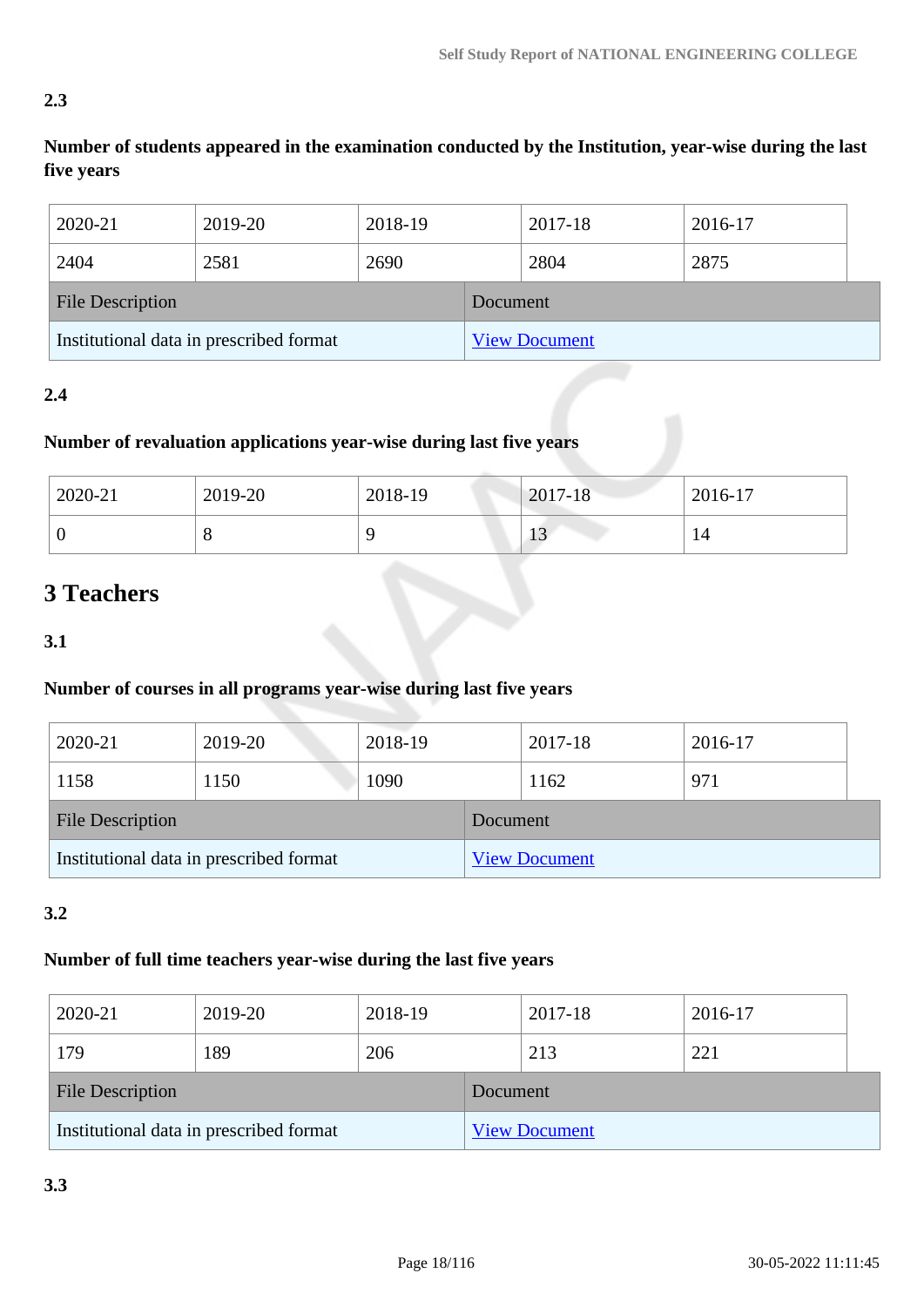#### **Number of sanctioned posts year-wise during last five years**

| 2020-21                                 | 2019-20 | 2018-19 |          | 2017-18              | 2016-17 |  |
|-----------------------------------------|---------|---------|----------|----------------------|---------|--|
| 179                                     | 190     | 207     |          | 213                  | 221     |  |
| <b>File Description</b>                 |         |         | Document |                      |         |  |
| Institutional data in prescribed format |         |         |          | <b>View Document</b> |         |  |

## **4 Institution**

### **4.1**

**Number of eligible applications received for admissions to all the programs year-wise during last five years**

| 2020-21                                 | 2019-20 | 2018-19 |          | 2017-18              | 2016-17 |
|-----------------------------------------|---------|---------|----------|----------------------|---------|
| 1039                                    | 930     | 964     |          | 1032                 | 1148    |
| <b>File Description</b>                 |         |         | Document |                      |         |
| Institutional data in prescribed format |         |         |          | <b>View Document</b> |         |

#### **4.2**

**Number of seats earmarked for reserved category as per GOI/State Govt rule year-wise during last five years**

| 2020-21                                 | 2019-20 | 2018-19 |                      | 2017-18 | 2016-17 |  |
|-----------------------------------------|---------|---------|----------------------|---------|---------|--|
| 252                                     | 254     | 309     |                      | 310     | 319     |  |
| <b>File Description</b>                 |         |         | Document             |         |         |  |
| Institutional data in prescribed format |         |         | <b>View Document</b> |         |         |  |

#### **4.3**

### **Total number of classrooms and seminar halls**

#### **Response: 42**

### **4.4**

**Total number of computers in the campus for academic purpose**

**Response: 350**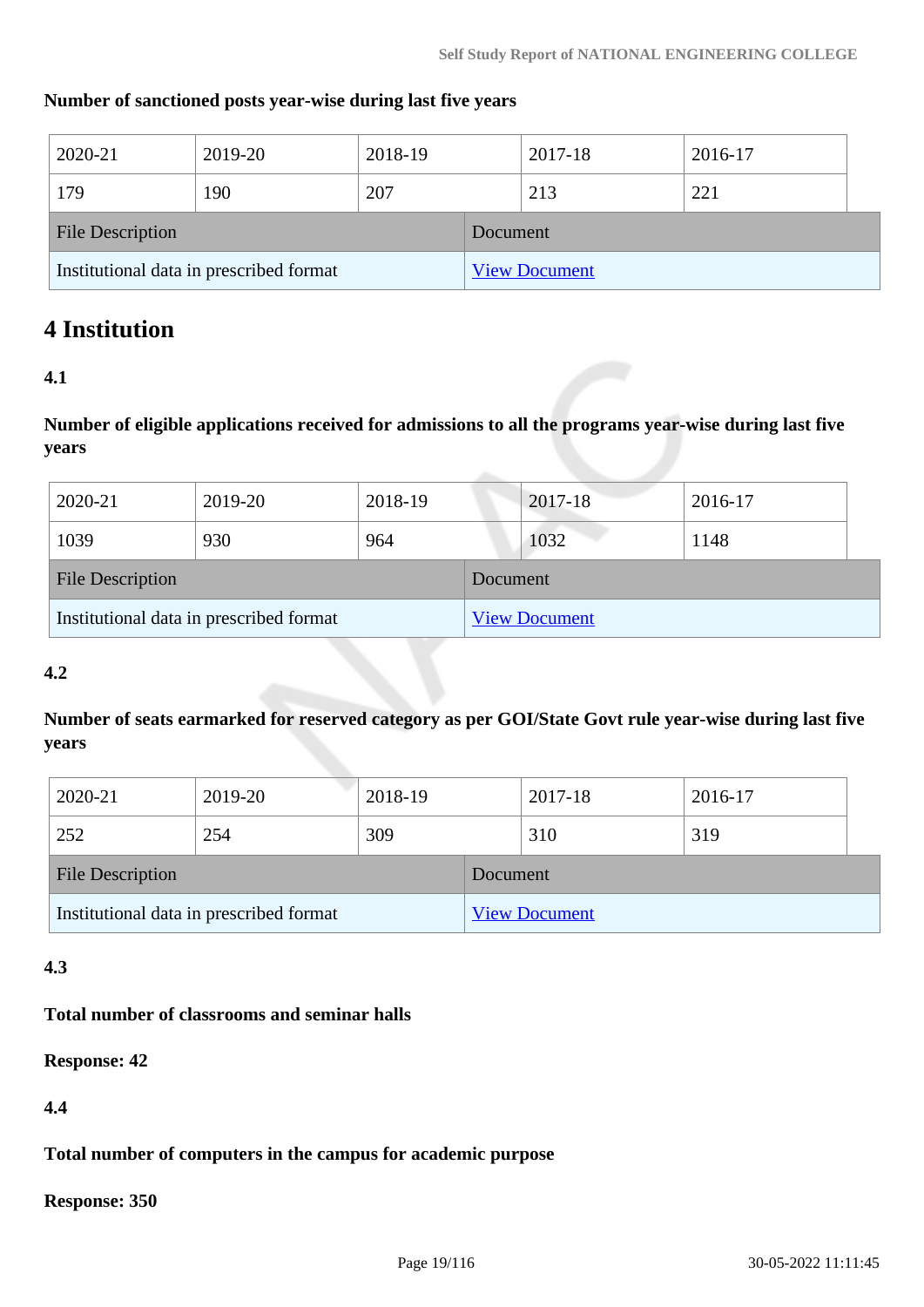## **4.5**

## **Total Expenditure excluding salary year-wise during last five years ( INR in Lakhs)**

| 2020-21 | 2019-20 | 2018-19 | 2017-18 | 2016-17 |
|---------|---------|---------|---------|---------|
| 668.12  | 1017.22 | 1174.23 | 1225.53 | 1254.68 |

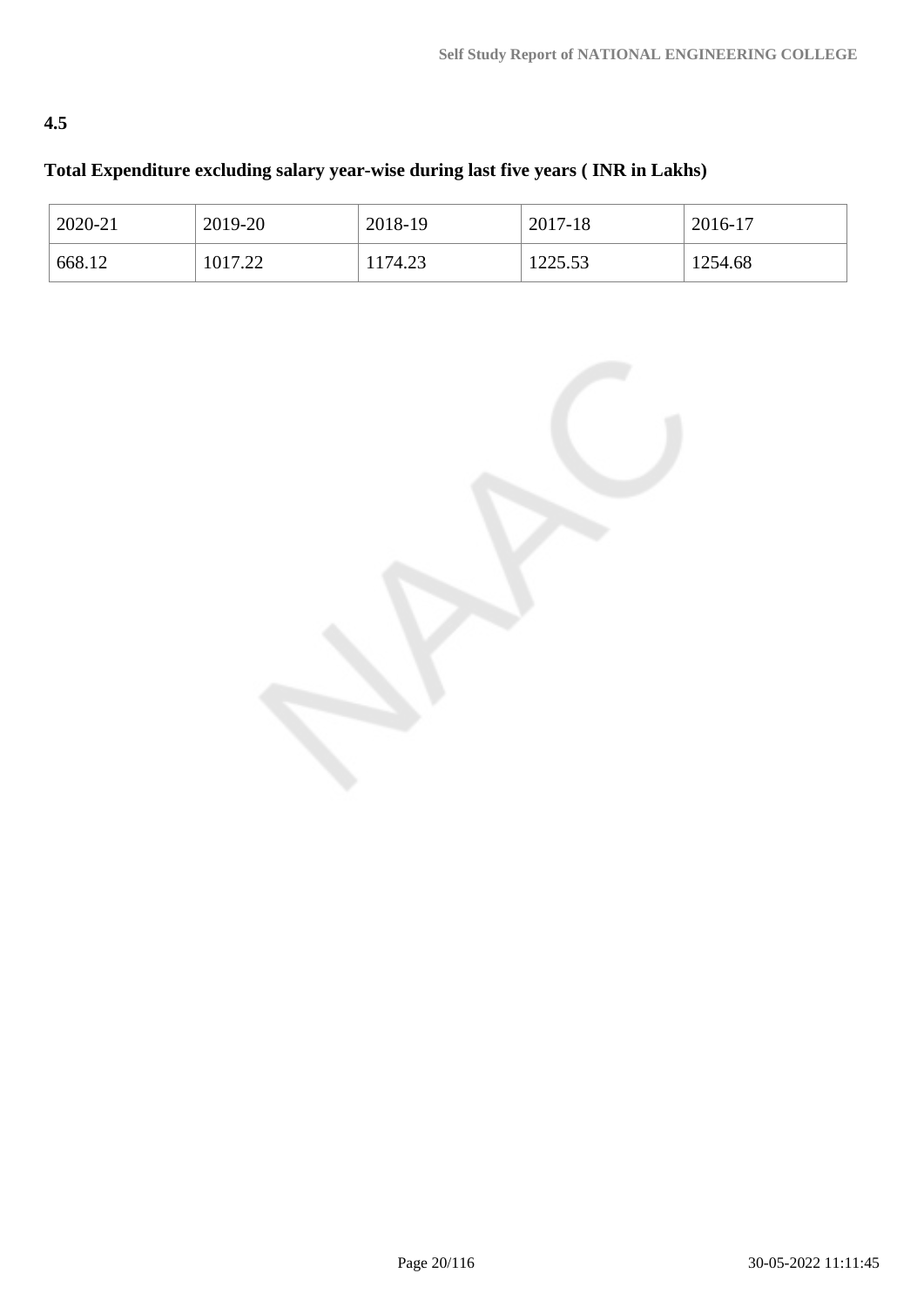# **4. Quality Indicator Framework(QIF)**

## **Criterion 1 - Curricular Aspects**

## **1.1 Curriculum Design and Development**

 **1.1.1 Curricula developed and implemented have relevance to the local, national, regional and global developmental needs which is reflected in Programme outcomes (POs), Programme Specific Outcomes(PSOs) and Course Outcomes(COs) of the Programmes offered by the Institution.**

### **Response:**

National Engineering College offers seven undergraduate and five postgraduate programmes to create technocrats who can effectively perform in emerging globalism and contribute to national development. The curricula of the undergraduate and postgraduate programmes have been formulated under the guidelines of UGC, AICTE, affiliating university, involving the stakeholder's feedback. They are in tune with the vision and mission of the Institution. The curriculum is framed to meet the scope of employability/entrepreneurship for the benefit of our students and meet the needs of local, regional, national, and global developments.

Courses in the curriculum are framed by following the Programme Educational Objectives, Programme Outcomes, Programme Specific Outcomes, and Course Outcomes. The course outcomes of various courses have been articulated based on internationally recognized Graduate attributes of Engineering.

Course composition of the programme includes Basic Science courses, Mathematics, Humanities & Social Sciences including Management courses, Engineering Science courses, Professional core courses, Professional Elective courses relevant to chosen specialization, Open Elective courses, Skill development courses, and Mandatory courses. These components are meticulously included to provide engineering knowledge with technical and soft skills and articulate ethical behavior.

Courses are framed based on the initiatives, strategies and plans executed by the Government of India (Make in India, Digital India, Startup India, National Afforestation Programme, National River Conservation Plan, Atal Bhujal Yojana (ABHY), National Anticorruption Strategy, Udaan Scheme, Digiloker, Smart City Projects, National Health Mission, NitiAyog-National Strategy for Artificial Intelligence, Rashtriya Madhyamik Shiksha Abhiyan (RMSA), Integrated – Information and Communication Technology (ICT), Solar Charkha Mission, Ujwal Bharat, Swachh Bharat mission, Sagar Mala project, Pradhan Mantri Krishi Sinchayee Yojana, JaalSakthi, etc.,) to meet up the needs of local, regional, national and global development.

In addition to that, the curriculum also includes one credit Non-CGPA courses under the category of Personality and Character Development, Allied Skills/Value Added Courses. The structure of the programme was designed by considering the Outcome-based education and choice-based credit system. Regulation insisted the students undergo in-plant Training/Internship at industry or research organizations or universities or Live-in-Lab for the period prescribed in the curriculum.

Apart from the curriculum, co-curricular and extracurricular activities such as participation in technical competitions, ideation contests, and sports events inculcate holistic personality development qualities among students.

Technical and soft skills training have been imparted towards improving communication skills, quantitative reasoning, logic, and aptitude skills to ensure our student's employability. As per regulations, Students have the opportunity to take up the options of self-study elective courses, credit transfer with online NPTEL/MOOCs certification examination to promote self-learning ability.

Postgraduate programmes are designed with advanced core and elective courses along with a proper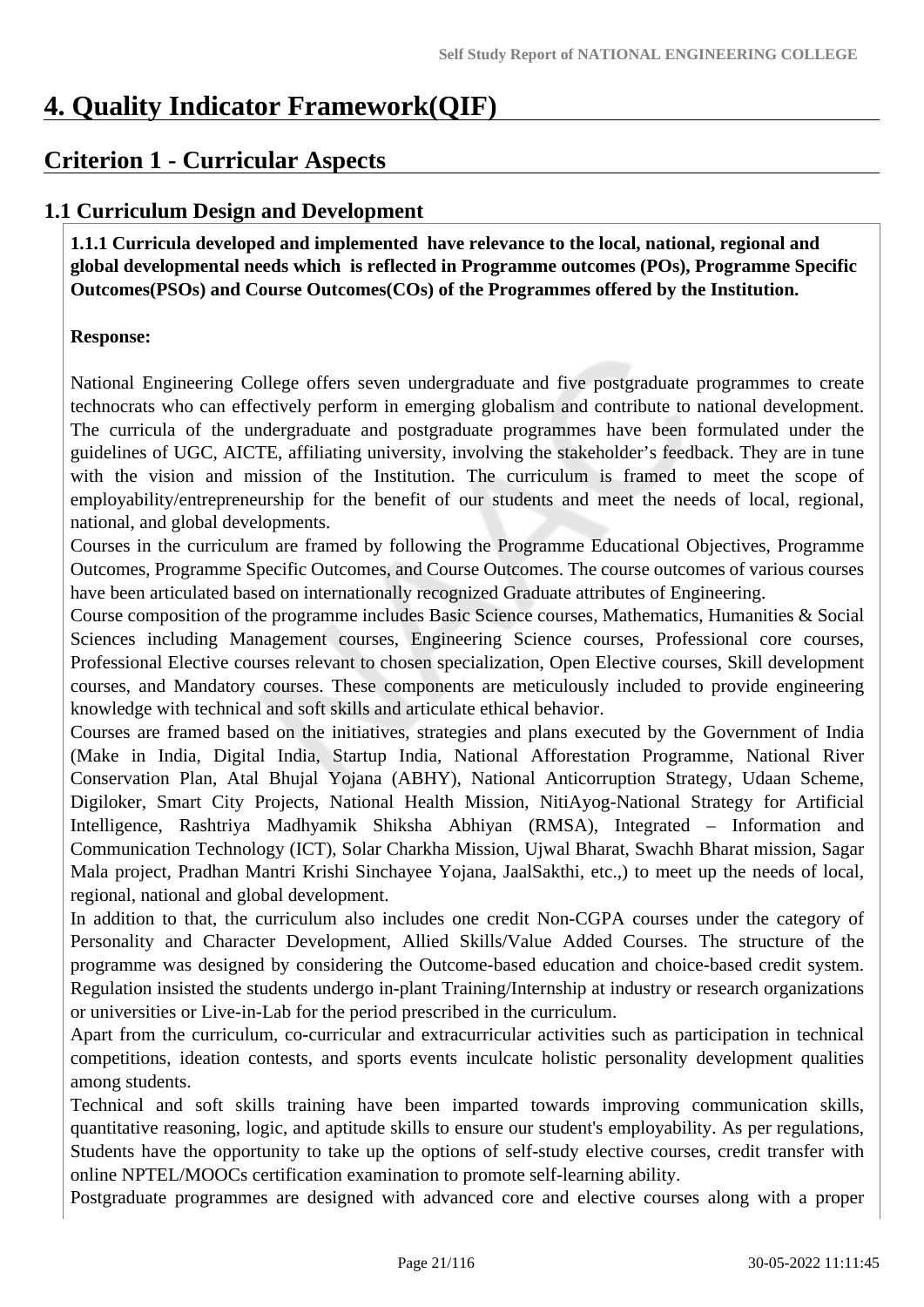emphasis on research work. The curriculum of postgraduate programmes also deals with all the aspects outlined above.

The overall objective for finalizing the curriculum design and development is to ensure the 100% Career settlement towards Campus Placement / Higher Studies in premier institutions / Start-Up initiatives, by the constitution of Industrial and Academic Experts as part of the Board of Studies Members and Academic Council Members.

| <b>File Description</b>         | <b>Document</b>      |
|---------------------------------|----------------------|
| Any additional information      | <b>View Document</b> |
| Link for Additional Information | <b>View Document</b> |

#### **1.1.2 Percentage of Programmes where syllabus revision was carried out during the last five years.**

#### **Response:** 100

1.1.2.1 **Number of all Programmes offered by the institution during the last five years.**

Response: 11

1.1.2.2 **How many Programmes were revised out of total number of Programmes offered during the last five years**

Response: 11

| <b>File Description</b>                                                 | <b>Document</b>      |
|-------------------------------------------------------------------------|----------------------|
| Minutes of relevant Academic Council/BOS<br>meeting                     | <b>View Document</b> |
| Details of program syllabus revision in last 5<br>years (Data Template) | <b>View Document</b> |
| Link for Additional Information                                         | <b>View Document</b> |

### **1.1.3 Average percentage of courses having focus on employability/ entrepreneurship/ skill development offered by the institution during the last five years**

**Response:** 75.09

1.1.3.1 **Number of courses having focus on employability/ entrepreneurship/ skill development yearwise during the last five years..**

| 2020-21 | 2019-20 | 2018-19 | 2017-18     | 2016-17 |
|---------|---------|---------|-------------|---------|
| 882     | 885     | 783     | 012<br>, ⊥∠ | 699     |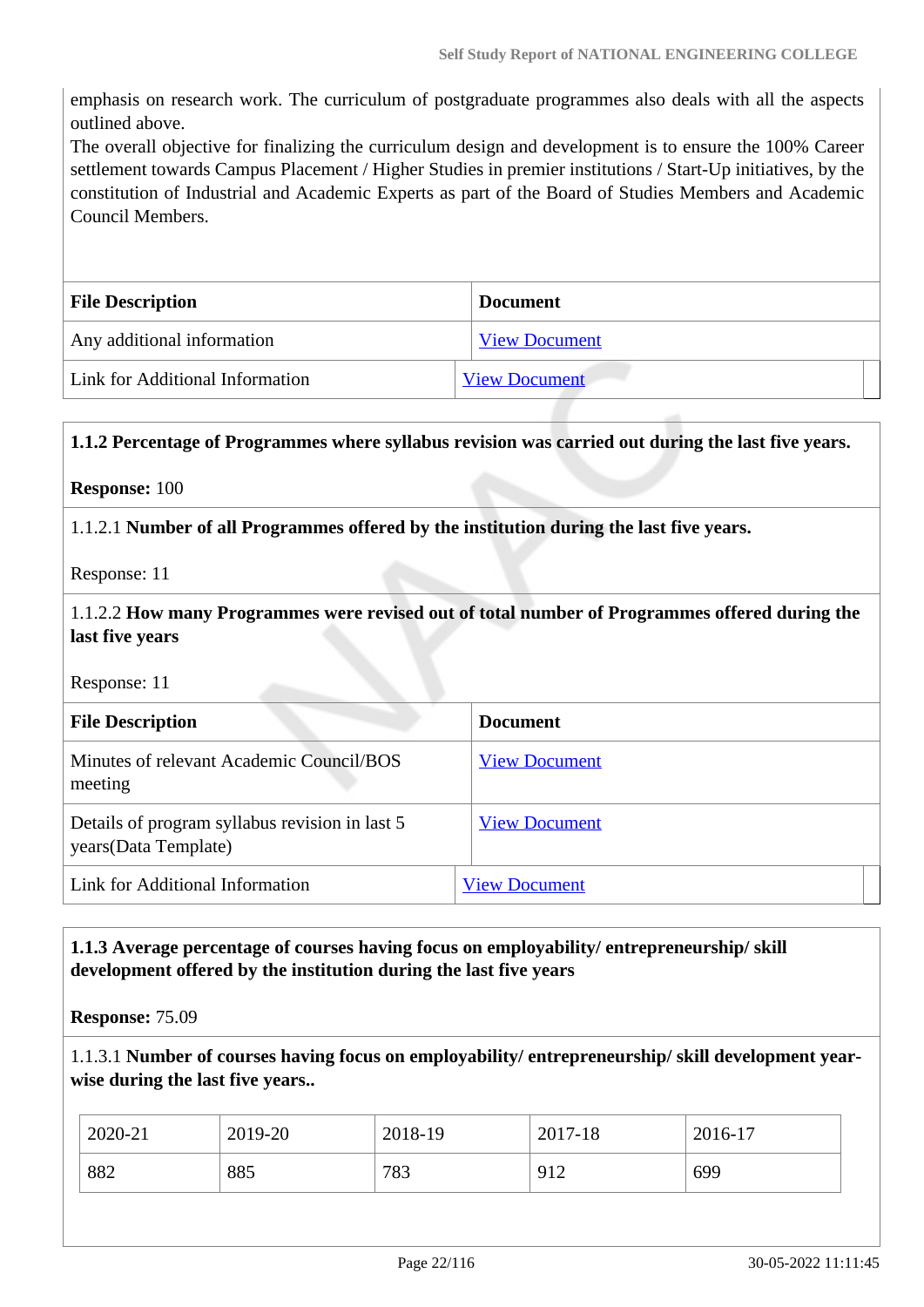| <b>File Description</b>                                                                        | Document             |
|------------------------------------------------------------------------------------------------|----------------------|
| Programme / Curriculum/ Syllabus of the courses                                                | <b>View Document</b> |
| Minutes of the Boards of Studies/Academic<br>Council meetings with approvals for these courses | <b>View Document</b> |
| Average percentage of courses having focus on<br>employability/entrepreneurship(Data Template) | <b>View Document</b> |
| Link for Additional Information                                                                | <b>View Document</b> |

## **1.2 Academic Flexibility**

 **1.2.1 Percentage of new courses introduced of the total number of courses across all programs offered during the last five years.**

**Response:** 38.46

1.2.1.1 How many new courses are introduced within the last five years

Response: 778

#### 1.2.1.2 **Number of courses offered by the institution across all programmes during the last five years.**

Response: 2023

| <b>File Description</b>                              | <b>Document</b>      |
|------------------------------------------------------|----------------------|
| Minutes of relevant Academic Council/BOS<br>meetings | <b>View Document</b> |
| Institutional data in prescribed format              | <b>View Document</b> |
| Link for Additional Information                      | <b>View Document</b> |

### **1.2.2 Percentage of Programmes in which Choice Based Credit System (CBCS) / elective course system has been implemented (Data for the latest completed academic year).**

**Response:** 100

1.2.2.1 **Number of Programmes in which CBCS / Elective course system implemented.**

Response: 11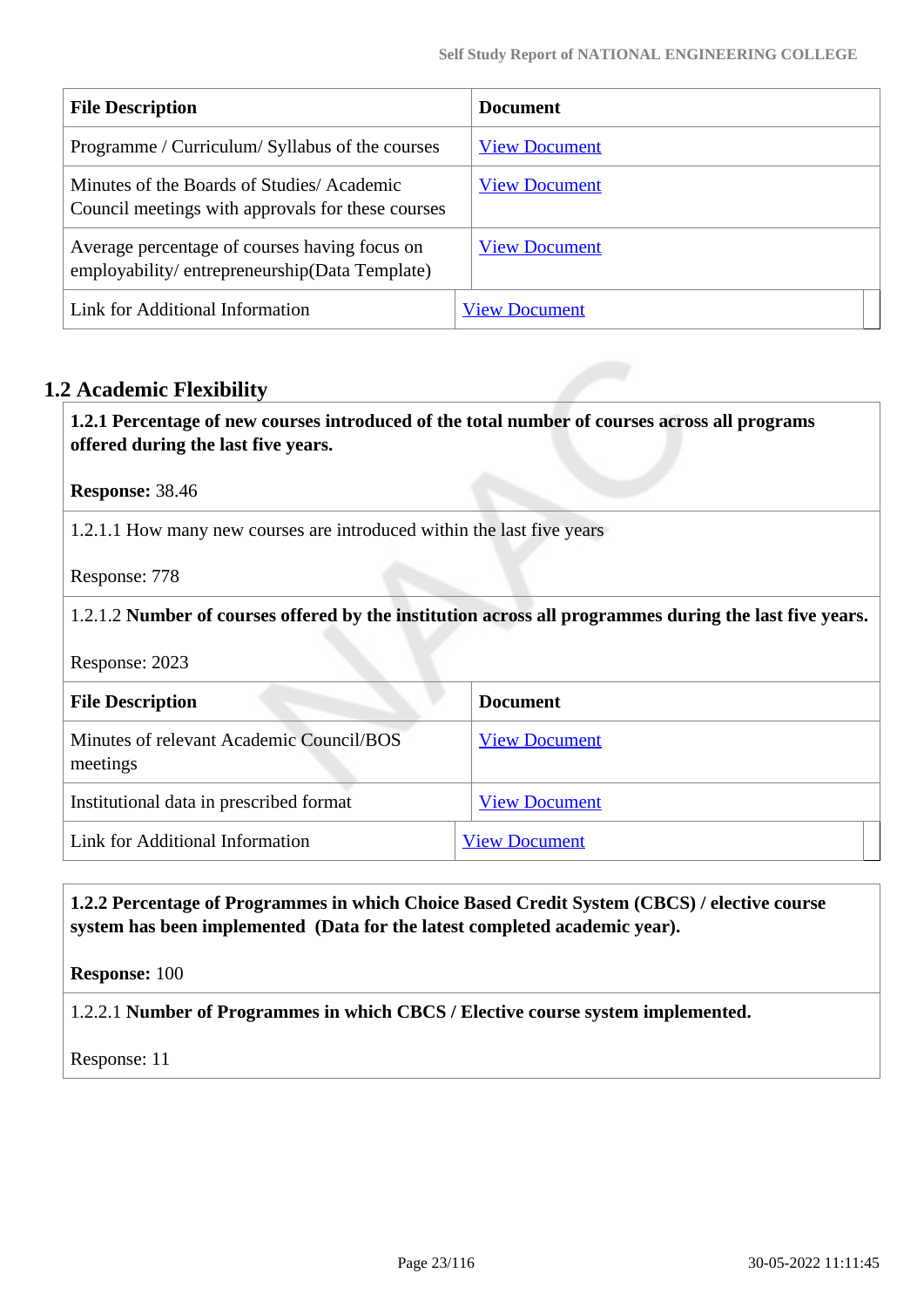| <b>File Description</b>                              | <b>Document</b>      |
|------------------------------------------------------|----------------------|
| Minutes of relevant Academic Council/BOS<br>meetings | <b>View Document</b> |
| Institutional data in prescribed format              | <b>View Document</b> |
| Link for Additional Information                      | <b>View Document</b> |

## **1.3 Curriculum Enrichment**

### **1.3.1 Institution integrates crosscutting issues relevant to Professional Ethics ,Gender, Human Values ,Environment and Sustainability into the Curriculum**

### **Response:**

Beyond technical aspects, the curriculum design and development has reasonably dedicated to sensitizing students by imparting socially, professionally, and ethically relevant issues as part of the curriculum for cultivating their personality traits. The curriculum design focuses on major societal factors, including Environmental Sustainability, Gender, Professional Ethics and Human Values, etc., by offering courses in the curriculum and conducting various activities like induction and orientation programs and women empowerment counseling activities. The curriculum includes Non-CGPA courses like Yoga for Youth Empowerment, NCC, NSS, YEC, RRC, and 'critical and creative thinking' related courses that focus on human values.

#### **Human values and Professional Ethics:**

All UG programmes have three-credit mandatory courses on Professional Ethics and Human Values to insist on social, moral, and ethical values among the students.

In addition to that, the courses like Project Management, Human Resource Management, Cyber Law and Ethics, Human Resource Development and Organizational Behavior, Industrial Psychology and Organizational Behavior, Personality Development through Life Enlightenment Skills, Value Education, Stress Management through Yoga practices are introduced to develop the right attitude among the students to face difficult situations in life and workplace bravely and assertively to resolve them. These courses enable the students to exhibit their professional responsibilities with ethical standards.

#### **Environment and Sustainability:**

The curriculum is designed to take responsibility for environmental sustainability to conserve nature and natural resources and for the well-being of humankind and other living organisms.

The Environmental Science and Engineering course is introduced in all programmes to inculcate the understanding of the economic, environmental, and social needs and promote conservation of natural resources and the protection of the environment. The courses like Safety, Health and Environmental Engineering, Renewable Energy Sources, Solar Photovoltaic Energy Conversion, Energy Conservation, and Waste Heat Recovery, Global Challenges and Issues, Sustainable Development and Practices are offered to maintain a healthy environment.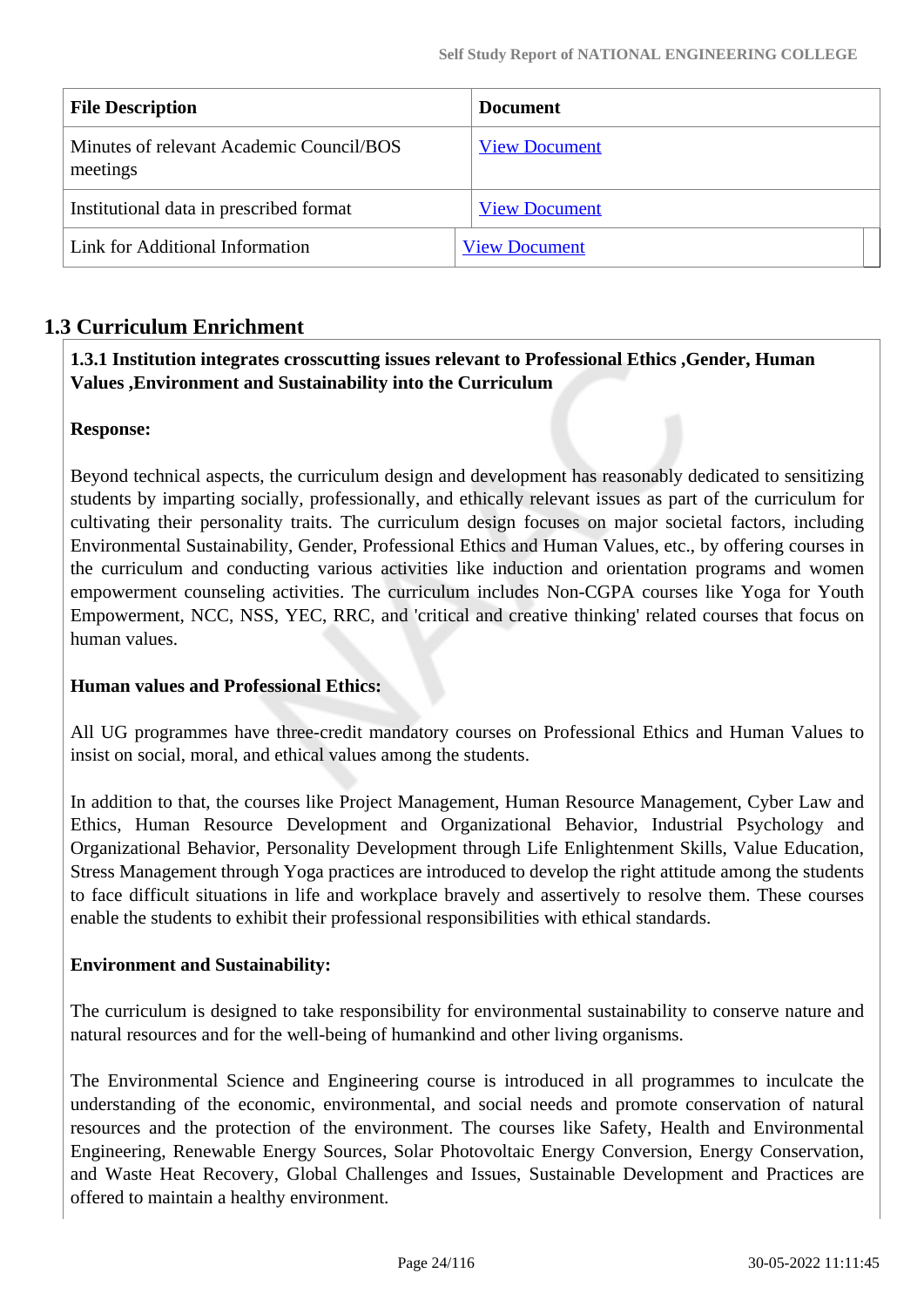## **Gender:**

To provide an integrated and interdisciplinary approach to understand the social and cultural structure of gender that outlines the knowledge of women and men in society, courses like Constitution of India, Women in Indian Society, Indian Culture and Heritage have been introduced as trans-disciplinary courses. With the focus on the need to counsel the young minds, women empowerment cell is constituted to address the various issues faced by students in academic and personal life. Also, training programs for the students and faculty members have been conducted to insist the gender equity.

| <b>File Description</b>                                                                                                                                                    | <b>Document</b>      |
|----------------------------------------------------------------------------------------------------------------------------------------------------------------------------|----------------------|
| Upload the list and description of the courses which<br>address the Gender, Environment and Sustainability,<br>Human Values and Professional Ethics into the<br>Curriculum | <b>View Document</b> |
| Link for Additional Information                                                                                                                                            | <b>View Document</b> |

 **1.3.2 Number of value-added courses for imparting transferable and life skills offered during last five years.**

#### **Response:** 188

1.3.2.1 **How many new value-added courses are added within the last five years**

| 2020-21 | 2019-20 | 2018-19 | 2017-18 | 2016-17       |
|---------|---------|---------|---------|---------------|
| 44      | 40      | $4_{1}$ | ◡▴      | $\cap$<br>ے ر |

| <b>File Description</b>                                           | <b>Document</b>      |
|-------------------------------------------------------------------|----------------------|
| List of value added courses (Data Template)                       | <b>View Document</b> |
| Brochure or any other document relating to value<br>added courses | <b>View Document</b> |
| Link for Additional Information                                   | <b>View Document</b> |

#### **1.3.3 Average Percentage of students enrolled in the courses under 1.3.2 above.**

**Response:** 207.21

1.3.3.1 **Number of students enrolled in subject related Certificate or Add-on programs year wise during last five years**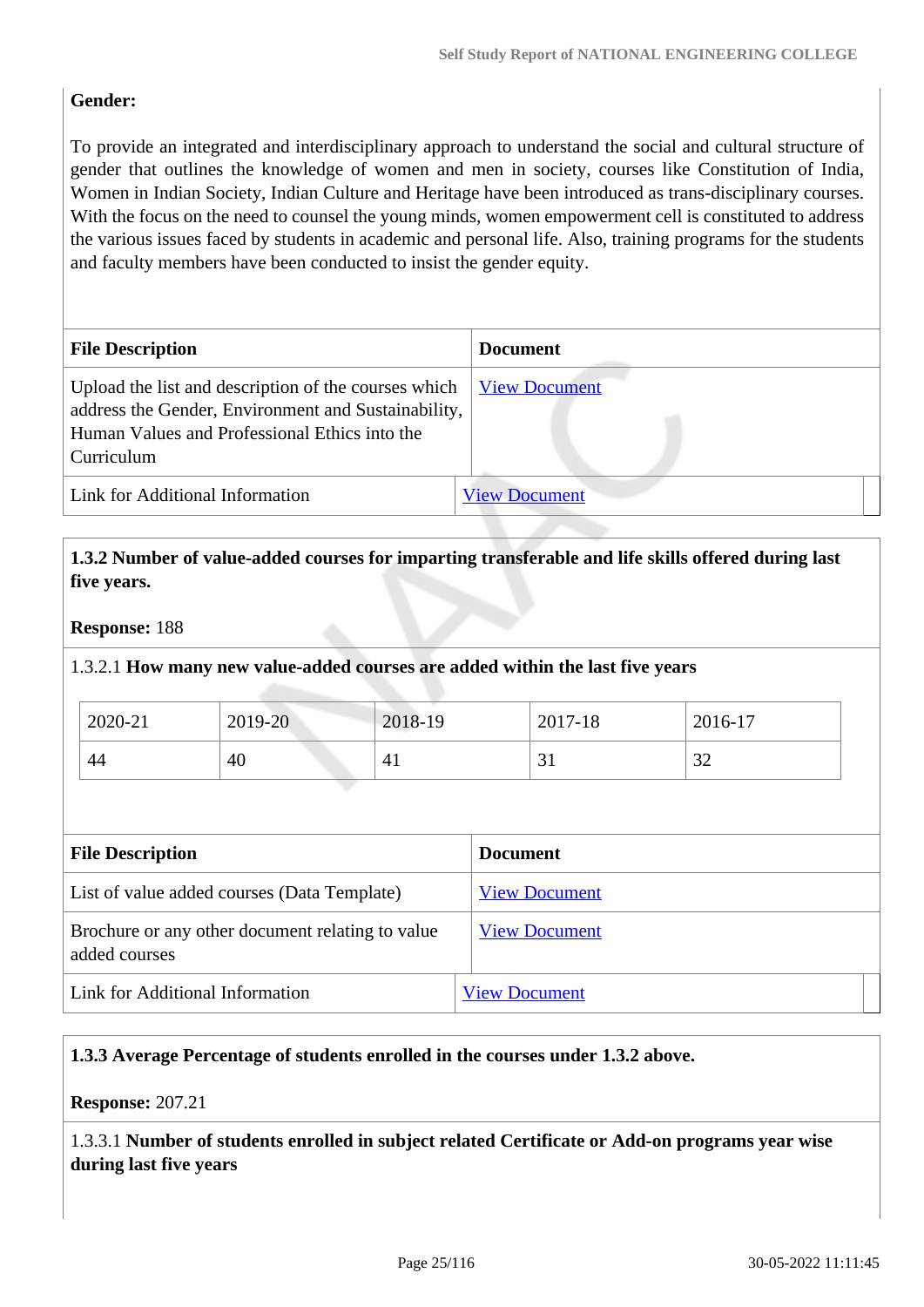| 2020-21                         | 2019-20 | 2018-19 |                      | 2017-18              | 2016-17 |  |
|---------------------------------|---------|---------|----------------------|----------------------|---------|--|
| 4867                            | 4645    | 5570    |                      | 6680                 | 6043    |  |
|                                 |         |         |                      |                      |         |  |
| <b>File Description</b>         |         |         | <b>Document</b>      |                      |         |  |
| List of students enrolled       |         |         |                      | <b>View Document</b> |         |  |
| Any additional information      |         |         |                      | <b>View Document</b> |         |  |
| Link for Additional Information |         |         | <b>View Document</b> |                      |         |  |

### **1.3.4 Percentage of students undertaking field projects/ internships / student projects (Data for the latest completed academic year)**

**Response:** 91.82

1.3.4.1 **Number of students undertaking field projects / internships / student projects**

Response: 2212

| <b>File Description</b>                                                                                                   | <b>Document</b>      |
|---------------------------------------------------------------------------------------------------------------------------|----------------------|
| List of programs and number of students<br>undertaking field projects / internships / student<br>projects (Data Template) | <b>View Document</b> |

## **1.4 Feedback System**

 **1.4.1 Structured feedback for design and review of syllabus – semester-wise / year-wise is received from 1) Students, 2) Teachers, 3) Employers, 4) Alumni**

**Response:** A. All 4 of the above

| <b>File Description</b>                                                                                                             | <b>Document</b>      |
|-------------------------------------------------------------------------------------------------------------------------------------|----------------------|
| Action taken report of the Institution on feedback<br>report as minuted by the Governing Council,<br>Syndicate, Board of Management | <b>View Document</b> |
| URL for stakeholder feedback report                                                                                                 | <b>View Document</b> |

#### **1.4.2 The feedback system of the Institution comprises of the following :**

**Response:** B. Feedback collected, analysed and action taken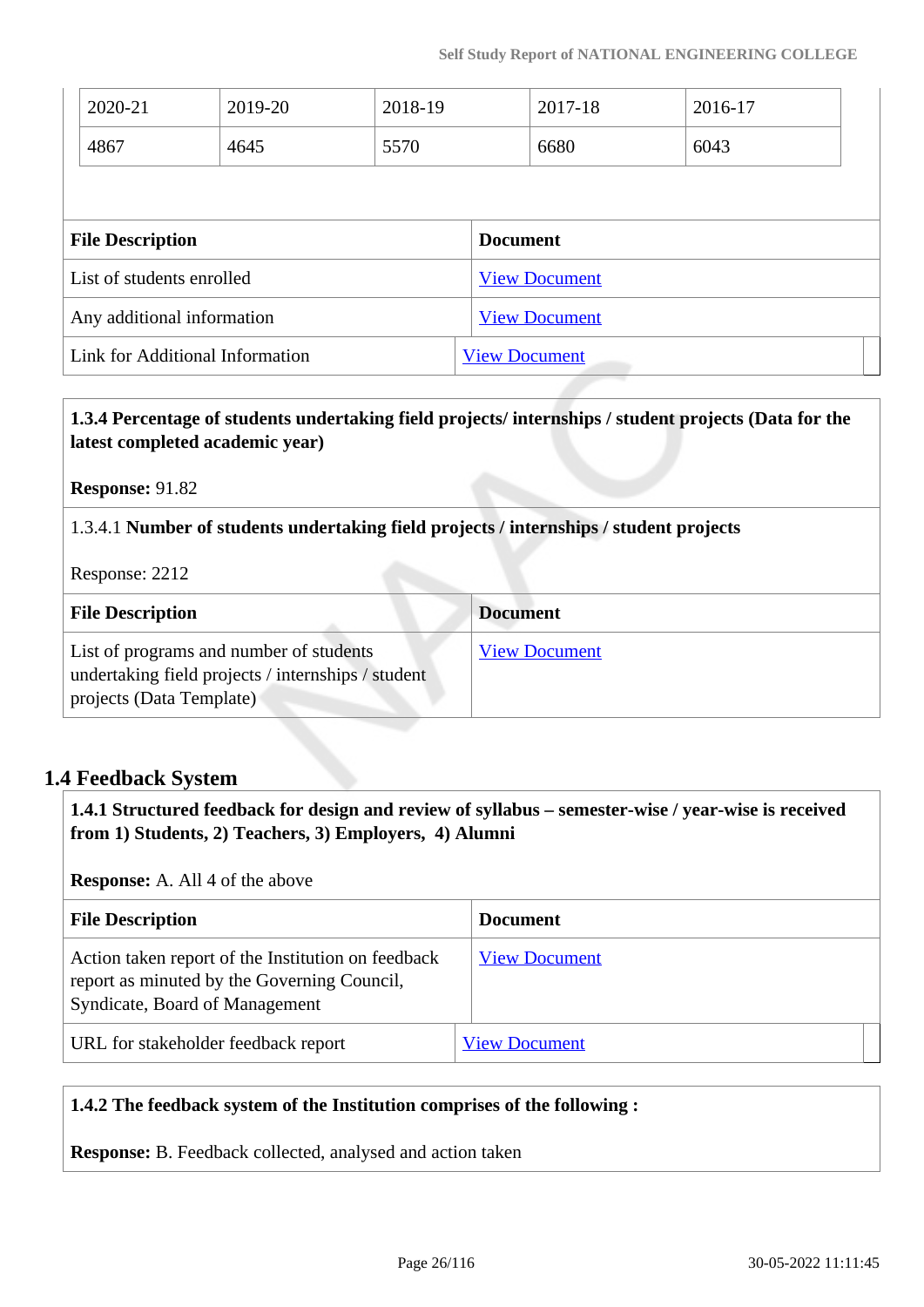| <b>File Description</b>             | <b>Document</b>      |
|-------------------------------------|----------------------|
| URL for stakeholder feedback report | <b>View Document</b> |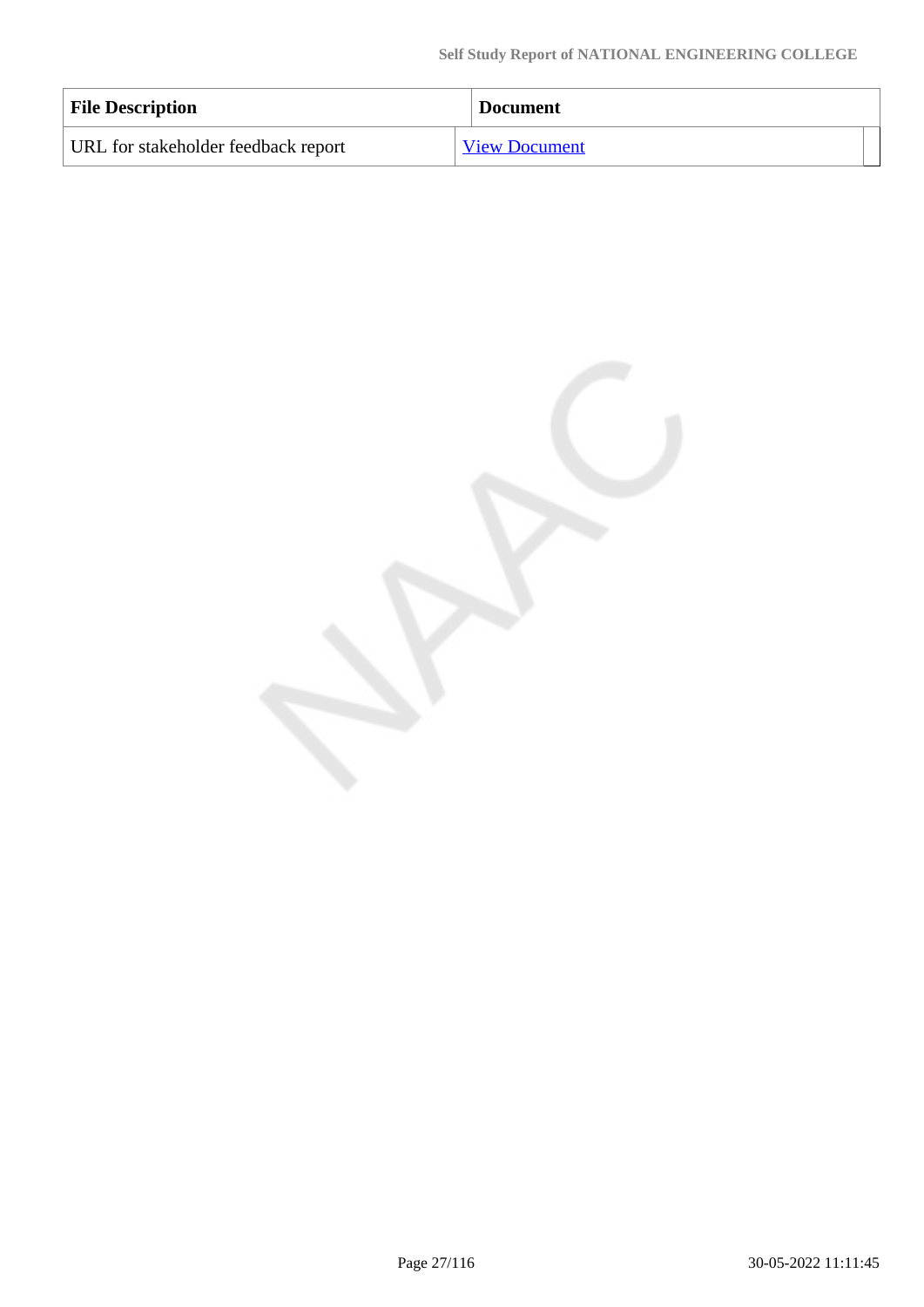# **Criterion 2 - Teaching-learning and Evaluation**

## **2.1 Student Enrollment and Profile**

| 2018-19<br>2017-18   | 2016-17                                                                                                                           |  |  |
|----------------------|-----------------------------------------------------------------------------------------------------------------------------------|--|--|
| 664                  | 674                                                                                                                               |  |  |
|                      | 943                                                                                                                               |  |  |
|                      |                                                                                                                                   |  |  |
|                      |                                                                                                                                   |  |  |
| <b>View Document</b> |                                                                                                                                   |  |  |
|                      |                                                                                                                                   |  |  |
|                      | 587<br>2.1.1.2 Number of sanctioned seats year wise during last five years<br>2018-19<br>2017-18<br>907<br>907<br><b>Document</b> |  |  |

 **2.1.2 Average percentage of seats filled against reserved categories (SC, ST, OBC, Divyangjan, etc. as per applicable reservation policy ) during the last five years ( exclusive of supernumerary seats)**

**Response:** 72.72

2.1.2.1 **Number of actual students admitted from the reserved categories year wise during last five years**

| 2020-21    | 2019-20 | 2018-19 | 2017-18 | 2016-17 |
|------------|---------|---------|---------|---------|
| 162<br>191 |         | 164     | 265     | 273     |
|            |         |         |         |         |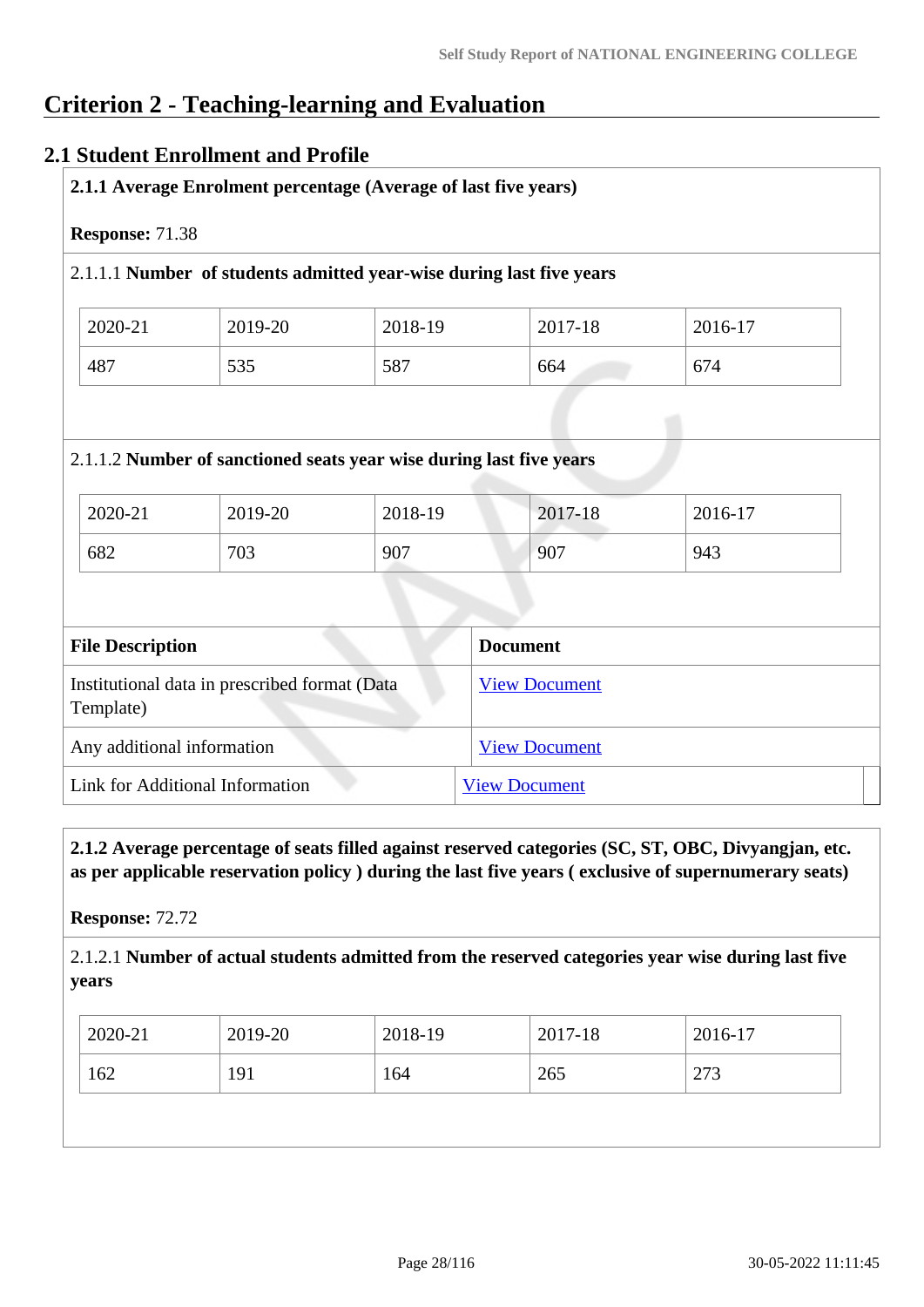| <b>File Description</b>                 | <b>Document</b>      |
|-----------------------------------------|----------------------|
| Institutional data in prescribed format | <b>View Document</b> |
| Link for Additional Information         | <b>View Document</b> |

## **2.2 Catering to Student Diversity**

 **2.2.1 The institution assesses the learning levels of the students and organises special Programmes for advanced learners and slow learners**

## **Response:**

Students from rural backgrounds and different vernacular mediums of instruction are identified, and suitable stream-based bridge courses are conducted right from the beginning of the academic year. A precourse test assesses the student's knowledge in each course. Students across the various programmes of study are assessed through continuous and summative assessment throughout their learning period and provided with essential support for both advanced and slow learners through the Class Committees. An active mentor system allows identifying the varied academic needs and suggesting appropriate measures for both slow and advanced learners.

## **SPECIAL PROGRAMS FOR SLOW LEARNERS:**

Our Institute organizes an orientation program for both the students admitted in the first year along with the parents. The Head of the Institution along with Dean(Academic), Dean(R&D) and Dean(Placement), all Department Heads and Controller of Examinations briefed about the facilities, infrastructures, curriculum design, credits to be earned, regulations, sports, extracurricular and co-curricular activities, etc. to the students. One day is devoted to visit various departments and other facilities to familiarise themselves with the college.

Bridge courses are conducted for second-year Lateral Entry Students on Mathematics and English related courses. The students who have undergone their school education in the regional language are given additional training in the English language through the Language lab. The Institution organizes special coaching classes for the courses with more failures in the end semester examinations.

Special coaching classes are arranged for the slow learners beyond the regular class schedule on specific days for each course. Through these classes, individual attention is given to improve the student's learning, problem-solving, and presentation skills. Also, study materials and hand-outs are provided through the NEC-Moodle Learning Management System, and the students are benefitted.

## **SPECIAL PROGRAMS FOR ADVANCED LEARNERS:**

Fast track learners are motivated to enroll in NPTEL online courses, Coursera, EDX, IITB spoken tutorials, BEC, TCSion, Udemy, UiPath RPA Global Certifications, Python Institute, Sololearn, and other online courses to improve their employability and prepare for higher education. In the last five years, 5025 students have registered for NPTEL courses, with 4167 completed certifications. Two thousand two hundred fifty-five students have received certificates in various courses through the IITB spoken tutorial scheme. Students are encouraged to organize various technical events, paper presentations, and project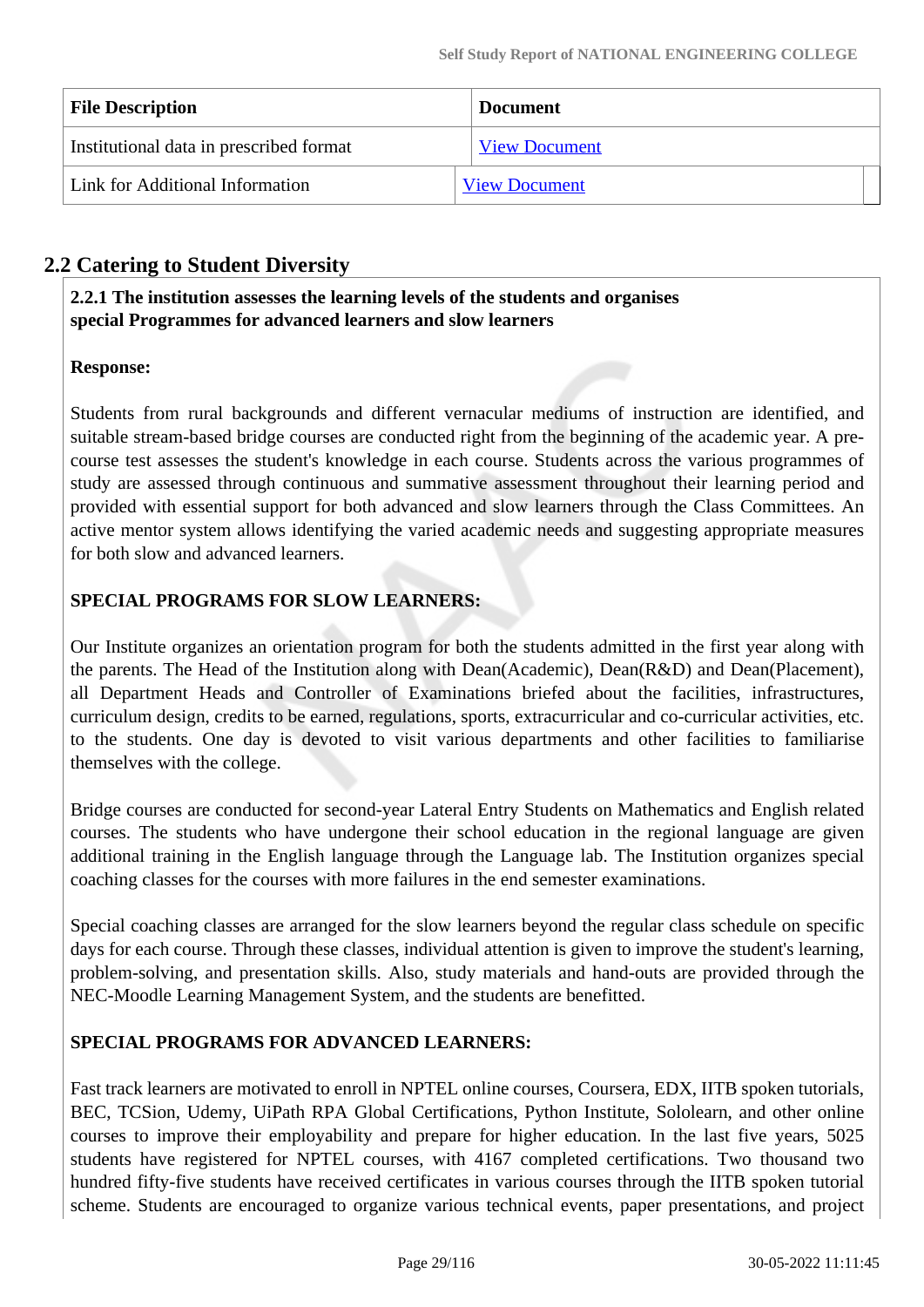competitions through different professional societies. Department level associations such as IEEE, ISTE, IETE, IEI, CSI, and SAE promote these activities at regular intervals.

Advanced learners are highly motivated to take competitive exams such as GATE, TANCET, MAT, and CAT, and they are given coaching to help them succeed. Advanced students are encouraged to compete in National/International level coding competitions such as Google CodeJam, HackwithInfy, TCS Codevita, Cisco hackathon,etc.

Advanced learners can use the **fast track system** to complete a semester-long internship or special training during the eighth semester. Advanced Learners are also offered to take 15-hour industry-focused one-credit courses each semester. The "KR Innovation Centre", "Entrepreneur cell" and "Incubation Centre" helps to develop innovative ideas into a prototype and helping for patent and commercialisation..

| <b>File Description</b><br><b>Document</b> |                      |  |
|--------------------------------------------|----------------------|--|
| Any additional information                 | <b>View Document</b> |  |
| Link for Additional Information            | <b>View Document</b> |  |

| 2.2.2 Student - Full time teacher ratio (Data for the latest completed academic year) |                      |
|---------------------------------------------------------------------------------------|----------------------|
| <b>Response: 13.46</b>                                                                |                      |
| <b>File Description</b>                                                               | <b>Document</b>      |
| Any additional information                                                            | <b>View Document</b> |

## **2.3 Teaching- Learning Process**

 **2.3.1 Student centric methods, such as experiential learning, participative learning and problem solving methodologies are used for enhancing learning experiences**

#### **Response:**

NEC provides resources and engaging in other activities supporting students' learning. The curriculum and syllabus are designed towards the student-centred approach that encourages students to participate more actively in the teaching-learning process.

The following are the experimental learning methods used by NEC.

- **Practical Courses** The curriculum is designed to provide students with hands-on experience in all courses to validate their theoretical knowledge. NEC introduced the **CDIO Laboratory** to help students transform their ideas into reality. Students are encouraged to spend more time in laboratories.
- **Internships and Insternshala** As per regulation, each student must complete Industrial Training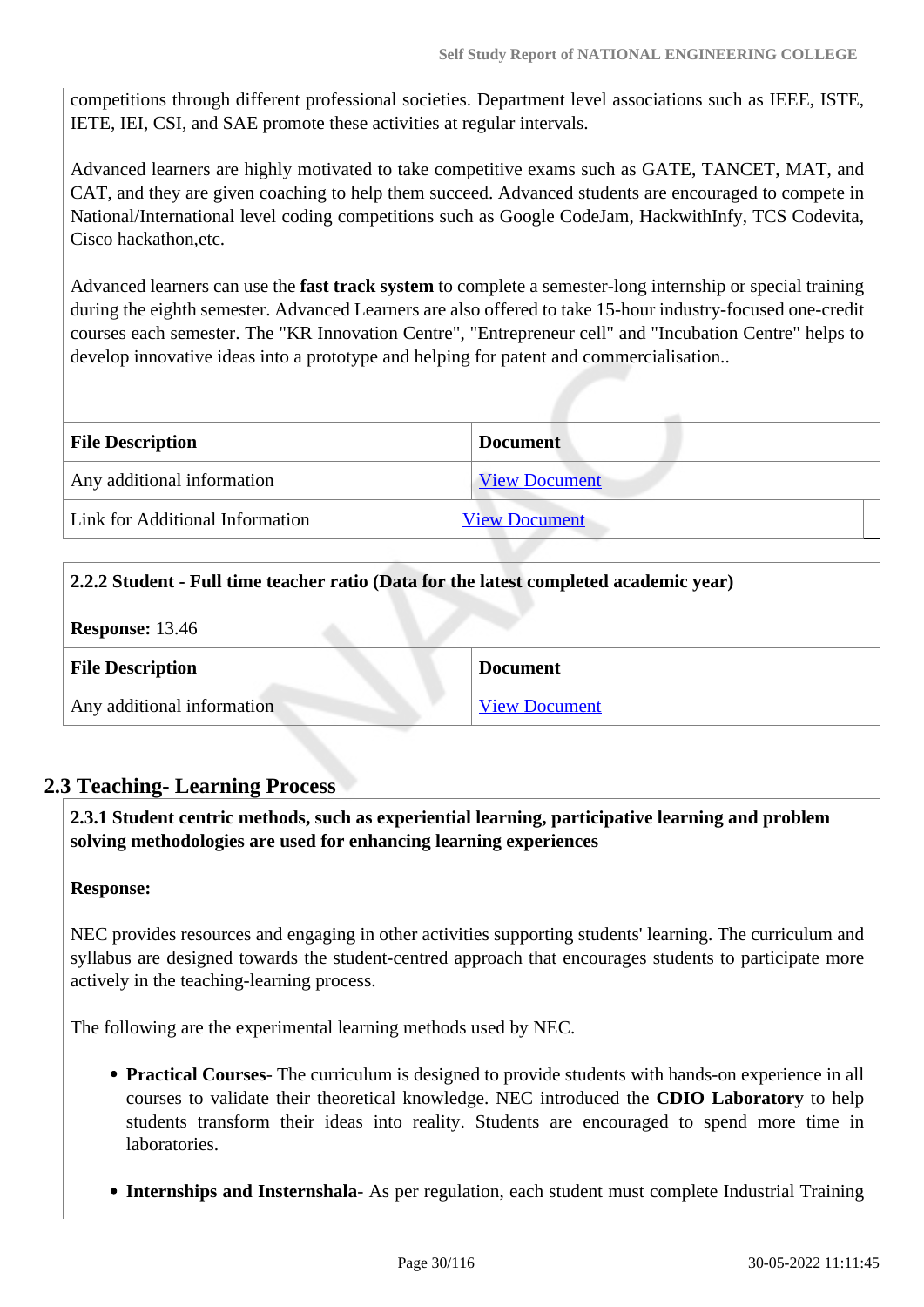or Internships for a minimum period of four weeks to earn two credits during summer and winter vacations. During the last five years, 257 students have completed paid internships in various organizations through Internshala.

- **Industrial Projects** Department and College level placement coordinators arrange industrial projects for final year students with the guidance of industry experts.
- **Industrial Visits/Tours** Faculty members arrange industrial visits/tour for the students every semester according to their handled subjects.

The following ways offer participative learning

- **Active Learning-** Active learning methods like role plays, group discussion, problem-solving, and case studies are suitably identified based on course content practiced in the classroom.
- **Blended Learning** Faculty members practice NEC-MOODLE and GOOGLE CLASSROOMbased LMS systems to share recorded lectures and course materials, conduct assessment, and collect feedback and survey about teaching methods and attainment of course outcome.
- **Classroom Interaction-** Modern teaching pedagogy like Jigsaw, Mud cards, and Think Pair Share is being implemented to attract student participation.
- **Tutorial-** To ensure individual participation in the classroom, problem-based –assignments are given to the students.
- **Seminar/Conference/Symposia-** Students are encouraged to participate in seminars, conferences, and symposia organized by various students associations and other clubs.

Problem-solving methodologies offered in Institution

- **Case study** All faculty members link real-life problems with their course and solving the problem by applying the engineering concept. This kind of teaching pedagogy makes the students relate the real-life problem with classroom knowledge.
- **Problem-solving through Project-based learning-** Students are encouraged to associate with the faculty members to carry out Mini and Major project works in their areas of interest from the second year onwards. Forty-five projects worth Rs.1, 12, 50,000/-sponsored by DST&EDII completed fulfilling societal needs from 2017 to 2021.
- **Engaging in research-oriented projects-** Students actively involved in research-oriented projects with faculty members and publishing papers in Scopus and SCI journals. Final year students participated in the Indian National Academy of Engineering (INAE), and other Project competitions like Tamil Nadu State Council for Science and Technology (TNSCST) and displayed their innovative ideas with winning prizes for best projects.
- Through the PALS programme, our Institute is linked to IIT Madras, and every year, students compete in the PALS INNOWAH project competition with their innovative ideas. Students regularly attend residential workshops, special workshops, online quizzes, and laboratory visits as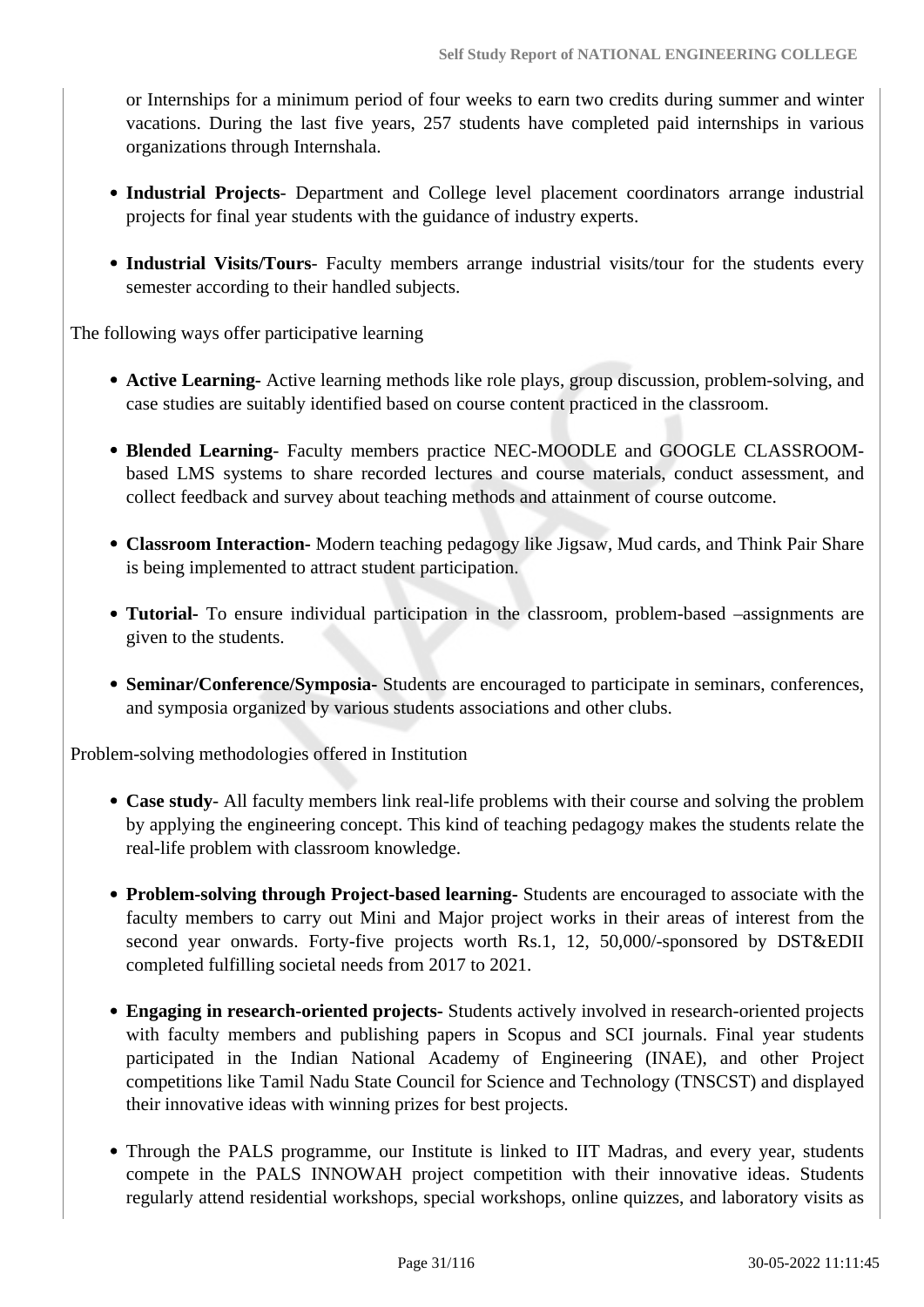#### part of the IITM-PALS programme to improve problem-solving skills.

| <b>File Description</b>         | <b>Document</b>      |
|---------------------------------|----------------------|
| Link for Additional Information | <b>View Document</b> |

 **2.3.2 Teachers use ICT enabled tools including online resources for effective teaching and learning process.** 

#### **Response:**

- In the previous years, tools like **Google classroom** were used both for learning and assessments. But the recent pandemic has made us move to complete online for the learning and assessment process, which paved the way for the development of the "**NEC Moodle" platform**. NEC Moodle helped a lot in the teaching-learning process as well as assessment. The faculty members can post their recorded video lectures, e-books, PowerPoint presentations, and lecture notes. The students' views on the materials can also be ensured.
- The periodical assessment for each course outcome like Quiz, Active Quiz, and assignment is conducted through MOODLE. The submission deadline and the marks awarded for each assessment are notified to the students through Moodle. The internal assessment is also being conducted using safe exam browser mode, enabling the student not to indulge in any malpractice during the exam.
- The PowerPoint presentation and the recorded videos will not be sufficient for online classes on analytical papers which involve problem-solving using mathematical skills. Wacom pen tablets and cameras are used for live classes through Google meet to make the online lecture delivery more understandable and clear.
- Classrooms are equipped with **smart monitors,** and Laboratories have a **Projector facility** to handle live demonstrations during class and Laboratory sessions.
- The Central Library provides excellent library facilities for all the students and faculty members, such as sufficient books and journals, proper seating and reading facility, proper classification and arrangement of books, attractive modern building with high-speed Wi-Fi connectivity, Web OPAC, web-based Library Automation, etc. It has the subscription of IEEE (ASPP) and Elsevier (Science Direct) online journals and Institutional members of DELNET, e- Shodh Sindhu, Shodganga, and NDLI Club.
- e-Learning Management System (e-LMS) that customizes the content of NPTEL Videos and includes our college contents such as e-journals, e-books, and e-question banks, etc. The students, faculty, and research scholars access the e-resources and download the relevant and needed articles.
- Specialized computer laboratories with an internet connection have been provided to promote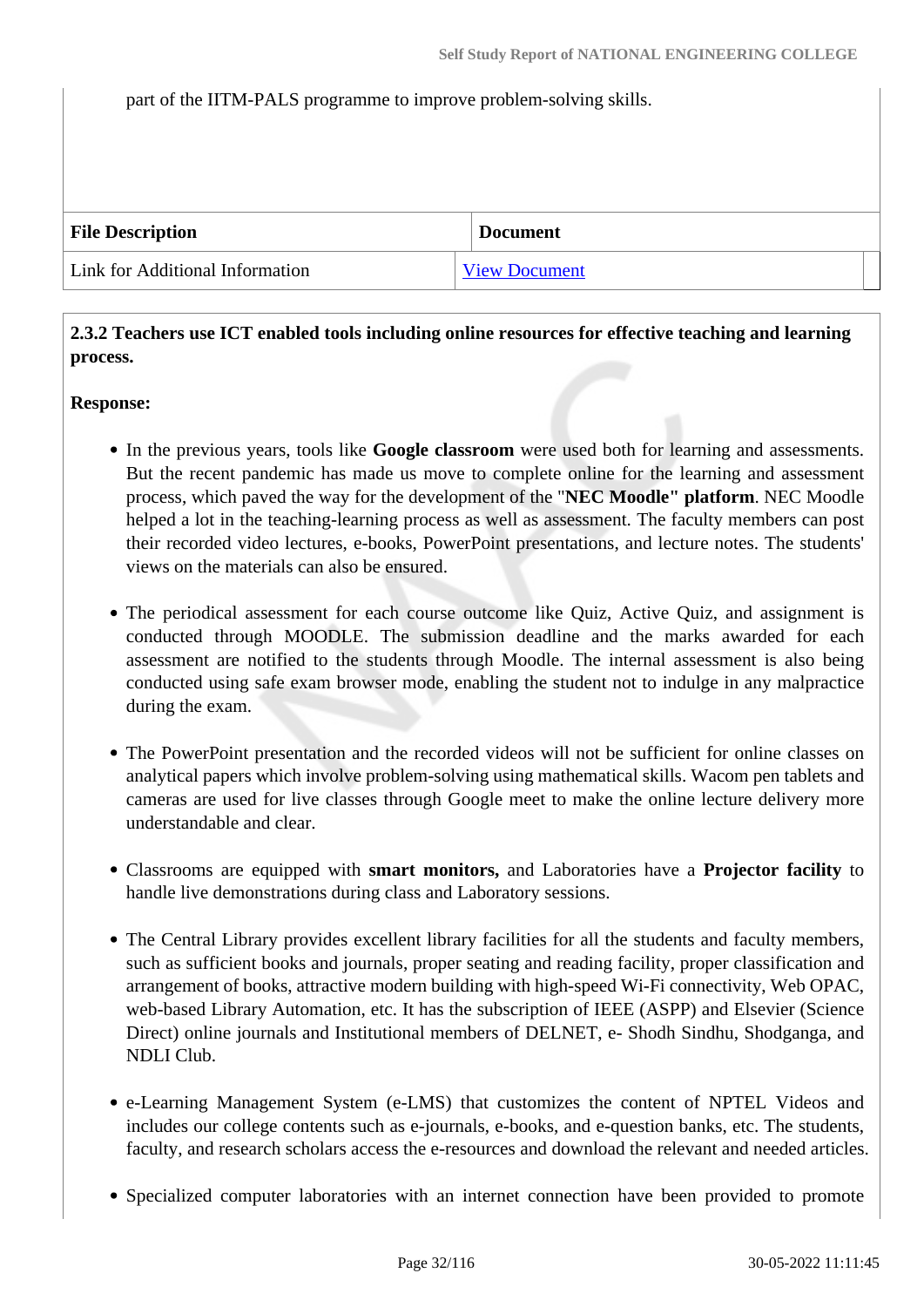independent learning. A firewall-restricted user-id-based **Wi-Fi facility** for internet access is provided on laptops and mobile devices for effective learning.

| <b>File Description</b>                                                                                                            | <b>Document</b>      |
|------------------------------------------------------------------------------------------------------------------------------------|----------------------|
| Any additional information                                                                                                         | <b>View Document</b> |
| Provide link for webpage describing ICT enabled<br>tools including online resources for effective<br>teaching and learning process | <b>View Document</b> |

| 2.3.3 Ratio of students to mentor for academic and other related issues (Data for the latest completed |
|--------------------------------------------------------------------------------------------------------|
| academic year)                                                                                         |

**Response:** 17:1

#### 2.3.3.1 **Number of mentors**

Response: 141

| <b>File Description</b>                                                         | <b>Document</b>      |
|---------------------------------------------------------------------------------|----------------------|
| Upload year wise, number of students enrolled and<br>full time teachers on roll | <b>View Document</b> |
| Circulars pertaining to assigning mentors to mentees                            | <b>View Document</b> |
| Any additional information                                                      | <b>View Document</b> |

#### **2.3.4 Preparation and adherence of Academic Calendar and Teaching plans by the institution**

**Response:** 

#### **Preparation of Academic Calendar**

The Institute follows a strategy to prepare the academic calendar for every year well in advance before the commencement of classes. The calendar is designed in coordination with the Director, Principal, Heads of Departments, Association in-charges, Professional chapter in-charges, and various club in-charges. The academic activities include reopening of classes, course registrations, student induction programmes, class committee meetings, internal assessment test, conduction of placement training, conferences, seminar activities, examination time tables, academic audit, conduction of Board of Studies, Academic Council meetings, parents-teachers meeting and holidays, etc are scheduled in the calender.

The co-curricular and extracurricular activities include NSS, NCC, sports meet, and other club activities beneficial for the students and society. Based on the calendar, the members of the timetable committee prepare the timetable for all courses according to the Regulations to fulfill the requirements of outcomebased education and choice-based credit system. The planned schedule is followed systematically and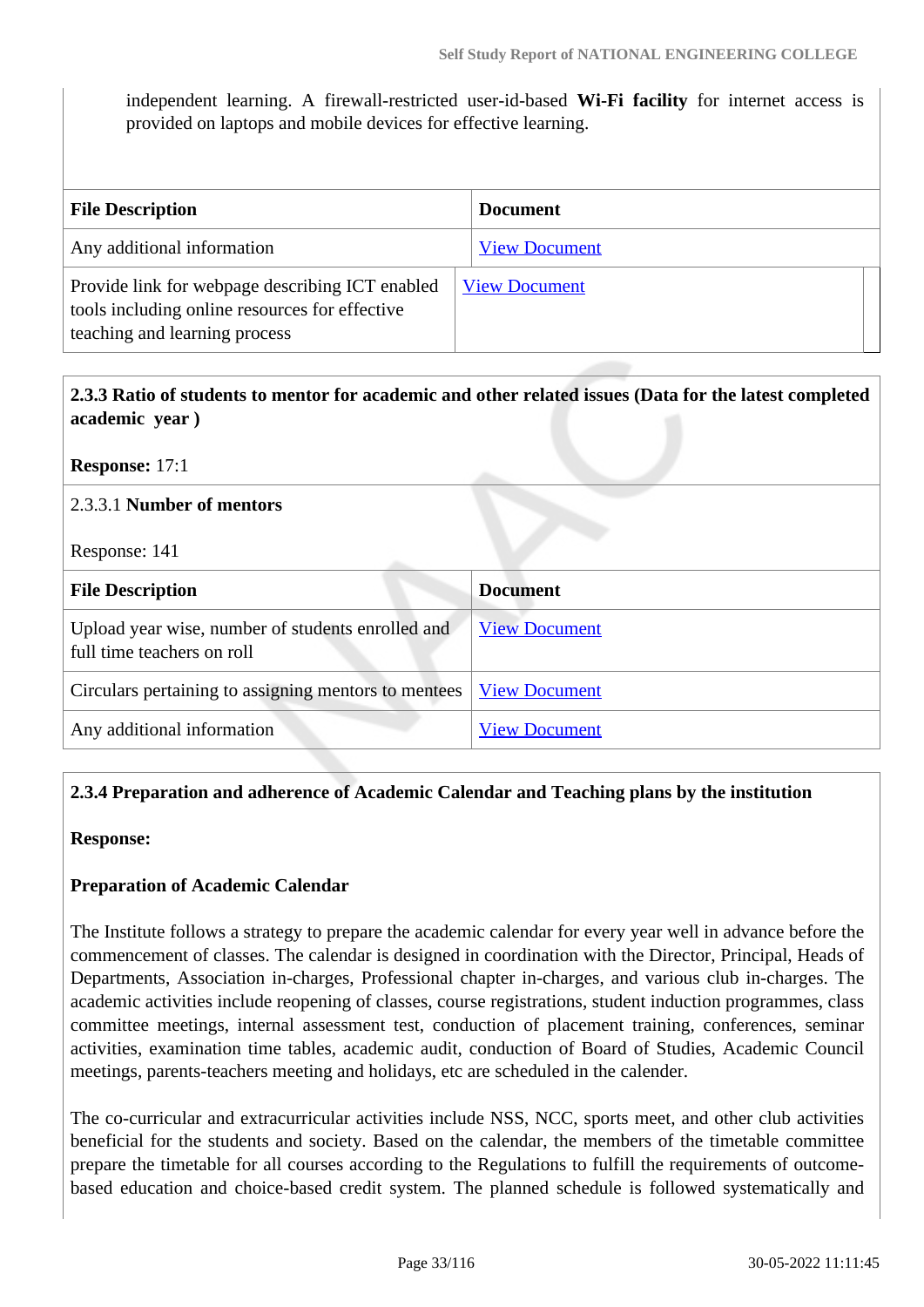monitored by the HODs and class in-charges and club in-charges. The calendar provides the space for the faculty to attend Faculty development programmes, industry know-how, etc., and for the students to plan for internships.

The academic calendar is distributed to the students and the faculty members well in advance before the commencement of classes to work in alignment with the academic schedule. It is also being disseminated through the college website.

#### **Preparation of Teaching Plan**

The teaching plan is prepared by the faculty members handling the courses and uploaded in the NEC-Moodle for students' access. Course outcome attainment target is revised based on the previous year's attainment for the same course after deciding the suitable content delivery and assessment method. The teaching plan for a particular course contains

- Course outcomes
- Syllabus content
- Textbooks and reference books list
- Number of hours required for each topic
- Delivery method
- Assessment told to be followed for each course outcome
- CO and Internal mark evaluation Procedure
- Target and threshold percentage.
- Rubrics for Evaluation of Cognitive and Affective domain Tools
- Mapping of Course Outcome (CO) with Programme Outcome (PO)

#### **Adherence to the Teaching plan**

Based on the academic calendar, Internal and other Assessment test is conducted according to Institute standard procedure approved by the concern head of the department. The student's daily attendance and Internal assessment Test marks are uploaded in the **ERP software** by the concerned course instructor. The course instructor calculates the course outcome attainment and uploads it in the **ERP software** after getting approval from the Head of the Department. **After completing the internal assessment test, the moderation committee** evaluates the question standard, evaluation, uniformity in assessment, and other standard procedures. The moderation committee prepares a report about positive points and deficiencies in the assessment procedure and submits the same to the head of the Department and Institution. **The Academic Audit committee** verifies the course file whether activities are carried out as per the teaching plan or not at the end of the academic year.

| <b>File Description</b>                                       | <b>Document</b>      |
|---------------------------------------------------------------|----------------------|
| Upload Academic Calendar and Teaching plans for<br>five years | <b>View Document</b> |
| Link for Additional Information                               | <b>View Document</b> |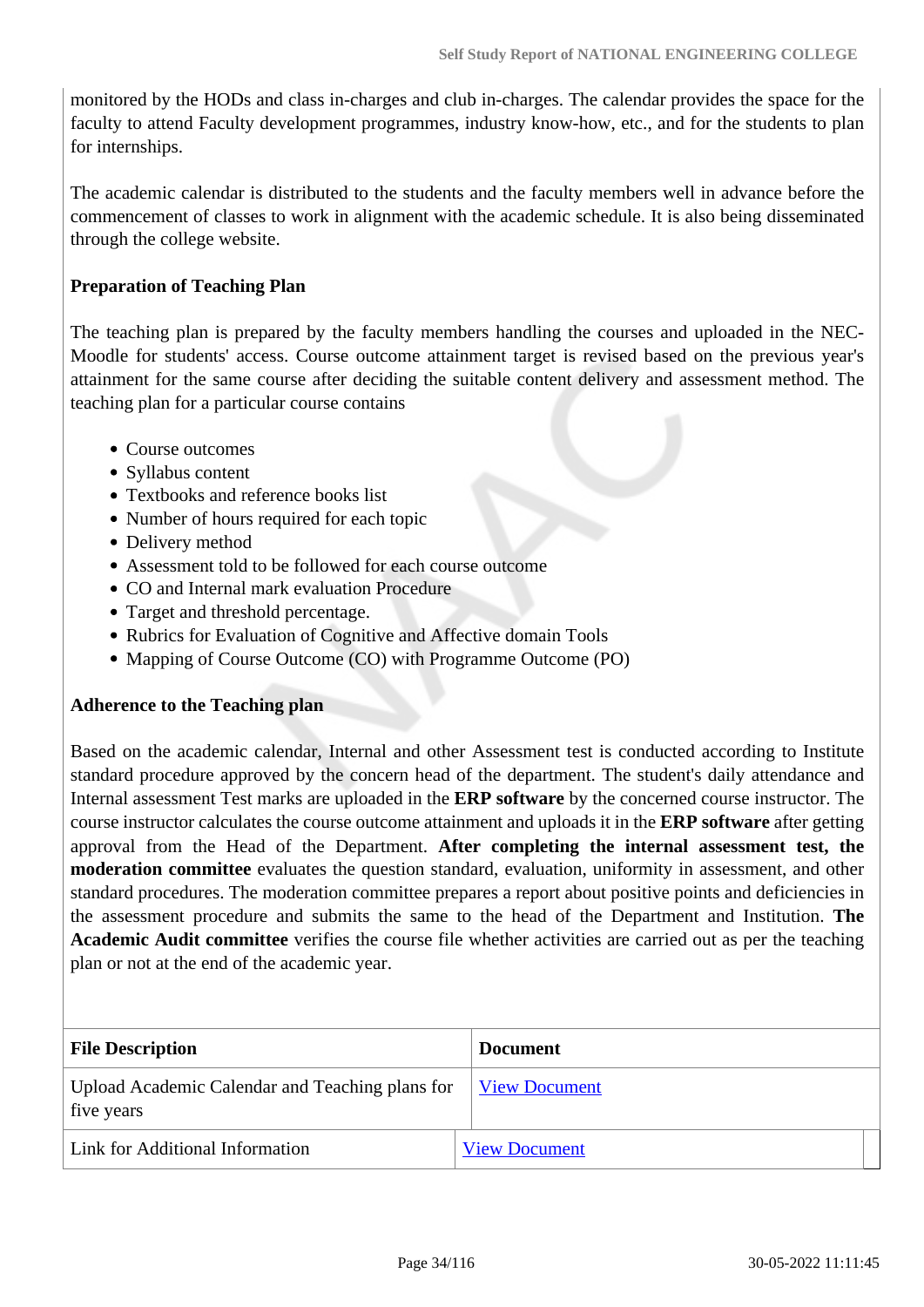## **2.4 Teacher Profile and Quality**

#### **2.4.1 Average percentage of full time teachers against sanctioned posts during the last five years**

#### **Response:** 99.8

| <b>File Description</b>                                                          | <b>Document</b>      |
|----------------------------------------------------------------------------------|----------------------|
| Year wise full time teachers and sanctioned posts<br>for 5 years (Data Template) | <b>View Document</b> |
| List of the faculty members authenticated by the<br>Head of HEI                  | <b>View Document</b> |
| Any additional information                                                       | <b>View Document</b> |
| Link for Additional Information                                                  | <b>View Document</b> |

### **2.4.2 Average percentage of full time teachers with Ph. D. / D.M. / M.Ch. / D.N.B Superspeciality / D.Sc. / D.Litt. during the last five years (consider only highest degree for count)**

**Response:** 30.17

2.4.2.1 **Number of full time teachers with** *Ph.D./D.M/M.Ch./D.N.B Superspeciality/D.Sc./D'Lit.* **year wise during the last five years**

| 2020-21 | 2019-20 | 2018-19 | 2017-18 | 2016-17 |
|---------|---------|---------|---------|---------|
| 74      | 69      | 60      | ے ر     | 43      |

| <b>File Description</b>                                    | <b>Document</b>      |
|------------------------------------------------------------|----------------------|
| Institutional data in prescribed format (Data<br>Template) | <b>View Document</b> |
| Link for Additional Information                            | <b>View Document</b> |

#### **2.4.3 Average teaching experience of full time teachers in the same institution (Data for the latest completed academic year in number of years)**

**Response:** 5.82

2.4.3.1 **Total experience of full-time teachers**

Response: 1041.08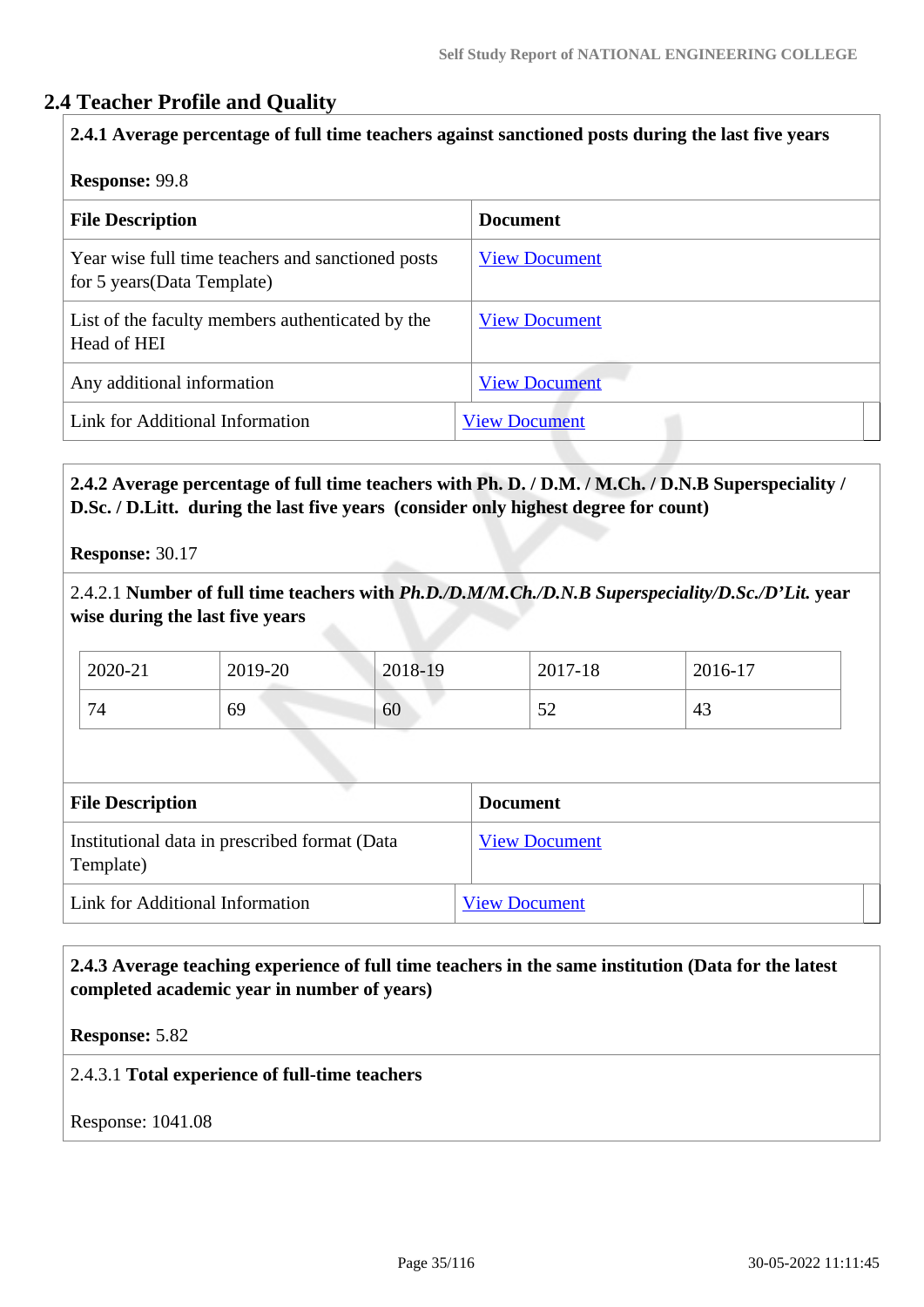| <b>File Description</b>                 | <b>Document</b>      |
|-----------------------------------------|----------------------|
| Institutional data in prescribed format | <b>View Document</b> |
| Link for Additional Information         | <b>View Document</b> |

## **2.5 Evaluation Process and Reforms**

 **2.5.1 Average number of days from the date of last semester-end/ year- end examination till the declaration of results year-wise during the last five years**

**Response:** 27

2.5.1.1 **Number of days from the date of last semester-end/ year- end examination till the declaration of results year wise during the last five years** 

| 2020-21 | 2019-20 | 2018-19        | 2017-18                        | 2016-17       |
|---------|---------|----------------|--------------------------------|---------------|
| 30      | 18      | $\Omega$<br>رے | $\overline{c}$<br>$30^{\circ}$ | $\cap$<br>ے د |

| <b>File Description</b>                                    | <b>Document</b>      |
|------------------------------------------------------------|----------------------|
| Institutional data in prescribed format (Data<br>Template) | <b>View Document</b> |
| Link for Additional Information                            | <b>View Document</b> |

 **2.5.2 Average percentage of student complaints/grievances about evaluation against total number appeared in the examinations during the last five years**

**Response:** 0.32

#### 2.5.2.1 **Number of complaints/grievances about evaluation year wise during the last five years**

| 2020-21 | 2019-20 | 2018-19 | 2017-18 | 2016-17 |
|---------|---------|---------|---------|---------|
|         | v       |         | ΙJ      | 14      |

| <b>File Description</b>                                                 | <b>Document</b> |
|-------------------------------------------------------------------------|-----------------|
| Number of complaints and total number of students<br>appeared year wise | View Document   |

**2.5.3 IT integration and reforms in the examination procedures and processes including Continuous**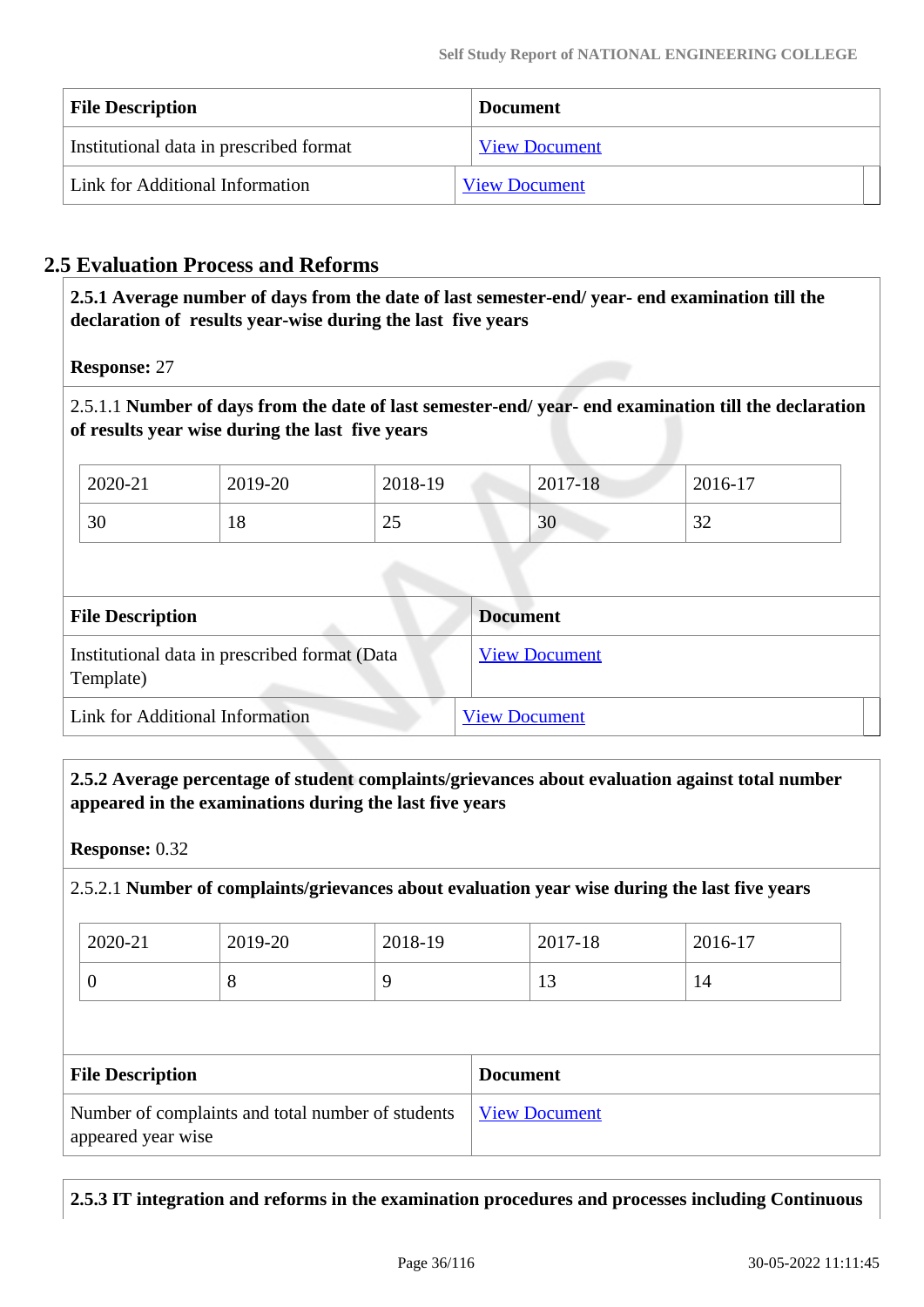### **Internal Assessment (CIA) have brought in considerable improvement in Examination Management System (EMS) of the Institution**

#### **Response:**

NEC has adopted summative and formative assessments namely:

1.Continuous Internal Assessment (CIA)

2.End Semester Examinations (ESE)

 In CIA, performance is evaluated by two internal examinations for theory courses and one model examination for the practical courses. In addition, various continuous assessments such as assignments, quizzes, surveys, viva-voce, and role play, etc., are conducted with appropriate weightage through the NEC Learning Management System. For project work, two or three reviews are conducted.

In ESE, the following measures are taken:

- A comprehensive examination instruction manual, academic calendar, and various academic regulations are prepared and disseminated on the website.
- Question banks/Questions are prepared for all the theory courses and one-credit courses as per the instructions given by the college.
- The examination schedule is prepared and disseminated in the college website. It is also communicated to the students through voice mail.
- Question papers are set based on Blooms Taxonomy by the internal subject experts.
- The scrutiny committee of each department scrutinizes the questions.
- External subject experts audit the question papers and answer scripts.
- Unbiased valuation is ensured through a dummy number system. Transparent evaluation system is also maintained.
- The results are published in the NEC-ERP web portal. It is also communicated to the parents/students through voice mail.
- The grievance of the student is considered, and there is a provision to appeal against the result.

#### **Pre-Examination Process**

The pre-examination processes such as preparation of nominal roll, course work registrations, exam applications, panel of question paper setters, hall tickets, panel of examiners for practical examinations, seating arrangements, invigilator duties, dummy numbering, and foil cards are carried out. Question paper scrutiny meeting is conducted. These processes are automated through PALPAP automation software.

#### **Post Examination Process**

The End semester answer scripts are evaluated by the internal subject experts. Result Passing Board Committee which has Anna University Nominee analyses and approves the results. Grade sheets and consolidated mark statements are issued with various security features.

### **IMPACT**

The efforts taken have resulted in the successful conduct of the examination as per the exam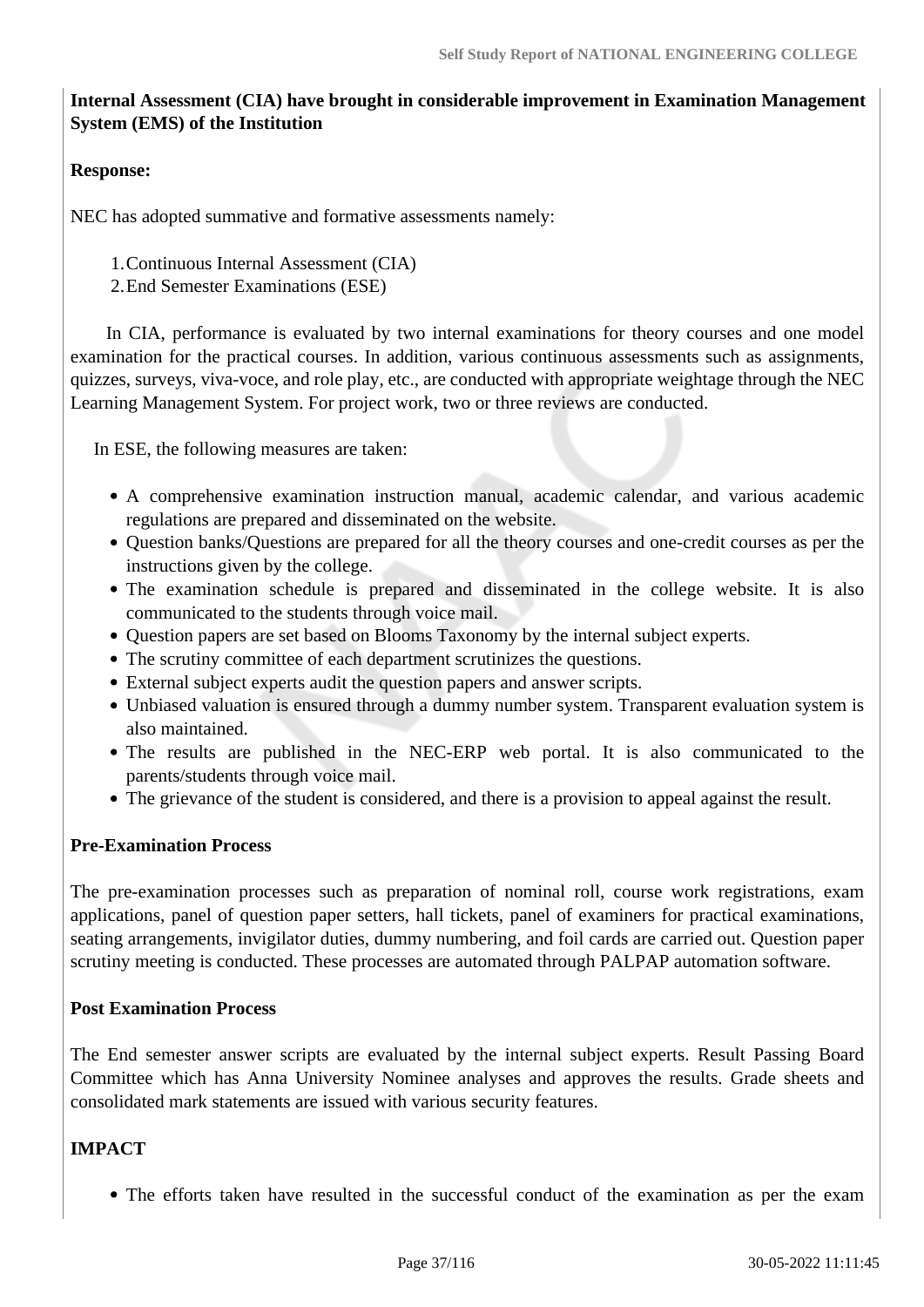schedule.

- Integration of ICT has enhanced the quality of functioning of the office of the CoE and has resulted in the quick publication of results and redressal of grievances.
- During the valuation, the examiners evaluate and enter the marks in the software so that calculation of CO attainment is carried out easily for each course.
- The adoption of Blooms Taxonomy has resulted in the improvement of the student academic standards both at teaching and evaluation stages.
- Showing all the regular course answer scripts of End Semester Examinations to the students helps to achieve greater transparency of the assessment process. This reform shall be useful for the college to gain the confidence on the fairness and transparency in the examination system.

| <b>File Description</b>         | <b>Document</b>      |
|---------------------------------|----------------------|
| Any additional information      | <b>View Document</b> |
| Link for Additional Information | <b>View Document</b> |

## **2.6 Student Performance and Learning Outcomes**

 **2.6.1 Programme and course outcomes for all Programmes offered by the institution are stated and displayed on website and communicated to teachers and students.**

**Response:** 

- Outcome-Based Education (OBE) has been implemented in our Institute since 2013 as OBE emphasizes what is expected from the student when they finish their course. In line with OBE, Program Specific Outcomes (PSOs), Program Outcomes (Pos), and Course Outcomes (Cos) have evolved. OBE is mandatory in all regulating bodies like NBA and NAAC etc. OBE provides/helps the student to achieve the outcomes of significance before leaving the Institute
- Program Educational Objectives (PEOs) are broad statements that describe the graduates' career accomplishment after 3 to 5 years of graduation. Program Outcomes (Pos) are aligned with the Graduate Attributes defined by NBA. Program Specific Outcomes (PSOs) are specific and relevant to a particular program. Course outcomes are direct statements that describe the essential and enriching disciplinary knowledge and abilities that the students should possess with the learning process upon completion of a course.
- The Program Outcomes (POs) and Course Outcomes (COs) are specifically stated for all the courses of the program published on the college website and also displayed at prominent places in the department such as classrooms, laboratory halls, seminar halls, faculty rooms, the entrance of the department and department library. Also, it is available in syllabus books, laboratory manuals, and course plans and also uploaded in the LMS portal. The course outcomes (COs) are given in the syllabus of every course. The syllabus also provides the mapping of COs with both POs and PSOs. The students are issued a course syllabus copy and course plan with COs. The students are briefed about the course outcomes and program outcomes at the start of the semester in the classes, course plans, and class committee meetings.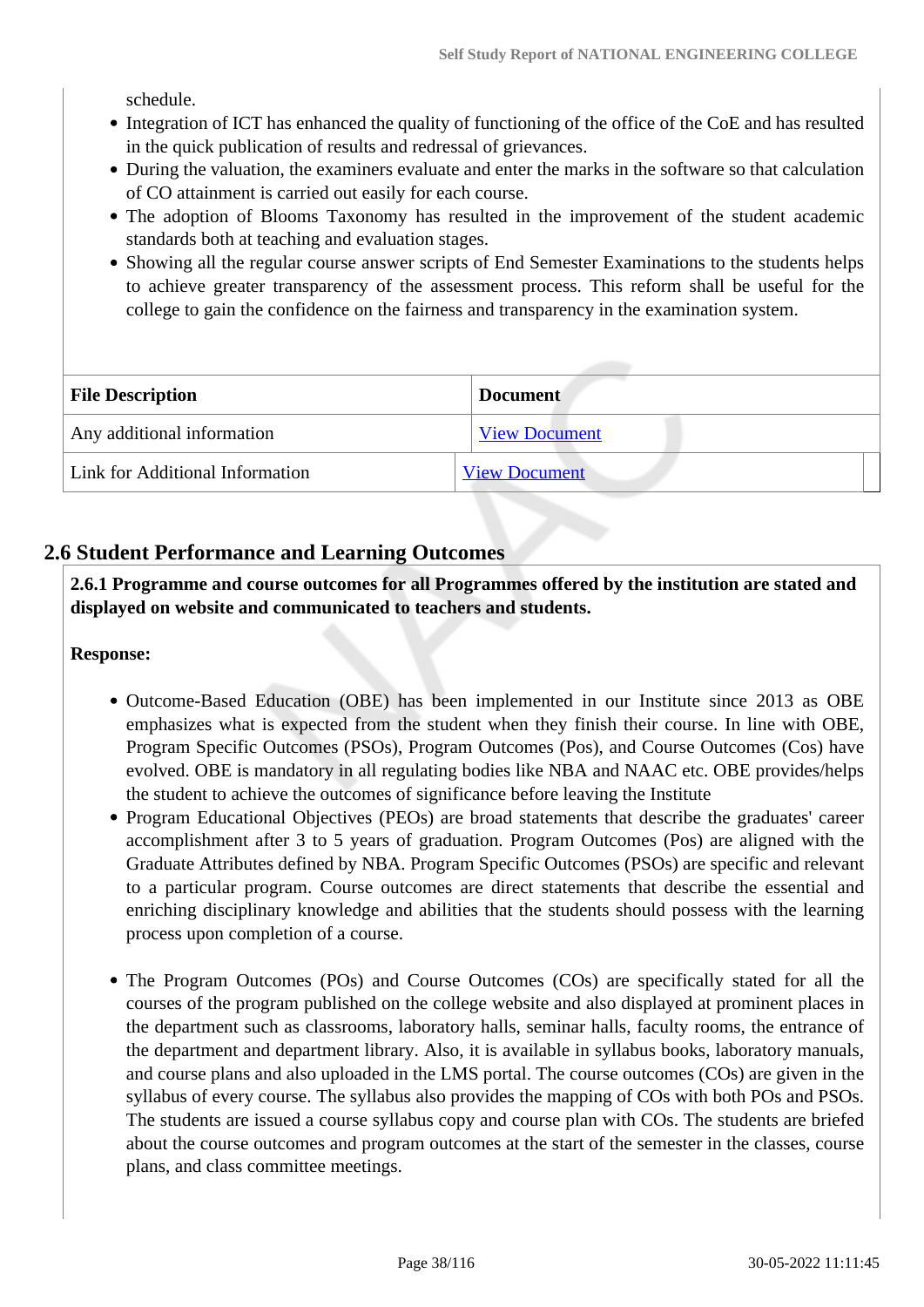• The vision, mission, POs, and COs are explained to first-year students and other stakeholders during the induction and orientation program. The course instructor outlines the justifications and methods for attaining the Course Outcomes. While beginning the course, the course instructor explains the process used to achieve COs and the assessment tools used to measure that attainment.

| <b>File Description</b>                                 | <b>Document</b>      |
|---------------------------------------------------------|----------------------|
| Upload COs for all courses (exemplars from<br>Glossary) | <b>View Document</b> |
| Any additional information                              | <b>View Document</b> |

**2.6.2 Attainment of programme outcomes and course outcomes are evaluated by the institution.**

#### **Response:**

- The assessment of CO is mandatory for Lab and Theory courses. The assessment of COs is done based on the assessment pattern fixed for the particular course by the Course Coordinator and Instructors. The calculation of attainment is based on the student's performance in every category in direct and indirect methods. During the commencement of the semester, the target value for the course will be fixed by the Course Coordinator and Instructors. The method of assessment should be informed to the students clearly. The Faculty members team will do a review of the assessment in due course, and suggestions will be provided for the necessary actions for improvement.
- The calculation of COs of a course is measured by both the direct and indirect assessment tools. Direct assessments are made from the performance in continuous internal assessments, assignments, tutorials, mini project and project work review, seminars, quizzes, Course exit survey, and end semester examination. Indirect assessment is made from the Course End Survey. The direct and indirect assessments are given 90% and 10% weightage, respectively. The Course Coordinator and Instructor frame the course end survey questions to indirectly find the student's confidence level in the COs.
- The theory courses consider the periodical test marks, end-semester examinations, assignments, and innovative practices (Quiz, seminars, open-book tests, etc.). The course instructor needs to map questions to specific COs in the Assessment-CO matrix.
- For the practical course, the assessment tool is based on the continuous assessment of every experiment. The experiments completed by the students are evaluated based on Rubrics, including their knowledge in designing, conducting, and analyzing the results.
- At the end of the course, the Course Coordinator and Instructor measure the attainment of COs based on the above assessment methods and report about their observations and actions that need to be taken for further improvement in the assessment process.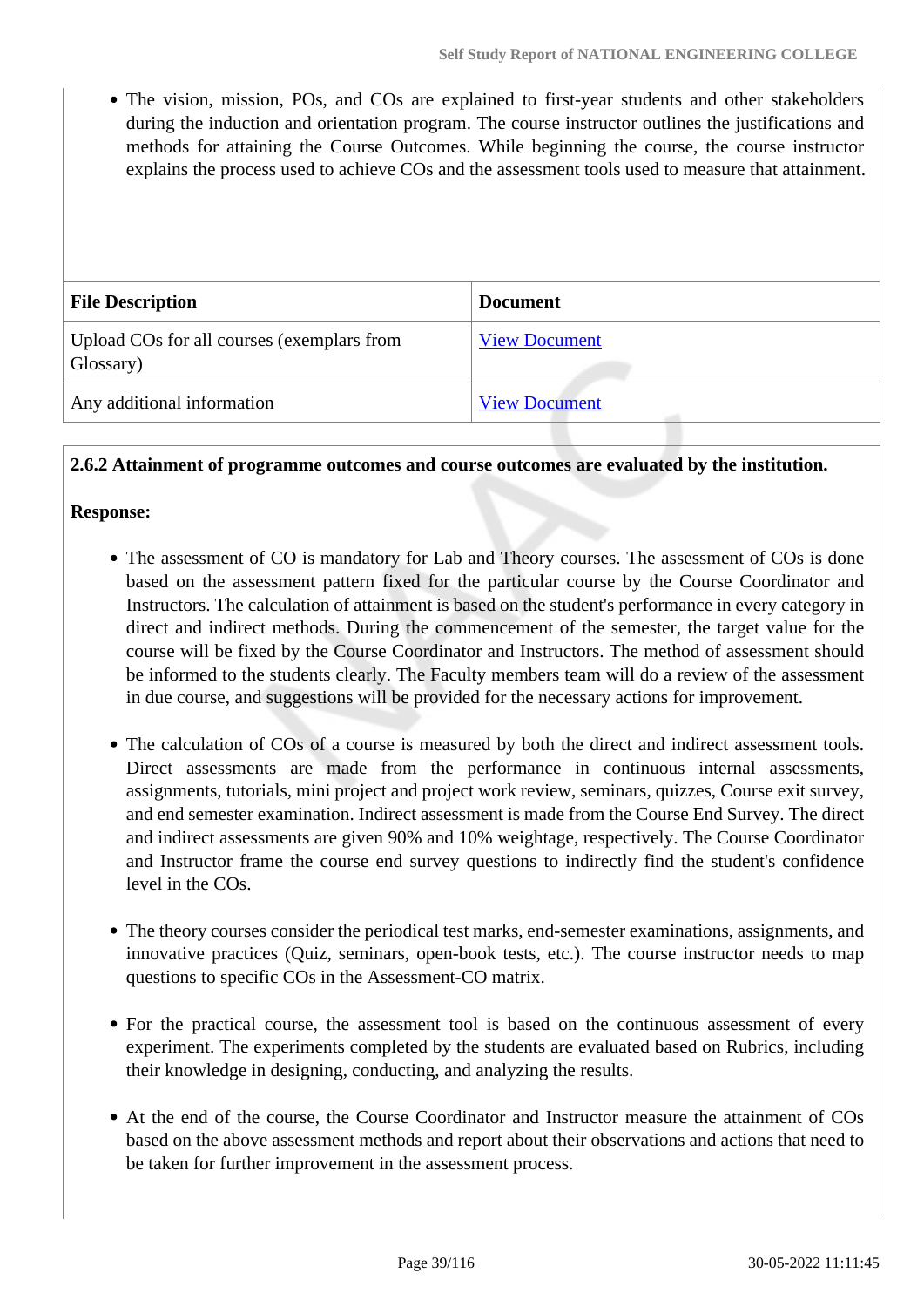#### **Attainment of program outcomes**

- The curriculum and syllabus are developed by taking into consideration of all the POs and PSOs. The POs and PSOs attainments are evaluated through direct  $\&$  indirect measures.
- For direct attainment, all POs are adequately addressed through the selection of courses and their COs. Target levels of attainment of POs and PSOs are set, and the actual attainment of POs and PSOs are reviewed and determined by Department Advisory Board(DAB).
- The indirect methods considered for calculating POs/PSOs are program exit survey, alumni survey, and employer survey. The survey questionnaires are given on a scale of scores ranging from 1 to 5, and they are mapped to appropriate POs and PSOs. The average score of the questionnaires is calculated as indirect attainment for the mapped POs and PSOs. The DAB needs to identify ways to improve the attainment of desired knowledge and skills in the following academic year by reducing the gap. Based on DAB recommendation, further actions are taken to improve the PO attainment every year.

| <b>File Description</b>         | <b>Document</b>      |
|---------------------------------|----------------------|
| Any additional information      | <b>View Document</b> |
| Link for Additional Information | <b>View Document</b> |

#### **2.6.3 Pass Percentage of students(Data for the latest completed academic year)**

**Response:** 98.04

#### 2.6.3.1 **Total number of final year students who passed the examination conducted by Institution.**

Response: 699

### 2.6.3.2 **Total number of final year students who appeared for the examination conducted by the Institution.**

Response: 713

| <b>File Description</b>                                                                                                  | <b>Document</b>      |
|--------------------------------------------------------------------------------------------------------------------------|----------------------|
| Upload List of Programmes and number of students<br>passed and appeared in the final year<br>examination (Data Template) | <b>View Document</b> |
| Any additional information                                                                                               | <b>View Document</b> |
| Link for the annual report                                                                                               | <b>View Document</b> |

### **2.7 Student Satisfaction Survey**

**2.7.1 Online student satisfaction survey regarding teaching learning process**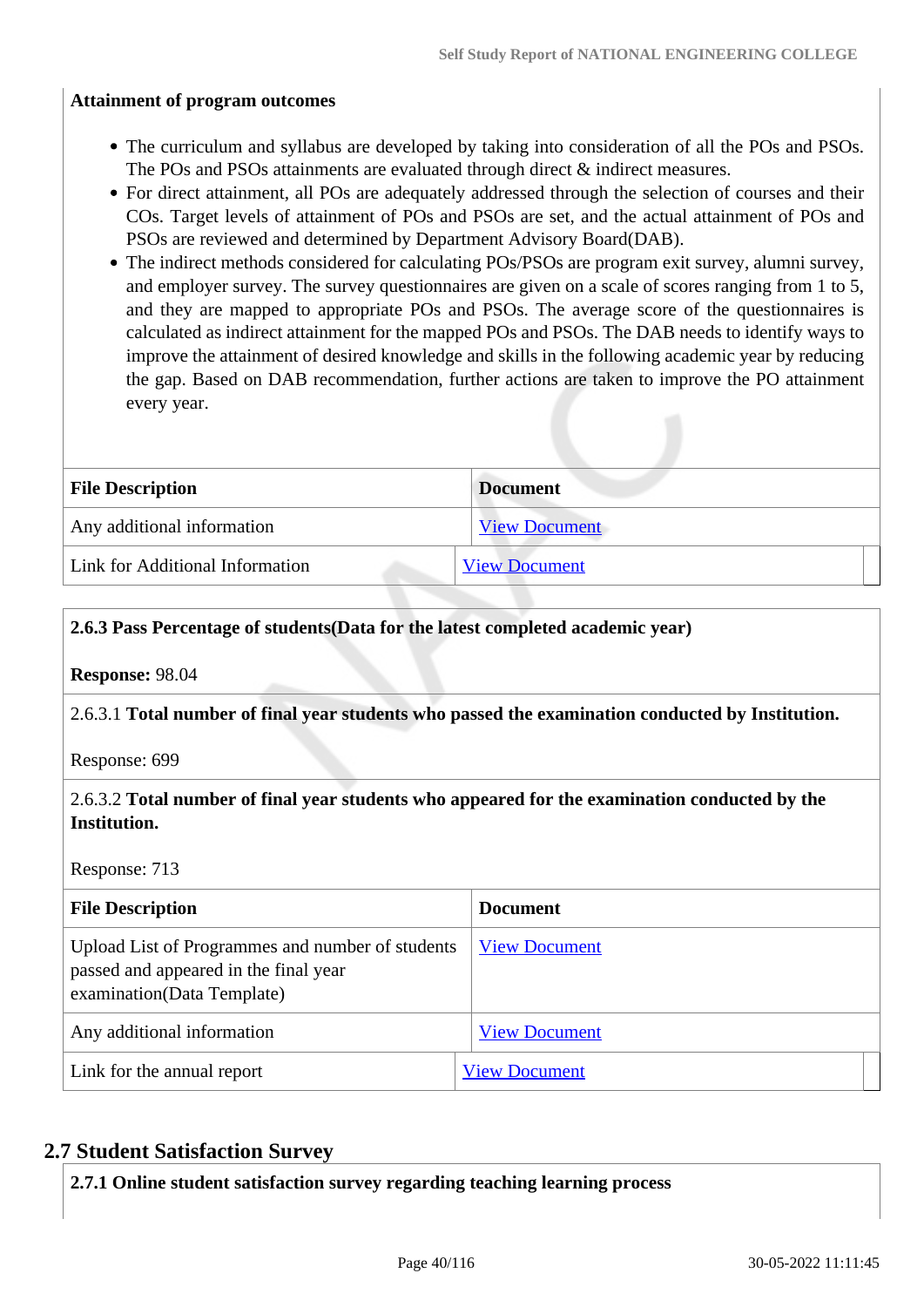| <b>Response: 3.83</b>                              |                      |
|----------------------------------------------------|----------------------|
| <b>File Description</b>                            | <b>Document</b>      |
| Upload database of all currently enrolled students | <b>View Document</b> |

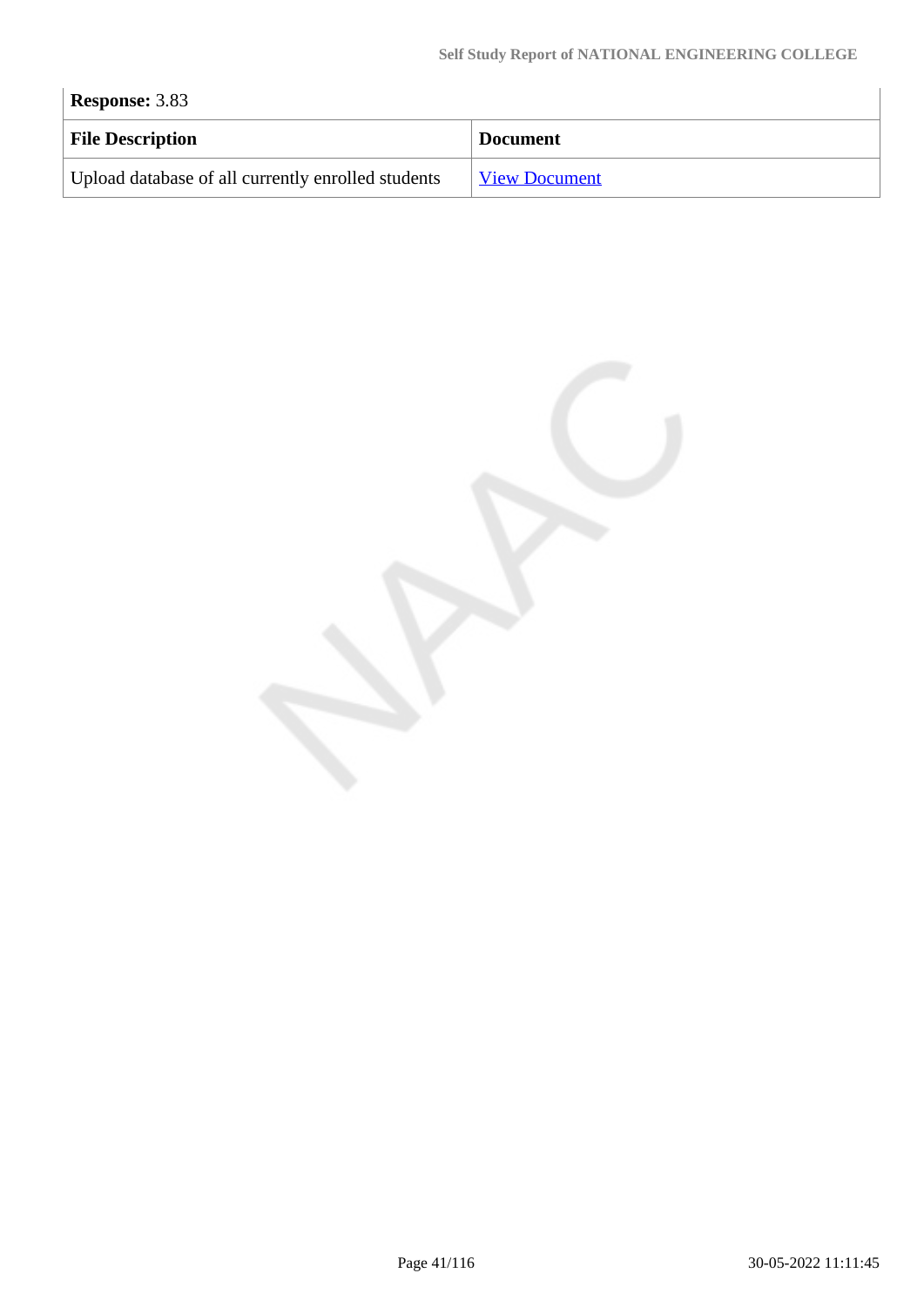# **Criterion 3 - Research, Innovations and Extension**

## **3.1 Promotion of Research and Facilities**

 **3.1.1 The institution's Research facilities are frequently updated and there is a well defined policy for promotion of research which is uploaded on the institutional website and implemented**

### **Response:**

National Engineering College (NEC) has a well-defined policy to promote research, consultancy, and IPR. The promotion of the research and the research policies are discussed periodically in the Governing board, Academic Council, and research advisory board meetings. The Institute provides all necessary infrastructural facilities to promote research activity on the campus. Five departments of the Institute are recognized as research centers to carry out Ph.D. programs by Anna University, Chennai. Various initiatives are taken to promote the research climate in the Institution. In support of our vision and to strengthen the quality of research and development in all our research centers, Institution Research Fellowship Scheme is implemented exclusively for full-time Ph.D. The institutional research fellowship of Rs.10,000/- per month is given to the full-time Ph.D. Scholars.

The faculty and students can choose the research area, and guidance is given to seek funding from various funding agencies and industries. Faculty members and research scholars are encouraged to undertake the research projects, and immense support is extended by the research and development cell of the Institute. NEC encourages the faculty members and students to attend seminars, workshops, and conferences. They can enroll and participate in any such programs to familiarize themselves with the current trends and future directions in their respective disciplines. The Institute provides financial support, and grants leave for the faculty members to attend seminars, workshops, orientation programs, and refresher courses to update their knowledge and procure advanced information.

The Institute encourages the faculty members by providing incentives for peer-reviewed publications, sponsored research projects, and consultancy. The Institute has a unique training program, "Industry Know-How," for staff members to enrich their knowledge to get the consultancy from Industry. The Institute provides the full financial support to participate in the "Industry Know-How" program. The Institute creates awareness about Intellectual Property Rights among faculty members, researchers, and scholars. The Institute takes care of the patent filing process, which is governed by the Research policy of the **Institute** 

| <b>File Description</b>                                                                                             | <b>Document</b>      |
|---------------------------------------------------------------------------------------------------------------------|----------------------|
| Minutes of the Governing Council/ Syndicate/Board<br>of Management related to research promotion policy<br>adoption | <b>View Document</b> |
| URL of Policy document on promotion of<br>research uploaded on website                                              | <b>View Document</b> |

 **3.1.2 The institution provides seed money to its teachers for research (average per year, INR in Lakhs)**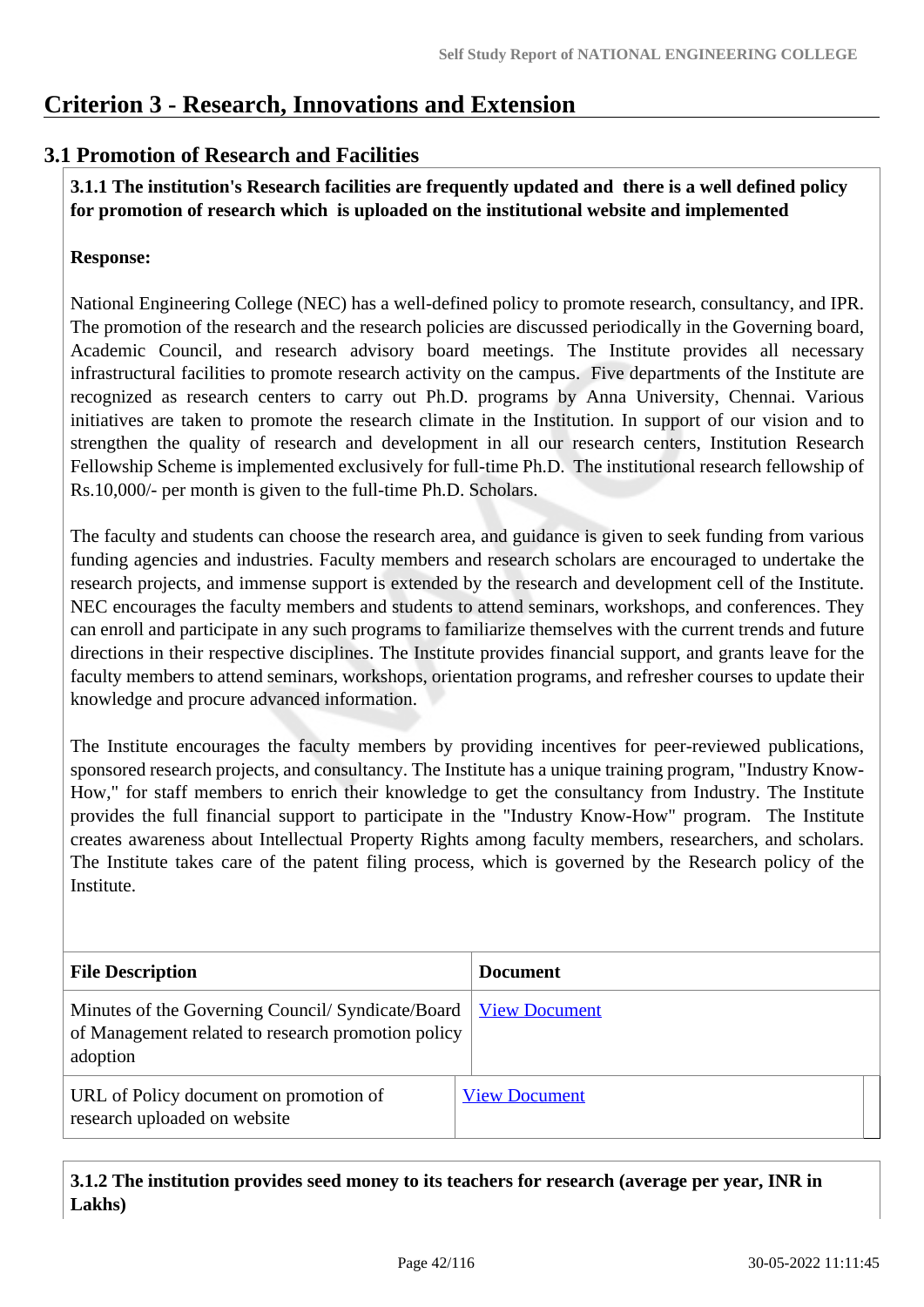#### **Response:** 11.08

### 3.1.2.1 **The amount of seed money provided by institution to its faculty year-wise during the last five years (INR in lakhs).**

| File Decembrian |         | <b>Dommont</b> |         |         |
|-----------------|---------|----------------|---------|---------|
|                 |         |                |         |         |
| 1.70            | 3.86    | 15.74          | 22.82   | 11.28   |
| 2020-21         | 2019-20 | 2018-19        | 2017-18 | 2016-17 |

| <b>File Description</b>                                                                                           | <b>Document</b>      |
|-------------------------------------------------------------------------------------------------------------------|----------------------|
| Minutes of the relevant bodies of the Institution                                                                 | <b>View Document</b> |
| List of teachers receiving grant and details of grant<br>received                                                 | <b>View Document</b> |
| Budget and expenditure statements signed by the<br>Finance Officer indicating seed money provided and<br>utilized | <b>View Document</b> |
| Any additional information                                                                                        | <b>View Document</b> |

### **3.1.3 Percentage of teachers awarded national / international fellowship for advanced studies/research during the last five years**

**Response:** 0.1

3.1.3.1 **The number of teachers awarded national** */* **international fellowship for advanced studies / research year wise during last five years**

|                                                                | 2020-21        | 2019-20  | 2018-19              |  | 2017-18          | 2016-17 |
|----------------------------------------------------------------|----------------|----------|----------------------|--|------------------|---------|
|                                                                | $\overline{0}$ | $\theta$ | $\overline{0}$       |  | $\boldsymbol{0}$ |         |
|                                                                |                |          |                      |  |                  |         |
| <b>File Description</b>                                        |                |          | <b>Document</b>      |  |                  |         |
| List of teachers and their international fellowship<br>details |                |          | <b>View Document</b> |  |                  |         |
|                                                                |                |          |                      |  |                  |         |

### **3.2 Resource Mobilization for Research**

**3.2.1 Grants received from Government and non-governmental agencies for research projects,**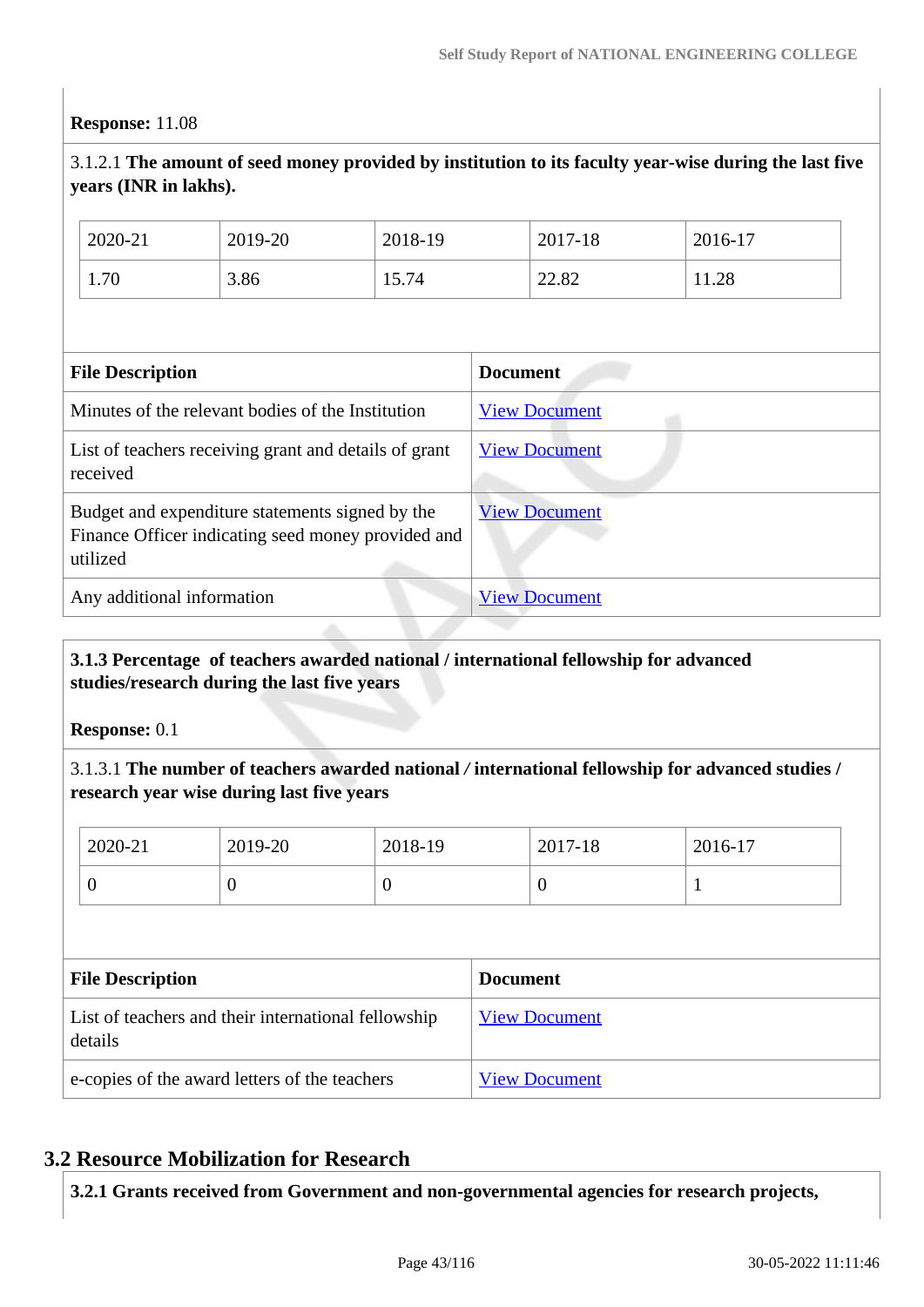#### **endowments, Chairs in the institution during the last five years (INR in Lakhs)**

#### **Response:** 209.23

### 3.2.1.1 **Total Grants from Government and non-governmental agencies for research projects , endowments, Chairs in the institution during the last five years (INR in Lakhs)**

| 2020-21 | 2019-20 | 2018-19 | 2017-18 | 2016-17 |
|---------|---------|---------|---------|---------|
| 57.80   | 38.07   | 48.96   | 28.81   | 35.59   |

| <b>File Description</b>                                                                                     | <b>Document</b>      |
|-------------------------------------------------------------------------------------------------------------|----------------------|
| List of project and grant details                                                                           | <b>View Document</b> |
| e-copies of the grant award letters for research<br>projects sponsored by government and non-<br>government | <b>View Document</b> |

#### **3.2.2 Percentage of teachers having research projects during the last five years**

### **Response:** 9.52

#### 3.2.2.1 **Number of teachers having research projects during the last five years**

| 2020-21 | 2019-20 | 2018-19 | 2017-18 | 2016-17 |
|---------|---------|---------|---------|---------|
| 09      |         | T T     | 29      | 38      |

| <b>File Description</b>                    | <b>Document</b>      |
|--------------------------------------------|----------------------|
| Names of teachers having research projects | <b>View Document</b> |
| Link for additional information            | <b>View Document</b> |

#### **3.2.3 Percentage of teachers recognised as research guides**

#### **Response:** 27.37

#### 3.2.3.1 **Number of teachers recognized as research guides**

Response: 49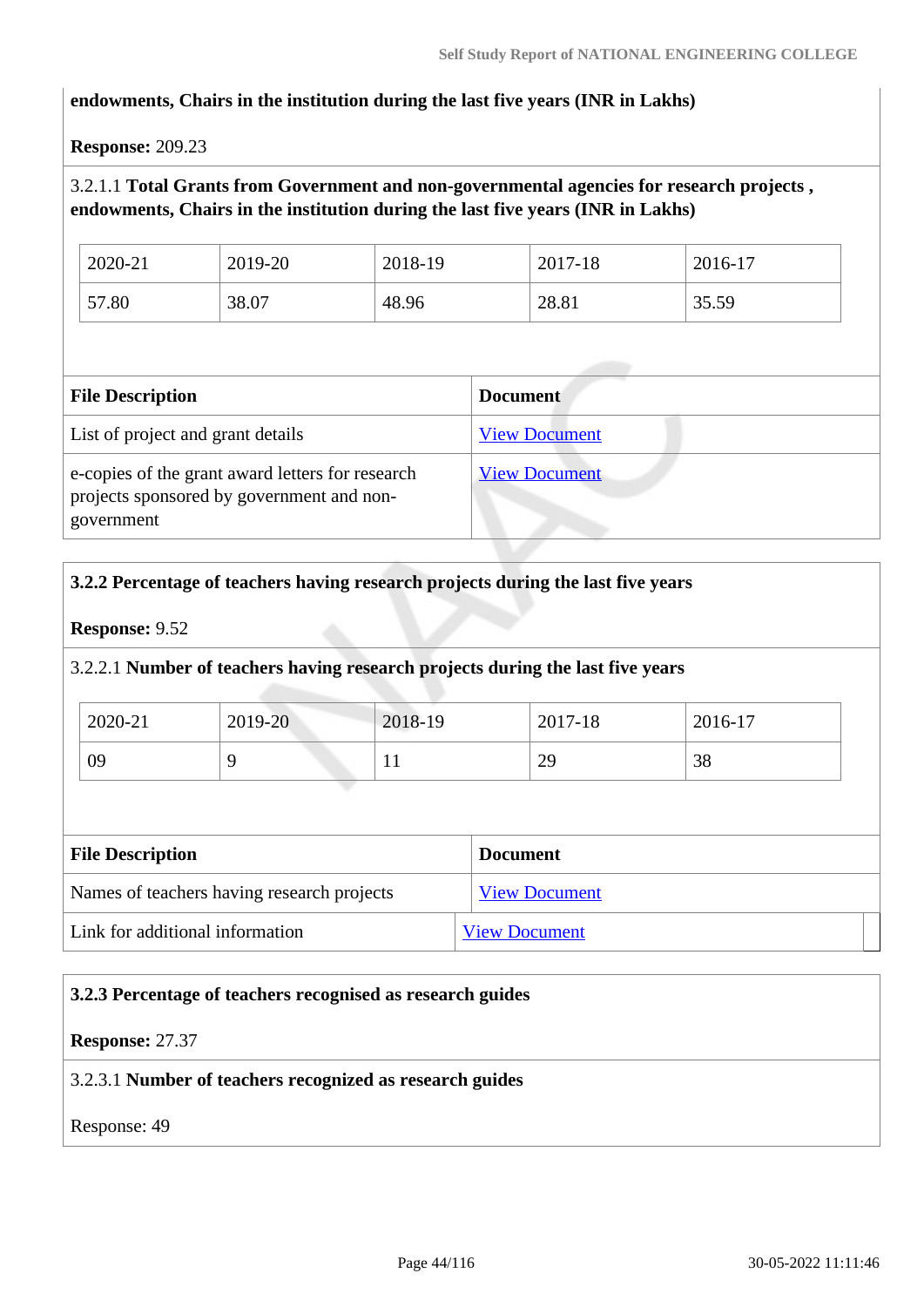| <b>File Description</b>                                                                 | <b>Document</b>      |
|-----------------------------------------------------------------------------------------|----------------------|
| Upload copies of the letter of the university<br>recognizing faculty as research guides | <b>View Document</b> |
| Any additional information                                                              | <b>View Document</b> |
| Link for additional information                                                         | <b>View Document</b> |

### **3.2.4 Average percentage of departments having Research projects funded by government and nongovernment agencies during the last five years**

**Response:** 77.5

### 3.2.4.1 **Number of departments having Research projects funded by government and nongovernment agencies during the last five years**

| 2020-21 | 2019-20 | 2018-19 | $2017 - 18$ | 2016-17 |
|---------|---------|---------|-------------|---------|
|         | О       |         |             |         |

### 3.2.4.2 **Number of departments offering academic programes**

| 2020-21 | 2019-20 | 2018-19 | 2017-18 | 2016-17 |
|---------|---------|---------|---------|---------|
|         | ◡       | $\circ$ | u       |         |

| <b>File Description</b>                       | <b>Document</b>      |
|-----------------------------------------------|----------------------|
| Supporting document from Funding Agency       | <b>View Document</b> |
| List of research projects and funding details | <b>View Document</b> |
| Paste link to funding agency website          | <b>View Document</b> |

### **3.3 Innovation Ecosystem**

 **3.3.1 Institution has created an eco system for innovations, creation and transfer of knowledge supported by dedicated centers for research, entrepreneurship, community orientation, Incubation etc.**

**Response:** 

### **National Engineering College Business Incubator (NEC-BI)**

National Engineering College (NEC) has established a business incubator (NEC-BI) in the year 2015. NEC-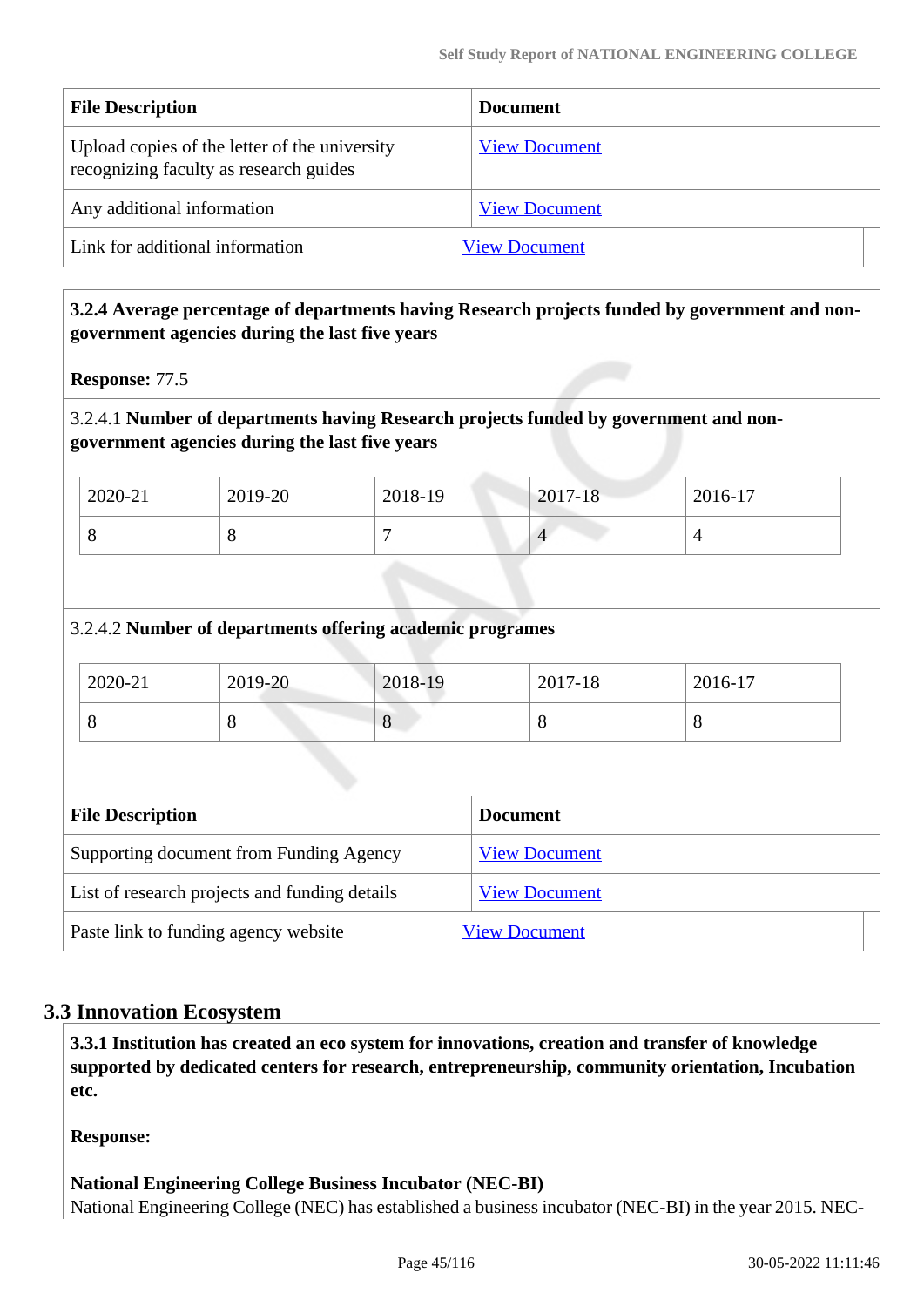BI is recognized by the Ministry of MSME, New Delhi, and is devoted to all the innovators and entrepreneurs emerging from south India. The incubator is a central hub for creating technology start-ups for 80+ technical institutes located within 100 km of our venue. Further, it has also established K.R. Innovation Centre (KRIC), a section 8 company, in 2018 to support business Incubation activities in our Institution. National Engineering College allocates 1% of its total annual budget to accelerate the activities to support Incubation in addition to the CSR funds to the worth of Rs 10,00,000/-(Every Year).

#### **VISION:**

To nurture entrepreneurs through start-ups towards economic and industrial growth creating employment opportunities for engineering graduates.

### **MISSION:**

To provide state-of-the-art infrastructure to the incubatees to innovate in the field of engineering and technology.

To conduct innovation and entrepreneurial activities to convert innovative ideas into a minimal viable startup business.

To offer seed fund/grant to support the early-stage start-ups.

To collaborate with industries, investors, government, academia, and other reputed business incubators for knowledge sharing, co-incubation, and technology transfer.

The KRIC (NEC-BI) provides free co-working room for young developers, versatile corporate incubation rentals with common office facilities, and labs for innovators. The KRIC offers direct business assistance, lab facilities, entrepreneurship training programs, Start-up awareness camps, Boot camps, innovation workshops, critical & creative thinking courses, career guidance, mentoring, networking, and other knowledge-sharing activities. Meetings, Startupathon, Hackathon, Project Contest, and Competition for the Business concept are also held regularly.

### **National Engineering College Entrepreneurship Development Cell (NEC-EDC)**

Entrepreneurship Development Cell was established in our Institute on 22.01.2015 with nine faculty members in charge of their respective Engineering disciplines aspiring to promote entrepreneurial activities. With the following objectives and activities, we have started creating job providers rather than job seekers among our students.

### **Objectives of Entrepreneurship Development Cell:**

To transform entrepreneurship aspiring students as employment creators immediately after their graduation.

To promote and maintain the spirit of Entrepreneurship amongst our college students.

To provide a platform to convert the student's innovative ideas into viable enterprises.

National Engineering College, ED Cell, was awarded the "New Generation Innovation & Entrepreneurship Development Centers (NewGen IEDCs)" scheme in 2017-2018, funded by NSTEDB & DST. The NEC NewGen IED center was established in NEC and completed three academic years and thereby developed 45 numbers of commercially viable products. Twenty-three patents are filed from the outcomes of the said projects, and two student start-ups are created. Beyond product development, the center actively functions by conducting various Entrepreneurship orientation programs, entrepreneurship lecture series, and encouraging the Techno-Entrepreneurial culture among the students. The total span of the NewGen IEDC scheme is five academic years, and currently, third academic year projects are in progress.

### **"NEC INNOVATION PERFORMANCE RATING 2020 WITH 5 STAR BY MINISTRY OF EDUCATION'S INNOVATION CELL"**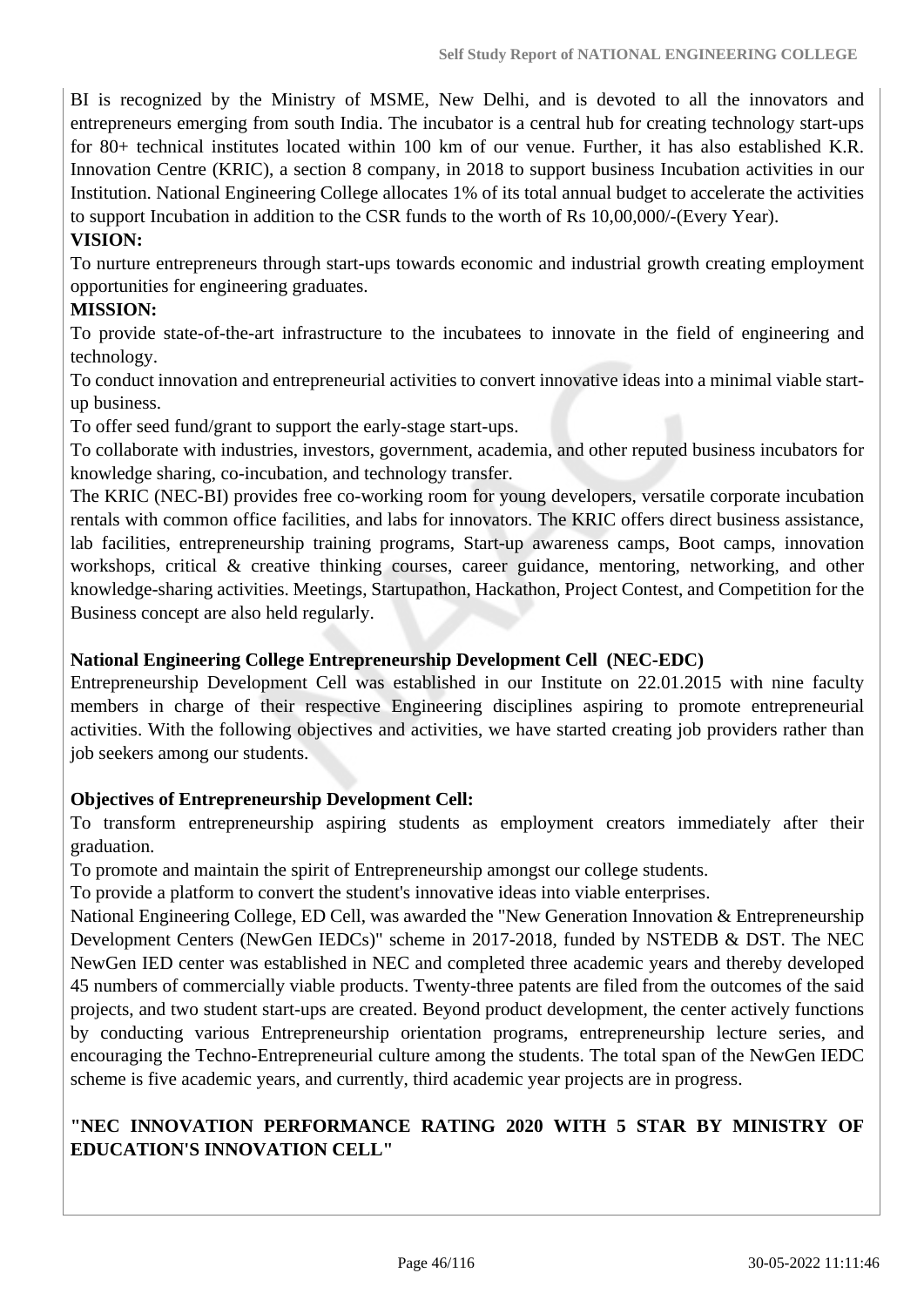| <b>File Description</b>               | <b>Document</b>      |
|---------------------------------------|----------------------|
| Upload any additional information     | <b>View Document</b> |
| Paste link for additional information | <b>View Document</b> |

 **3.3.2 Number of workshops/seminars conducted on Research methodology, Intellectual Property Rights (IPR),entrepreneurship, skill development during the last five years.**

**Response:** 83

3.3.2.1 **Total number of workshops/seminars conducted on Research methodology, Intellectual Property Rights (IPR),entrepreneurship, skill development year-wise during the last five years.**

| 2020-21                                        | 2019-20                                    | 2018-19 | 2017-18              | 2016-17 |  |
|------------------------------------------------|--------------------------------------------|---------|----------------------|---------|--|
| 19                                             | 26                                         | 11      | 16                   | 11      |  |
|                                                |                                            |         |                      |         |  |
|                                                | <b>File Description</b><br><b>Document</b> |         |                      |         |  |
| Report of the event                            |                                            |         | <b>View Document</b> |         |  |
| List of workshops/seminars during last 5 years |                                            |         | <b>View Document</b> |         |  |

## **3.4 Research Publications and Awards**

 **3.4.1 The Institution ensures implementation of its stated Code of Ethics for research through the following: 1. Inclusion of research ethics in the research methodology course work 2. Presence of Ethics committee 3. Plagiarism check through software 4. Research Advisory Committee**

**Response:** A. All of the above

| <b>File Description</b>         | <b>Document</b>      |
|---------------------------------|----------------------|
| Any additional information      | <b>View Document</b> |
| Link for additional information | <b>View Document</b> |

### **3.4.2 Number of Ph.D's registered per teacher (as per the data given w.r.t recognized Ph.D guides/ supervisors provided at 3.2.3 metric) during the last five years**

**Response:** 0

3.4.2.1 How many Ph.Ds are registered within last 5 years

3.4.2.2 Number of teachers recognized as guides during the last five years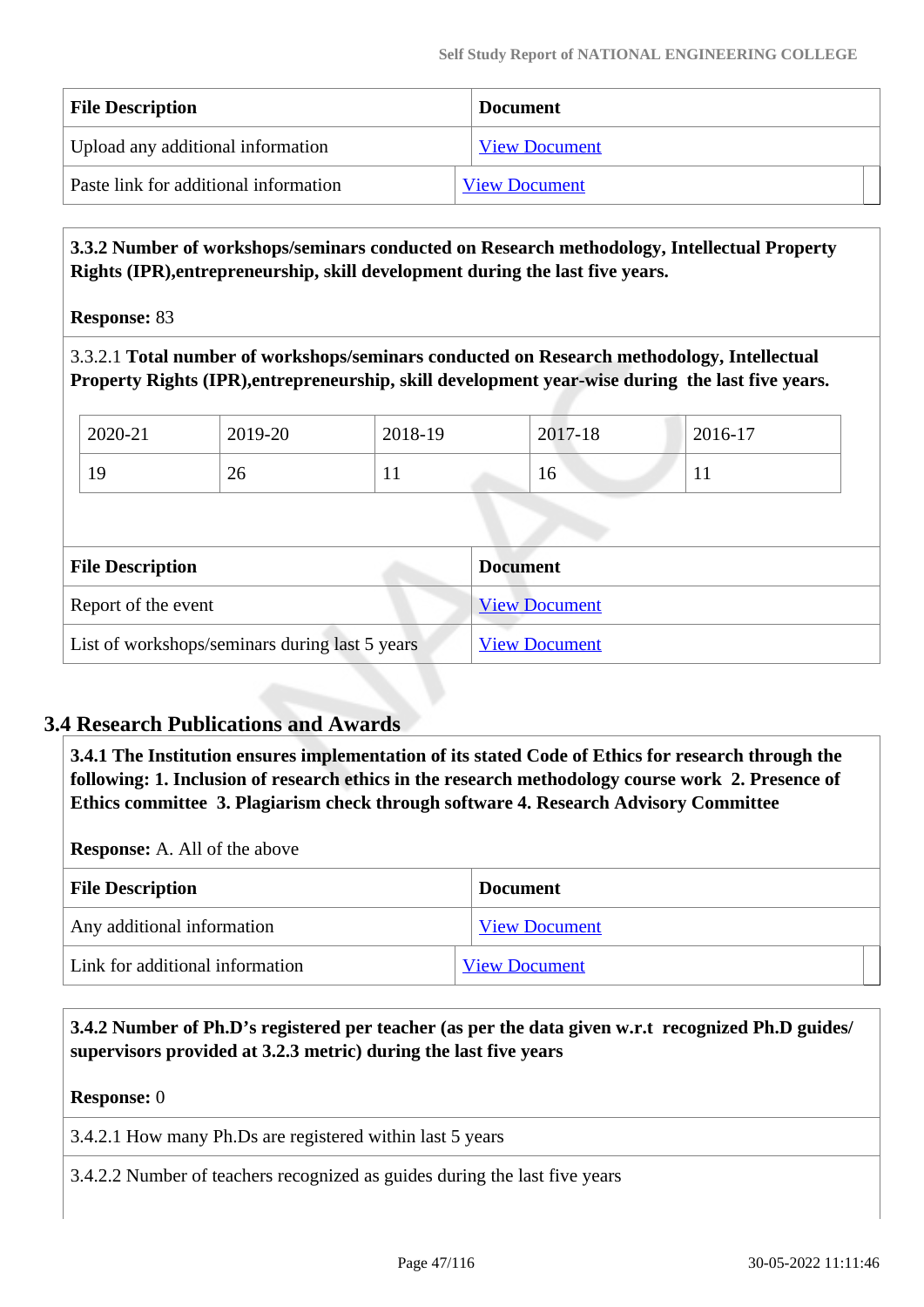Response: 49

| <b>File Description</b>                                                                              | <b>Document</b>      |  |
|------------------------------------------------------------------------------------------------------|----------------------|--|
| List of PhD scholars and their details like name of<br>the guide, title of thesis, year of award etc | <b>View Document</b> |  |
| URL to the research page on HEI web site                                                             | <b>View Document</b> |  |

### **3.4.3 Number of research papers per teachers in the Journals notified on UGC website during the last five years**

#### **Response:** 0

3.4.3.1 Number of research papers in the Journals notified on UGC website during the last five years

| 2020-21 | 2019-20 | 2018-19 | 2017-18 | 2016-17 |
|---------|---------|---------|---------|---------|
|         |         |         | v       | v       |

| <b>File Description</b>                                                               | <b>Document</b>      |
|---------------------------------------------------------------------------------------|----------------------|
| List of research papers by title, author, department,<br>name and year of publication | <b>View Document</b> |
| Any additional information                                                            | <b>View Document</b> |

### **3.4.4 Number of books and chapters in edited volumes / books published per teacher during the last five years**

**Response:** 0.46

3.4.4.1 **Total number of books and chapters in edited volumes/books published and papers in national/ international conference proceedings year-wise during last five years**

| 2020-21       | 2019-20 | 2018-19       | 2017-18 | 2016-17 |
|---------------|---------|---------------|---------|---------|
| $\cap$<br>ے ر | ◠<br>∠⊥ | Q<br><b>T</b> | . .     |         |

| <b>File Description</b>                                        | <b>Document</b>      |
|----------------------------------------------------------------|----------------------|
| List books and chapters in edited volumes / books<br>published | <b>View Document</b> |
| Any additional information                                     | <b>View Document</b> |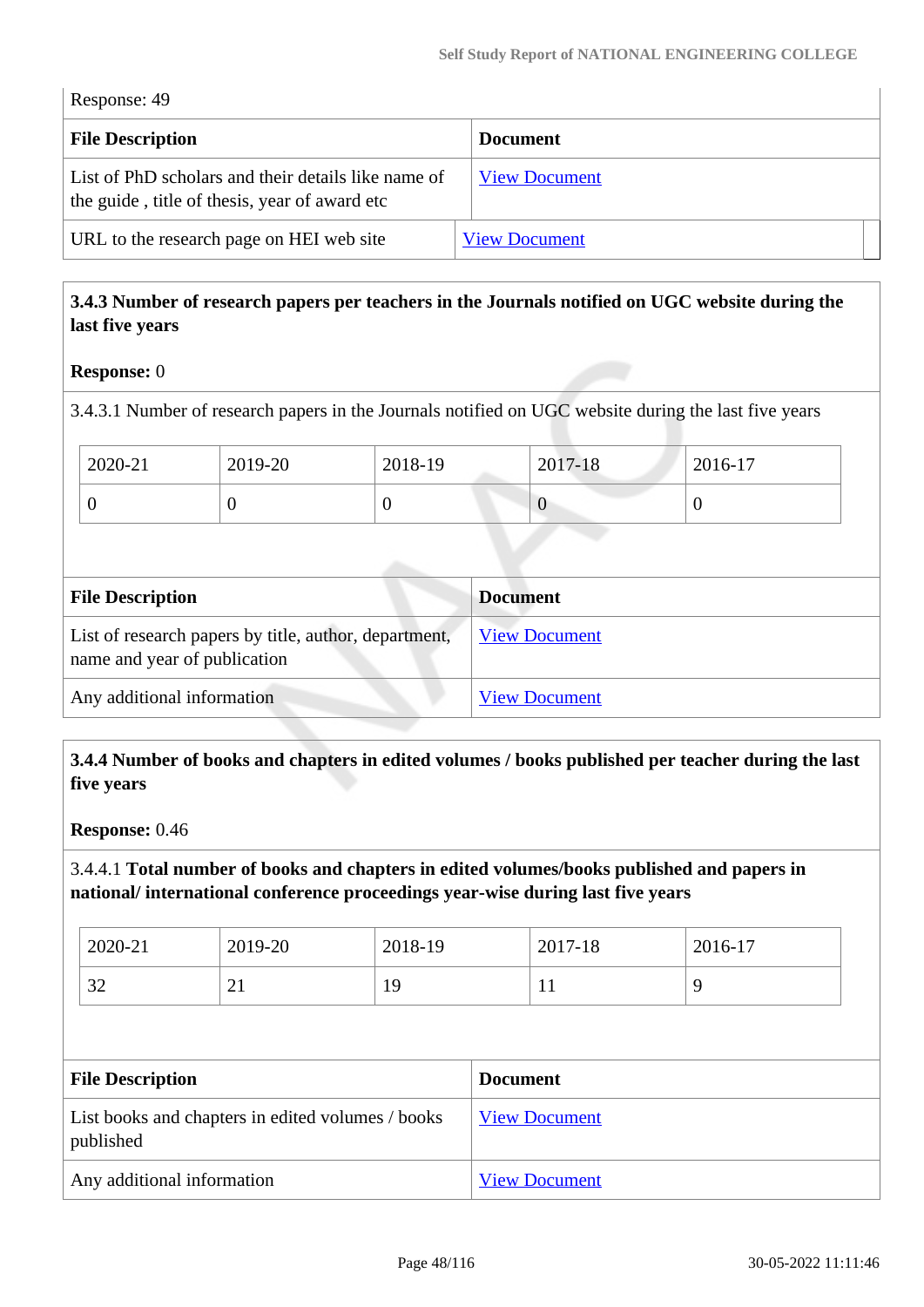## **3.4.5 Bibliometrics of the publications during the last five years based on average citation index in Scopus/ Web of Science or PubMed**

#### **Response:** 6.33

| <b>File Description</b>                                                                                                                      | <b>Document</b>      |
|----------------------------------------------------------------------------------------------------------------------------------------------|----------------------|
| Bibliometrics of the publications during the last five $\frac{V_{\text{icw}}}{V_{\text{icw}}}\frac{V_{\text{icw}}}{V_{\text{icw}}}$<br>years |                      |
| Any additional information                                                                                                                   | <b>View Document</b> |

## **3.4.6 Bibliometrics of the publications during the last five years based on Scopus/ Web of Science - hindex of the Institution**

**Response:** 24.5

| <b>File Description</b>                                                                        | <b>Document</b>      |
|------------------------------------------------------------------------------------------------|----------------------|
| Bibiliometrics of publications based on Scopus/<br>Web of Science - h-index of the Institution | <b>View Document</b> |
| Any additional information                                                                     | <b>View Document</b> |

### **3.5 Consultancy**

 **3.5.1 Revenue generated from consultancy and corporate training during the last five years (INR in Lakhs).**

**Response:** 12.01

3.5.1.1 **Total amount generated from consultancy and corporate training year-wise during the last five years (INR in lakhs).**

|                                                                                                                  | 2020-21 | 2019-20              | 2018-19              |                      | 2017-18 | 2016-17 |  |
|------------------------------------------------------------------------------------------------------------------|---------|----------------------|----------------------|----------------------|---------|---------|--|
|                                                                                                                  | 1.08    | 3.02                 | 2.03                 |                      | 5.02    | 0.86    |  |
|                                                                                                                  |         |                      |                      |                      |         |         |  |
|                                                                                                                  |         |                      |                      |                      |         |         |  |
| <b>File Description</b>                                                                                          |         |                      | <b>Document</b>      |                      |         |         |  |
| List of consultants and revenue generated by them                                                                |         | <b>View Document</b> |                      |                      |         |         |  |
| Audited statements of accounts indicating the<br>revenue generated through consultancy and<br>corporate training |         |                      | <b>View Document</b> |                      |         |         |  |
| Any additional information                                                                                       |         |                      |                      | <b>View Document</b> |         |         |  |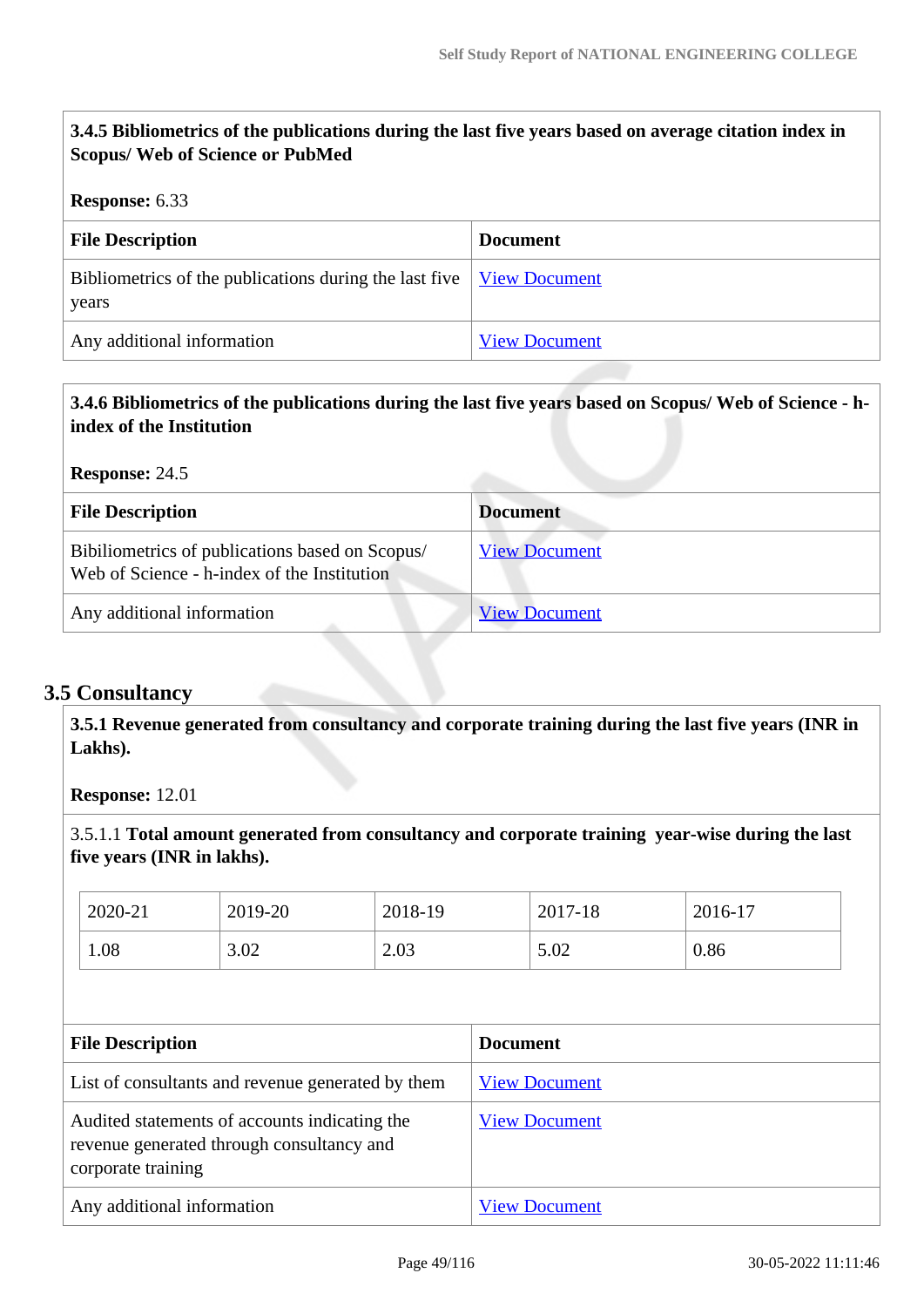**3.5.2 Total amount spent on developing facilities, training teachers and staff for undertaking consultancy during the last five years (INR in Lakhs).**

#### **Response:** 6.64

### 3.5.2.1 **Total amount spent on developing facilities, training teachers and staff for undertaking consultancy during the last five years (INR in Lakhs)**

| 2020-21 | 2019-20 | 2018-19 | 2017-18 | 2016-17 |
|---------|---------|---------|---------|---------|
| 0.61    | 0.85    | 2.29    | 0.94    | 1.95    |

| <b>File Description</b>                                                                                                                                          | <b>Document</b>      |
|------------------------------------------------------------------------------------------------------------------------------------------------------------------|----------------------|
| List of facilities and staff available for undertaking<br>consultancy                                                                                            | <b>View Document</b> |
| Audited statements of accounts indicating the<br>expenditure incurred on developing facilities and<br>training teachers and staff for undertaking<br>consultancy | <b>View Document</b> |
| Any additional information                                                                                                                                       | <b>View Document</b> |

### **3.6 Extension Activities**

 **3.6.1 Extension activities are carried out in the neighbourhood community, sensitising students to social issues, for their holistic development, and impact thereof during the last five years**

### **Response:**

Service to society and needy people is service to god. Incubating such human values and attitudes to students is the vision of the institution. In this aspect, Institute encourages social responsibility policies and outreach programs for students and faculty through extension activities for the neighborhood community. Our institute's NSS, NCC, Yoga Club, Rotract Club, YRC, RRC, Fine Arts clubs make our college vision true by organizing many outreach programs. The office-bearers of these clubs have dedicated student volunteers who concentrate on the welfare of the neighborhood community and sensitize their social problems and takes necessary steps for the betterment of society. Every year during Independence Day and Republic Day, the NCC students coordinate with the other clubs of the institute to demonstrate a current social problem through parades and rallies. Apart from this activity various clubs of our institute recurrently organizes Blood Donation camp, National Voter's Day – Voter's Awareness Rally, International Yoga Day – Yoga Awareness program, Community service through educational drives, Women empowerment program, Clean and Green Campus program,

Awareness program on Rain Water Harvesting, Anti sexual harassment, Anti-Ragging, Visit to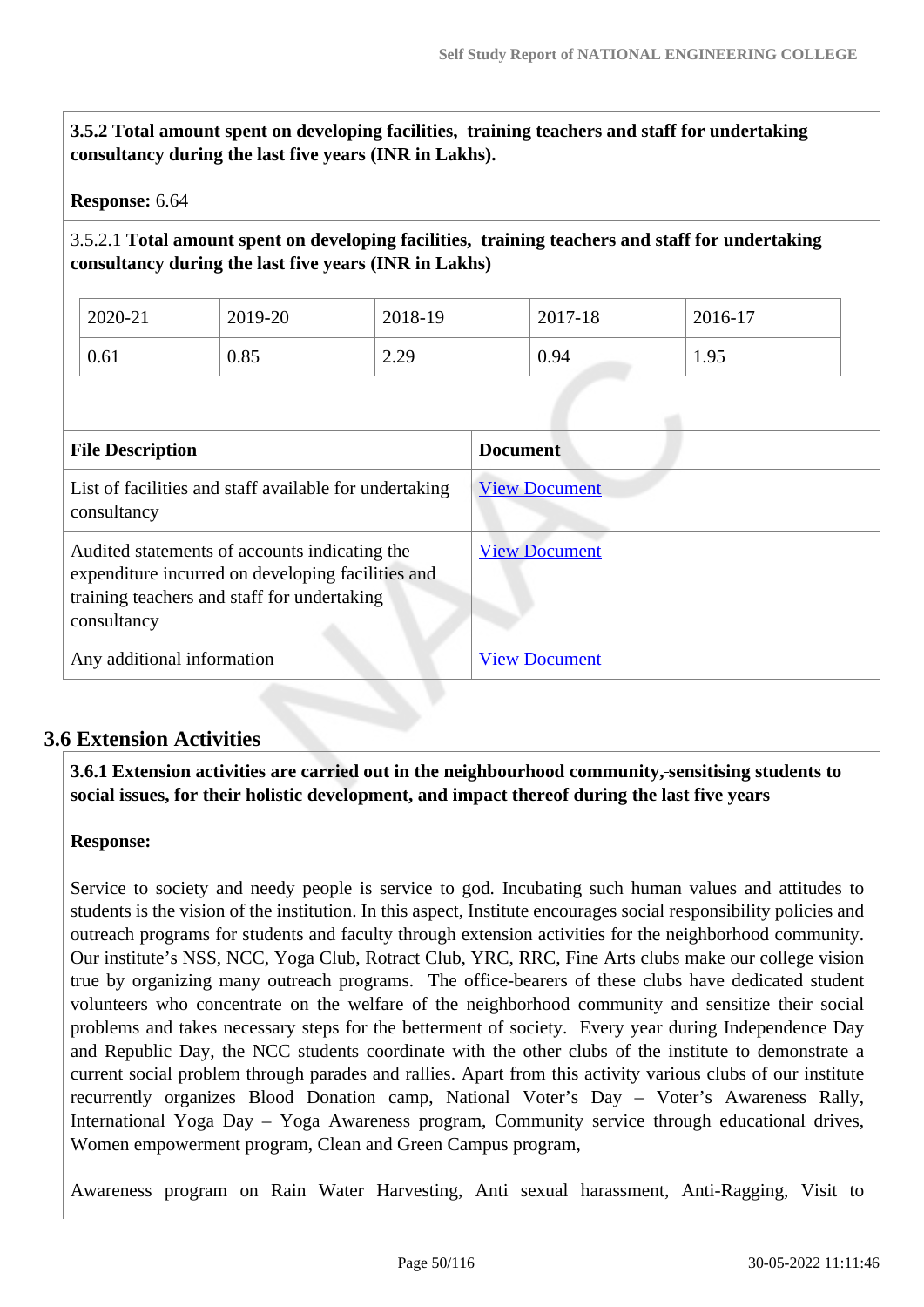Rehabilitation Centers to help poor old & children, street cause, Self Defense Training for girls, Road Safety awareness program, Marathon, Save Water & Electricity Awareness program, Cleanliness drive (Swachh Bharat ), other social works like sharing of computers to nearby government schools. Life skill seminars & workshops are conducted on regular basis for students & staff to cover topics like decision making, problem-solving, lateral thinking, effective communication, interpersonal relationships. These social outreach programs brought a great impact on the holistic development of the students as they come across different categories of people and their living standards. By conducting the above programs the Institute promotes an Institute-neighborhood network and student engagement, contributing to the holistic development of students, sustained community development, and sensitizing students to societal issues.

| <b>File Description</b>               | <b>Document</b>      |
|---------------------------------------|----------------------|
| Upload Any additional information     | <b>View Document</b> |
| Paste link for additional information | <b>View Document</b> |

 **3.6.2 Number of awards and recognition received by the Institution, its teachers and students for extension activities from Government / Government recognised bodies during last five years**

### **Response:** 0

3.6.2.1 **Total number of awards and recognition received for extension activities from Government/ Government recognised bodies year-wise during the last five years.**

| 2020-21 | 2019-20 | 2018-19 | 2017-18 | 2016-17 |
|---------|---------|---------|---------|---------|
|         |         | ν       |         | ິ       |

| <b>File Description</b>                             | <b>Document</b>      |
|-----------------------------------------------------|----------------------|
| Number of awards for extension activities in last 5 | <b>View Document</b> |
| year                                                |                      |

 **3.6.3 Number of extension and outreach programs conducted by the institution through NSS/NCC, Government and Government recognised bodies during the last five years**

**Response:** 284

3.6.3.1 **Number of extension and outreach programs conducted by the institution through NSS/NCC, Government and Government recognised bodies during the last five years**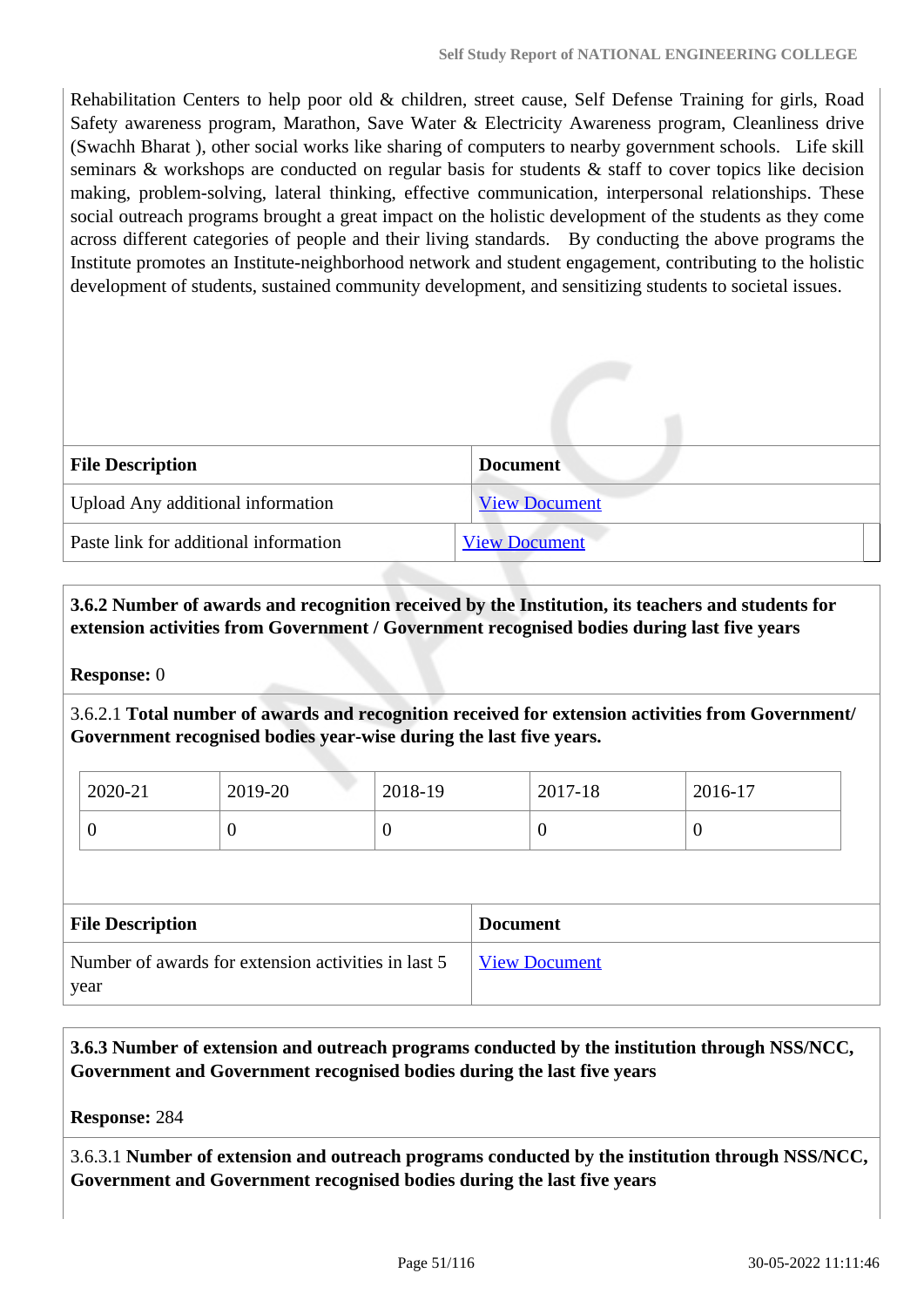| 2020-21                                                                                                          | 2019-20 | 2018-19 |                 | 2017-18 | 2016-17 |
|------------------------------------------------------------------------------------------------------------------|---------|---------|-----------------|---------|---------|
| 93                                                                                                               | 57      | 51      |                 | 49      | 34      |
|                                                                                                                  |         |         |                 |         |         |
| <b>File Description</b>                                                                                          |         |         | <b>Document</b> |         |         |
| Number of extension and outreach Programmes<br>conducted with industry, community etc for the last<br>five years |         |         |                 |         |         |

 **3.6.4 Average percentage of students participating in extension activities listed at 3.6.3 above during the last five years**

**Response:** 436.8

3.6.4.1 **Total number of students participating in extension activities listed at 3.6.3 above year-wise during the last five years.**

| 2020-21 | 2019-20 | 2018-19 | 2017-18 | 2016-17 |
|---------|---------|---------|---------|---------|
| 11194   | 13738   | 11064   | 11094   | 11006   |

| <b>File Description</b>                                                                      | <b>Document</b>      |
|----------------------------------------------------------------------------------------------|----------------------|
| Average percentage of students participating in<br>extension activities with Govt or NGO etc | <b>View Document</b> |

### **3.7 Collaboration**

 **3.7.1 Number of Collaborative activities per year for research/ faculty exchange/ student exchange/ internship/ on –the-job training/ project work** 

**Response:** 95.4

3.7.1.1 **Total number of Collaborative activities per year for research/ faculty exchange/ student exchange/ internship/ on –the-job training/ project work** 

| 130<br>114<br>58<br>115<br>60 |  |
|-------------------------------|--|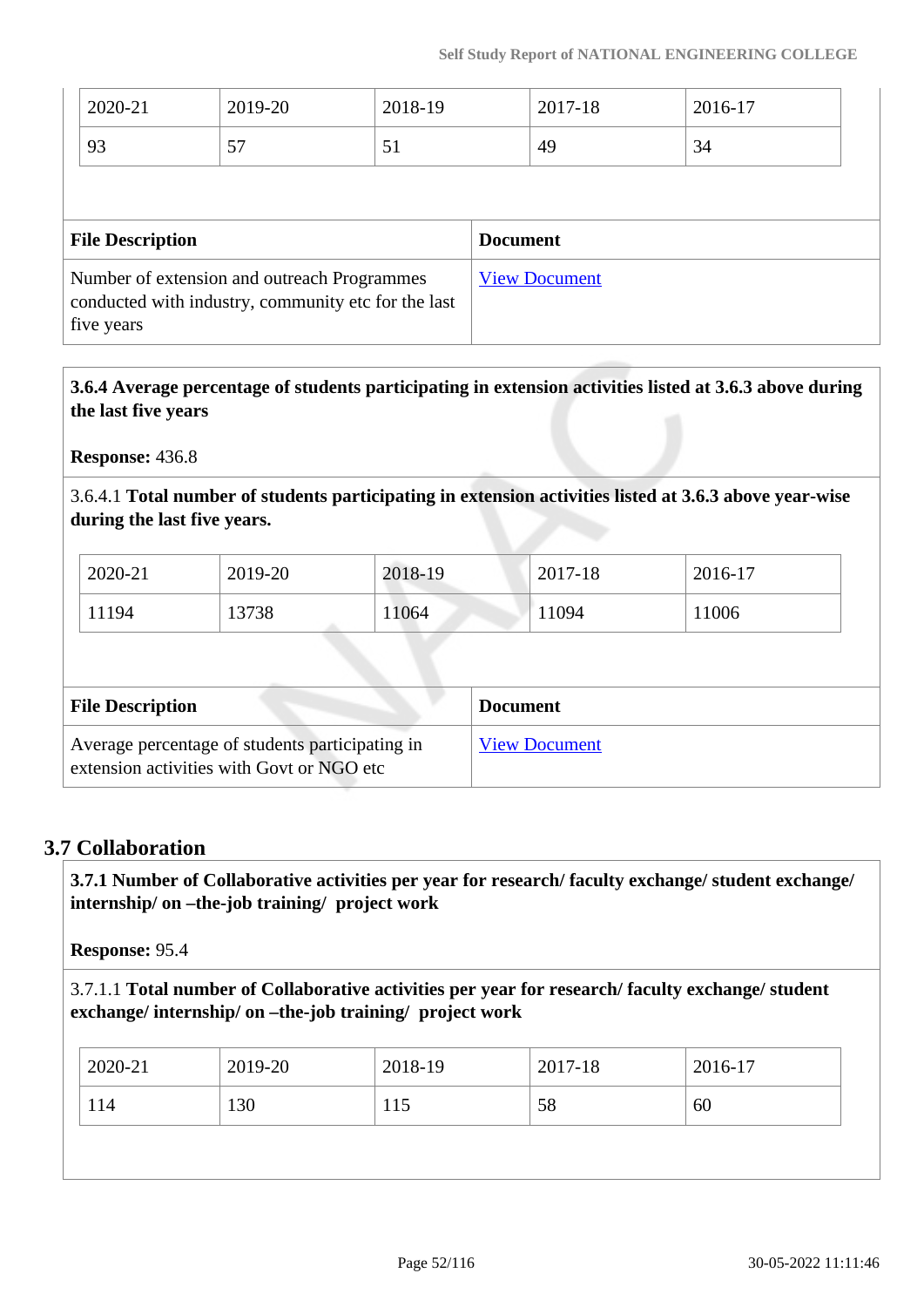| <b>File Description</b>                                         | <b>Document</b>      |
|-----------------------------------------------------------------|----------------------|
| Number of Collaborative activities for research,<br>faculty etc | <b>View Document</b> |
| Copies of collaboration                                         | <b>View Document</b> |

### **3.7.2 Number of functional MoUs with institutions of national, international importance, other institutions, industries, corporate houses etc. during the last five years (only functional MoUs with ongoing activities to be considered)**

**Response:** 37

3.7.2.1 **Number of functional MoUs with institutions of national, international importance, other Institutions, industries, corporate houses etc. year wise during last five years** 

| 2020-21 | 2019-20 | 2018-19 | 2017-18 | 2016-17 |
|---------|---------|---------|---------|---------|
| O       | 1 L     |         | ິ       | ັ       |

| <b>File Description</b>                                                                                                                     | <b>Document</b>      |  |
|---------------------------------------------------------------------------------------------------------------------------------------------|----------------------|--|
| e-copies of the MoUs with institution/industry/<br>corporate house                                                                          | <b>View Document</b> |  |
| Details of functional MoUs with institutions of<br>national, international importance, other Institutions<br>etc during the last five years | <b>View Document</b> |  |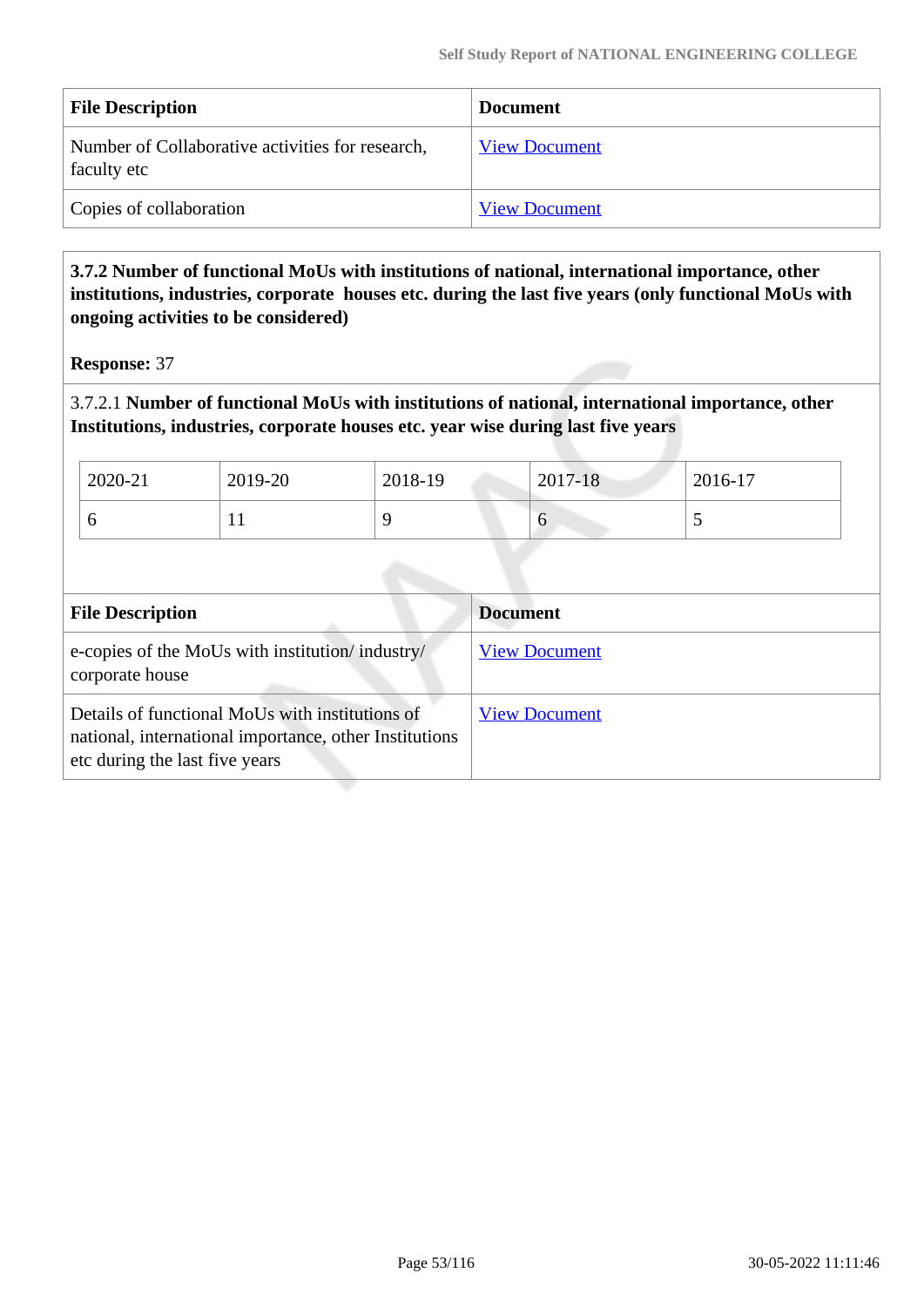# **Criterion 4 - Infrastructure and Learning Resources**

## **4.1 Physical Facilities**

 **4.1.1 The Institution has adequate infrastructure and physical facilities for teaching- learning. viz., classrooms, laboratories, computing equipment etc.** 

### **Response:**

The college is set amidst sylvan surroundings against a backdrop of Western Ghats. It has an excellent rural landscape and is far from the madding crowd. All the departments have been functioning in separate blocks in which adequate facilities are provided. Each block/ department has more than the required number of classrooms depending upon the number of programmes.

 The Institute has State-of-the-art laboratories to conduct practical courses as per the curriculum. Each department has its computer centre, seminar hall, Library, laboratories to facilitate R&D activities. Specialized laboratories are there to execute practical experiments like High voltage laboratory, remote monitoring laboratory, Cloud computing laboratory, CAD-CAM laboratory with high-end configuration systems. These facilities are upgraded as and when required to meet the current needs of academic programmes. A central team of the Estate Office properly maintains these blocks.

 In addition to the traditional boards for chalk and talk, classrooms (about 90%) are equipped with Smart TV, LCD Projectors, and quality audio systems with internet connectivity. Moodle-based learning is effectively implemented for interactive online learning. Seminar halls are equipped with LCD projector and smart interactive board, computer with internet connectivity, podium, and public address system. The seminar halls are being utilized for conducting seminars, workshops, guest lectures, value-added courses, project presentations, and research presentations with the LMS facility.

Collar mics, stands for capturing live lectures, speakers, smart tabs, HD cameras, and headphones are used in the classrooms for interactively handling the online classes.

Advance Computing facilities with 1366 computers, including the latest configuration systems. Rackmounted blade servers, Storage Area Networks, Cisco Routers, and Sonic Firewall are also available. The college has 155 Mbps Internet connectivity from Airtel, Reliance, and Wi-Fi facilities.

The college has installed both licensed and open-source software for the needs of teaching and learning. The Institution has 500 KVA, 320 KVA, and 200 KVA power generators to meet the occasional power shutdown and provide a continuous power supply for laboratories, classes, computer labs, and events. About 15% of power utilization is met out through Solar Energy.

Two separate men's hostel with an accommodation capacity of about 800 students along with sophisticated dining halls. The ladies hostel can accommodate around 900 students. The hygienic cooking system is separate for vegetarian and non-vegetarian food. Our college has 30 buses for transporting staff and students. The transport facilities are provided for the following places: Aruppukottai, Thoothukudi, Ettayapuram, Vilathikulam, Puthiamputhur, Ottapidaram, Virudhunagar, Sivakasi, Sattur, Sankarankoil, Rajapalayam, Tirunelveli, and Kovilpatti.

The college has the following infrastructure/facilities in its premises for personal needs and for carrying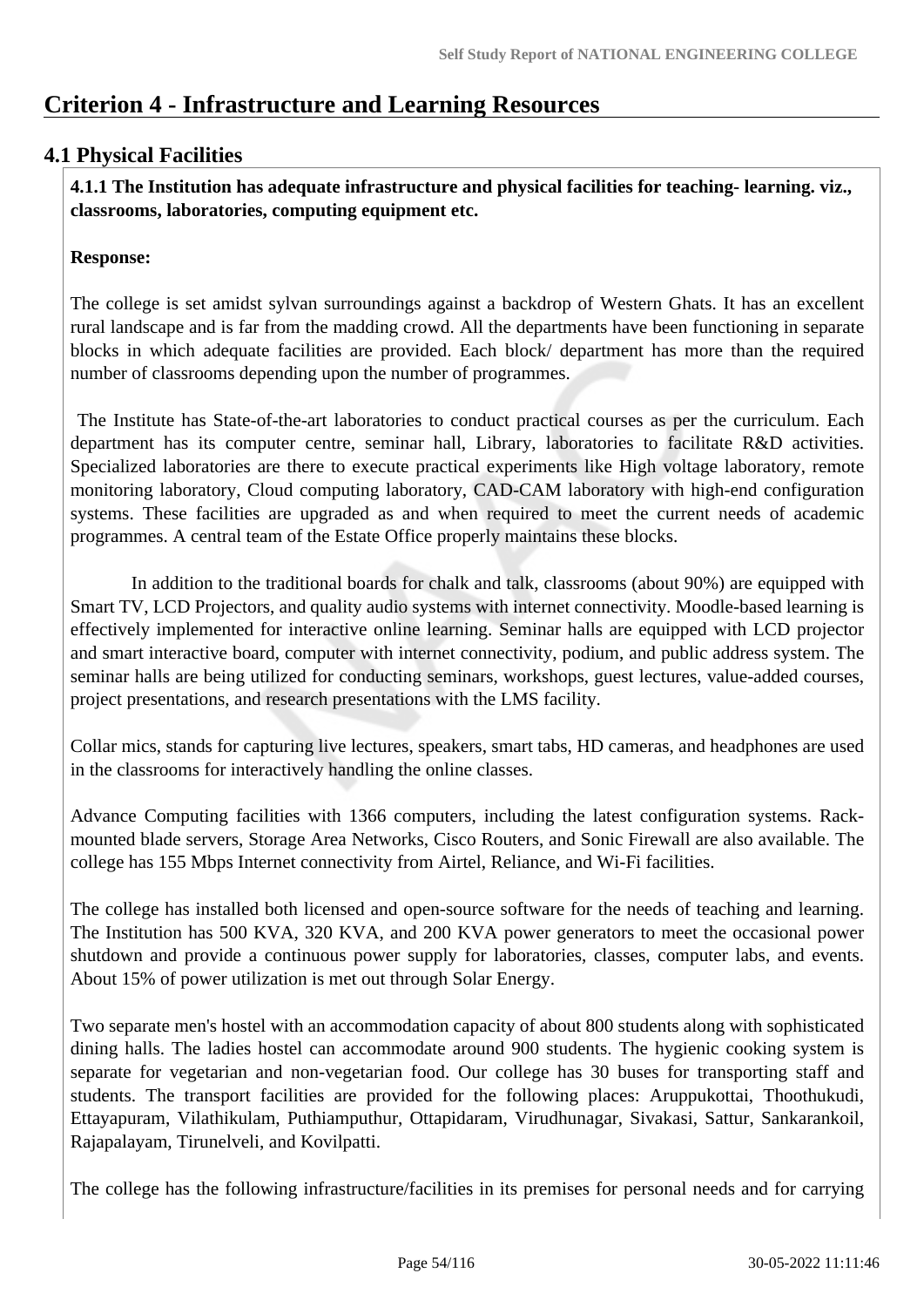out extra-curricular activities: Indian overseas Bank, ATM facility, TCP Cell, Store for Stationeries, Canteen, Cafeteria, post office, dispensary for both boys and girls, reprographics centre, Various Forums/Clubs for co-curricular and extra-curricular activity, and Alumni Chamber with video conferencing facility.

| <b>File Description</b>               | <b>Document</b>      |
|---------------------------------------|----------------------|
| Upload Any additional information     | <b>View Document</b> |
| Paste link for additional information | <b>View Document</b> |

## **4.1.2 The institution has adequate facilities for cultural activities, yoga, games and sports (indoor & outdoor); (gymnasium, yoga centre, auditorium, etc.,)**

#### **Response:**

Adequate facilities are available for playing outdoor games, sports, gymnasium, yoga, and cultural activities.

### **Playground**

The open playground is being used to conduct the games such as Football, Handball, Kabaddi, Tennis Courts, hockey, and Cricket fields. NEC has a 400m Athletic Track to conduct run events and facilities to conduct Volleyball, Ball Badminton, Long jump, Hurdles, Shot-put, High jump, Hammer, Pole vault, Javelin Throw, and Discus Throw. The students are trained to compete at the zonal, inter-zonal, state, and national levels. The Institution regularly organizes zonal level sports events such as Anna University Zone–18 Zonal cricket tournament, basketball Men Tournament, National level weight lifting, state-level chess tournament, and Women ball badminton tournament. About 21 sports and games tournaments were conducted during the past five years. In addition to this, the basketball court and cricket practice net facilities are available in the campus.

### **Gym Hall**

The gymnasium hall is housed various exercise equipment, including 16 Station Multi-Gym, Motorized Tread Mill, and Smith Machine. The hall is open for the students both morning and evening time. Single station gyms are installed in both hostels.

### **Yoga Centre:**

Yoga is being practiced in the college. The students are motivated to do yoga exercises regularly. The Institution conducts certification courses for the benefit of students. International Yoga Day is celebrated on 21st June every year with a yoga trainer in the college. The auditorium is effectively utilized for yoga activities, and the meditation hall is also there on campus.

#### **Cultural Activities**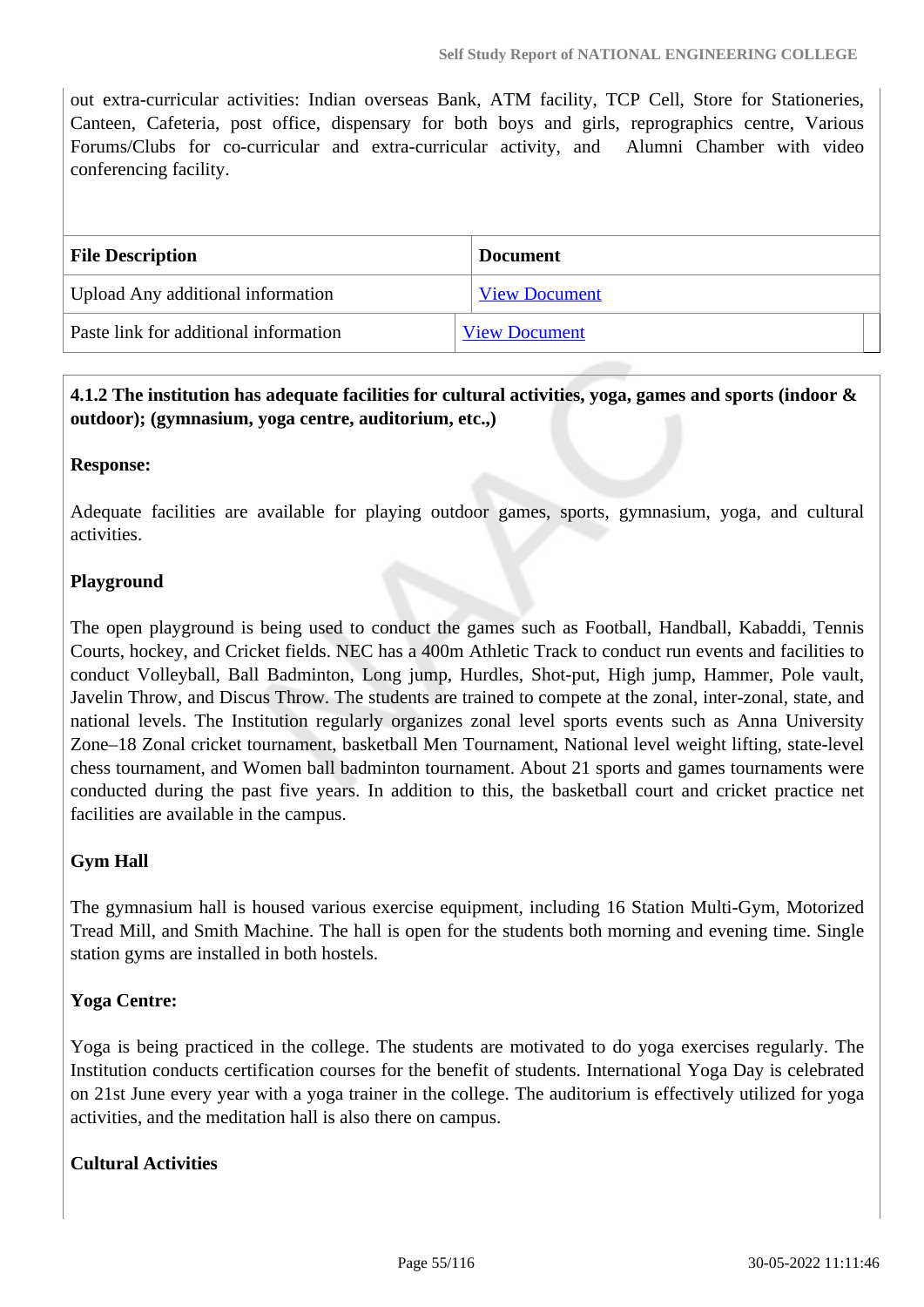The auditorium (with a seating capacity of 900) and seminar halls are utilized to conduct cultural programs. The students perform folk dances, banjara dances, music, plays, mono acting, traditional events like Silambam, Martial Arts, Etc. The students have participated in cultural competitions and won prizes. The students are encouraged to perform cultural in the college day functions and conferences. About 148 cultural events have been organized during the past five years.

| <b>File Description</b>               | <b>Document</b>      |
|---------------------------------------|----------------------|
| Upload any additional information     | <b>View Document</b> |
| Geotagged pictures                    | <b>View Document</b> |
| Paste link for additional information | <b>View Document</b> |

### **4.1.3 Percentage of classrooms and seminar halls with ICT- enabled facilities such as smart class, LMS, etc.** *(Data for the latest completed academic year)*

**Response:** 100

### 4.1.3.1 **Number of classrooms and seminar halls with ICT facilities**

Response: 42

| <b>File Description</b>                 | <b>Document</b>      |  |
|-----------------------------------------|----------------------|--|
| Upload any additional information       | <b>View Document</b> |  |
| Institutional data in prescribed format | <b>View Document</b> |  |
| Paste link for additional information   | <b>View Document</b> |  |

### **4.1.4 Average percentage of expenditure for infrastructure augmentation excluding salary during the last five years (INR in Lakhs)**

**Response:** 34.93

#### 4.1.4.1 **Expenditure for infrastructure augmentation, excluding salary year-wise during last five years (INR in lakhs)**

| 2020-21 | 2019-20 | 2018-19 | 2017-18 | 2016-17 |
|---------|---------|---------|---------|---------|
| 233.46  | 360.60  | 370.63  | 400.41  | 502.36  |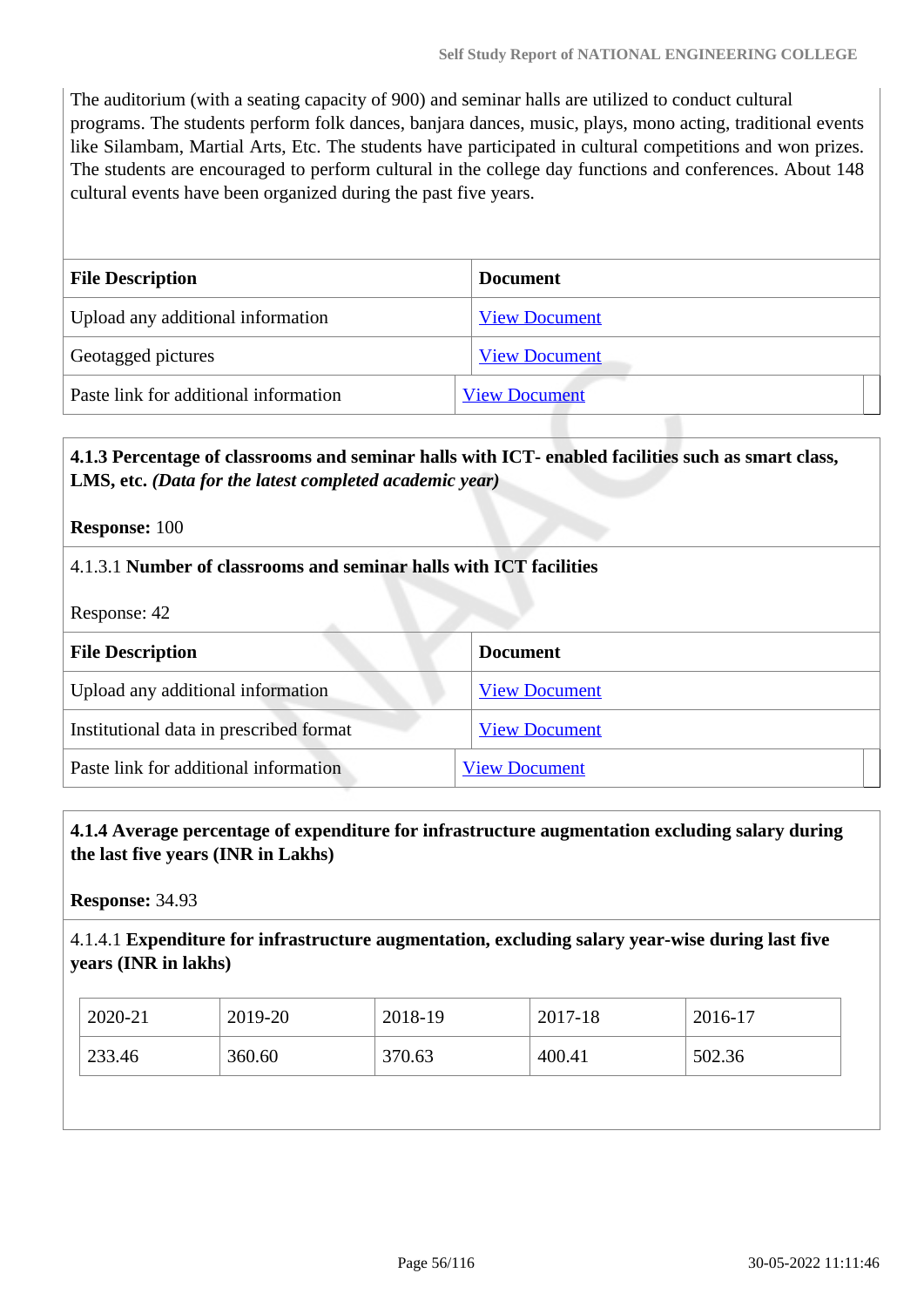| <b>File Description</b>                                                       | <b>Document</b>      |
|-------------------------------------------------------------------------------|----------------------|
| Upload Details of Expenditure, excluding salary<br>during the last five years | <b>View Document</b> |
| Upload audited utilization statements                                         | <b>View Document</b> |
| Upload any additional information                                             | <b>View Document</b> |

## **4.2 Library as a Learning Resource**

### **4.2.1 Library is automated using Integrated Library Management System (ILMS)**

### **Response:**

### *Name of the ILMS Software: InsPro Plus*

Our College Central Library is automated with the details below:

- Name of the ILMS Software : **InsPro Plus**
- Nature of Automation (fully or partially) : Fully Automated
- Year of Automation : 1998 Updated August 2011

### *Name of the ILMS Software: InsPro Plus*

Central Library was automated in 1998 by using **LIBASOFT** and **AutoLib Software** in the year 2004. Currently, the NEC Library has been using **InsPro Plus Integrated Library Management Software** since **August 2011.**

InsPro Plus Integrated Library Management Software has fully automated all the library services. InsPro Plus is a web-based Library Automation software facilitates automated library system and services including e-Gate Register, Circulation, web OPAC, etc.

Web OPAC is an acronym of 'Web Online Public Access Catalogue'. It facilitates online search queries related to the availability of library resources viz. Books, Book Bank books, Journals, CDs, back volumes, and project reports. *(URL -* https://erp.nec.edu.in/opac/ *)*

Sufficient numbers of systems are available in the **e-Library section** with an Internet access facility to access the e-resources. Users can access it for educational, research, and development purposes. Non-book materials such as CDs, DVDs, textbook tutorial CDs, and periodical CDs are also kept in the Library.

Central Library acts as a knowledge hub for the academic activities of our Institution with a mission to provide a knowledge gateway to the user community with state-of-the-art technologies. A fully airconditioned modern separate Library building is housed in an area of around 3911 sq.m. enabled with wi-fi facility is also extended and monitoring with CCTV.

Open Access System is followed in our Institution. In addition to the well-stocked Library, each department has its Library to facilitate easy access to the Faculty, Students, and Research Scholars.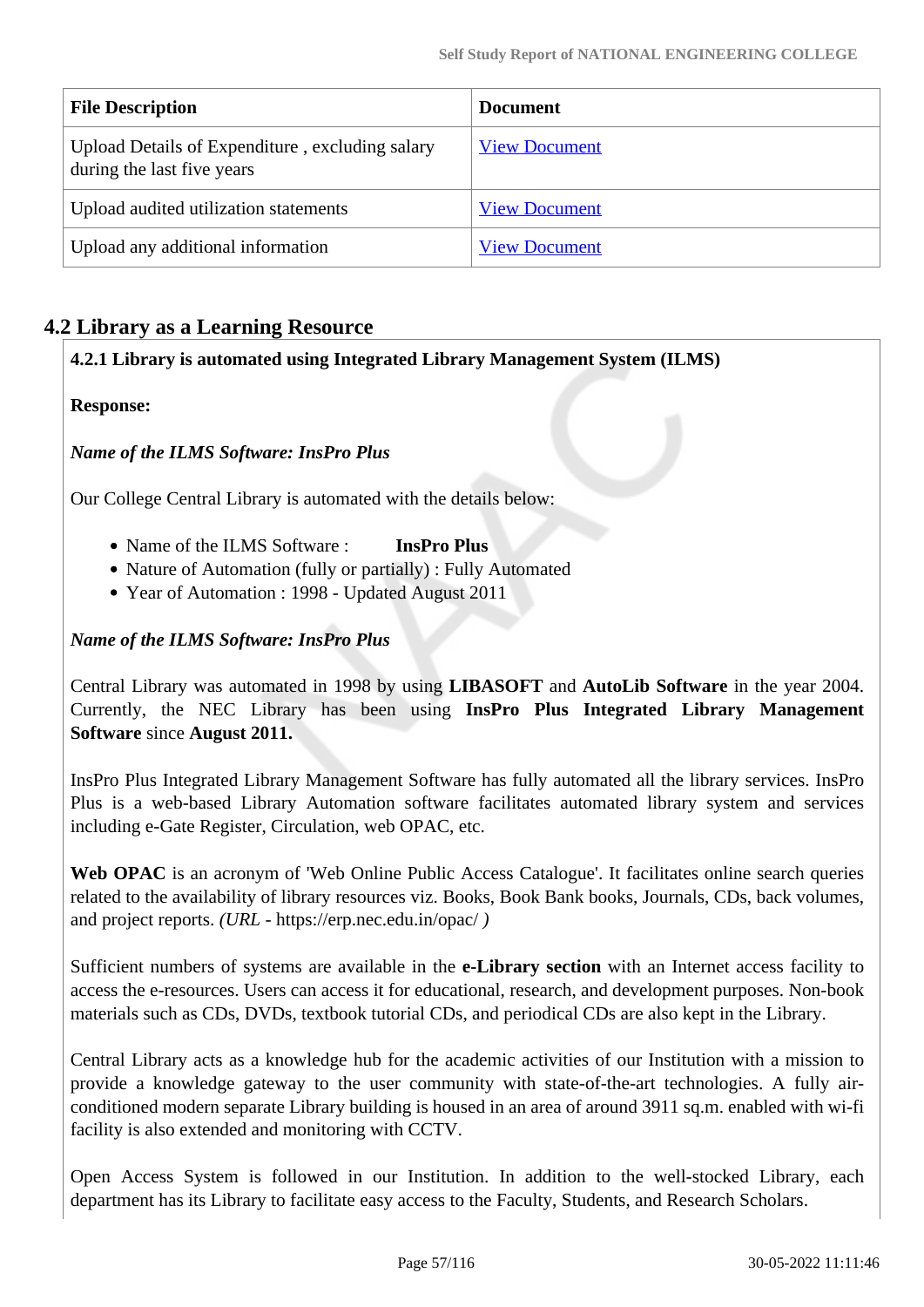The Library has a rich collection of 61608 books and 24459 titles, 114 National Journals and Technical Magazine, 3476 Back volumes, 2143 e-books, 3317 CDs, 5152 Project reports, and 20 Newspapers (both English & Tamil).

Central Library has the subscription of IEEE (ASPP) and Elsevier (Science Direct) online journals and Institutional members of DELNET, e- Shodh Sindhu, Shodh Ganga, and NDLI.

e-Learning Management System (e-LMS) that customizes the content of NPTEL Videos and includes our college contents such as e-journals, e-books, and e-question banks, etc. The students, faculty, and research scholars access the e-resources and download the relevant and needed articles.

The Central Library provides the following sections and services:

- Book stocking section
- **Periodical SectionReference Section**
- Reprography Service
- Book Bank Section
- Audio & Video Section (A.V.Hall)

The Central Library is kept open throughout the year except for government Holidays (Weekdays 08.30 a.m. to 07.30 p.m. and Sundays 09.30 a.m. to 01.00 p.m.)

The Central Library provides excellent library facilities for all the students and faculty members, such as sufficient books, proper seating and reading facility, proper classification and arrangement of books, attractive modern building with high-speed wi-fi connectivity, Web OPAC, cleanliness, etc.

| <b>File Description</b>               | <b>Document</b>      |  |
|---------------------------------------|----------------------|--|
| Upload any additional information     | <b>View Document</b> |  |
| Paste Link for additional information | <b>View Document</b> |  |

### **4.2.2 Institution has access to the following: 1. e-journals 2. e-ShodhSindhu 3. Shodhganga Membership 4. e-books 5. Databases 6. Remote access to e-resources**

**Response:** A. Any 4 or more of the above

| <b>File Description</b>                                                                         | <b>Document</b>      |
|-------------------------------------------------------------------------------------------------|----------------------|
| Upload any additional information                                                               | <b>View Document</b> |
| Institutional data in prescribed format                                                         | <b>View Document</b> |
| Details of subscriptions like e-journals, e-books, e-<br>ShodhSindhu, Shodhganga Membership etc | <b>View Document</b> |

### **4.2.3 Average annual expenditure for purchase of books/ e-books and subscription to journals/e-**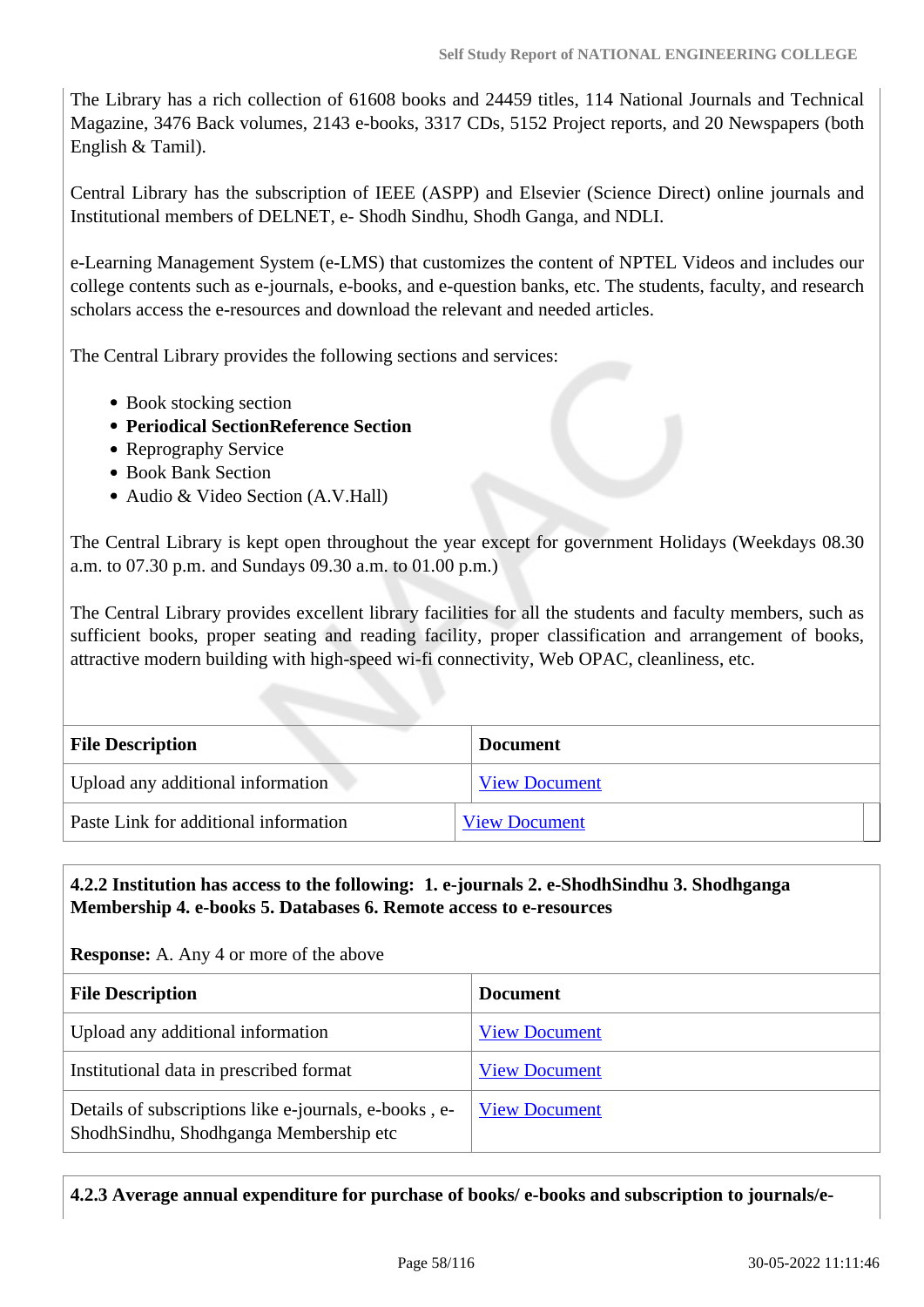### **journals during the last five years (INR in Lakhs)**

**Response:** 23.89

### 4.2.3.1 **Annual expenditure of purchase of books/e-books and subscription to journals/e- journals year wise during last five years (INR in Lakhs)**

| 2020-21 | 2019-20 | 2018-19 | 2017-18 | 2016-17 |
|---------|---------|---------|---------|---------|
| 18.49   | 22.78   | 20.49   | 27.16   | 30.54   |

| <b>File Description</b>                                                                                                | <b>Document</b>      |
|------------------------------------------------------------------------------------------------------------------------|----------------------|
| Details of annual expenditure for purchase of and<br>subscription to journals/e-journals during the last<br>five years | <b>View Document</b> |
| Audited statements of accounts                                                                                         | <b>View Document</b> |
| Any additional information                                                                                             | <b>View Document</b> |

### **4.2.4 Percentage per day usage of library by teachers and students ( foot falls and login data for online access) during the latest completed academic year**

**Response:** 0

### 4.2.4.1 **Number of teachers and students using library per day over last one year**

Response: 00

| <b>File Description</b>                           | <b>Document</b>      |  |
|---------------------------------------------------|----------------------|--|
| Details of library usage by teachers and students | <b>View Document</b> |  |
| Any additional information                        | <b>View Document</b> |  |

### **4.3 IT Infrastructure**

 **4.3.1** *Institution has an IT policy covering wi-fi, cyber security, etc., and allocated budget for updating its IT facilities* 

#### **Response:**

The college has a well-established IT infrastructure and facilities and has been upgraded regularly depending on the necessity. The details of IT infrastructures are as follows for academic and administrative purposes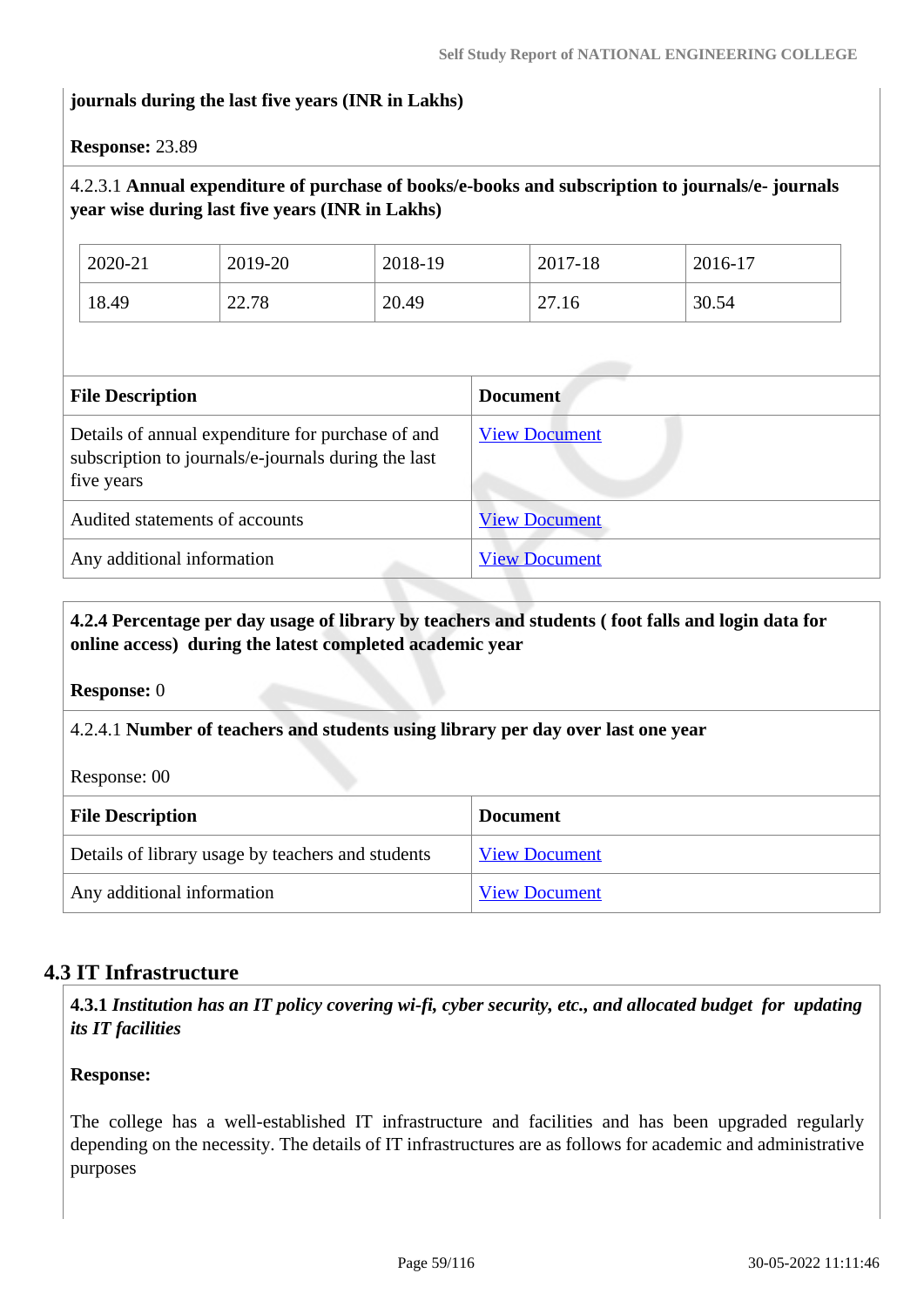#### **Computer Systems**

| • Core $i7$          | - 19       |
|----------------------|------------|
| • Corei <sub>5</sub> | : 893      |
| • Corei <sub>3</sub> | $\cdot$ 22 |
| • Dual Core          | : 461      |
| • Total No of system | : 1395     |

#### **Servers** : **33**

### **Peripherals**

| $\bullet$ | <b>Black and White Laser Printer</b> | : 64            |
|-----------|--------------------------------------|-----------------|
| $\bullet$ | <b>Color Laser Printer</b>           | $\therefore$ 3  |
| $\bullet$ | <b>Inkjet Printer</b>                | $\cdot$ 5       |
| $\bullet$ | Xerox Machine                        | $\cdot$ 21      |
| $\bullet$ | Dot Matrix Printers                  | $\therefore$ 11 |
| $\bullet$ | <b>Total</b>                         | :104            |

The entire campus is connected with fiber backbone, and internal blocks are connected with local area networks with 310 Mbps (1:1) high-speed internet connectivity to all computer systems available in the college.

The college has various high-speed advanced servers such as IBM X3650M3, HP make of Domain servers, ERP Server, Linux Server, Web Servers and Moodle LMS Server. All faculty members provided with College Mail id (@nec.edu.in) through G-suite.

HP DL380 Gen10 File server, HP DL380 Gen9 server with 48 TB storage capacity is available to ensure the reliable storage of data for staff and students. Sophos XG550 firewall is used to provide secured internet access along with a monitoring system.

The other IT services and application portals supported by the ICTS centre are Student Attendance (Student Attendance Monitory System), Exam Process Automation (Automation of Examination Process) and Faculty profile updation. A biometric-based staff attendance system also has been implemented. All the departments are provided with a smart interactive board for the teaching and learning process.

Internet Details

The details of the internet facility on our campus are

- 155 Mbps Airtel (1:1) leased line internet connectivity
- 155 Mbps Reliance (1:1) leased line internet connectivity

Microsoft Edu Cloud Campus Agreement, the entire campus is WiFi enabled by 189 numbers dual-band Ruckus access points with Ruckus wireless controller (Zone Director 3000) and 310 Mbps internet connectivity to allow the students and staff to access the internet wherever they are. WiFi coverage is not only in classrooms but also extends to all the areas, including Library and hostels. The websites browsed by students are regularly monitored.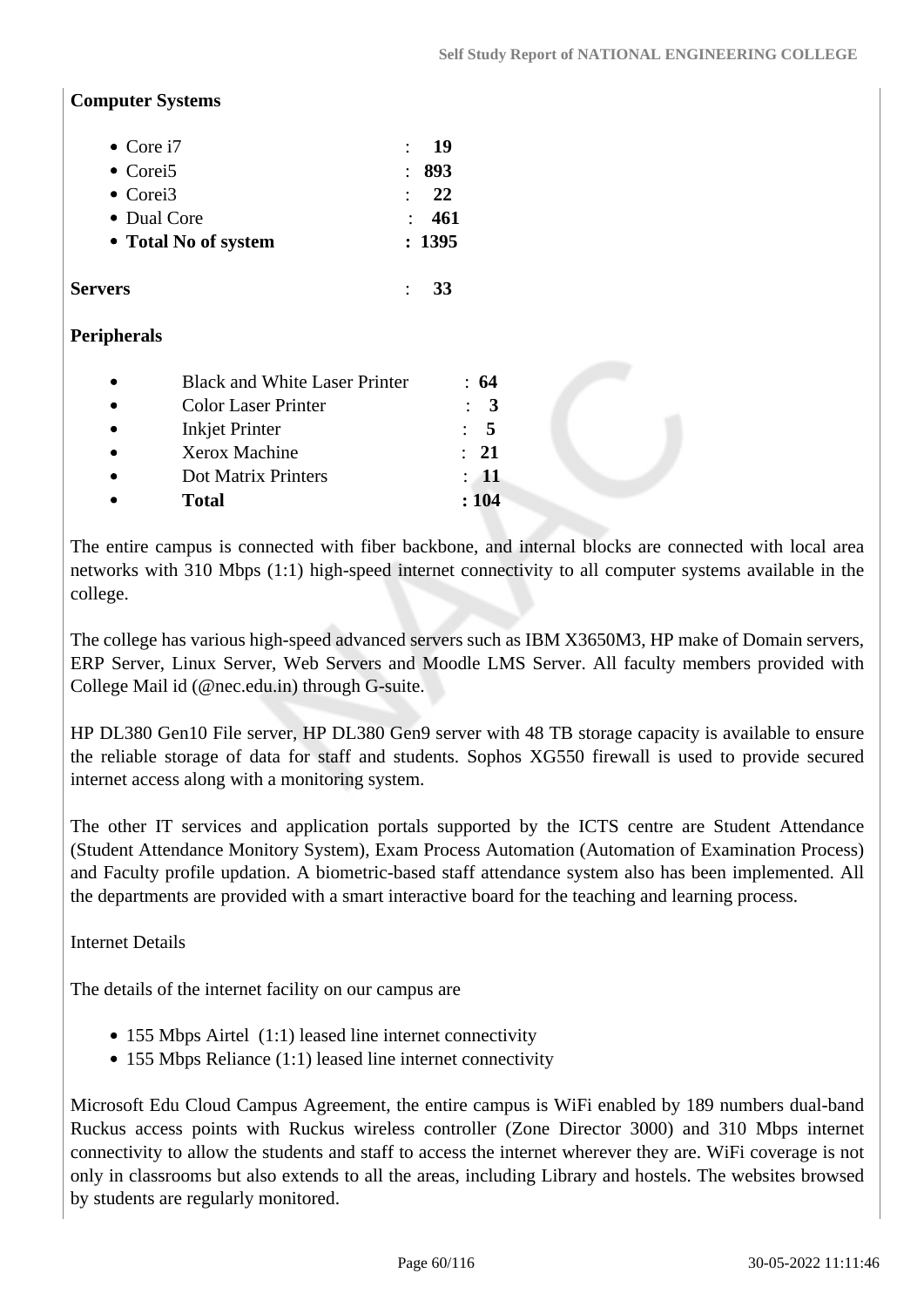| <b>File Description</b>               | <b>Document</b>      |  |
|---------------------------------------|----------------------|--|
| Upload any additional information     | <b>View Document</b> |  |
| Paste link for additional information | <b>View Document</b> |  |

#### **4.3.2 Student - Computer ratio (Data for the latest completed academic year)**

#### **Response:** 6.88

 $\overline{\phantom{a}}$ 

| <b>File Description</b>           | <b>Document</b>      |
|-----------------------------------|----------------------|
| Upload any additional information | <b>View Document</b> |
| Student - computer ratio          | <b>View Document</b> |

| 4.3.3 Bandwidth of internet connection in the Institution.                  |                      |  |
|-----------------------------------------------------------------------------|----------------------|--|
| <b>Response: ?50 MBPS</b>                                                   |                      |  |
| <b>File Description</b>                                                     | <b>Document</b>      |  |
| Upload any additional information                                           | <b>View Document</b> |  |
| Details of available bandwidth of internet<br>connection in the Institution | <b>View Document</b> |  |

### **4.3.4 Institution has the following Facilities for e-content development**

- **1.Media centre 2.Audio visual centre**
- **3.Lecture Capturing System(LCS)**
- **4.Mixing equipments and softwares for editing**

#### **Response:** D. 1 of the above

| <b>File Description</b>                 | <b>Document</b>      |  |
|-----------------------------------------|----------------------|--|
| <b>Upload Additional information</b>    | <b>View Document</b> |  |
| Institutional data in prescribed format | <b>View Document</b> |  |
| Link for Additional information         | <b>View Document</b> |  |

## **4.4 Maintenance of Campus Infrastructure**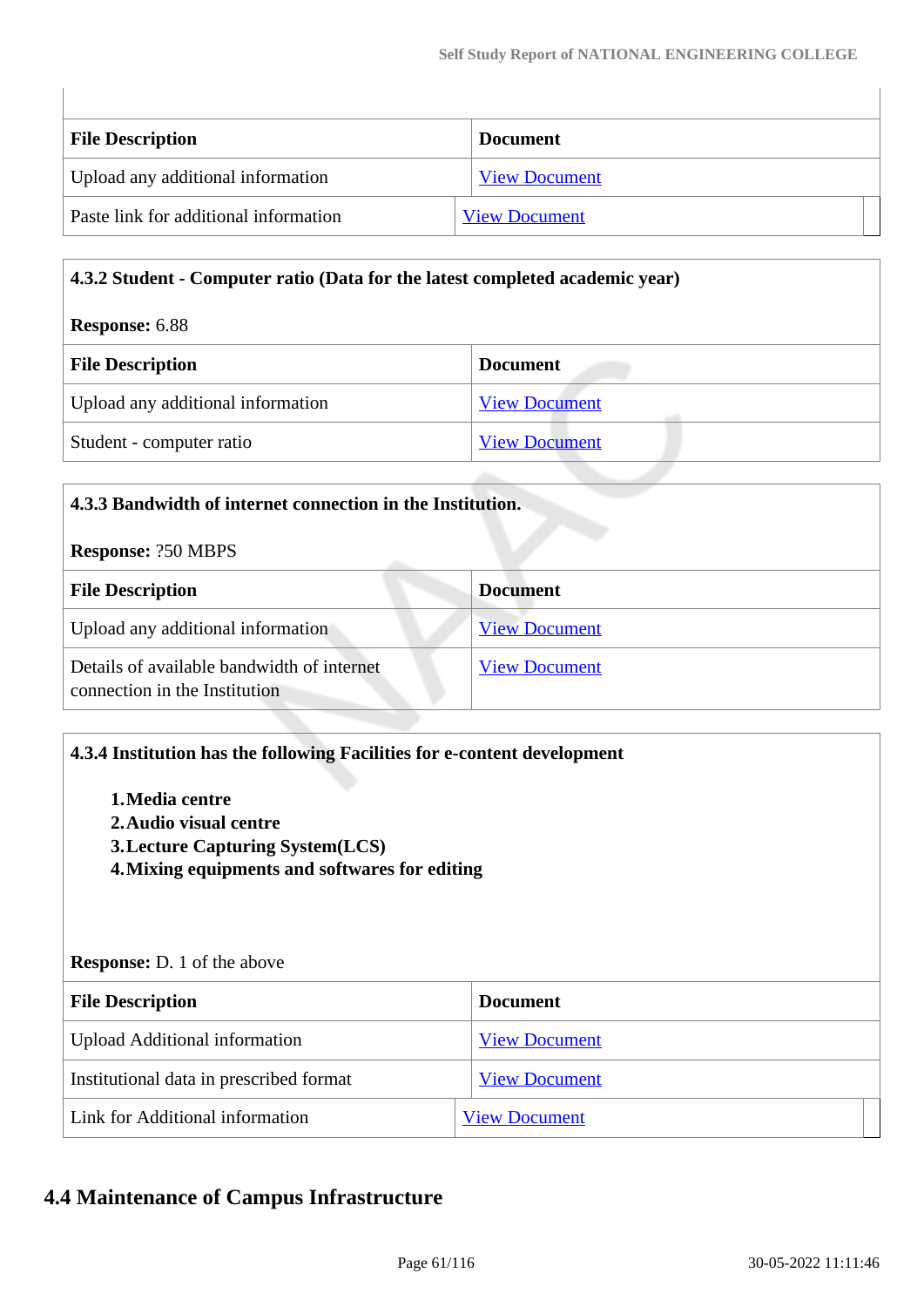**4.4.1 Average percentage expenditure incurred on maintenance of physical facilities and academic support facilities excluding salary component during the last five years**

**Response:** 23.76

4.4.1.1 **Expenditure incurred on maintenance of physical facilities and academic support facilities excluding salary component year wise during the last five years (INR in lakhs)** 

| 2020-21 | 2019-20 | 2018-19 | 2017-18 | 2016-17 |
|---------|---------|---------|---------|---------|
| 210.29  | 138.21  | 469.26  | 281.29  | 136.09  |

| <b>File Description</b>                                                                         | <b>Document</b>      |
|-------------------------------------------------------------------------------------------------|----------------------|
| Upload any additional information                                                               | <b>View Document</b> |
| Details about assigned budget and expenditure on<br>physical facilities and academic facilities | <b>View Document</b> |
| Audited statements of accounts                                                                  | <b>View Document</b> |

 **4.4.2 There are established systems and procedures for maintaining and utilizing physical, academic and support facilities - laboratory, library, sports complex, computers, classrooms etc.**

**Response:** 

### **Laboratory Maintenance**

The maintenance of the equipment of laboratories is taken care of by the maintenance departments. Each laboratory is assigned with one teaching faculty as an in-charge. The technicians of the laboratories periodically monitor the working condition of the equipment/instruments/machinery in the laboratories. At the end of every academic year, technicians will carry out preventive maintenance of their laboratories and verify the stock of the equipment. In addition to this, some faculty members are assigned from another department to conduct the stock verification and ensure the lab equipment's working condition; based on that, the report is submitted to the institution head for further rectification. Based on that report, the maintenance team has taken care of the rest of the work. The laboratory halls are effectively utilized to conduct practical courses in odd and even semesters as per the curriculum with adequate equipment and facilities.

### **Classroom Maintenance**

The concerned department monitors the maintenance of the classroom ICT facilities and electrical fittings. The department technicians regularly monitor the ICT facilities such as computers, internet points, WI-FI, and LCD projector in the classrooms. If the faults occurred are unable to rectify by them will be reported to the Electrical maintenance department. The electrical fittings such as lights, fans, switches, and plug points in the classrooms are regularly monitored by the department and inform to electrical maintenance cell if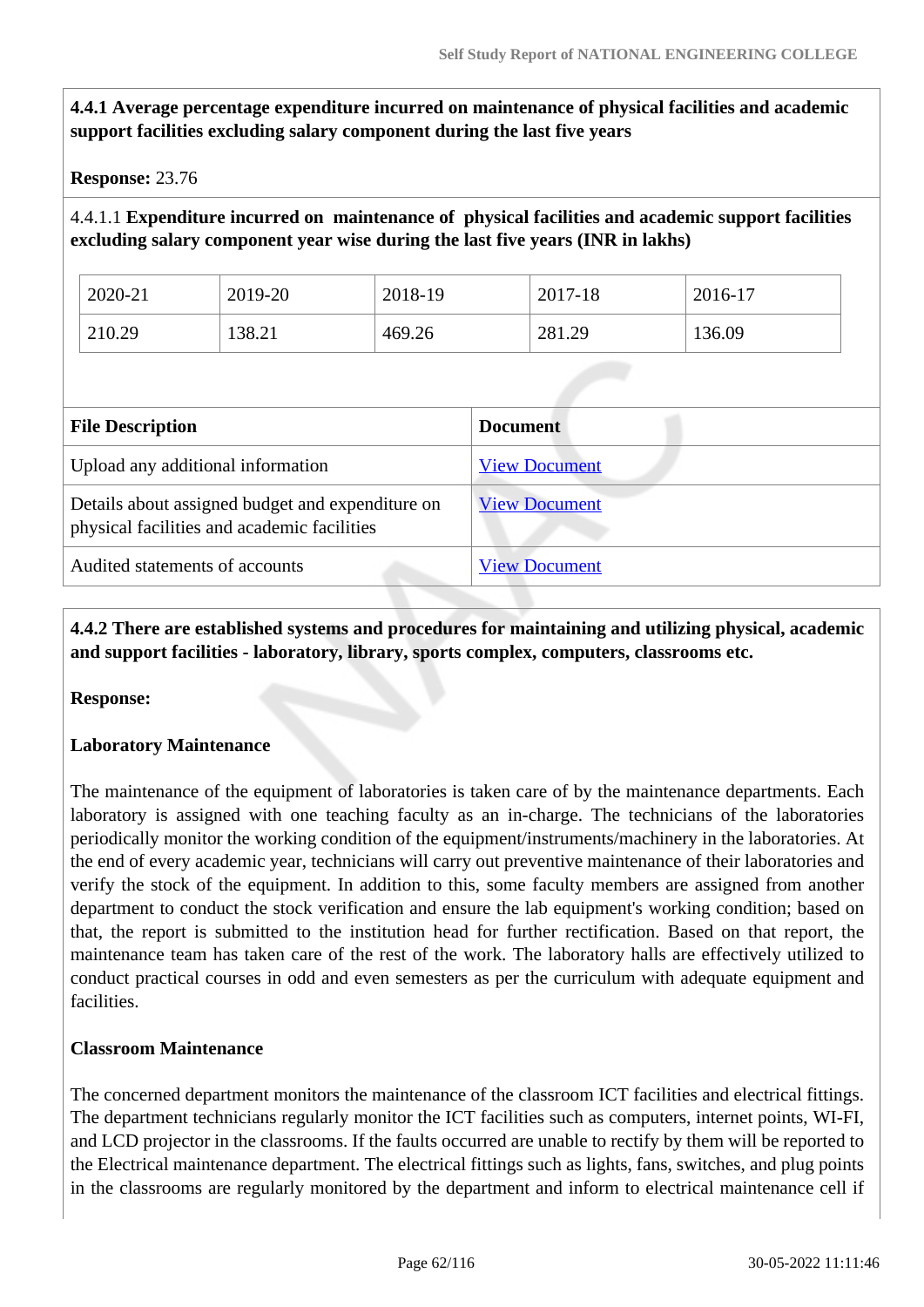there is a problem for rectification.

### **Campus Maintenance**

Cleanliness & daily maintenance of the interior facility (classrooms, laboratories, library, hallway, and staircase) is done by the housekeeping team of the Institute under the supervision of the college campus maintenance in charge. The fire extinguisher is outsourced since refilling of the cylinder is done based on the requirement.

#### **Electrical Maintenance**

All the circuitry-related tasks are integrated and brought under one umbrella to innovate, improve, and maintain quality service to the Institution's academic and other day-to-day activities. Under this scenario, The Electrical Maintenance department has been established to maintain the Electrical system, Networking, Server, Internet, Intranet, and computer systems (hardware &software) & Peripherals, Online UPS system, EPABX, Intercom, and CCTV system, watercooler/ mineral water plants, Air conditioning system and purchase of equipment and other materials related to all the above works.

#### **Sports Complex Maintenance and Utilization**

The physical education department maintains playgrounds, courts, and sports fields under the supervision of the physical director regularly. These ground markers maintain the track and field regularly with proper marking. Students receive the sports kit from the physical education department for practicing by entering their name and roll number in the material issue register. After completing the practice session, they should return the same in the physical education storeroom.

| <b>File Description</b>               | <b>Document</b>      |  |
|---------------------------------------|----------------------|--|
| Upload any additional information     | <b>View Document</b> |  |
| Paste link for additional information | <b>View Document</b> |  |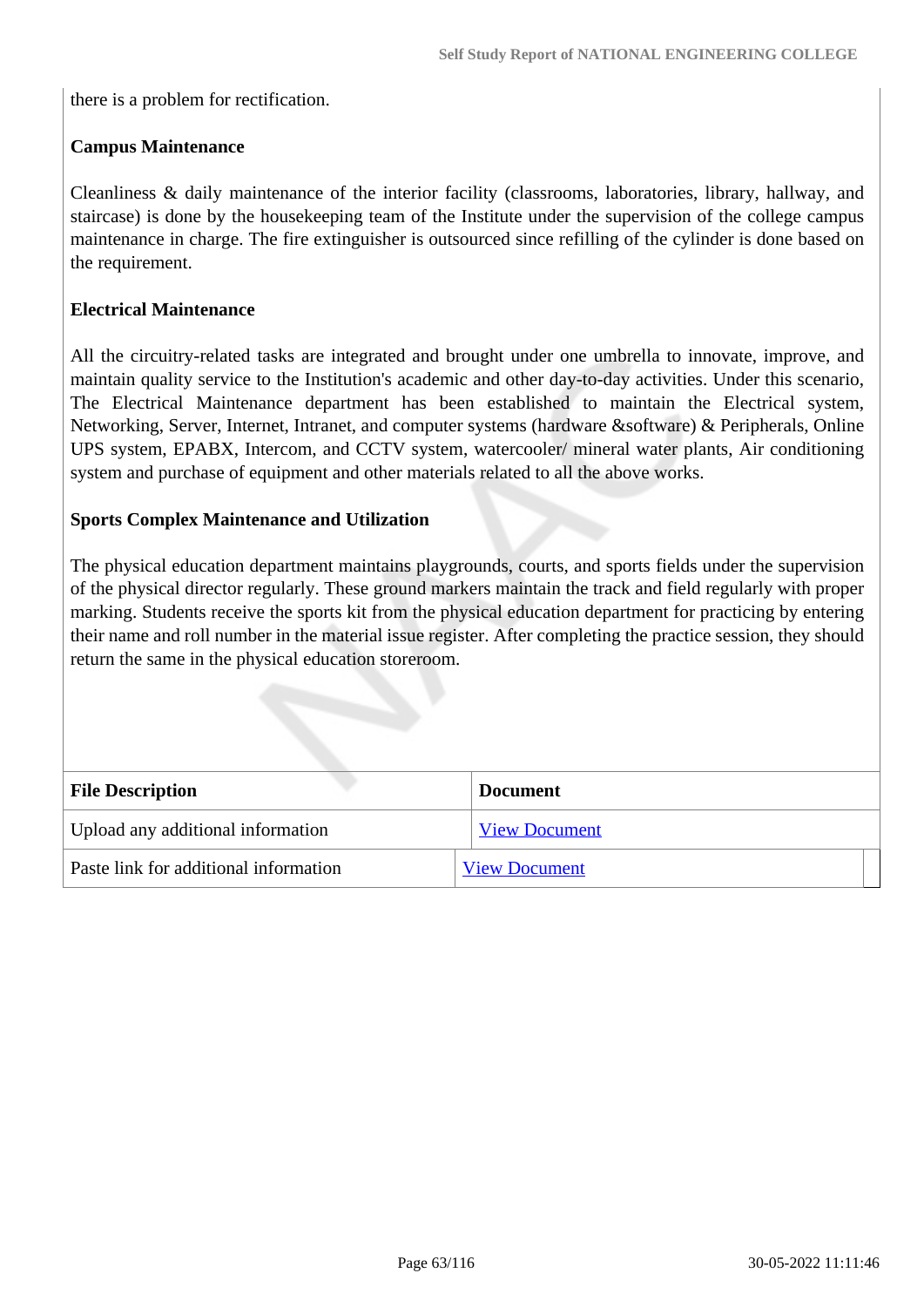# **Criterion 5 - Student Support and Progression**

### **5.1 Student Support**

 **5.1.1 Average percentage of students benefited by scholarships and freeships provided by the Government during last five years** 

**Response:** 0.04

5.1.1.1 **Number of students benefited by scholarships and free ships provided by the institution, Government and non-government bodies, industries, individuals, philanthropists during the last five years (other than students receiving scholarships under the government schemes for reserved categories)** 

| 2020-21 | 2019-20 | 2018-19 | 2017-18 | 2016-17 |
|---------|---------|---------|---------|---------|
|         |         |         | л.<br>- |         |

| <b>File Description</b>                                                                                                            | <b>Document</b>      |
|------------------------------------------------------------------------------------------------------------------------------------|----------------------|
| upload self attested letter with the list of students<br>sanctioned scholarships                                                   | <b>View Document</b> |
| Upload any additional information                                                                                                  | <b>View Document</b> |
| Institutional data in prescribed format                                                                                            | <b>View Document</b> |
| Average percentage of students benefited by<br>scholarships and freeships provided by the<br>Government during the last five years | <b>View Document</b> |

 **5.1.2 Average percentage of students benefited by scholarships, freeships, etc. provided by the institution and non-government agencies during the last five years**

**Response:** 2.88

5.1.2.1 **Number of students benefited by scholarships and free ships provided by the institution, Government and non-government bodies, industries, individuals, philanthropists during the last five years (other than students receiving scholarships under the government schemes for reserved categories)** 

| 2019-20<br>2020-21 | 2018-19 | 2017-18 | 2016-17 |
|--------------------|---------|---------|---------|
| 152<br>127         | 40      | ر ے     | 23      |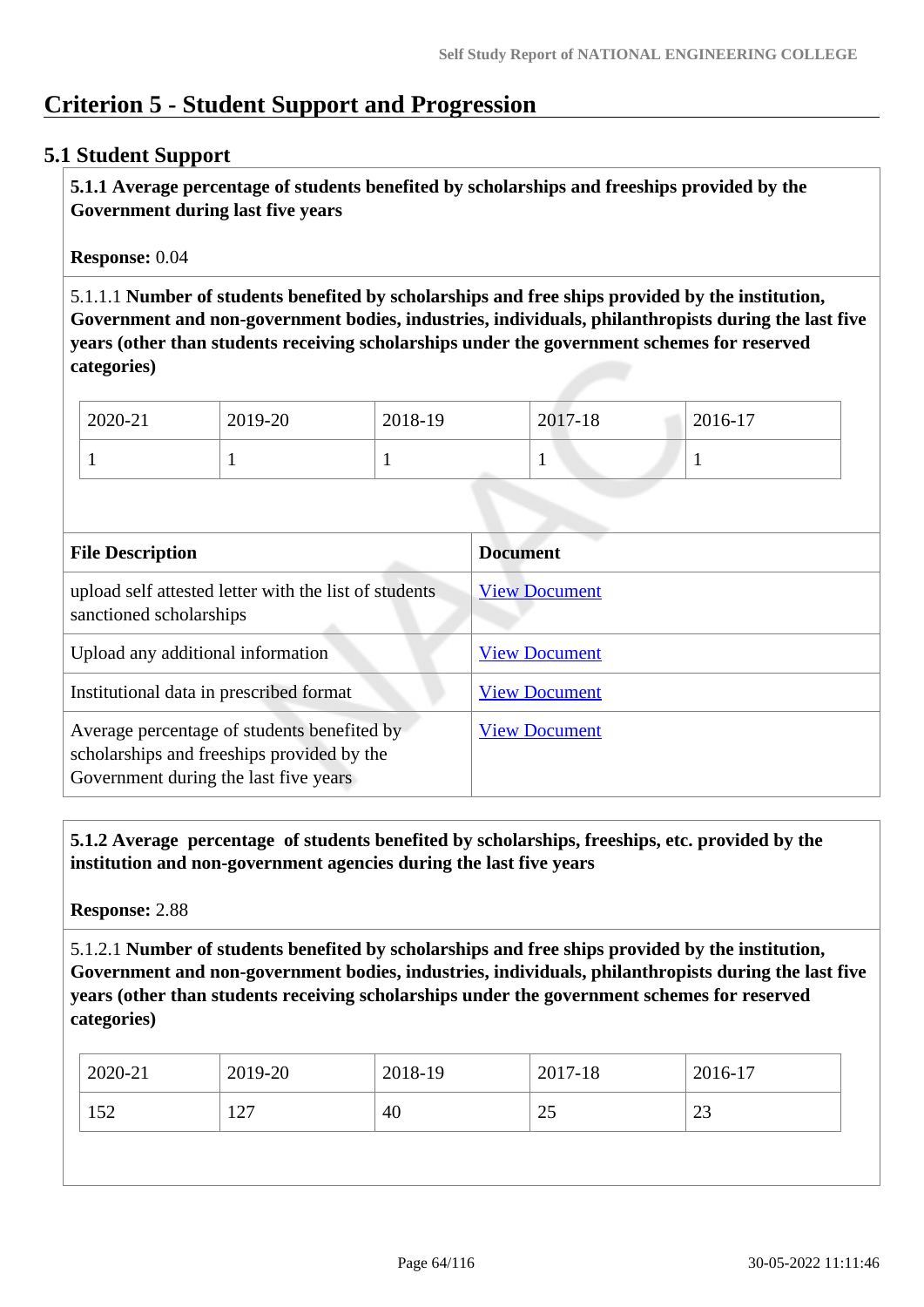| <b>File Description</b>                                                                                      | <b>Document</b>      |
|--------------------------------------------------------------------------------------------------------------|----------------------|
| Number of students benefited by scholarships and<br>free ships besides government schemes in last 5<br>years | <b>View Document</b> |
| Institutional data in prescribed format                                                                      | <b>View Document</b> |

 **5.1.3 Following Capacity development and skills enhancement activities are organised for improving students capability 1. Soft skills 2. Language and communication skills 3. Life skills (Yoga, physical fitness, health and hygiene) 4. Awareness of trends in technology**

**Response:** C. 2 of the above

| <b>File Description</b>                                      | <b>Document</b>      |
|--------------------------------------------------------------|----------------------|
| Details of capability enhancement and development<br>schemes | <b>View Document</b> |
| Link to Institutional website                                | <b>View Document</b> |

### **5.1.4 Average percentage of students benefited by career counseling and guidance for competitive examinations as offered by the Institution during the last five years.**

**Response:** 52.07

5.1.4.1 **Number of students benefitted by guidance for competitive examinations and career counselling offered by the institution year wise during last five years**

| 2020-21      | 2019-20 | 2018-19 | 2017-18 | 2016-17 |
|--------------|---------|---------|---------|---------|
| 1322<br>1322 | 1426    | 1903    | 1117    | 1150    |

| <b>File Description</b>                                                                                                       | <b>Document</b>      |
|-------------------------------------------------------------------------------------------------------------------------------|----------------------|
| Number of students benefited by guidance for<br>competitive examinations and career counselling<br>during the last five years | <b>View Document</b> |
| Any additional information                                                                                                    | <b>View Document</b> |

## **5.1.5 The institution adopts the following for redressal of student grievances including sexual harassment and ragging cases 1. Implementation of guidelines of statutory/regulatory bodies**

**2. Organisation wide awareness and undertakings on policies with zero tolerance**

**3. Mechanisms for submission of online/offline students' grievances**

**4. Timely redressal of the grievances through appropriate committees**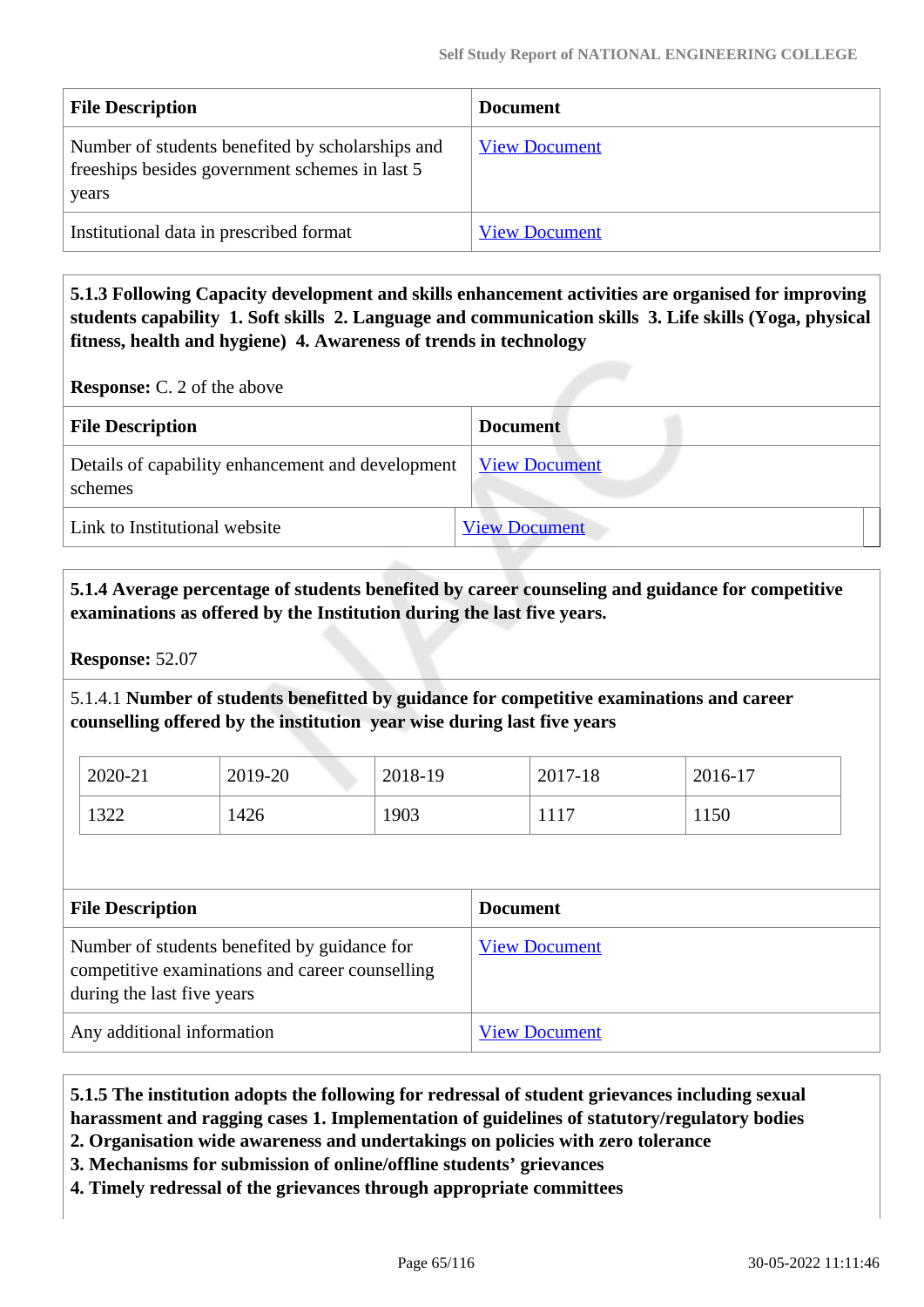| <b>Response:</b> B. 3 of the above                                                                                                 |                      |  |  |
|------------------------------------------------------------------------------------------------------------------------------------|----------------------|--|--|
| <b>File Description</b>                                                                                                            | <b>Document</b>      |  |  |
| Upload any additional information                                                                                                  | <b>View Document</b> |  |  |
| Minutes of the meetings of student redressal<br>committee, prevention of sexual harassment<br>committee and Anti Ragging committee | <b>View Document</b> |  |  |
| Details of student grievances including sexual<br>harassment and ragging cases                                                     | <b>View Document</b> |  |  |

# **5.2 Student Progression**

 $\begin{array}{c} \hline \end{array}$ 

|         |         | 5.2.1.1 Number of outgoing students placed year - wise during the last five years. |             |         |
|---------|---------|------------------------------------------------------------------------------------|-------------|---------|
|         |         |                                                                                    |             |         |
| 2020-21 | 2019-20 | 2018-19                                                                            | $2017 - 18$ | 2016-17 |
| 421     | 421     | 321                                                                                | 218         | 253     |

| Upload any additional information                          | <b>View Document</b> |
|------------------------------------------------------------|----------------------|
| Self attested list of students placed                      | <b>View Document</b> |
| Details of student placement during the last five<br>years | <b>View Document</b> |

## **5.2.2 Percentage of student progression to higher education (previous graduating batch).**

## **Response:** 6.44

## 5.2.2.1 **Number of outgoing student progressing to higher education.**

Response: 46

| <b>File Description</b>                            | <b>Document</b>      |
|----------------------------------------------------|----------------------|
| Upload supporting data for student/alumni          | <b>View Document</b> |
| Details of student progression to higher education | <b>View Document</b> |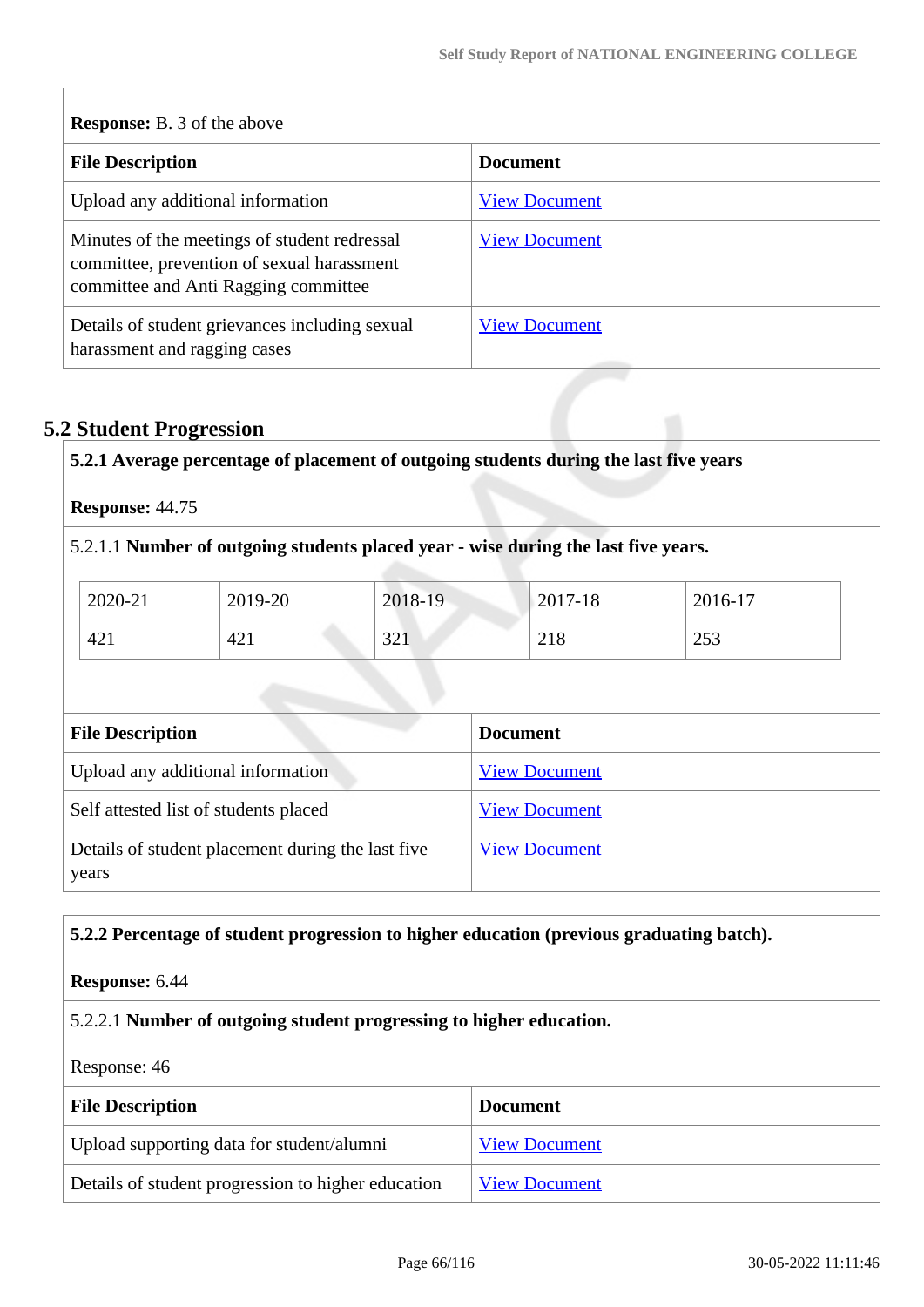**5.2.3 Average percentage of students qualifying in state/national/ international level examinations during the last five years (eg: IIT-JAM/CLAT/ NET/SLET/GATE/ GMAT/CAT/GRE/ TOEFL/ Civil Services/State government examinations, etc.)**

#### **Response:** 70.26

### 5.2.3.1 **Number of students qualifying in state/ national/ international level examinations (eg: IIT/JAM/ NET/ SLET/ GATE/ GMAT/CAT/GRE/ TOEFL/ Civil Services/ State government examinations***, etc.)***) year-wise during last five years**

| 2020-21                  | 2019-20        | 2018-19 | 2017-18   | 2016-17 |
|--------------------------|----------------|---------|-----------|---------|
| $\overline{\phantom{a}}$ | $\overline{ }$ | $\sim$  | $\Lambda$ | 14      |
| ЭJ                       | 4.             | . .     | 45        |         |

### 5.2.3.2 **Number of students appearing in state/ national/ international level examinations (eg: IIT/JAM/ NET / SLET/ GATE/ GMAT/CAT,GRE/ TOEFL/ Civil Services/ State government examinations) year-wise during last five years**

| 2020-21 | 2019-20 | 2018-19 | 2017-18 | 2016-17      |
|---------|---------|---------|---------|--------------|
| 50      | 62      | 28      | 56      | $\cap$<br>ر∠ |

| <b>File Description</b>                                                                                            | <b>Document</b>      |
|--------------------------------------------------------------------------------------------------------------------|----------------------|
| Upload supporting data for student/alumni                                                                          | <b>View Document</b> |
| Number of students qualifying in state/national/<br>international level examinations during the last five<br>years | <b>View Document</b> |
| Any additional information                                                                                         | <b>View Document</b> |

## **5.3 Student Participation and Activities**

 **5.3.1 Number of awards/medals won by students for outstanding performance in sports/cultural activities at inter-university/state/national / international level (award for a team event should be counted as one) during the last five years.**

**Response:** 0

5.3.1.1 **Number of awards/medals won by students for outstanding performance in sports / cultural activities at inter-university / state / national / international events (award for a team event should be counted as one) year - wise during the last five years.**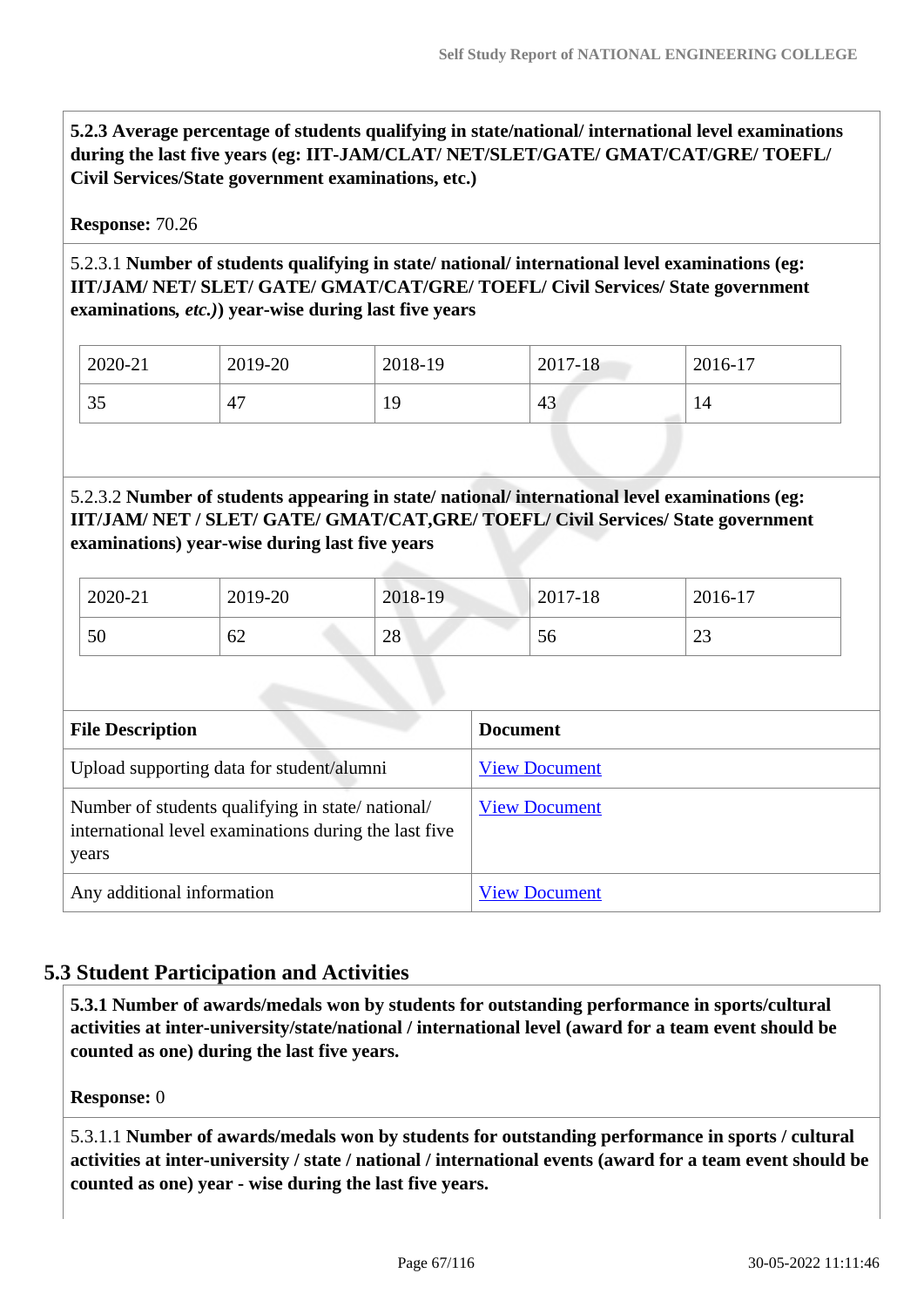|                                                                                                                                                                                      | 2020-21<br>00 | 2019-20<br>00 | 2018-19<br>00        |                      | 2017-18<br>00 |  | 2016-17<br>00 |  |
|--------------------------------------------------------------------------------------------------------------------------------------------------------------------------------------|---------------|---------------|----------------------|----------------------|---------------|--|---------------|--|
| <b>File Description</b>                                                                                                                                                              |               |               | <b>Document</b>      |                      |               |  |               |  |
| Number of awards/medals for outstanding<br>performance in sports/ cultural activities at inter-<br>university / state / national / international level<br>during the last five years |               |               | <b>View Document</b> |                      |               |  |               |  |
| e-copies of award letters and certificates                                                                                                                                           |               |               |                      | <b>View Document</b> |               |  |               |  |

## **5.3.2 Presence of an active Student Council & representation of students on academic & administrative bodies/committees of the institution**

### **Response:**

**Yes, Students have active representation in academic and administrative bodies and various committees of the Institution.** The involvement of students in various committees builds leadership quality and organizing skills.

### **Academic Council & Board of Studies**

The academic council meeting is held every academic Year after the Board of studies meeting to approve the regulation, curricula, and syllabi. The student members are nominated across all the branches in the academic council and Board of studies meeting to express their views on enhancing new courses based on emerging trends. Accordingly, curricula and syllabi are refined.

#### **Anti-ragging committee**

Students are nominated as members of the anti-ragging committee as per the recommendations from AICTE, UGC, and Anna University. They articulate the awareness about anti-ragging during induction and orientation programmes.

#### **Class committee**

Class committees acts as a students council to sort out the grievances. It comprises of student members representing meritorious as well as mediocre students. The committee also involves the faculty members handling the courses and a faculty coordinator nominated by the Head of the Department, other than the course instructors. The smooth functioning of the academic sessions and the difficulties in learning of every course in all the semesters are received as feedback from the student members, and the suggestive measures are also heard from the student members. Apart from the curriculum, the difficulties in accessing the infrastructural facilities are received from the students. The class committee meetings are regularly held thrice per semester, and the discussions are recorded as minutes.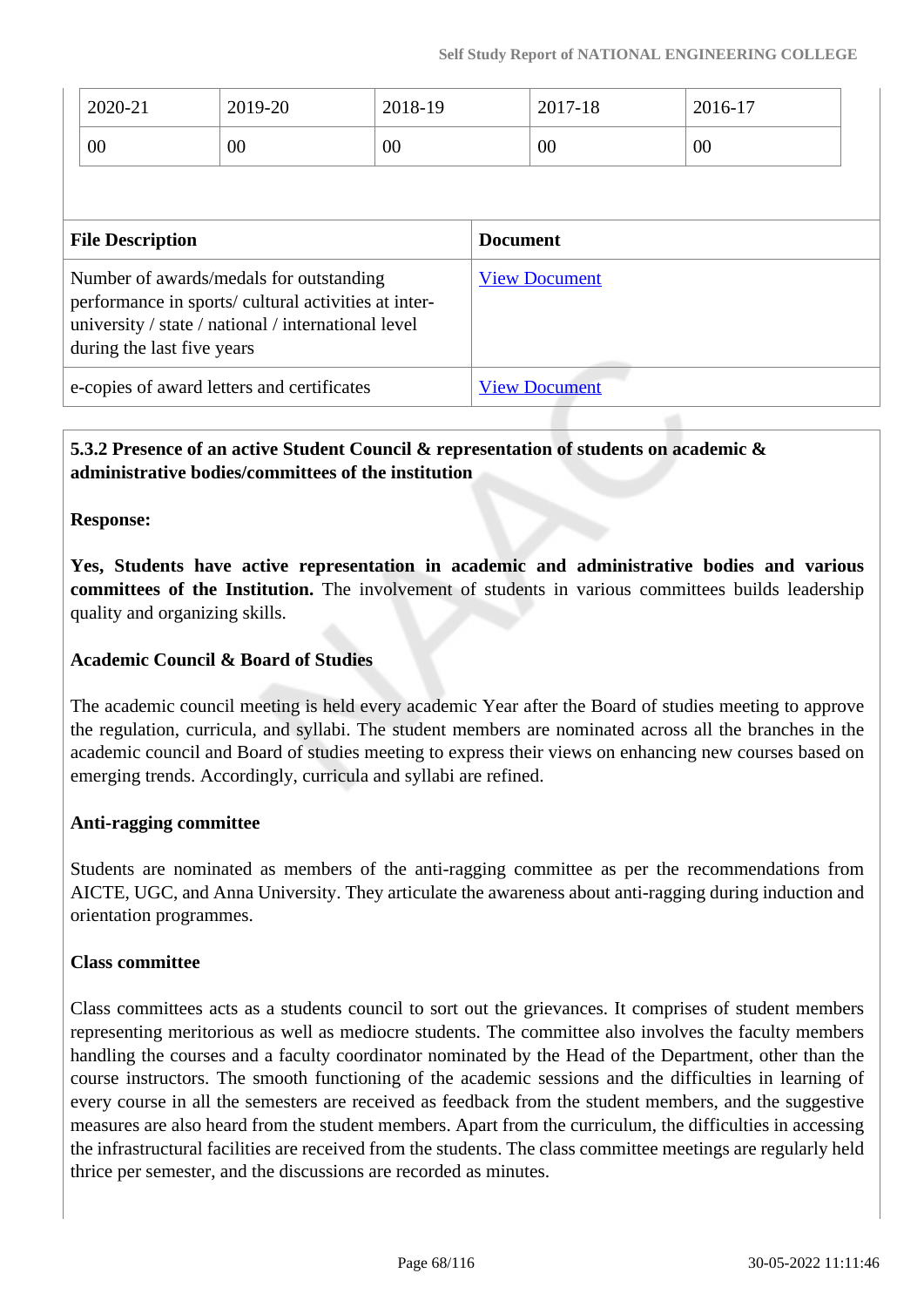### **Department Advisory Committee**

Every department has an advisory committee with all the stakeholders of the education system - the faculty, students, parents, and members from academia and industries. The committee is chaired by the head of the department and is conducted annually. The discussions include the development of the student, their academic performance, placements, co-curricular and extra-curricular activities, and the overall development and continuous improvement of the respective department based on the emerging trends.

### **Library Advisory Committee**

The college library has an advisory committee in which students are a part of the committee. The student members are informed about the usage of library by the students and the number of books, journals, magazines, and fortnight magazines available in the library. The student representatives create awareness among the students about the library and reading habits.

#### **Hostel committees**

The college Hostel has various committees with student members. The committees are framed as mess committee - to prepare the menu items; computer lab committee – for the active usage of ICT facilities; Gym committee- to foresee their fitness development.

#### **Internal Quality Assurance Cell (IQAC)**

Students belonging to each department are representatives in IQAC, and they actively participate in the annual IQAC meetings. They are sharing their views while framing the quality policies and special initiatives that were taken to improve the teaching, learning process, and other allied academic activities.

| <b>File Description</b>               | <b>Document</b>      |
|---------------------------------------|----------------------|
| Upload any additional information     | <b>View Document</b> |
| Paste link for Additional Information | <b>View Document</b> |

### **5.3.3 Average number of sports and cultural events / competitions organised by the institution per year**

**Response:** 23

5.3.3.1 **Number of sports and cultural events / competitions organised by the institution year - wise during the last five years.**

| 2020-21 | 2019-20 | 2018-19      | $2017 - 18$   | 2016-17 |
|---------|---------|--------------|---------------|---------|
| 16      | ∠⊥      | $\cap$<br>∠∠ | $\cap$<br>ے ب | 24      |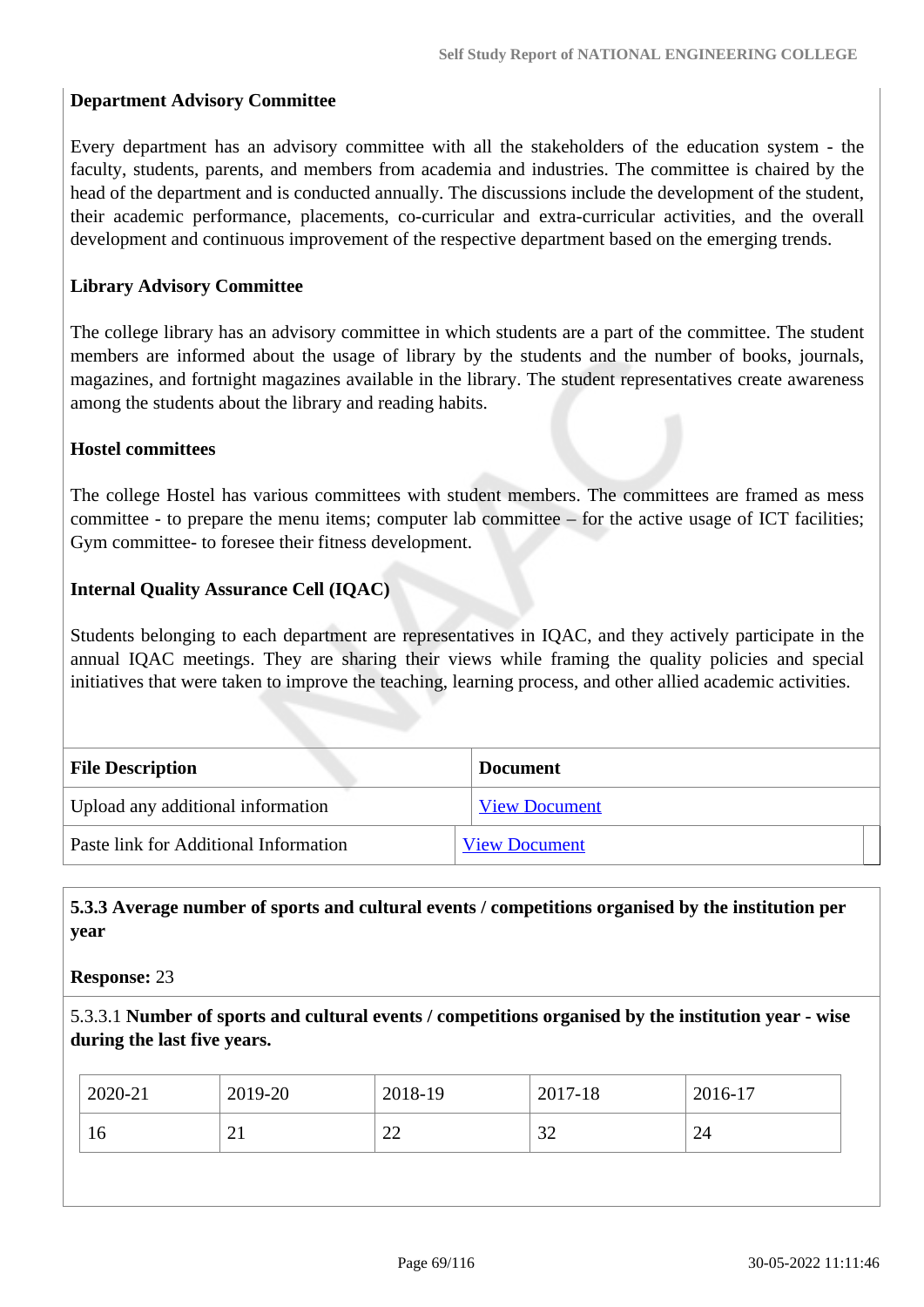| <b>File Description</b>                                                   | <b>Document</b>      |
|---------------------------------------------------------------------------|----------------------|
| Upload any additional information                                         | <b>View Document</b> |
| Report of the event                                                       | <b>View Document</b> |
| Number of sports and cultural events / competitions<br>organised per year | <b>View Document</b> |

## **5.4 Alumni Engagement**

### **5.4.1 The Alumni Association / Chapters (registered and functional) contributes significantly to the development of the institution through financial and other support services.**

### **Response:**

NEC Alumni association was registered as a society on 01.06.2006 with an intention to build networks between the students and alumni which indirectly helps in the student upliftment. NEC alumni association has established various regional chapters globally, with the parent chapter functioning at Kovilpatti. The alumni association functions actively, with 13,161 members enrolled till date. The alumni chapters are established at Chennai, Coimbatore, Bangalore, Kuwait, Singapore, Europe, and USA.

An annual general body meeting is convened every year to discuss the activities and progress of the association. The president heads the association, and the other office-bearers like secretary, Treasurer, Vicepresident, Joint treasurer, and Joint secretary are also present during the meeting. Apart from this, a faculty from each department is also nominated to co-ordinate the events and other activities.

An Alumni Chamber is established with a world-class audio/video conference facility with 200 seating capacity on the campus in order to facilitate the Alumni members to connect and share their experience with the Students/ Faculty. NEC mobile app was also developed, and it helps the alumni as well as students to view the events happening through the Alumni association in hand.

The alumni association also contributes financially to the welfare of the down-trodden students. It supports the best projects in every academic year. The NEC alumni association contributed an amount of Rs-3, 83,000/- for the scholarship and students projects in the academic Year 2020-2021. The amount of contribution by the Alumni for the betterment of the students is gaining an increasing trend in every academic year. In addition to this, the association also bears the registration fees of the students for GATE with CGPA 8.5 and above. An amount of Rs-63,809/- was spent by the alumni association for the GATE Registration in the academic Year 2018-2019.

Alumni from industry also act as members in the Department advisory committee, Board of studies, etc., for the refinement of Curricula and syllabi. Few of our alumni also serve as Adjunct faculty and create exposure towards Industrial activities. The alumni association supports the student's placement and training activities through conducting mock interviews.

For more details, visit

https://alumni.nec.edu.in/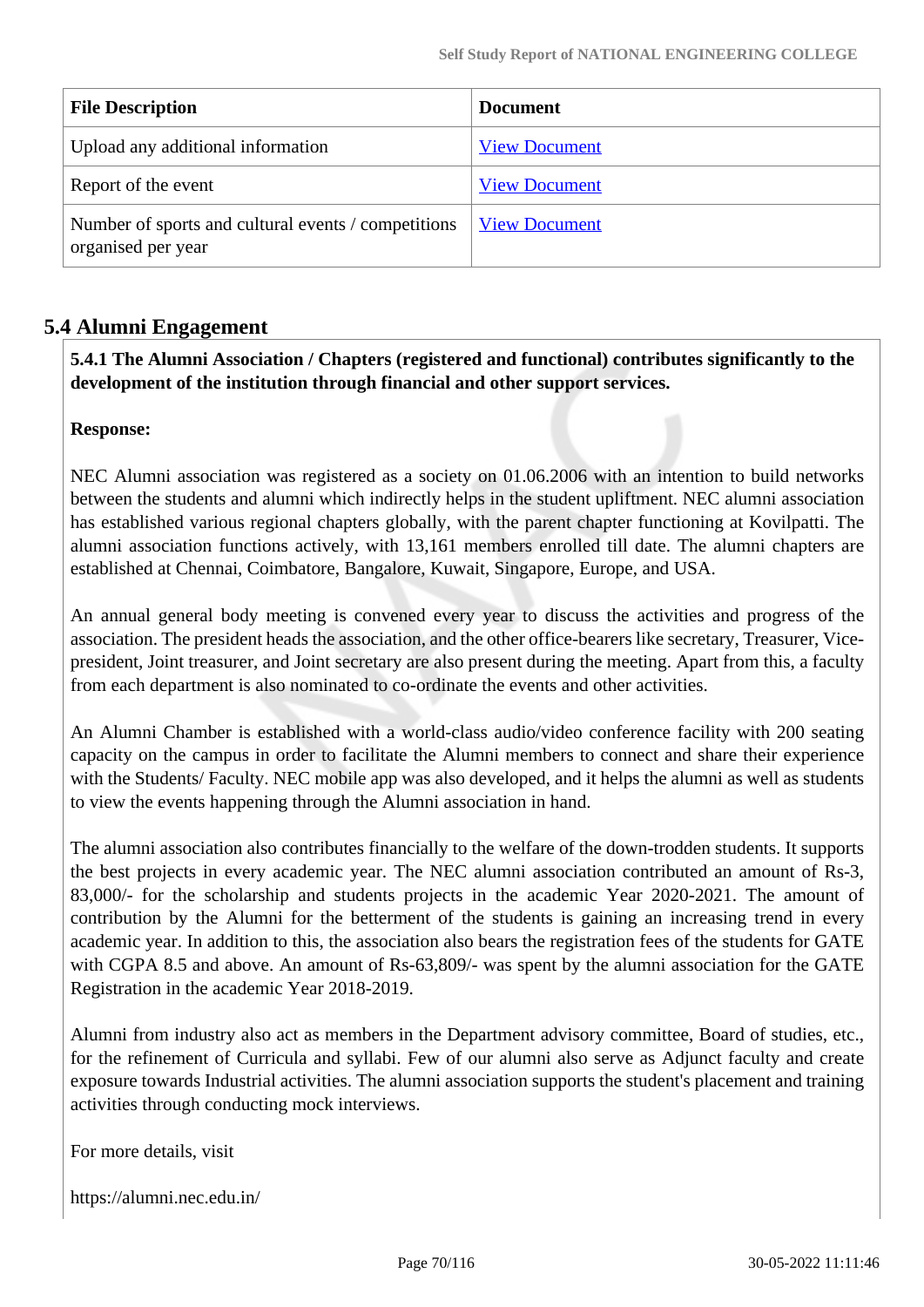| <b>File Description</b>         | <b>Document</b>      |
|---------------------------------|----------------------|
| Any additional information      | <b>View Document</b> |
| Link for additional information | <b>View Document</b> |

### **5.4.2 Alumni financial contribution during the last five years (in INR).**

### **Response:** E. <2 Lakhs

 $\begin{array}{c} \hline \end{array}$ 

| <b>File Description</b>         | <b>Document</b>      |
|---------------------------------|----------------------|
| Any additional information      | <b>View Document</b> |
| Link for additional information | <b>View Document</b> |

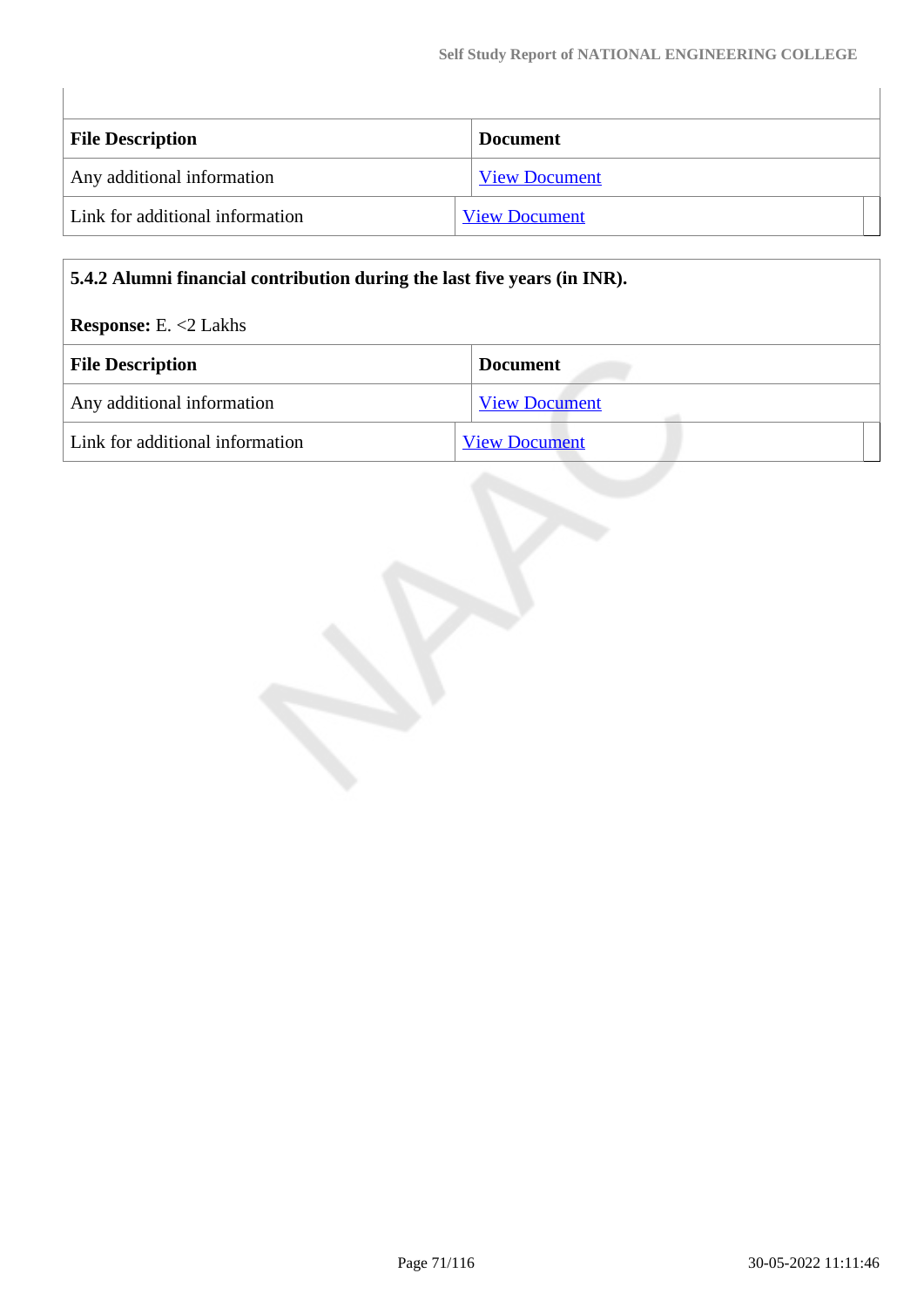# **Criterion 6 - Governance, Leadership and Management**

## **6.1 Institutional Vision and Leadership**

 **6.1.1 The governance of the institution is reflective of an effective leadership in tune with the vision and mission of the Institution**

### **Response:**

The National Educational and Charitable Trust, Kovilpatti, has established the National Engineering College in 1984. Three institutions, National Engineering College, Lakshmi Ammal Polytechnic College, and K.R. Arts and Science college, are functioning under the trust. Management has a clear vision and mission to lead a good education institution where a wide range of learning experiences are offered with excellent physical infrastructure and are available to all students.

## **VISION**

Transforming lives through quality education and research with human values

## **MISSION**

- To maintain excellent infrastructure and highly qualified and dedicated faculty.
- To provide a conducive learning environment with an ambiance of humanity, wisdom, creativity, and team spirit.
- To promote the values of ethical behavior and commitment to society.
- To partner with academic, industrial, and government entities to attain collaborative research.

 The Institution's mission statement exhibits the clarity to attain the goal of vision through various aspects ethically. Institutional policies, strategies, and quality assurance set the direction for achieving superiority in academic, research, infrastructure, faculty improvement, placement, social activities, etc. Systematic governance of the organization guarantees powerful management in administering the organization with transparency. The management policies encourage participative management to involve diverse stakeholders at suitable bodies for making decisions. Members of the management board consist of UGC nominees, State Government nominees, University nominees, Academic professionals, and Industry specialists. The affiliating University nominates its contributors to the Board of Management, Academic Council, Board of Studies, and Result passing board. Alumni and student nominees are also blanketed in the above bodies and share their views and ideas in the decision-making process.

 Principal, the academic head of the Institution, with the Deans, Heads of the Departments, Controller of Examination, office workforce and diverse statutory committees/cells, and various legal agencies/cells administrate and govern the Institution. The cells/committees are established with the hints of the diverse statutory bodies, which includes the Board of Management (Governing Council), Academic Council and Boards of Studies, Finance Committee, Internal Quality Assurance Cell (IQAC), FDS-Auditing Committee, Moderation Committee, Class Committee, Internal Complaint Committee, Student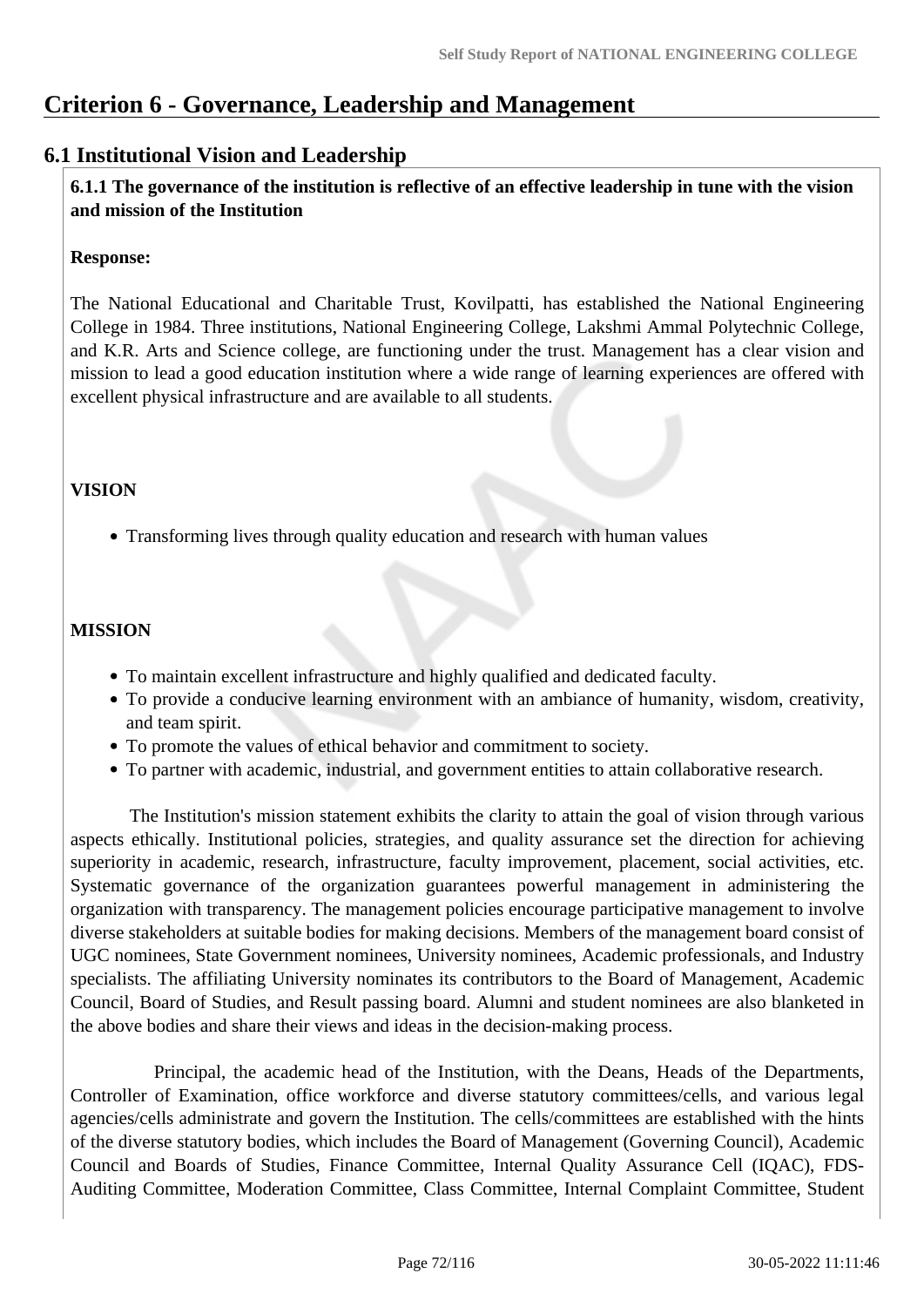Counsellor Committee, SC-ST Committee, Institution Industry Committee, Anti – Ragging Committee and Squad, Excess Fee Enquiry Committee, and Proceedings of Fee Fixation Committee. Faculty members share their views in designing the curriculum and syllabus allied with the graduate attributes defined by NBA to retain standards in academics and research to achieve the institution's vision and mission. We established a positive environment that impacts team learning to provide higher-level training, including theory and practice with social and human values through the constant facilities and care.

| <b>File Description</b>         | <b>Document</b>      |
|---------------------------------|----------------------|
| Any additional information      | <b>View Document</b> |
| Link for additional information | <b>View Document</b> |

## **6.1.2 The effective leadership is reflected in various institutional practices such as decentralization and participative management.**

#### **Response:**

NEC was established under the auspices of the *National Educational and Charitable Trust,* and its essential goal is to transform lives through quality technical education and research with human values. Our Institution operates in a decentralized manner with transparent mechanisms. Well-defined regulations and procedures have been framed to promote transparency in academic, scientific and administrative activities. The finance committee of the Institution makes financial decisions. The Board of Management (Governing Council) takes policy decisions, formulates and amends rules and regulations, strategy planning, the delegation of powers and responsibilities.

 The Governing Council has empowered and authorized the Principal for the academic administration of the Institution. As the head of the Institution and as the chairperson of the academic council, the Principal takes decisions on the academic functioning of the Institution. The Governing Council has authorized the Principal and Director to make the financial decisions. The Heads of the departments have been given complete autonomy for the effective functioning of their respective department. They act as the chairperson of the Boards of Studies and are responsible for the curriculum design and enrichment of the syllabi content. At the department level, the Program Coordinator matches up the Head of the Departments for the graceful functioning along with moderation committee, class committee, class in-charges, lab in-charges and tutors. All the stakeholders are actively engaged and participate in the decision-making process of the various activities.

Our Institution's aim to develop technologically proficient employees with the attitudes, skill sets, knowledge, and ability to be creative and inventive. To fulfil the same, along with regular academic activities research and extension activities, other co-curricular and extra-curricular activities are planned and executed by various cells/forums/administrative setups.

#### **CASE STUDY: PARTICIPATIVE MANAGEMENT**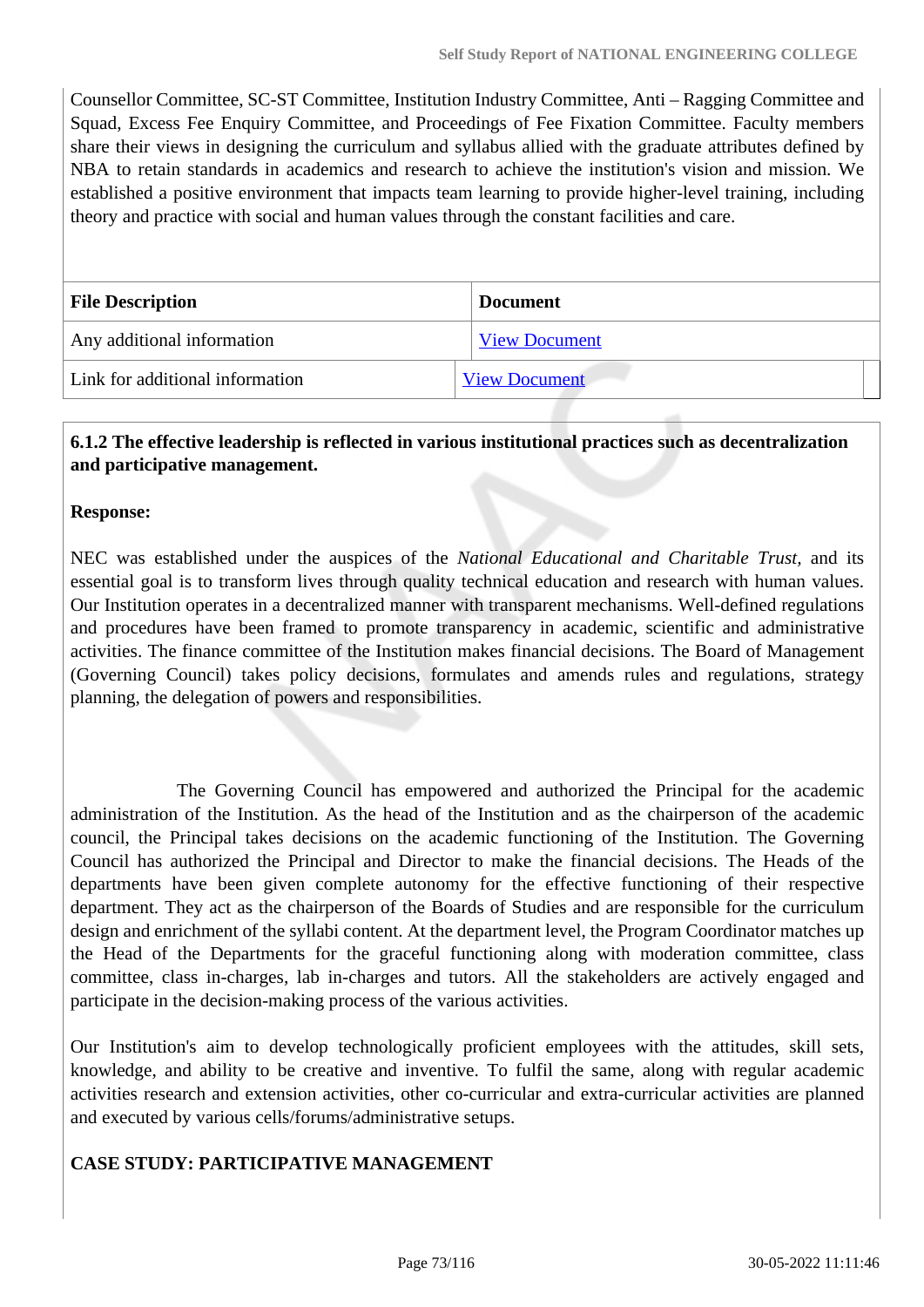During the second parent-teachers association meeting in the academic year, 2018-2019, held on 03rd February 2019, few parents requested unique and specific training based on the respective corporate requirements for obtaining job offers in the campus life itself. Management has accepted parent's requests and asked the Principal to make plans for special and specific training. The Principal instructed our college training and placement cell to execute the plan effectively by organizing various training programs in special and specific categories. Around 45 specific and special trainings are organized by the training and placement cell. We were able to measure the outcome of these special and precise training programs in the placement records. Compared to previous academic years, the above-mentioned academic year's special training mirrored its outcome by making several students hold their offer in reputed MNCs with a higher salary package as 12 LPA, which also increased our college's average salary package from Rs.2.5 lakh to Rs.3 lakh. Many parents thanked the management, Principal, and placement section for making their ward get placed in reputed MNCs. In this way, our management readily accepts the parent's and students' requests where it is necessary and implements the same for the benefit of the student community.

| <b>File Description</b>                                            | <b>Document</b>      |
|--------------------------------------------------------------------|----------------------|
| Any additional informatiom                                         | <b>View Document</b> |
| Link for additional information                                    | <b>View Document</b> |
| Link for strategic plan and deployment documents<br>on the website | <b>View Document</b> |

## **6.2 Strategy Development and Deployment**

## **6.2.1 The institutional Strategic / Perspective plan is effectively deployed**

#### **Response:**

Strategic planning has been initiated with a long-term viewpoint to accomplish the vision and mission of the Institution.

The main focus of the institution strategic plan includes higher placement, expansion of recent trends programme/course both in UG and PG, industry-ready curriculum, industry-institute interaction, student's internship, student's publication, faculty skill up-gradation/enhancement, creation of student innovation products, magnification of appropriate recent equipment's in the laboratory for both students and faculties, well-equipped infrastructure for research and development activities.

 Placement training cell plays a major role in shaping up the career goals of the students. Training the students and equipping them with skills and core knowledge has become an important responsibility. Based on company-specific training given by placement cell and faculty members of the department, the department's core placement count increases. In 2016 – 2017, 353 students got placed at the end of the course completion. Every year, all the specific topics and tricks required for facing the campus interview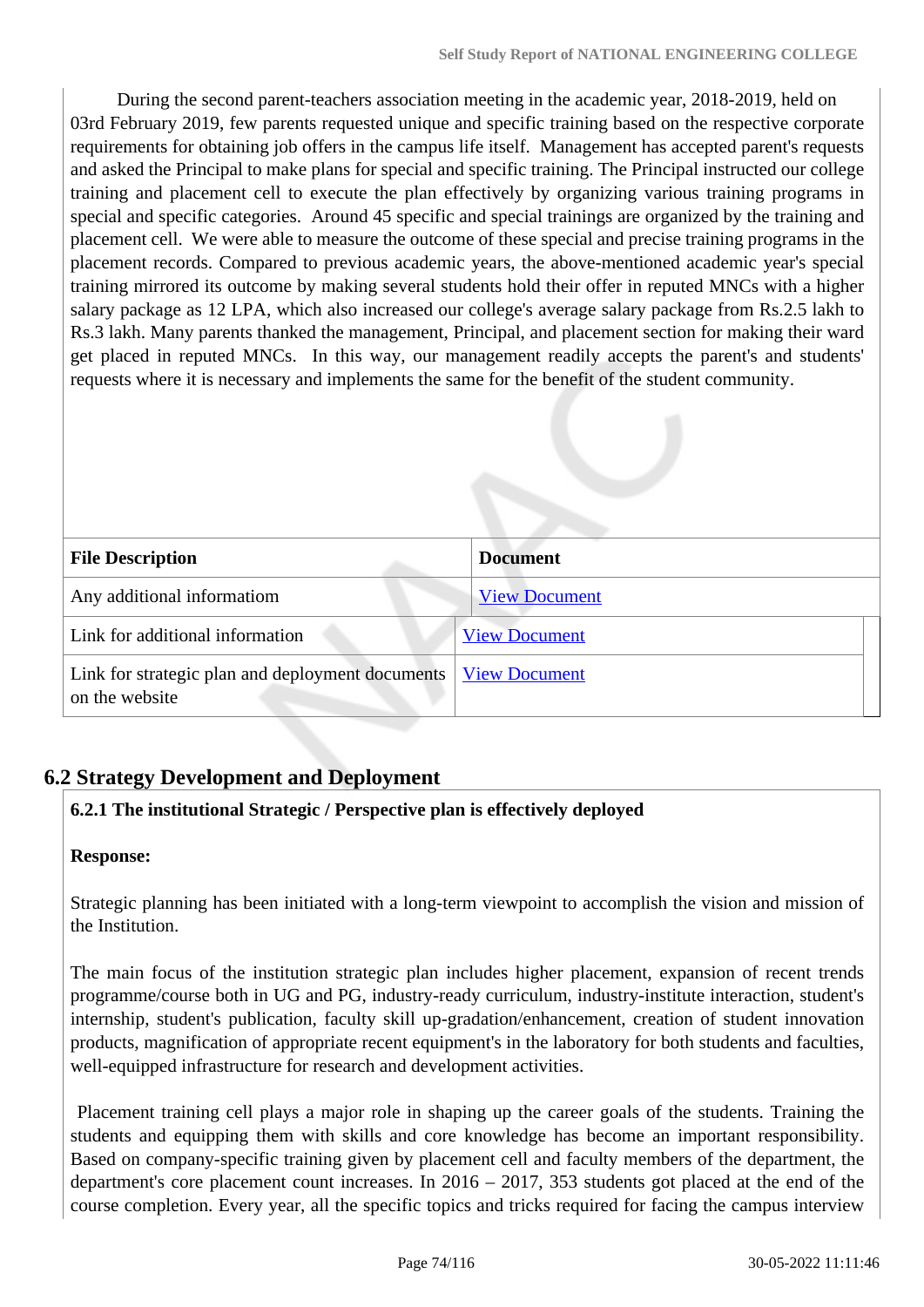have been taught, and a corresponding assessment has been conducted. These caused an increase in the headcount of placed students, and the number of offers also increased. In continuation to that, the training programs like career counseling sessions by experts, resume preparation, Mock interview, and skill development have been conducted every year to increase the placement count. In the academic year 2020 – 2021 totally, 533 students got placed in the reputed companies.

Some of the imperative plans envisioned in the strategic plan between the years 2016 - 2021 are:

- 1.To enhance the teaching-learning processes and industry-institute interaction by providing financial aid for faculty members to undergo Industry Know how-program in various reputed industries.
- 2.To widen the ratio of placement with defined median and highest salary.
- 3.To motivate the faculty and students to publish more quality publications in peer-reviewed journals.
- 4.To encourage the faculty members to get research sponsored projects by various government agencies.
- 5.To establish a new smart classroom for the students that includes Smart TV with Wi-Fi connectivity for enhancing creative thinking.
- 6.To provide financial and administrative support to the faculties members for attending FDP/Seminar/Conference in various reputed Institutions for skill up-gradation.
- 7.TTo ensure the research status, post Ph.D. publications, and R&D activities, research review meetings have been conducted regularly.
- 8.To promote the research status of the institute, incentives for research publications and research projects are being provided.
- 9.To enhance the teaching-learning process, faculty members who got NPTEL topper/Rank in their respective subject will receive financial aid from the college.
- 10.To design and develop a curriculum comprising 65% of theory courses and 35% of the practical courses and the one-credit elective course shall be offered by the department itself or in collaboration with the industry/research organizations / higher learning institutions.

Strategic plans are implemented in a well-organized manner by discussing with stakeholders and providing appropriate resources to materialize the plans. Thus, the achievement of the above said plans leads to NIRF ranking, DST FIST project, NEWGEN IEDC projects, and 90% consistent placement every year.

| <b>File Description</b>                                            | <b>Document</b>      |
|--------------------------------------------------------------------|----------------------|
| Any additional information                                         | <b>View Document</b> |
| Link for Strategic Plan and deployment<br>documents on the website | <b>View Document</b> |
| Link for additional information                                    | <b>View Document</b> |

#### **6.2.2 The functioning of the institutional bodies is effective and efficient as visible from policies, administrative setup, appointment, service rules and procedures, etc.**

**Response:** 

 **I) Administrative Setup**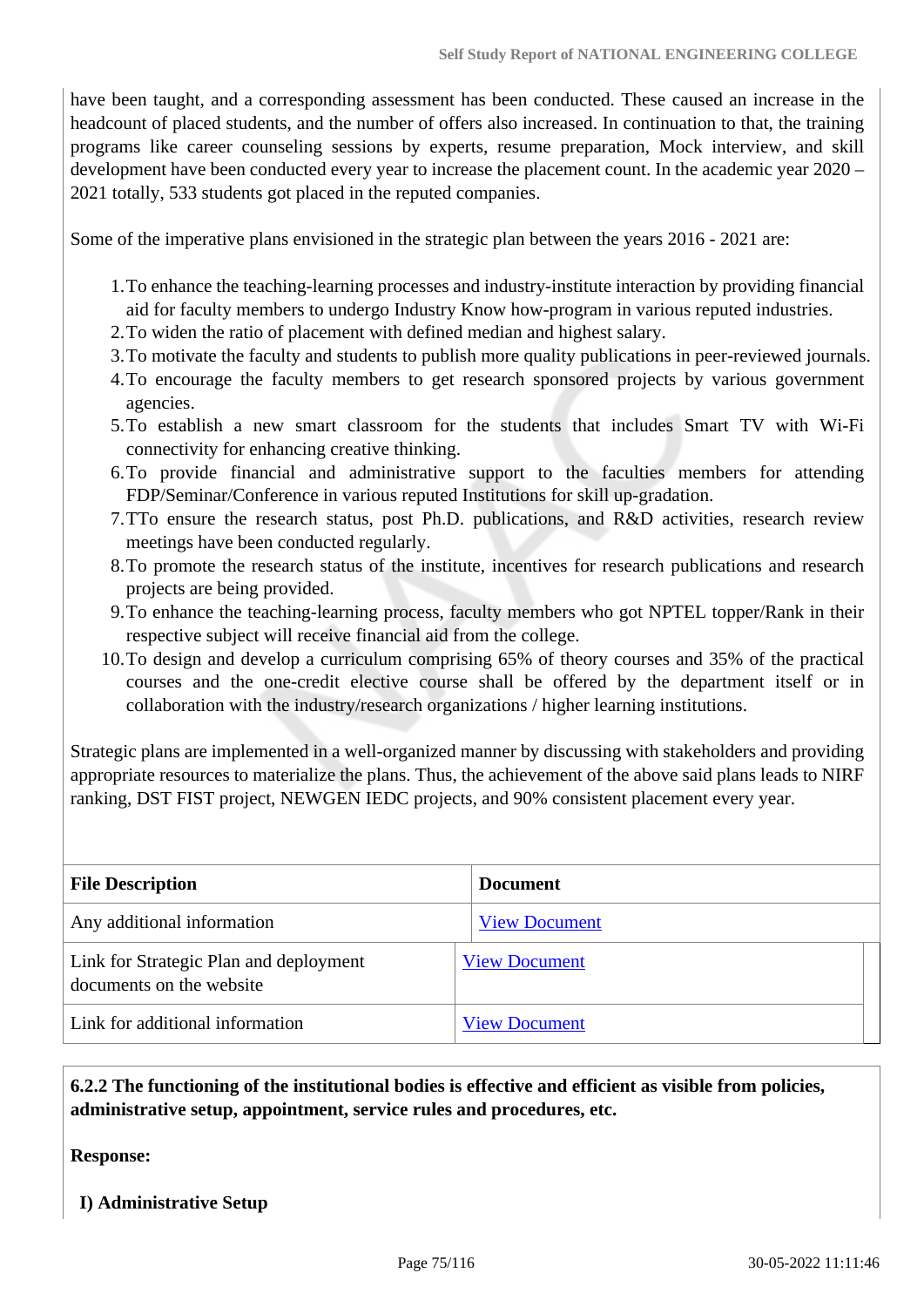Members from the governing board committee formulate principles and policies for teaching and nonteaching faculties. It also indicates and authorizes a new UG/PG program and an additional intake in the existing programs under the autonomous stream. Various committees have been initiated to achieve the vision and mission of the college by achieving short-term and long-term goals. Committee members of the college frequently interacted with the Director and the Principal of the college regarding academic and other activities inside the campus.

 The Principal has supremacy concerning all the academic and administrative substance, including the conduct of examinations. The financial phase of the college is powered and controlled by the Director and the Principal of the Institution. The college has well-framed statutory and non-statutory committees for looking after the academic and administrative procedures. The statutory committees are constituted as per the guidelines of the UGC. The college examinations are conducted and administrated by the Controller of examinations assisted by one Deputy and Assistant Controller of examinations. The departments are led by the heads of the departments, who take care of academic and administrative tasks with the help of faculty members. 14 Non-statutory committees are headed by the senior faculty members, consisting of members at various levels.

 The non-academic administrative tasks are executed by the Administrative Manager, the Office Manager, and the Human-Resource manager housed in the Principal's office along with clerical, programming, data entry, and other administration staff. Separate department offices are functioning in all departments, which are guided by the respective heads of the departments.

Dean Academic has the vital responsibility to enhance educational activities and acts as the convener for the Board of Studies and the Academic Council for formulating the curriculum and syllabus. The academic dean also schedules the academic calendar and the related bustle. Management extends the financial support for the in-house and outside faculty development activities. Dean Research and Development clutches the major function in improving the research activities and periodically organizes the program related to different research funding schemes and other research development programmes. Dean Placement seizes the imperative role in student's placement through on and off-campus. The training and placement cell continuously organizes the student's training programs and other activities for higher and better placement.

#### **II. Service rules, Procedures, Recruitment, and Promotional Policies:**

 The college has a well-established policy, procedures, and rules as approved by the Governing Council, adhering to statutory bodies such as UGC, AICTE, and Affiliating University guidelines. The policies and procedures are reviewed in the governing council meeting, and the same is made available on the college website. Also, they are circulated to all the staff members of the Institution.

Some of the policies and procedures contained in the HR manual are listed below:

- Roles and Responsibilities
- Human Resource Planning
- Leave Policy
- Recruitment Policy
- Research and Consultancy Policy
- Discipline and Grievance Policy
- Incentives Policy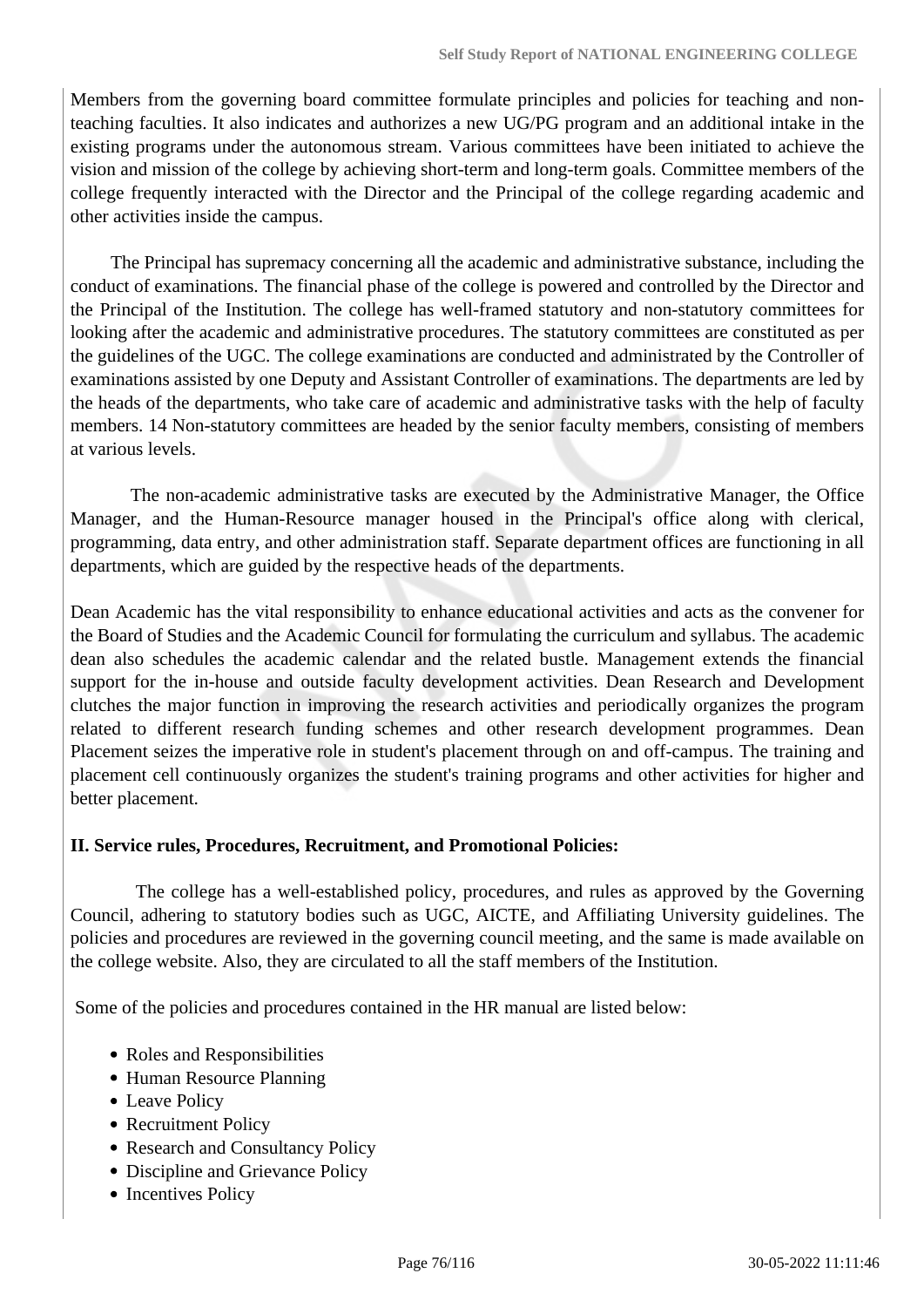- Promotional Policy
- Organization structure and policies, and procedures are available in the file description.

| <b>File Description</b>                       | <b>Document</b>      |
|-----------------------------------------------|----------------------|
| Link to Organogram of the Institution webpage | <b>View Document</b> |
| Link for additional information               | <b>View Document</b> |

| 6.2.3 Implementation of e-governance in areas of operation<br>1. Administration<br>2. Finance and Accounts<br>3. Student Admission and Support<br>4. Examination<br><b>Response:</b> B. 3 of the above |                      |
|--------------------------------------------------------------------------------------------------------------------------------------------------------------------------------------------------------|----------------------|
| <b>File Description</b>                                                                                                                                                                                | <b>Document</b>      |
| Screen shots of user interfaces                                                                                                                                                                        | <b>View Document</b> |
| Institutional data in prescribed format                                                                                                                                                                | <b>View Document</b> |
| ERP (Enterprise Resource Planning) Document                                                                                                                                                            | <b>View Document</b> |
| Link for additional information                                                                                                                                                                        | <b>View Document</b> |

## **6.3 Faculty Empowerment Strategies**

 **6.3.1 The institution has effective welfare measures for teaching and non-teaching staff and avenues for career development/ progression** 

#### **Response:**

Institute has effective welfare measures for both teaching and non-teaching staff members. The following monetary and non-monetary welfare measures for personal and professional growth are provided to the staff.

- Employees Provident Fund (EPF)
- ESI facility for Non-teaching staff
- Staff Gratuity
- Group Insurance
- Medical Claim Policy
- Sponsoring for Higher Education/Research by the grant of leave/lien.
- Casual, Earned, Vacation and Medical leave
- Maternity Leave to female employees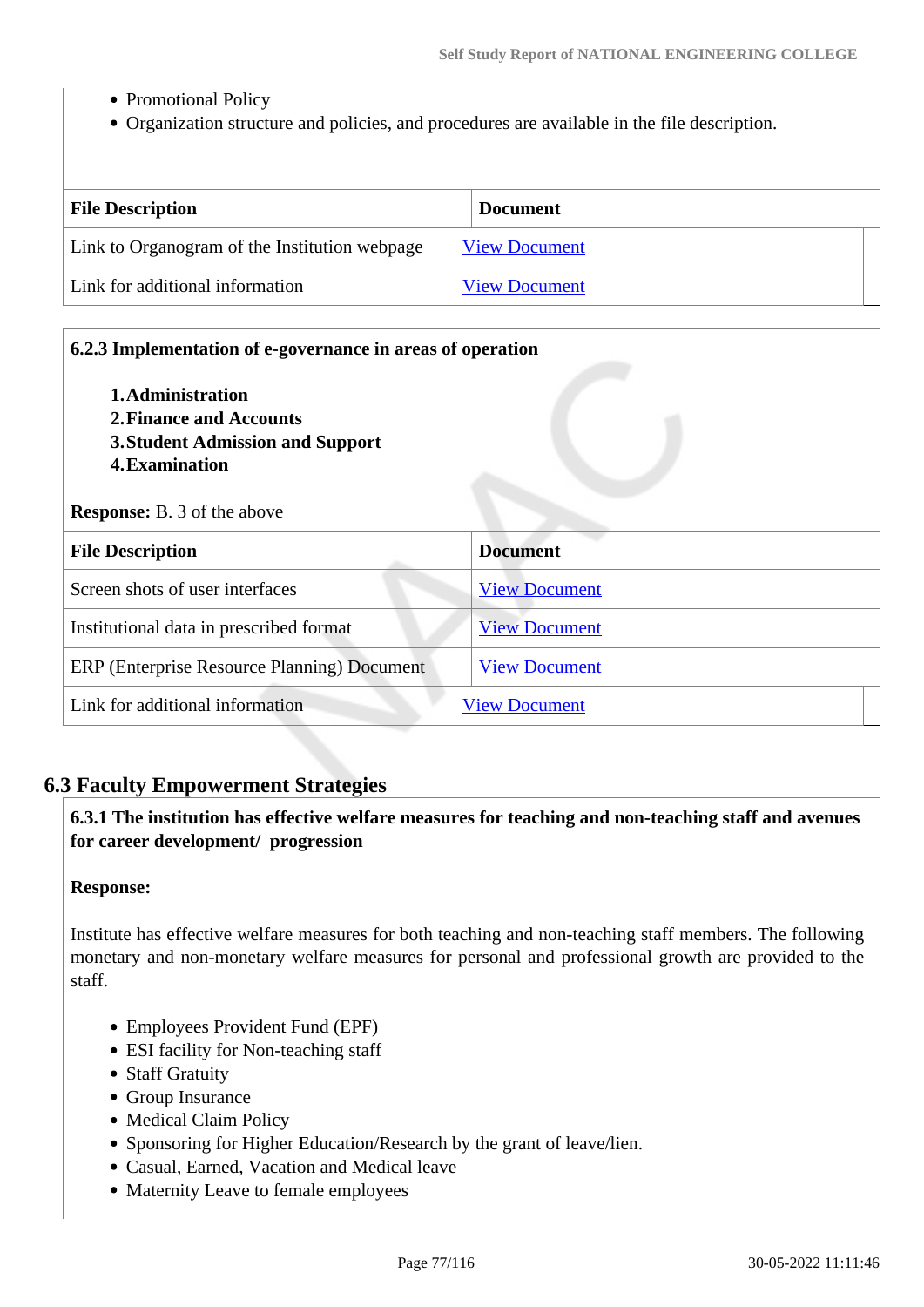- On-duty leave for attending FDPs / Conferences/Workshops/etc…
- Financial support for attending conferences/workshop/seminar
- Incentives for publications in peer-reviewed journals
- Incentives for NPTEL Gold Medalist
- Free transport to teaching and non-teaching staff
- Free Hostel Accommodation facility
- Sports and Gym facilities.
- Canteen Facilities
- Separate Dining Hall for faculties
- Indian Overseas Bank branch with ATM facility on the campus.
- Staff Club Annual picnic, festival gift, and annual gift for staff
- Festival advance
- Staff Quarters
- COVID'19 Special Leave with Salary

| <b>File Description</b>         | <b>Document</b>      |
|---------------------------------|----------------------|
| Link for additional information | <b>View Document</b> |

 **6.3.2 Average percentage of teachers provided with financial support to attend conferences / workshops and towards membership fee of professional bodies during the last five years.**

**Response:** 23.82

6.3.2.1 **Number of teachers provided with financial support to attend conferences/workshops and towards membership fee of professional bodies year wise during the last five years**

| 2020-21  | 2019-20 | 2018-19 | 2017-18 | 2016-17                 |
|----------|---------|---------|---------|-------------------------|
| $\sim$ 1 | 65      | 70<br>O | 44      | $\mathbin{\sim}$<br>ے د |

| <b>File Description</b>                 | <b>Document</b>      |
|-----------------------------------------|----------------------|
| Institutional data in prescribed format | <b>View Document</b> |
| Link for additional information         | <b>View Document</b> |

 **6.3.3 Average number of professional development / administrative training Programmes organized by the institution for teaching and non-teaching staff during the last five years.**

**Response:** 0

6.3.3.1 **Total number of professional development /administrative training Programmes organized by the institution for teaching and non teaching staff year-wise during the last five years**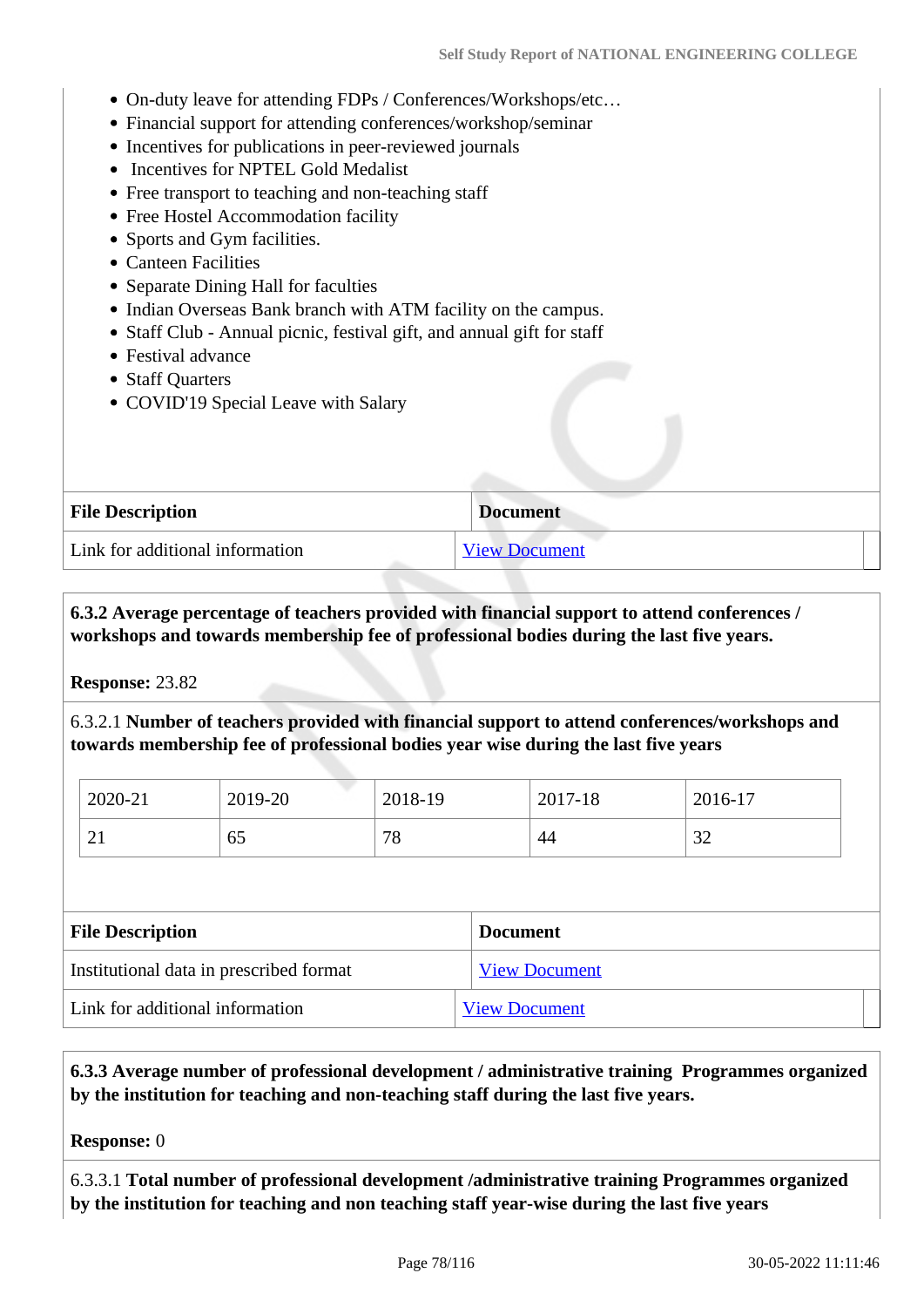|                                                                                           | 2020-21 | 2019-20              | 2018-19              |         | 2017-18 | 2016-17 |  |
|-------------------------------------------------------------------------------------------|---------|----------------------|----------------------|---------|---------|---------|--|
|                                                                                           | 00      | 00                   | 00                   |         | 00      | 00      |  |
|                                                                                           |         |                      |                      |         |         |         |  |
| <b>File Description</b>                                                                   |         |                      | <b>Document</b>      |         |         |         |  |
| Reports of the Human Resource Development<br>Centres (UGC ASC or other relevant centres). |         |                      | <b>View Document</b> |         |         |         |  |
| Institutional data in prescribed format                                                   |         |                      | <b>View Document</b> |         |         |         |  |
| Link for additional information                                                           |         | <b>View Document</b> |                      | التنبير |         |         |  |

 **6.3.4 Average percentage of teachers undergoing online/ face-to-face Faculty Development Programmes (FDP)during the last five years (Professional Development Programmes, Orientation / Induction Programmes, Refresher Course, Short Term Course ).**

**Response:** 8.23

6.3.4.1 **Total number of teachers attending professional development Programmes, viz., Orientation Programme, Refresher Course, Short Term Course, Faculty Development Programmes year wise during last five years**

| 2020-21   | 2019-20         | 2018-19        | 2017-18 | 2016-17 |
|-----------|-----------------|----------------|---------|---------|
| - -<br>Эb | $\overline{00}$ | 0 <sub>0</sub> | ∠⊥      | 00      |

| <b>File Description</b>                                                                  | <b>Document</b>      |
|------------------------------------------------------------------------------------------|----------------------|
| Reports of the Human Resource Development<br>Centres (UGC ASC or other relevant centers) | <b>View Document</b> |
| <b>IQAC</b> report summary                                                               | <b>View Document</b> |
| Institutional data in prescribed format                                                  | <b>View Document</b> |
| Link for additional information                                                          | <b>View Document</b> |

## **6.4 Financial Management and Resource Mobilization**

## **6.4.1 Institution conducts internal and external financial audits regularly**

**Response:**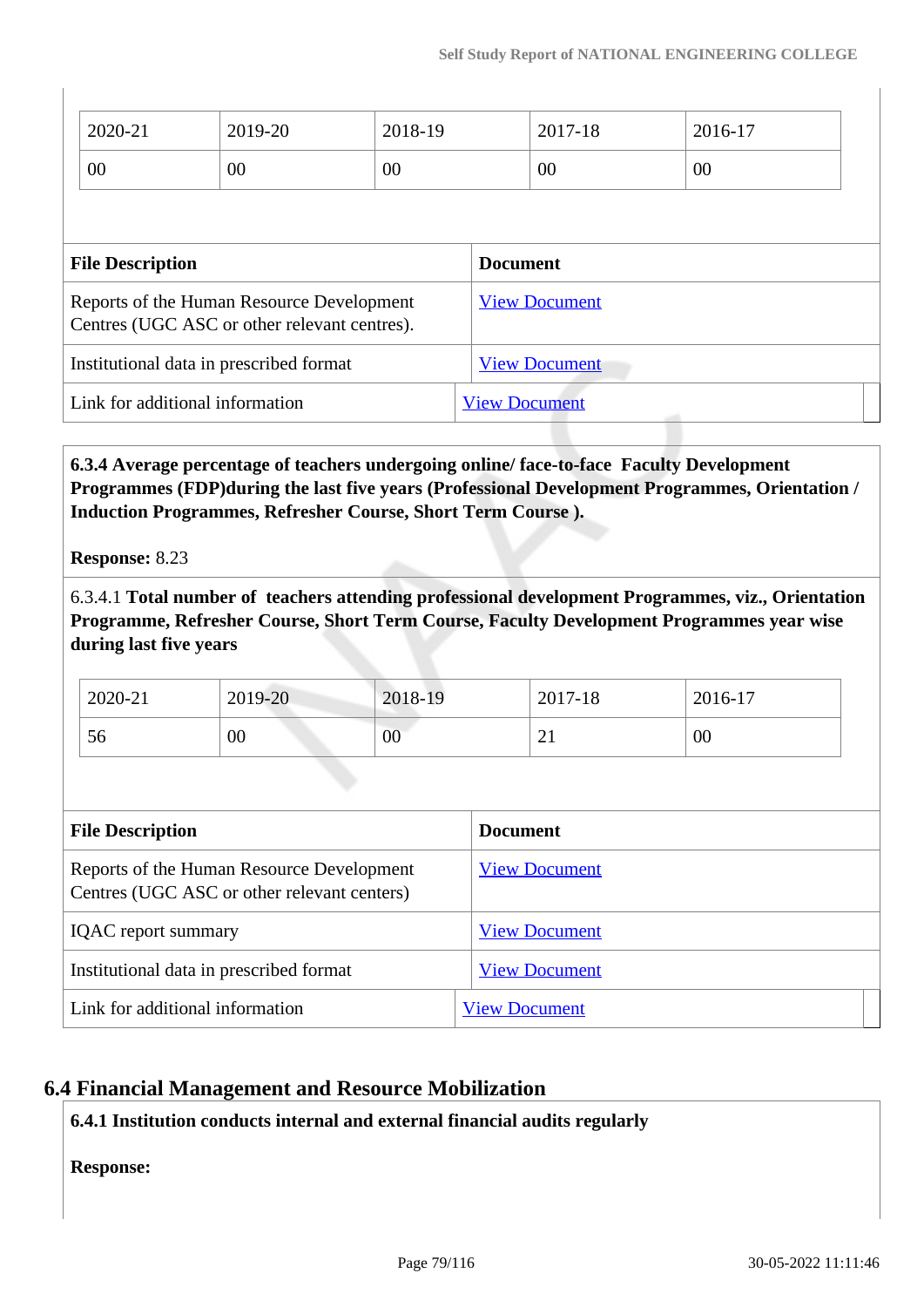A financial committee has been constituted twice a year to allocate funds for various activities, and it is sited before the Governing Council for approval. At the end of the financial year, the overall account details are audited by a charted audited accountant.

- The utilization and execution of the budget are monitored through the finance committee and external audit.
- Finance Committee meeting is held half-yearly basis, and external audit is carried out annually by an Auditor (charted accountant) at the end of every financial year.
- Financial planning and review are done regularly by the Finance Committee.
- Finance Committee meets twice a year and reviews the fund utilization of each department and college and suggests further action plans.
- Depending on the demand and requirement, the finance committee allows spending more than the money allocated in the budget.
- The respective government auditors audit the received government funds through verification of documents and the disbursal of the scholarships such as post metric scholarships, backward community scholarships, and first-generation graduate scholarships to the students.
- The financial section of the college maintains the record of every online financial transaction.
- The consolidation of the findings of the Institution has been completed, and the annual returns have been submitted to Income Tax Authorities, Registrar of Societies, Tamil Nadu, and other relevant authorities concerned by the Auditor**.**

| <b>File Description</b>         | <b>Document</b>      |
|---------------------------------|----------------------|
| Link for additional information | <b>View Document</b> |

## **6.4.2 Funds / Grants received from non-government bodies, individuals, philanthropists during the last five years (not covered in Criterion III and V) (INR in Lakhs)**

**Response:** 28

6.4.2.1 **Total Grants received from non-government bodies, individuals, Philanthropers year-wise during the last five years (INR in Lakhs)**

| 2020-21 | 2019-20 | 2018-19 | 2017-18 | $2016 - 17$ |
|---------|---------|---------|---------|-------------|
| 10      | 10      | $\circ$ |         | v           |

| <b>File Description</b>                 | <b>Document</b>      |
|-----------------------------------------|----------------------|
| Institutional data in prescribed format | <b>View Document</b> |
| Annual statements of accounts           | <b>View Document</b> |
| Link for additional information         | <b>View Document</b> |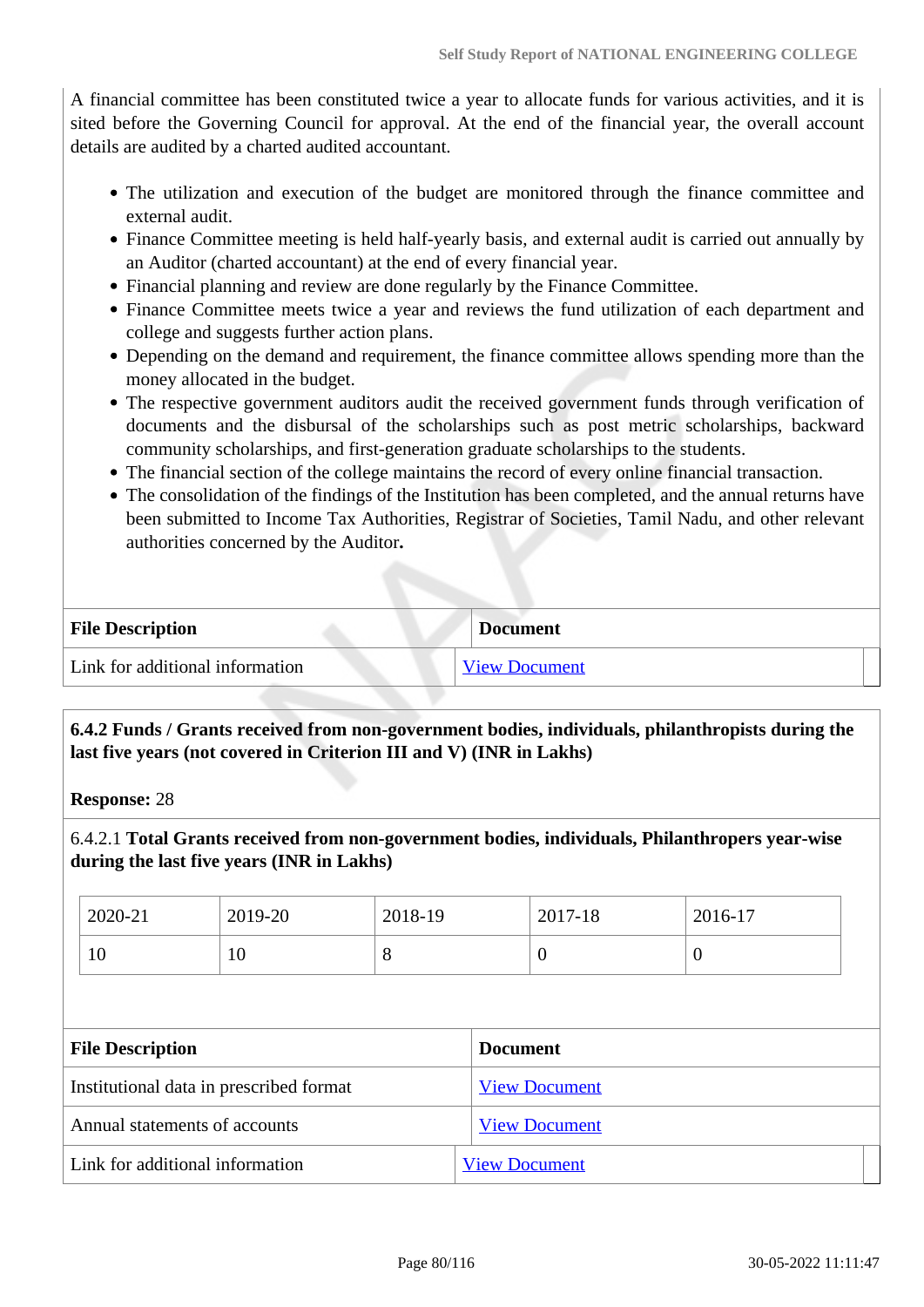## **6.4.3 Institutional strategies for mobilisation of funds and the optimal utilisation of resources**

### **Response:**

National Engineering College is a self-financed institution, where the funds are generated through the fees paid by the students. The discrepancy is adjusted by taking advance from the parent trust. These funds are utilized for research and laboratory development. The institute has a well-defined mechanism to monitor the effective and efficient utilization of available financial resources to develop academic processes and infrastructure development. Optimal Utilization of funds and resources are ensured through induction and orientation Programs, workshops, inter-disciplinary activities, training programs, Refresher Courses, Faculty Development Programs, Conferences, Industry-Academia interactions that ensure quality education.

- The institutional budget is prepared by the Principal every year, considering both recurring and nonrecurring expenditures.
- All the administrative and academic heads are requested to submit the budget required for the subsequent financial year.
- Along with this, all coordinators of different cells viz., R& D Cell, Exam Cell, T&P Cell, NSS Cell, etc., are instructed to submit their budget to the Principal.
- The Institute's Local Managing Committee (LMC/CDC) and Governing Body (GB) take all the major financial decisions.
- 1.A major source of revenue for the college is from the tuition fee collected from the students as per the state government guidelines.
- 2.The collected fee is deposited in the Institution's account and withdrawn periodically as per the institute's requirements.
- 3.The other sources of revenue are from transport fees, examination fees and funds/grants received from government bodies, consultancy, training, examination, transport alumni contributions.
- 4.Institute adheres to the Utilization of budget approved for academic expenses and administrative expenses by the management.
- 5.Optimal Utilization of the fund is ensured through a budget plan. Every department and sections submit its budget proposal with requirements well ahead of the commencement of the financial year.
- 6.The proposals are consolidated and reviewed by the finance committee and allot funds.
- 7.The funds are also utilized for infrastructure development, salary, research, training activities, ICT tools, green campus initiative, extension activities, transport, maintenance, welfare measures, and library.
- 8.The financial supports are extended to seminars/workshops/ Symposium Association activities/ Faculty Development programs/Conferences.
- 9.The student's extra-curricular activities are a major concern, and adequate funds have been utilized for sports, games, & social extension activities.
- 10.Scholarships are provided to economically backward students & meritorious students. The Utilization of the allocated funds is monitored periodically and audited at the end of every financial year.
- 11.The budget utilization of the past years speaks out the efficient budgeting and optimal utilization of the fund.
- 12.Transparency and accountability are ensured by conducting an annual audit of the statements.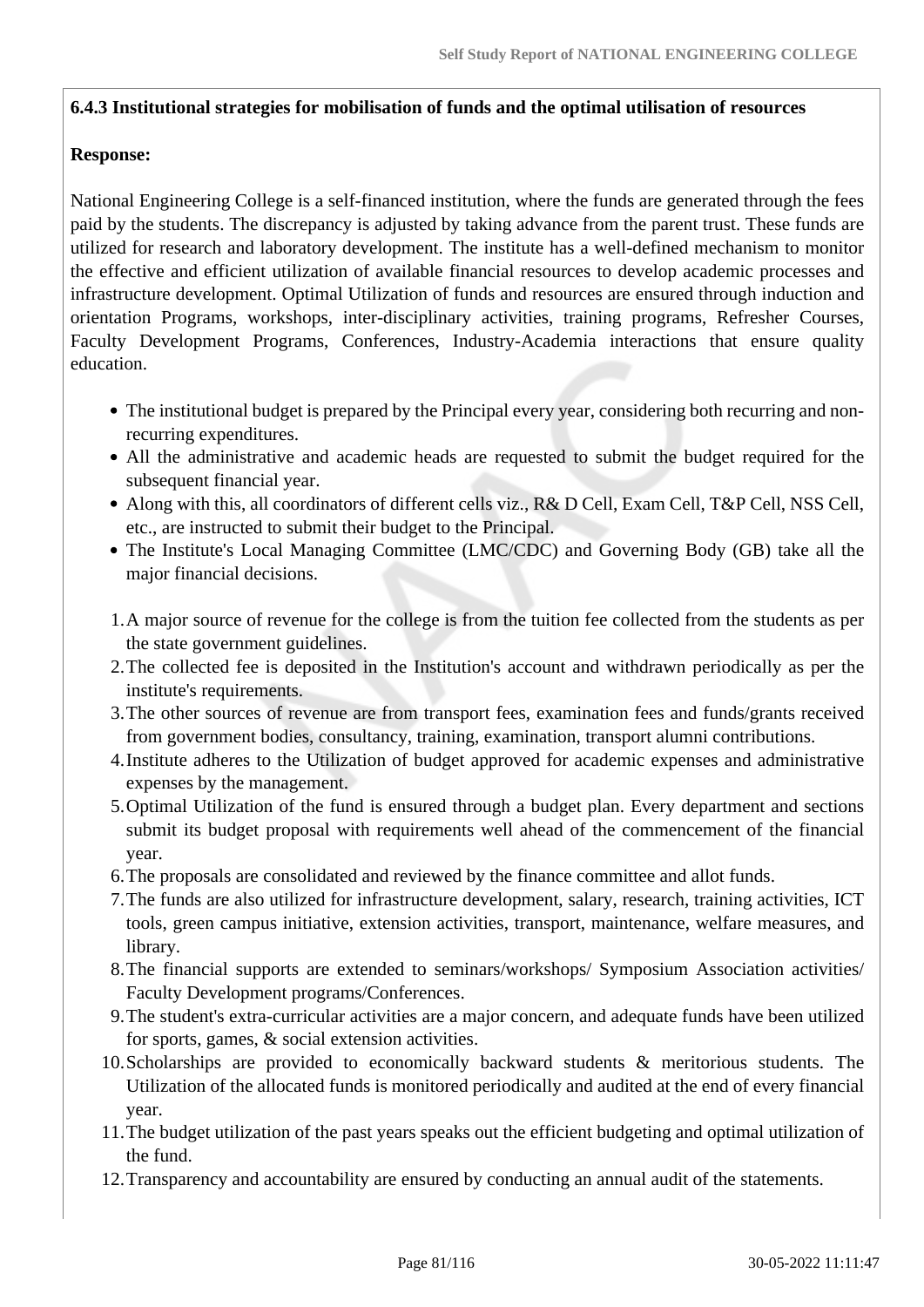| <b>File Description</b>         |  | <b>Document</b>      |  |
|---------------------------------|--|----------------------|--|
| Link for additional information |  | <b>View Document</b> |  |

## **6.5 Internal Quality Assurance System**

 **6.5.1 Internal Quality Assurance Cell (IQAC) has contributed significantly for institutionalizing the quality assurance strategies and processes visible in terms of – Incremental improvements made for the preceding five years with regard to quality (in case of first cycle) Incremental improvements made for the preceding five years with regard to quality and post accreditation quality initiatives (second and subsequent cycles)** 

## **Response:**

Our Institution has established the IQAC on 10.06.2013, which has an external peer team to assess the performance of the college.

## **Practice 1 : NEC Moodle Platform for Teaching-Learning Process and assessment**

From the year 2017 onwards, Online Teaching-Learning Process and Online assessment were initiated in our Institution. Initially, it was carried out through Google classroom. From 2018-2019 onwards, this process is implemented through the NEC Moodle platform with a dedicated Moodle server. Now, 2409 student users and 179 faculty can access the NEC Moodle platform.

All the students can use the plenty of available web resources in the NEC MOODLE server and actively participate in various assessments. The enrolled learners can interact with the educators to understand the concept, which will help the learners attain the course objectives more proficiently. The Online Live classes can be taken with the recording feature using the "Big Blue Button". By this, students can watch the recorded class lectures that have high-quality video and audio potential. During this Covid-19 pandemic situation, our NEC Moodle platform helped to conduct examinations in online mode. The online exam pattern includes Multi Choice Questions (MCQs) and Descriptive Type Questions. Both types of questions are randomly allotted to each student to reduce the replication. This online examination is held in a controlled environment through the safe exam browser facility. We were able to measure the outcome of this NEC Moodle Platform through the end semester examination result.

#### **Practice 2: Industry Ready Curriculum**

 In today's educational practice, industries' contribution to curriculum design and delivery at the organization is essential. This will bridge the industry and institutions gap and enable the students to turn into industry-ready professionals to take up real projects. To fulfil the same, the academic curriculum has been framed based on the industry requirement. Industry experts will be part of the BOS Committee to meet the industry need and the gap through the curriculum. Of course, students who have selected this type will be absorbed by respective industries and given preference whenever and wherever student's assistance is needed. Industries develop the required courseware for such electives and usually upload them in their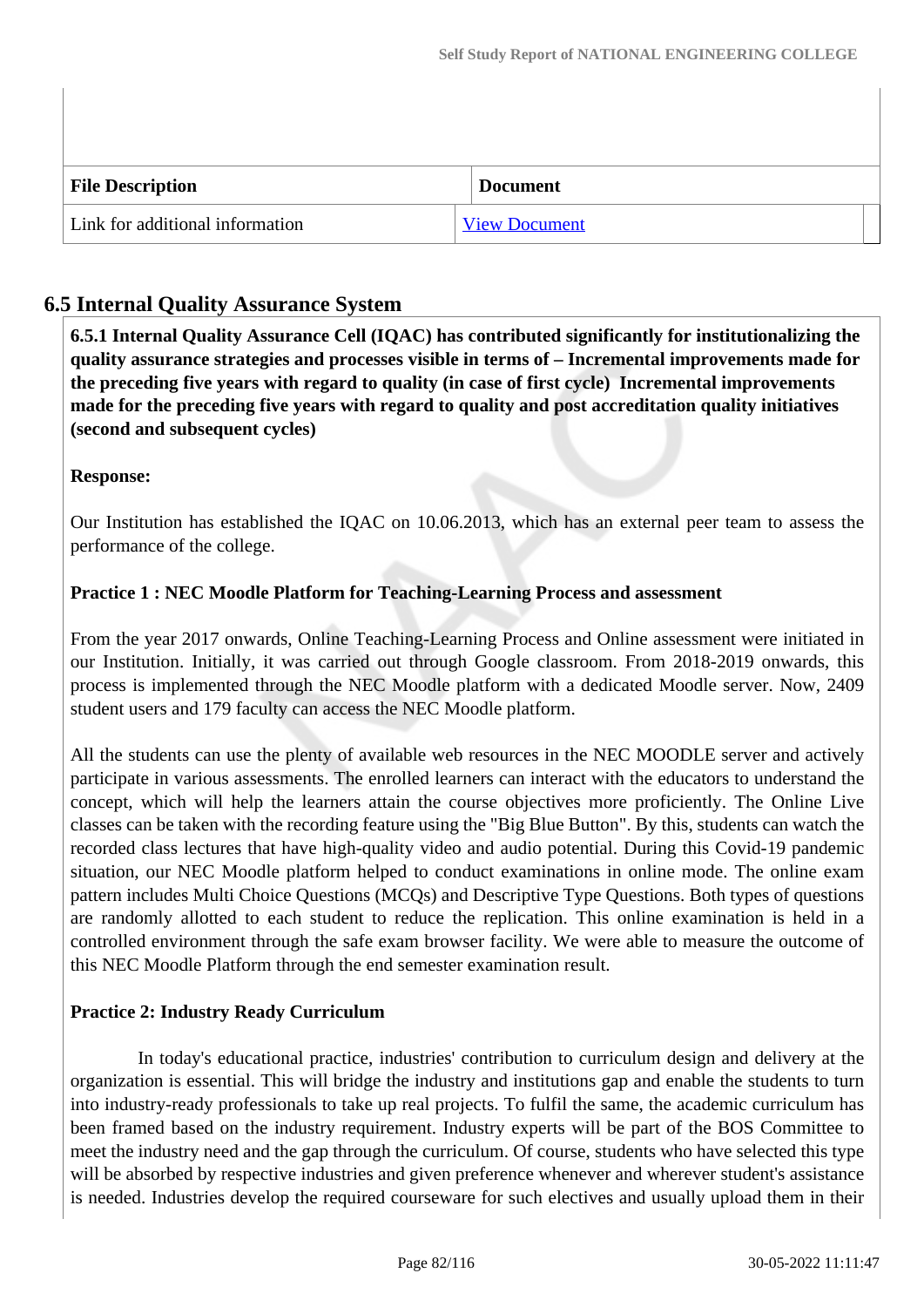student resource portals. This portal gives a new training mode and provides a near classroom experience, including whiteboarding, lab exercises, student questions, and course materials. For example, 15CS36L Robotic process automation was conducted in allied with "UiPath Academic Alliance", UiPath Academy, USA, to promote knowledge in emerging Robotic Process Automation. This course was handled by the industry expert Mr. Manikanda Raman Viswanathan, Global Delivery Lead & Principal Architect, CTS. 35 Students have attended the course, and the outcome is 20 students obtained RPA Developer Advanced Certification. Likewise, various industry-based curricula have been formulated in each programme to produce industry-ready professionals. With this industry-ready curriculum, students can learn and fulfill the industry requirements before graduation and make a pathway for higher placements with a good package.

| <b>File Description</b>         | <b>Document</b>      |
|---------------------------------|----------------------|
| Any additional information      | <b>View Document</b> |
| Link for additional information | <b>View Document</b> |

 **6.5.2 The institution reviews its teaching learning process, structures & methodologies of operations and learning outcomes at periodic intervals through IQAC set up as per norms and recorded the incremental improvement in various activities ( For first cycle - Incremental improvements made for the preceding five years with regard to quality For second and subsequent cycles - Incremental improvements made for the preceding five years with regard to quality and post accreditation quality initiatives )** 

#### **Response:**

Our college reviews the teaching-learning process, structures, methodologies, and learning outcomes at periodic intervals.

To ensure the quality of the teaching-learning process, the class committee meeting is conducted thrice in a semester. Student representatives and all course handling faculties will be members of this committee. The Class committee chair interacts with the student representatives based on the schedule to know about the teaching-learning process and its implementation.

Corrective measures will be taken based on the student's feedback if required. Learning outcomes are audited and measured periodically to certify the quality, and a corrective mechanism is implemented where necessary through the moderation committee. This internal Academic Audit is carried out regularly every month to ensure the quality of the teaching-learning process. The shortfalls identified are addressed from time to time through this moderation committee. Some measures include submitting course handouts, monitoring course delivery and assessment, remedial actions for slow learners, the timely conduct of project reviews, compliance with academic calendar and regulations, and uniform course delivery and evaluation system for multi-section courses.

Moderation Committee Members will act as auditors to perform the internal academic audit. The moderation committee audits the following documents/records.

- Academic Calendar
- Log-book of Faculty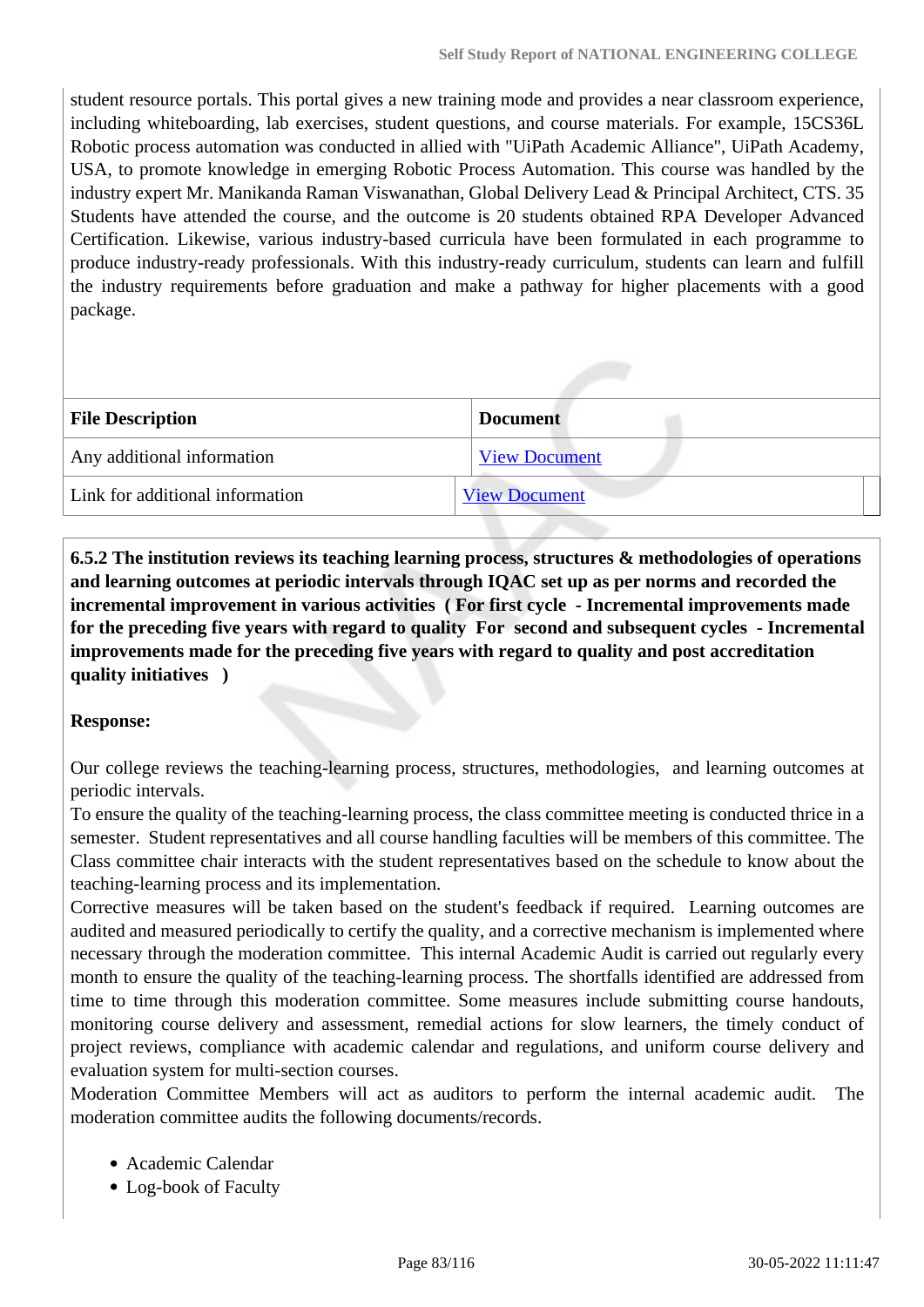- Course File
- Course Material
- Use of ICT in Teaching and Learning
- Syllabus Coverage
- Quality of Question Papers
- CO, PO, and PSO evaluation
- Student Records

At the end of every semester, the faculty development section conducts a concluding audit to review the complete academic progress with the help of the academic audit committee. Every semester, this audit is carried out to certify the quality of the teaching-learning process and assessment done by faculty for the courses handled in the specific semester. All the faculty members are provided with orientation, and all the faculty members undergo a periodical audit. The students and faculty members use the following features of the NEC Moodle platform for the effective Teaching-Learning Process,

- Students have individual user credentials to access content through Personalized Dashboard.
- Posting Online Course materials and Digital Textbooks.
- Providing user-friendly graphical user design for course content access.
- Collaborative tools and activities
- Convenient file management
- Activity-based attendance marking mechanism.
- Track progress of students.
- Conducting Online Exams

 If any suggestions, they will be accumulated into the next academic year. Every semester before the end semester examination, the COE verifies the quality of the question papers by both external and internal audit teams.

The IQAC also supports in anchoring the academic review activities such as:

- The Academic Plan is prepared well in advance before the commencement of classwork for the courses.
- Feedback system from the students for enhancing the quality of Teaching Learning twice a year. It is communicated to faculty and heads of the departments, and necessary measures are taken wherever it is necessary.

| <b>File Description</b>         | <b>Document</b>      |
|---------------------------------|----------------------|
| Any additional information      | <b>View Document</b> |
| Link for additional information | <b>View Document</b> |

#### **6.5.3 Quality assurance initiatives of the institution include:**

#### **1.Regular meeting of Internal Quality Assurance Cell (IQAC); Feedback collected, analysed and used for improvements**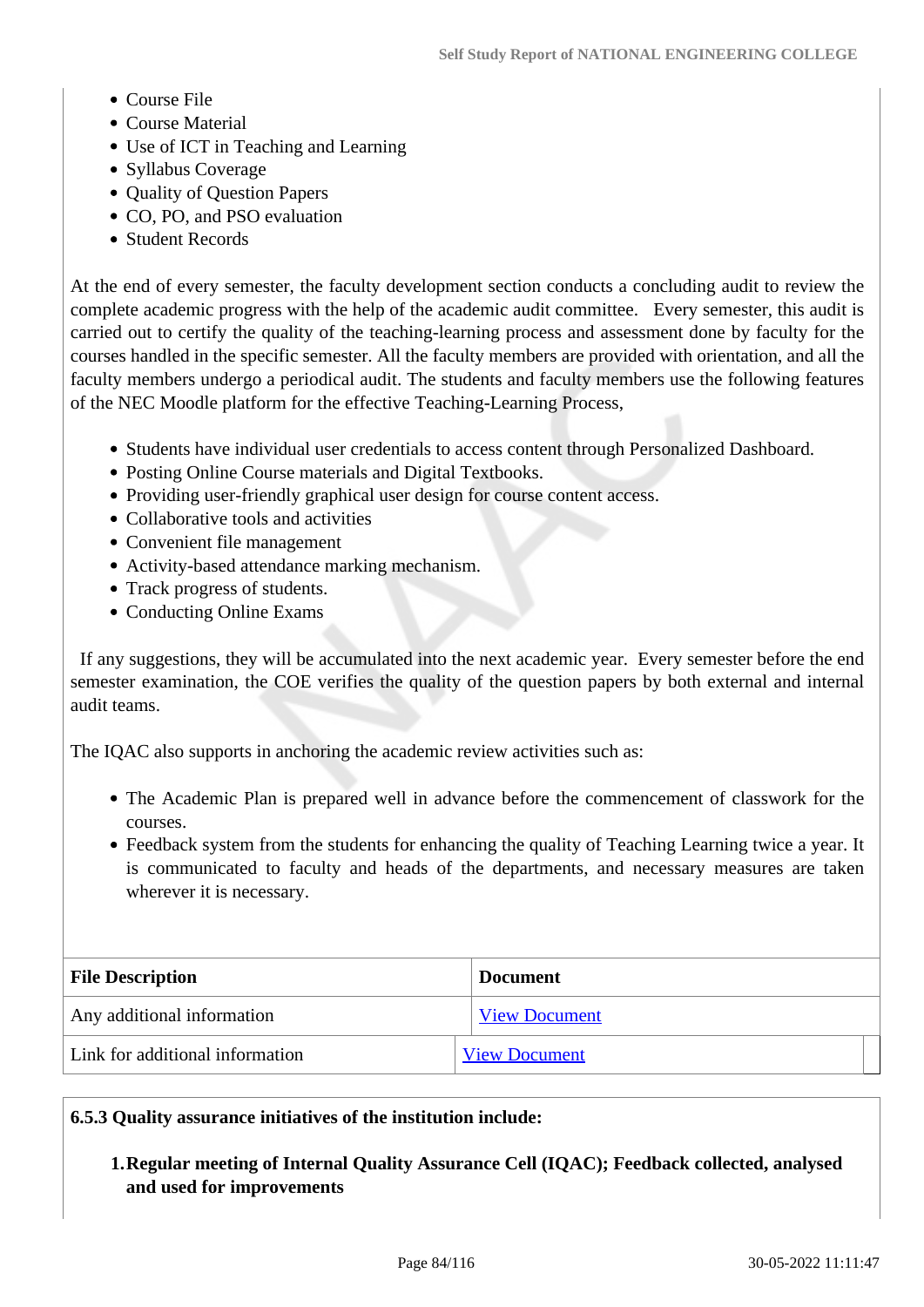- **2.Collaborative quality initiatives with other institution(s)**
- **3.Participation in NIRF**
- **4.Any other quality audit recognized by state, national or international agencies (ISO Certification)**

| <b>Response:</b> 3 of the above                             |                      |  |
|-------------------------------------------------------------|----------------------|--|
| <b>File Description</b>                                     | <b>Document</b>      |  |
| Upload e-copies of the accreditations and<br>certifications | <b>View Document</b> |  |
| Institutional data in prescribed format                     | <b>View Document</b> |  |
| Any additional information                                  | <b>View Document</b> |  |
| Paste web link of Annual reports of Institution             | <b>View Document</b> |  |
| Link for additional information                             | <b>View Document</b> |  |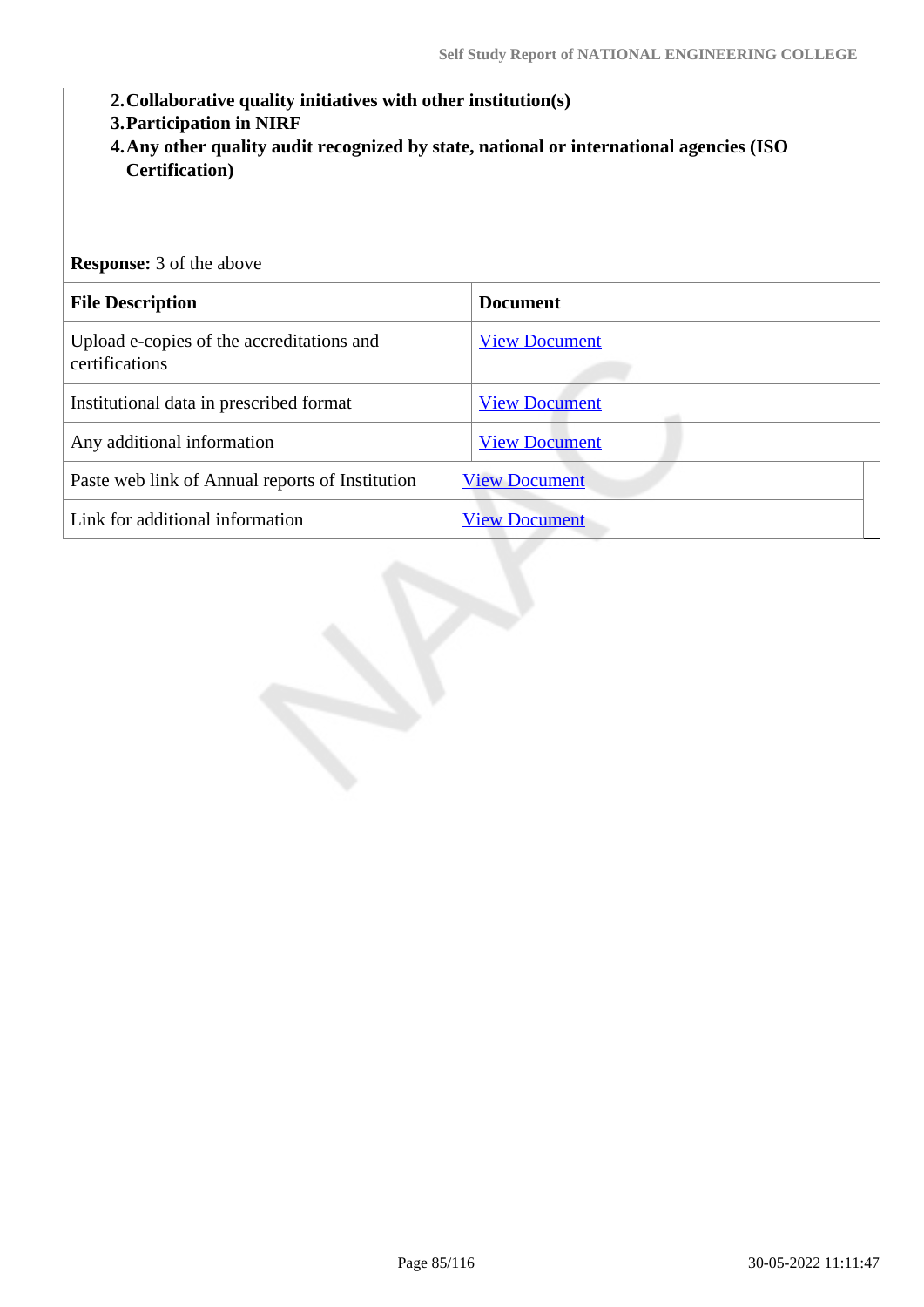## **Criterion 7 - Institutional Values and Best Practices**

## **7.1 Institutional Values and Social Responsibilities**

 **7.1.1 Measures initiated by the Institution for the promotion of gender equity during the last five years.**

## **Response:**

- National Engineering College is distinctive in terms of gender equity. The Institute has nearly 46% women employees and 38% of girl students. The Institute confirms the active participation and the contribution of women in all its signature moves, such as leading and making a decision.
- Transdisciplinary courses are offered to promote awareness of the significance of women in Indian Society.
- National Engineering college has a cell for Women Empowerment. The main focus of this cell is to encourage and empower women to focus on self-confidence, autonomy for women and equity. This cell conducts gender sensitization programmes both for boys and girls.
- Two separate wings of NCC functioning in our Institution.
- The National Cadet Corps (NCC) Army Wing, under the affiliation of 3(TN) Girls BN NCC, Tirunelveli, was approved and started on 9th August 2016 with the sanctioned strength of 104 girls cadets 3(TN) Girls BN NCC.
- Mrs.Vasanthalakshmi is appointed as the student counsellor and taking care of girl students by giving them guidance to overcome the academic and personal issues with self-motivation.
- A dispensary is available at our campus round the clock to provide first aid and prompt medical care. Two full-time nurses are appointed on the campus to take care of the students who feel sick. The medical treatment and medicines are given from the college dispensary free of cost to all the employees and students
- All the girls' restrooms have attached toilets with Sanitary Napkin Incinerator.

## **A. Safety and Security**

- The Institute provides CCTV surveillance across the campus to ensure safety and security.
- The safety of girl students is given primary importance, and a dedicated team of security personnel has been ensuring it throughout the campus 24/7. The presence of security personnel at all main entry/ exit gates and strategic locations within the campus is ensured round the clock.
- Physical Education Trainees train and motivate both the boys and girls students to participate in various activities.
- Prevention of Sexual Harassment cell is functioning in the Institute to address the complaints filed by the girl students and Lady Faculty members.

## **B. Counseling**

 The Institute has a mechanism of giving counselling to address both personal and academic issues of the students. Departments are also mandated to have regular student-faculty interaction meetings to identify the problems and resolve them. Every Faculty in the Institute is allotted with 20 Students to monitor their personal, academic and psychological well-being by interacting with them.

## **C. Common Rooms**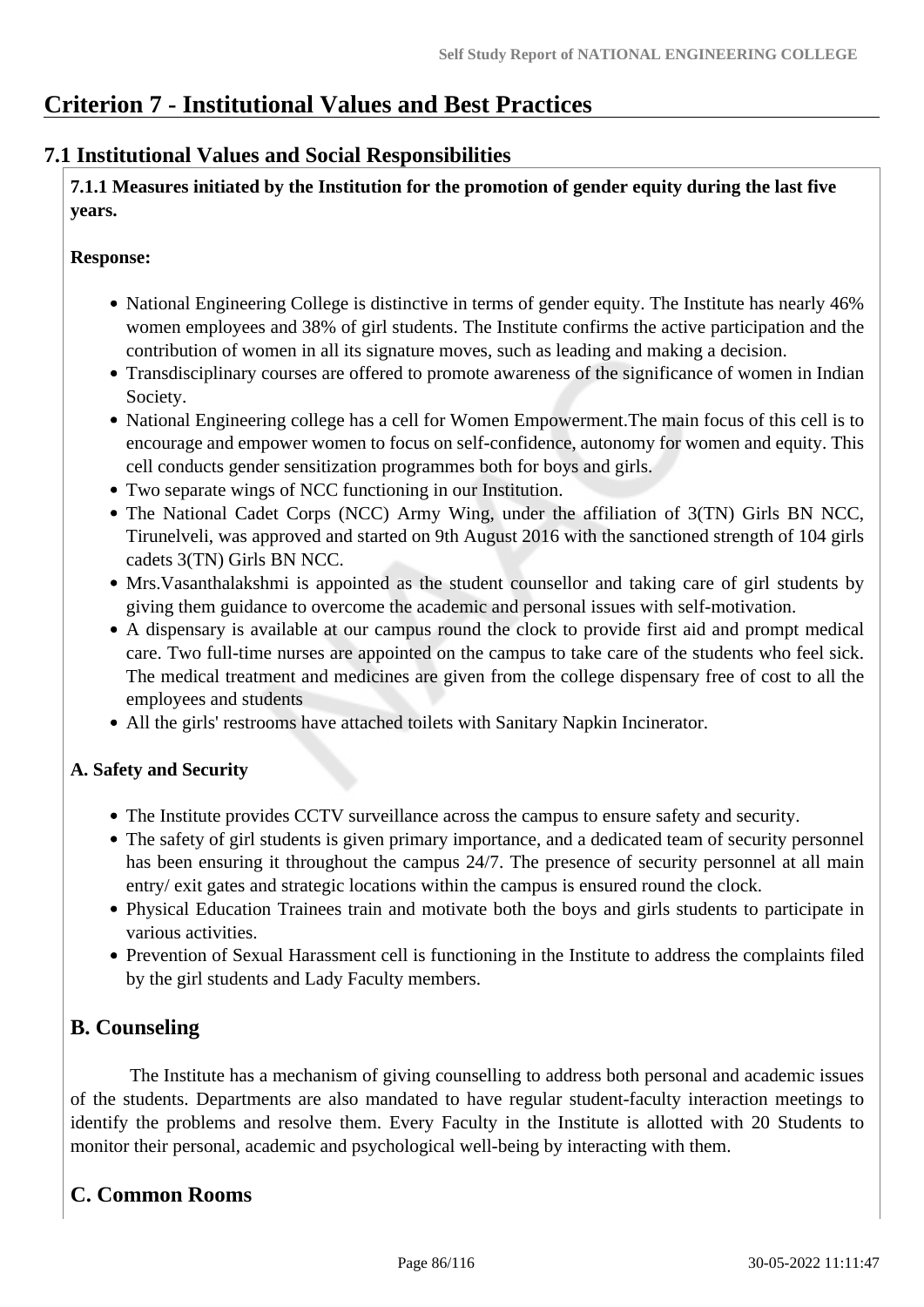**·Common rooms are available for girls at the campus. These rooms are well ventilated and have washrooms, dressing mirrors, etc. The students utilize these facilities for having lunch and also for having common discussions.**

**·Faculty members are provided with separate washroom facilities.**

## **D. Daycare center for young children**

- The Institution has the provision to take care of the children of teaching and non-teaching staff members.
- The DCC is open for children between the ages of 2 to 6 years. It addresses the needs of specific age groups by providing various facilities.

| <b>File Description</b>                                                                                                                                                                 | <b>Document</b>      |  |
|-----------------------------------------------------------------------------------------------------------------------------------------------------------------------------------------|----------------------|--|
| Specific facilities provided for women in terms<br>of: a.Safety and security b.Counselling c.Common<br>Rooms d. Day care center for young children e.<br>Any other relevant information | <b>View Document</b> |  |
| Annual gender sensitization action plan                                                                                                                                                 | <b>View Document</b> |  |

## **7.1.2 The Institution has facilities for alternate sources of energy and energy conservation measures**

- **1.Solar energy**
- **2.Biogas plant**
- **3.Wheeling to the Grid**
- **4.Sensor-based energy conservation**
- **5.Use of LED bulbs/ power efficient equipment**

#### **Response:** D. 1 of the above

| <b>File Description</b>        | <b>Document</b>      |
|--------------------------------|----------------------|
| Geotagged Photographs          | <b>View Document</b> |
| Any other relevant information | <b>View Document</b> |

#### **7.1.3 Describe the facilities in the Institution for the management of the following types of degradable and non-degradable waste (within 500 words)**

- **Solid waste management**
- **Liquid waste management**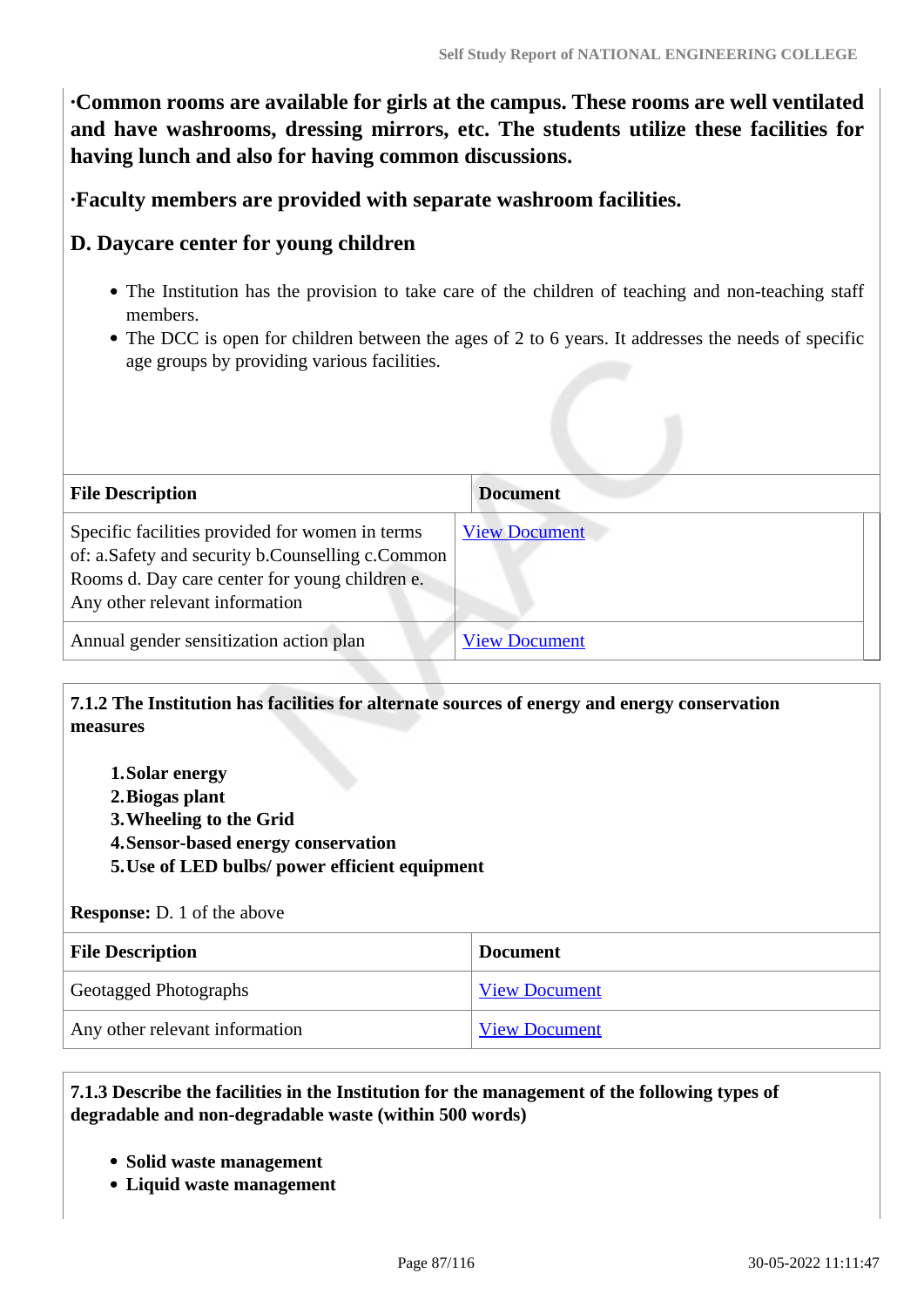- **Biomedical waste management**
- **E-waste management**
- **Waste recycling system**
- **Hazardous chemicals and radioactive waste management**

#### **Response:**

#### **Solid Waste Management**

 A system for solid/liquid waste management is in place through recycling and other means, among other steps such as planting more trees, encouraging bicycling, E scooters, and constructing additional solar power plants. In this regard, the most important initiatives are:

 The wastages are collected and disposed of through a compost pit as per the norms. A sufficient number of waste bins are placed everywhere on the campus premises to collect the wastages.

 Solid Waste Management Practices comprises 6 Nos. of Organic waste Compost pit installed for the size of 20 X 10 X 5 feet (L X B X D) for converting the leftover food waste, vegetable waste from hostel kitchen and dry leaves of trees/plants into organic manure. These Bio-degradable waste are converted to organic manure, which is in turn used for gardening purposes. Approximately 200 kg of solid waste is dumped every day and allowed to mulch for three months and is used as manure for Landscaping and trees plantation. Once every six months, a suitable tender method is used to dispose of old notebooks, newspapers, plastic debris, and iron scraps. The paper wastes are collected from each department and transferred to the nearby paper industry for reuse.

#### **Liquid Waste Management**

 Sewage Treatment Plants (STP) with 1,50,000 Ltr capacity (Estd: 2017) at a cost of Rs. 12.0 Lakhs. Sewage water, Urinal waste, Toilet waste, and Wastewater from all the blocks are collected and pumped into STP through pipelines. All solid waste is filtered within the hostel, and water and detergents are collected in the collection tank. All undissolved materials are filtered in the collection tank, and the water, along with the sewage, is passed through the aeration tank. This will be passed through the Settling tank where it consists of Aerobic bioreactors where the sewages are digested. The odor and fine particles are removed from the cleaned supernatant water by passing it through the Filtration tank, which contains a Sand filter and a Carbon filter. The outlet treated/Recycled water is collected and pumped to use for watering the plants through a sprinkler system.

#### **E-waste Management**

 E-Waste management is also taken care of by the Institute. Old and functional computers that are in good condition are donated to the nearby schools. CDs, PCBs, and electronic items are collected from every department and delivered for safe disposal. The parts of electronic items like transistors, resistors, diodes, sensors, etc., are removed from the electronic devices to get reused in practical/projects.

#### **Biomedical waste management**

The Institution has no biomedical wastage generated inside the campus.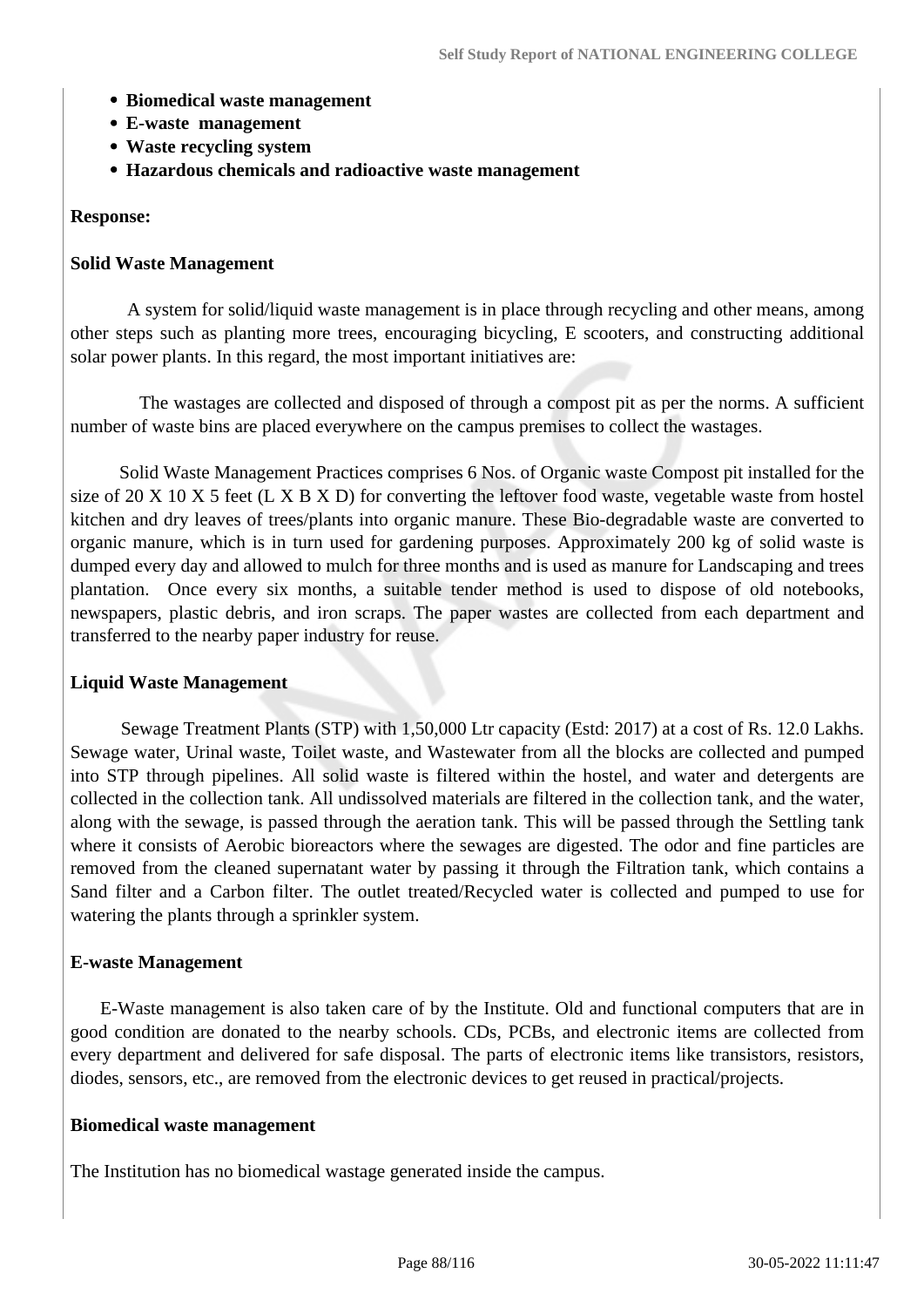#### **Hazardous chemicals and radioactive waste management**

 The Wastewater from the engineering chemistry lab is treated well and utilized for gardening. The water originating from the chemistry laboratory gets neutralized and treated with lime aided with ferric chloride. Suspended solids, organic and inorganic chemical compounds present in the water are filtered through sand and charcoal beds. Charcoal engrosses numerous substances from colored organic particulates to inorganic metal ions. Finally, the treated water is used for gardening.

| <b>File Description</b>                                                                | <b>Document</b>      |
|----------------------------------------------------------------------------------------|----------------------|
| Relevant documents like agreements/MoUs with<br>Government and other approved agencies | <b>View Document</b> |
| Geotagged photographs of the facilities                                                | <b>View Document</b> |
| Any other relevant information                                                         | <b>View Document</b> |

#### **7.1.4 Water conservation facilities available in the Institution:**

- **1.Rain water harvesting**
- **2.Borewell /Open well recharge**
- **3.Construction of tanks and bunds**
- **4.Waste water recycling**

#### **5.Maintenance of water bodies and distribution system in the campus**

#### **Response:** C. 2 of the above

| <b>File Description</b>                          | <b>Document</b>      |
|--------------------------------------------------|----------------------|
| Geotagged photographs / videos of the facilities | <b>View Document</b> |
| Link for any additional information              | <b>View Document</b> |

#### **7.1.5 Green campus initiatives include:**

- **1.Restricted entry of automobiles**
- **2.Use of Bicycles/ Battery powered vehicles**
- **3.Pedestrian Friendly pathways**
- **4.Ban on use of Plastic**
- **5.landscaping with trees and plants**

**Response:** C. 2 of the above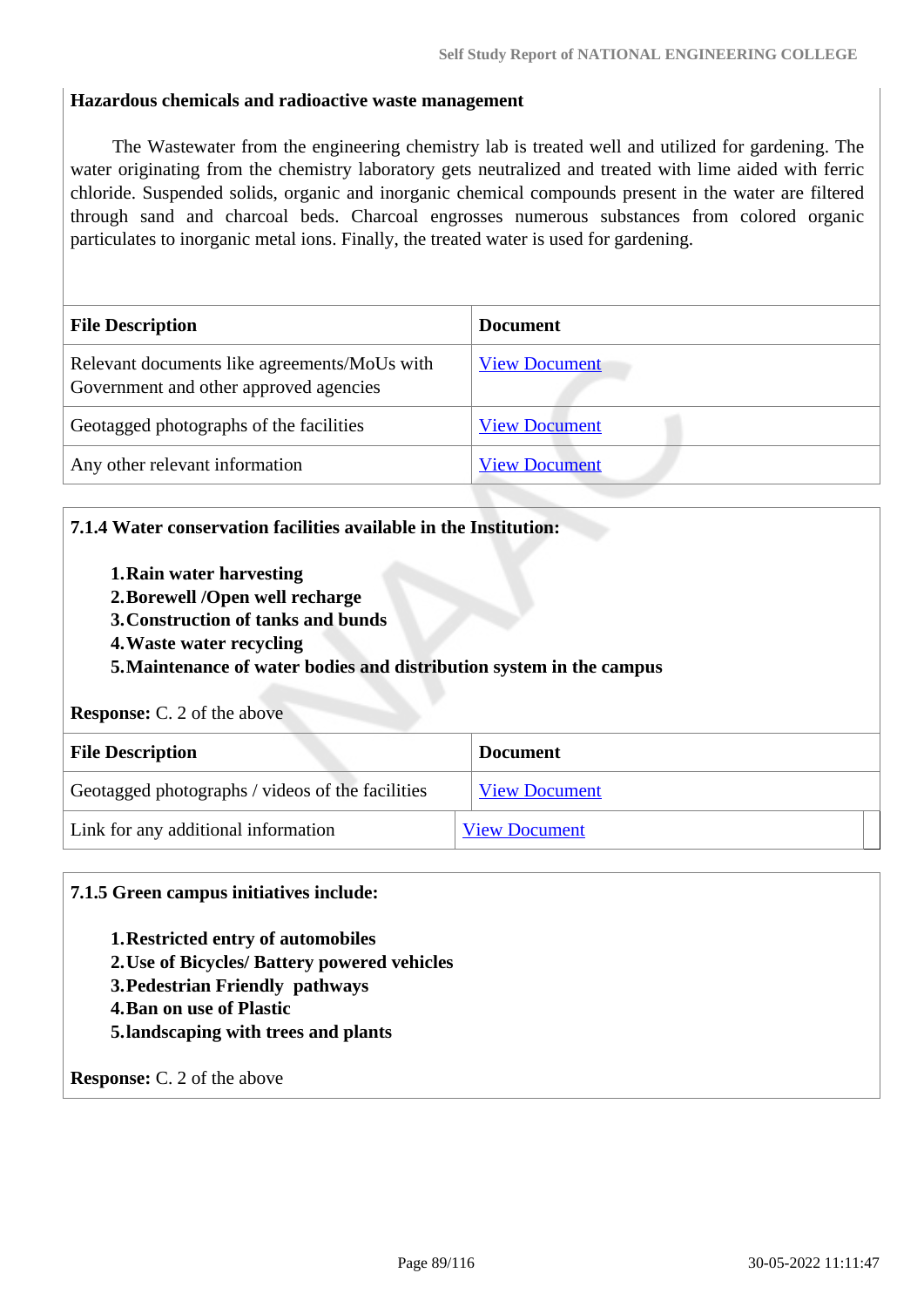| <b>File Description</b>                                               | <b>Document</b>      |
|-----------------------------------------------------------------------|----------------------|
| Various policy documents / decisions circulated for<br>implementation | <b>View Document</b> |
| Geotagged photos / videos of the facilities                           | <b>View Document</b> |
| Any other relevant documents                                          | <b>View Document</b> |

## **7.1.6 Quality audits on environment and energy are regularly undertaken by the Institution and any awards received for such green campus initiatives:**

- **1.Green audit**
- **2.Energy audit**
- **3.Environment audit**
- **4.Clean and green campus recognitions / awards**
- **5.Beyond the campus environmental promotion activities**

#### **Response:** B. 3 of the above

| <b>File Description</b>                                                      | <b>Document</b>      |
|------------------------------------------------------------------------------|----------------------|
| Reports on environment and energy audits<br>submitted by the auditing agency | <b>View Document</b> |
| Certification by the auditing agency                                         | <b>View Document</b> |
| Certificates of the awards received                                          | <b>View Document</b> |
| Any other relevant information                                               | <b>View Document</b> |

#### **7.1.7 The Institution has disabled-friendly, barrier free environment**

- **1.Built environment with ramps/lifts for easy access to classrooms.**
- **2.Divyangjan friendly washrooms**
- **3.Signage including tactile path, lights, display boards and signposts**
- **4.Assistive technology and facilities for Divyangjan accessible website, screen-reading software, mechanized equipment**
- **5.Provision for enquiry and information : Human assistance, reader, scribe, soft copies of reading material, screen reading**

**Response:** C. 2 of the above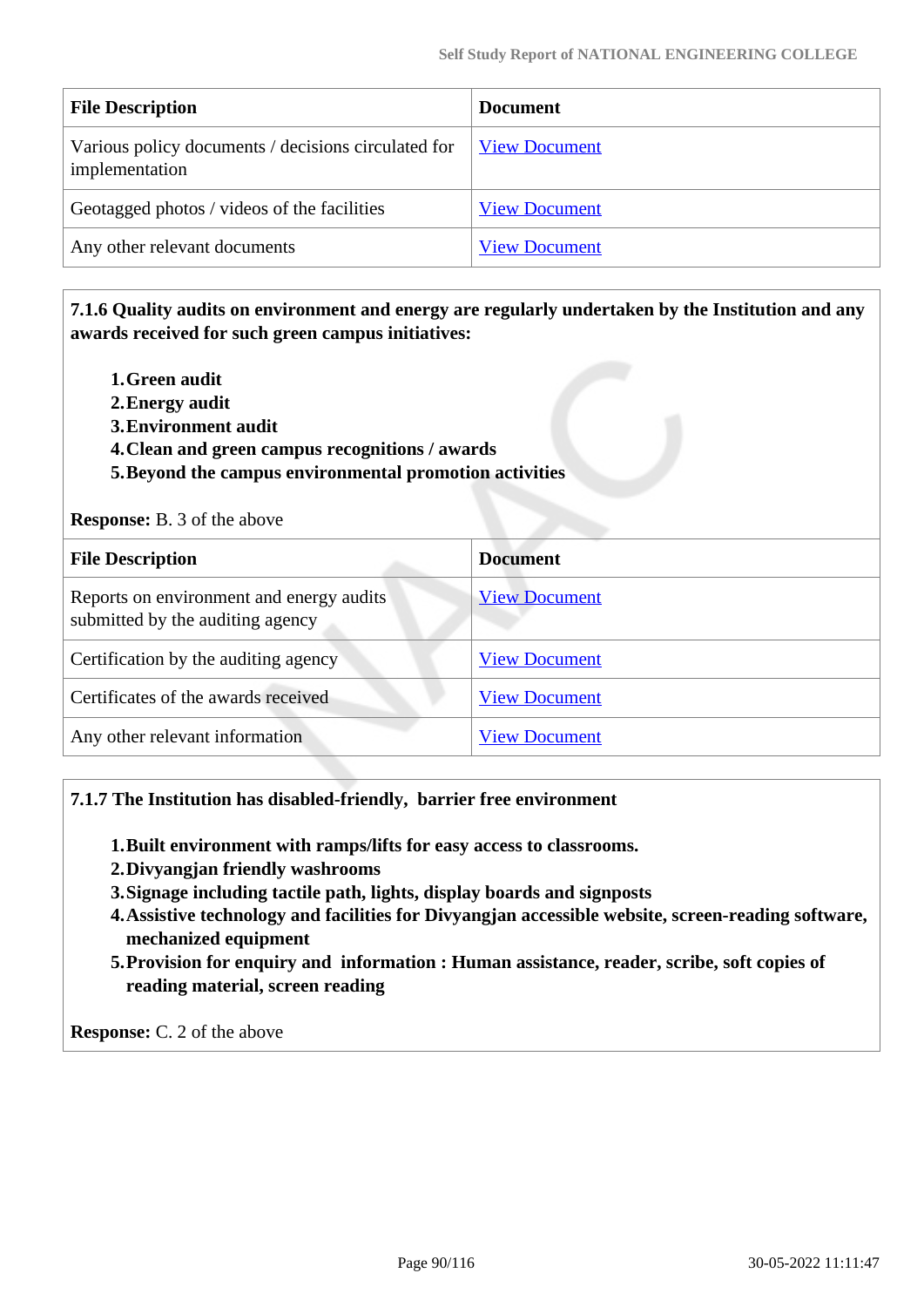| <b>Document</b>      |
|----------------------|
| <b>View Document</b> |
| <b>View Document</b> |
| <b>View Document</b> |
|                      |

 **7.1.8 Describe the Institutional efforts/initiatives in providing an inclusive environment i.e., tolerance and harmony towards cultural, regional, linguistic, communal socioeconomic and other diversities (within 500 words).**

## **Response:**

National Engineering College makes efforts to provide an inclusive environment both for the students and the faculty members. Tolerance and harmony are taught in the minds of the students with multiple initiatives. The ethical role of every student towards society is nurtured among them through the various curricular and extracurricular activities.

 Our College prides itself on celebrating festivals of different faiths which has built a sense of Unity and bonhomie in the workplace. It allows public holidays for the celebrations of different religions to enable people to celebrate and understand other cultures' values. This culture has automatically transformed into efficient teamwork in all academic and community activities. The following courses like Professional Ethics and Human Values, Indian Culture and Heritage, Indian History, Environmental science and Engineering, Indian Business laws, Leadership, and Personality Development, and Indian Constitution are added to the curriculum to help the students become more socially responsible and ethical in their career,

 Students are recognized by giving them responsibilities such as Student Chairman, Student Vicechairman, Student President, Student Vice president, student convener, Student Secretary, Joint Secretary, and Treasurer in various clubs and department associations. National Engineering College does not differentiate the students or faculty based on caste, creed, or religion. It is ensured by the equality maintained in the admission of students and the recruitment or promotion of the faculty members.

 Our members adhere to their religious beliefs without any hindrance. Our College adorns a festive look to celebrate Pongal, the regional festival of the state Tamilnadu. Many competitions such as Rangoli, Debate, Bharatham, Orchestra, and dance events display the Students' enthusiasm and teamwork. Themes based on the role of agriculture are chosen for the Rangoli competition. Many departments such as nutrition, physical education, and human resources department work in collaboration for the benefit of the Institution and conduct various contests for the faculties and students on the campus.

 The grand cultural fest YUFONEC was conducted every year with special performances by our students. *Navarathri* is celebrated in the women's hostel. New Year celebration brings in fun-filled games and special food, which amplifies the spirit of togetherness.

 Individual departments and committees perform *Saraswathi Pooja/Ayudha pooja* in their respective laboratories, unit's lab equipment, and books, invoking the blessings of the Almighty. Employees cutting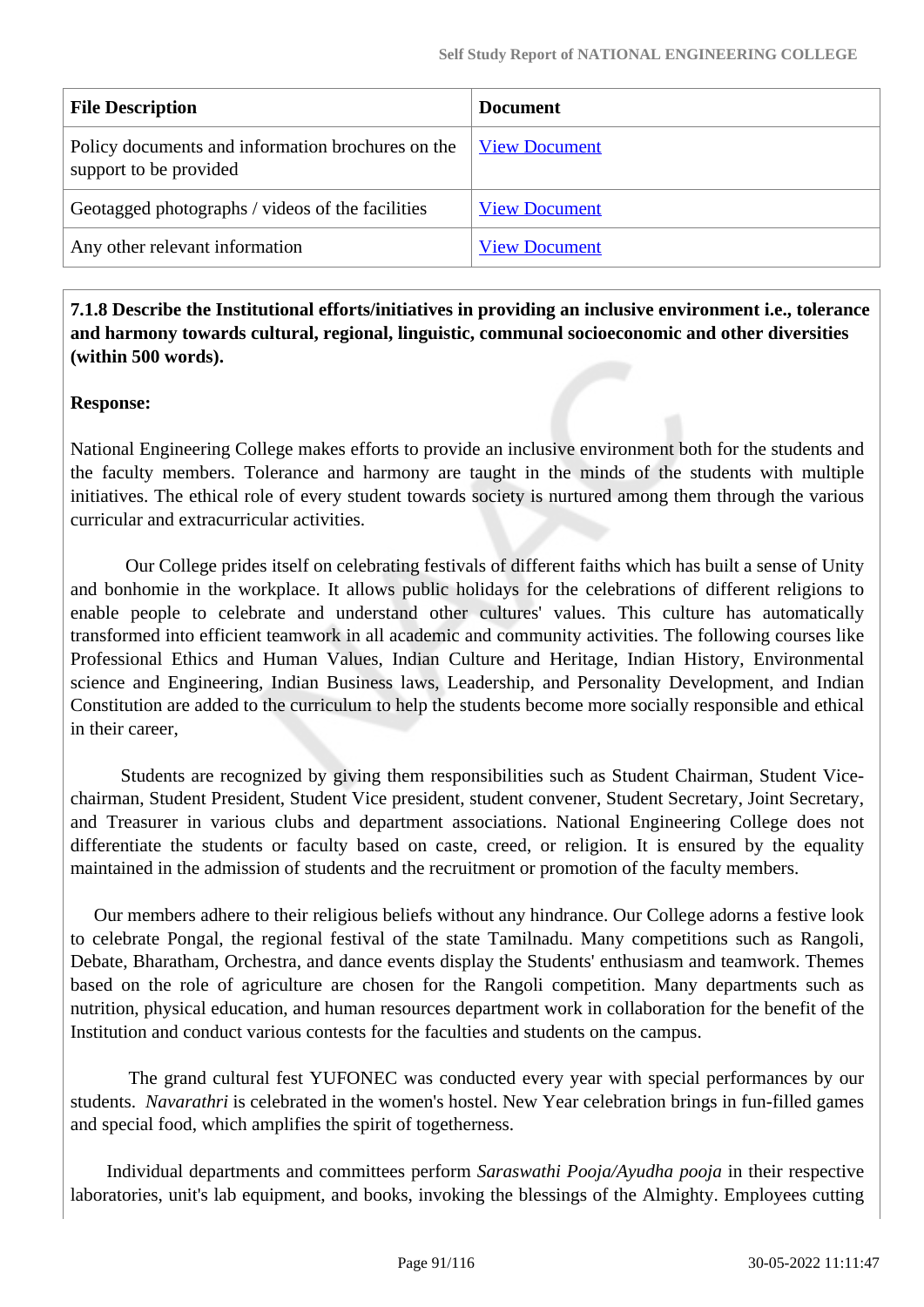across all faiths take part in these celebrations, and Prasad is distributed.

 Yoga day is celebrated every year. Yoga and meditation for women are taking place on the campus. The student's cultural program has the theme of communal and inter-religious harmony.

| <b>File Description</b>                                                                                                                | <b>Document</b>      |
|----------------------------------------------------------------------------------------------------------------------------------------|----------------------|
| Supporting documents on the information provided<br>(as reflected in the administrative and academic<br>activities of the Institution) | <b>View Document</b> |
| Any other relevant information                                                                                                         | <b>View Document</b> |

## **7.1.9 Sensitization of students and employees of the Institution to the constitutional obligations: values, rights, duties and responsibilities of citizens (within 500 words).**

#### **Response:**

One of the primary missions of our College is to serve society at large. Hence various initiatives have been implemented to imbibe a sense of social responsibility. Students and employees of the Institution have been actively engaged in many environmental welfare measures, philanthropic activities, NSS tasks, and health camps.

 Various community projects on Health care, Sanitation, and Environmental Protection have been implemented under NSS (Ministry of Youth and Sports, Govt. of India.), Swachh Bharat, and Unnat Bharat Abhiyan (Ministry of Human Resource Development, Govt. of India).

 These social activities have multidimensional effects on the student community. It has made them understand the realities of rural India and its social needs. It has offered them opportunities to interact with community people of the adopted villages and understand their common problems. It has enabled them to mitigate the identified problems in their style. The above programs certainly have broadened their social outlook, leading them to attitudinal changes, as evidenced in their feedbacks.

Our college NSS club volunteers used to visit the rural villages every year. They will stay in the village for about two weeks, carry out cleaning works, and be involved in other social service activities. Also, Driving license and free passport registration camps are arranged by our NSS students. During the lockdown period, the efforts taken by our NSS club volunteers in helping the needy people are appreciable. In the festival times like Pongal, our NSS and other club volunteers visit orphanages in Tirunelveli and other surrounding areas to spend time and arrange food for the people residing there. Awareness of the 'Right to vote' was created through social media during the Tamilnadu Legislative Assembly election 2021. Awareness of the COVID-19 vaccination process is created among people through social media. Our NSS club volunteers have organized a special camp on 20.02.2021 to apply for Voter ID at National Engineering College, Kovilpatti.

Our college YRC club volunteers used to arrange blood donation camps every year, and all the volunteers donated the blood. Associating with the NSS volunteers, free eye checkup camps have been arranged by the YRC club members.

Fine arts members have performed an awareness program on water conservation on "water conservation, electricity conservation, and prevention of plastics" on 27.12.2018. Students in the final year are provided with a Trans-Disciplinary course 'Indian Constitution' to understand the Judiciary's function and impart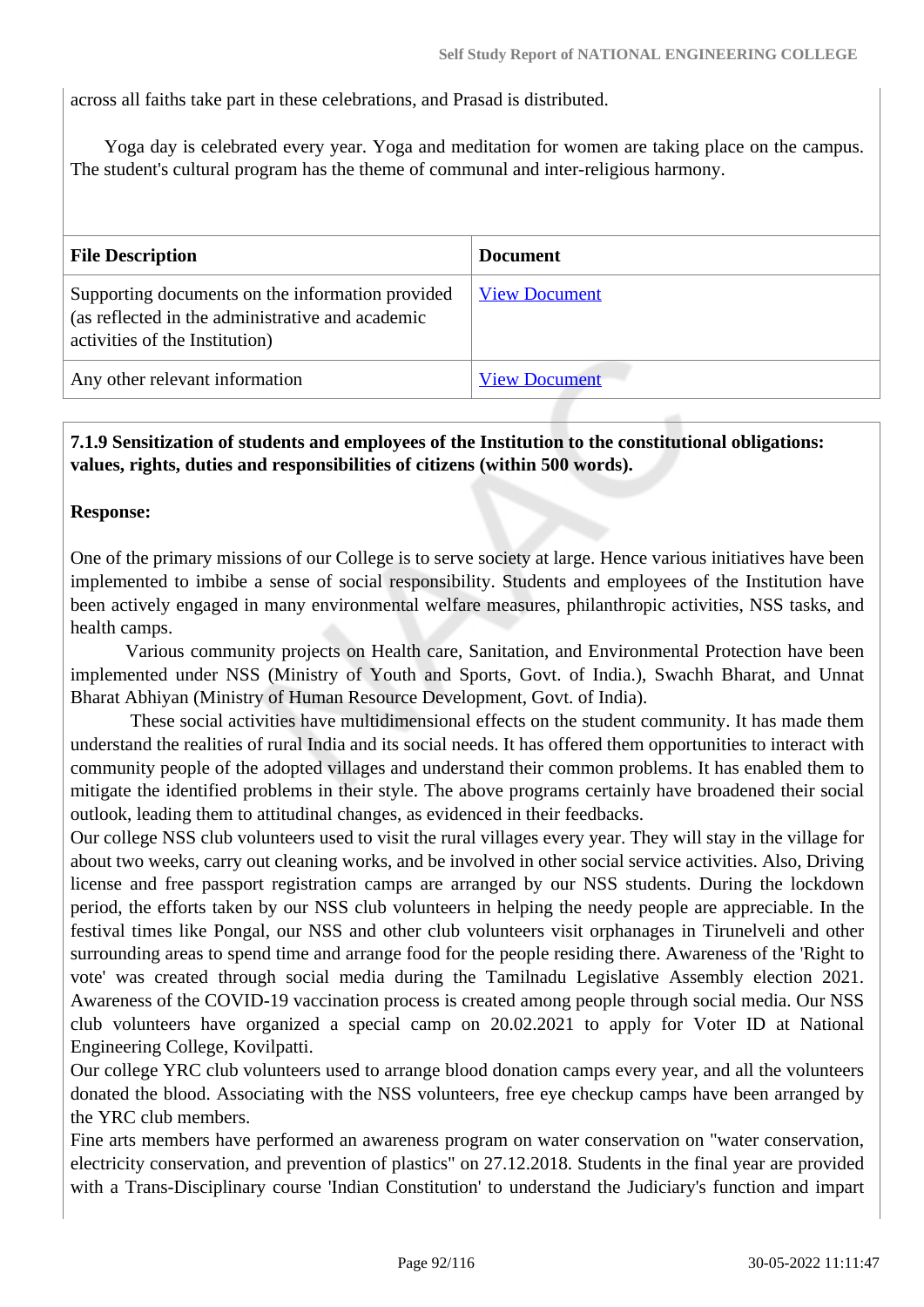knowledge about the constitutional amendments.

When the technical clubs of any department organize a function, trees are planted by the chief guest of the function, faculty members, and Student coordinators.

| <b>File Description</b>                                                                                      | <b>Document</b>      |
|--------------------------------------------------------------------------------------------------------------|----------------------|
| • Details of activities that inculcate values;<br>necessary to render students in to responsible<br>citizens | <b>View Document</b> |
| Any other relevant information                                                                               | <b>View Document</b> |

 **7.1.10 The Institution has a prescribed code of conduct for students, teachers, administrators and other staff and conducts periodic programmes in this regard.** 

- **1.The Code of Conduct is displayed on the website**
- **2.There is a committee to monitor adherence to the Code of Conduct**
- **3.Institution organizes professional ethics programmes for students, teachers, administrators and other staff**
- **4.Annual awareness programmes on Code of Conduct are organized**

**Response:** B. 3 of the above

| <b>File Description</b>                                                                                                                                                                       | <b>Document</b>      |
|-----------------------------------------------------------------------------------------------------------------------------------------------------------------------------------------------|----------------------|
| Details of the monitoring committee composition<br>and minutes of the committee meeting, number of<br>programmes organized, reports on the various<br>programs etc., in support of the claims | <b>View Document</b> |
| Code of ethics policy document                                                                                                                                                                | <b>View Document</b> |
| Any other relevant information                                                                                                                                                                | <b>View Document</b> |

## **7.1.11 Institution celebrates / organizes national and international commemorative days, events and festivals (within 500 words).**

#### **Response:**

 Our Institution organizes national and international commemorative days and celebrates festivals like Pongal in the form of Samathuvapongal. In addition to that, our Institution also celebrates the birth and death anniversaries of great Indian personalities like Mahatma Gandhi (Gandhi Jeyanthi), Teachers day (Dr.Radhakrishnan Birthday), and Engineers day (Mokshagundam Visvesvaraya) every year.

 **Independence Day:** The Institution celebrates Independence Day on 15th August of every year with a simple and elegant flag hoisting ceremony in the presence of the invited Chief Guest, who unfurls the national flag followed by a beaming patriotic while singing the National Anthem.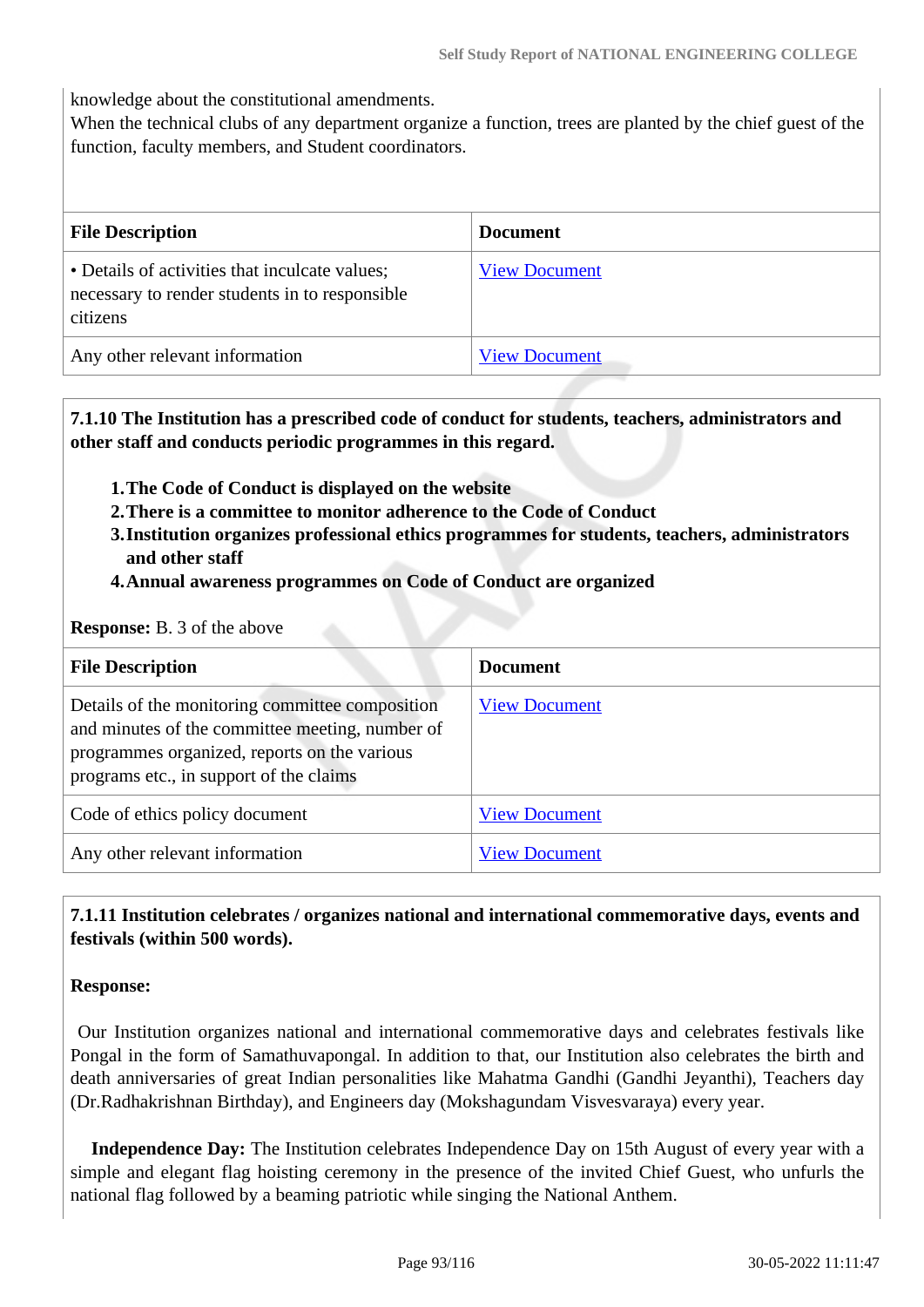**Republic Day:** Republic Day is celebrated on 26th January with joy and patriotic fervor. On this privileged occasion, the celebrations start with the vibrant and elegant National Flag hoisting ceremony. The heartfelt renditions of patriotic songs arise feelings of love and brotherhood among everyone.

 **Engineers day (Birth Anniversary of Sir M. Visvesvaraya):** The Institution celebrates this day on 15th September consistently as an exceptional tribute to the best Indian Engineer Bharat Ratna MokshagundamVisvesvaraya.

 **Teacher's Day**: Teachers' day is celebrated to commemorate the birth anniversary of the second President of India, Dr. Sarvepalli Radhakrishnan, a great teacher and a staunch believer of education, on 5th September 1888.

 In view of celebrating the **birthday of Dr.M.G. Ramachandran**, various competitions have been conducted such as Dance, Solo singing, Essay writing, Poetry, Debate, Mimicry, and Pencil drawing.

 **Women's Day** : The Institution celebrates women's day on 8th March by inviting women from diverse fields to encourage and motivate both girl students and faculty members to be effective in their professional and personal lives.

 **Mahatma Gandhi Birth Anniversary:** The Institution celebrates Mahatma Gandhi Birth Anniversary on 2nd October to remember the father of our nation **Mohandas Karamchand Gandhi**. Festival on this day blowouts peacefulness, Truth, and righteousness among the students.

 **The International Yoga Day** is celebrated on 21st of June to understand and practice the value of yoga. On this special day, numerous competitions were conducted for the students.

| <b>File Description</b>                                                               | <b>Document</b>      |
|---------------------------------------------------------------------------------------|----------------------|
| Geotagged photographs of some of the events                                           | <b>View Document</b> |
| Any other relevant information                                                        | <b>View Document</b> |
| Annual report of the celebrations and<br>commemorative events for the last five years | <b>View Document</b> |

## **7.2 Best Practices**

 **7.2.1 Describe two best practices successfully implemented by the Institution as per NAAC format provided in the Manual.**

**Response:** 

**Best Practice 1:**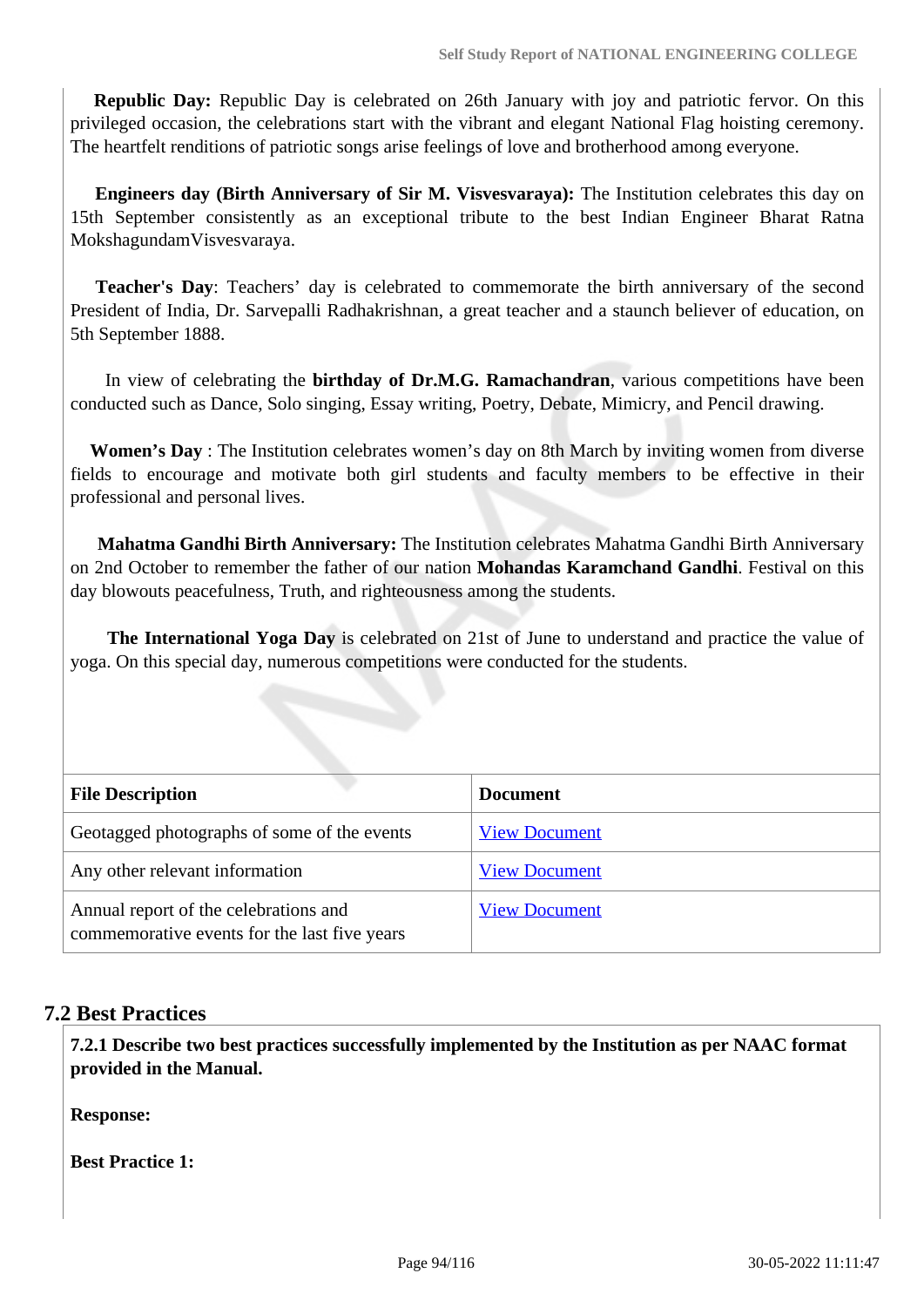## **1. Title of the Practice**

Scheduling appropriate academic planning of every student based on their competency level and making them achieve their career objectives

#### **2. Objectives of the Practice**

- To motivate and guide the students in all academic aspects.
- To make the students identify and fix their dream company, either a Core or a Software Company.
- To motivate the students who are interested in the Government sector and higher studies.
- To identify the students' ability towards their goal and make them contribute in all activities like competitions, technical contests, internships, etc.
- To make students recognize their strengths and weaknesses and to take appropriate corrective action.

#### **3. The Context**

Many job opportunities are there for potential students. Effective communication skills are required everywhere they go to attend conferences, interviews, workplaces, etc. the core skill is vital in core companies, R&D organizations, and IT sectors. In order to impart leadership qualities with social consciousness, apart from the industry-based curriculum, Non CGPA courses have been introduced Regulation 2015. These courses teach discipline and harmony at all levels and provide other allied skills to cope with real-time. As engineering students, they must be capable of developing products for the community from their ideation and prototyping, articulating the research findings and publish them in reputed journals, filing for patents. In order to improve the competency, skill development courses such as communication skills, Product development, project work, internship/in-plant training have been introduced as mandatory courses.

NEWGEN IEDC enables the student to design the product for the Society with the funding.

#### **4. The Practice**

 Around 20 students will be assigned to each Mentor, who will also act as their local guardian and assist them in academic and other activities. The students are advised to meet their Mentor once a week mandatorily as per the timetable and discuss their problems freely. Apart from this, the students are meeting their mentors based on their needs. The mentors are responsible for maintaining the record separately for each student and updating all the information about that particular student in his record. Counseling is given to the students who are poor in academics and soft skills, lagging in communication skills, having family problems, and behavioral/attitude problems. Tutors are taking care of the completion of Non-CGPA courses for the course completion. The Institution has a robust mechanism in developing the skills of the students throughout their curriculum. The mechanisms are as follows.

| II Year | Academic Achievements | Tutors monitor the academic performance of the stude  |     |
|---------|-----------------------|-------------------------------------------------------|-----|
|         |                       | motivating the students to secure good marks in acade |     |
|         |                       | They are also taking care of slow learners.           |     |
|         |                       |                                                       |     |
|         |                       |                                                       |     |
|         | Online courses        | Students are encouraged to learn courses through      | onl |
|         |                       |                                                       |     |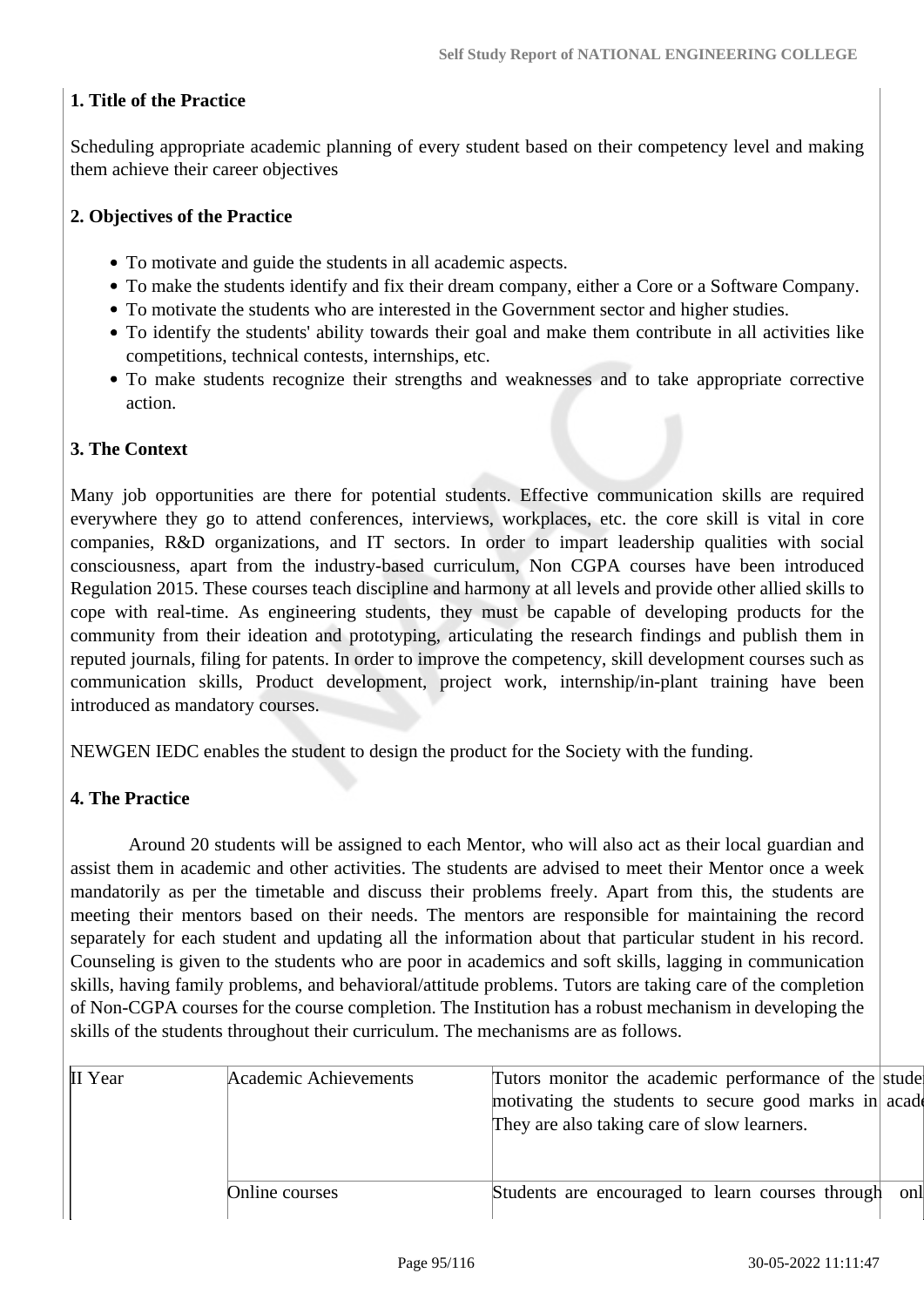|                 |                                                                                                                                          | such as NPTEL, SWAYAM, MOOC, MIT, Coursera<br>transfer is also allowed in the regulations to encourage the                                                                                                                                                                                                                                                                                                                                                                                                                                                                                                                                                    |
|-----------------|------------------------------------------------------------------------------------------------------------------------------------------|---------------------------------------------------------------------------------------------------------------------------------------------------------------------------------------------------------------------------------------------------------------------------------------------------------------------------------------------------------------------------------------------------------------------------------------------------------------------------------------------------------------------------------------------------------------------------------------------------------------------------------------------------------------|
|                 | Improving slow learners                                                                                                                  | Tutors identify the slow learners, understand the gap,<br>students to learn, and improve the performances of slow le                                                                                                                                                                                                                                                                                                                                                                                                                                                                                                                                          |
| <b>III</b> Year | paper publication                                                                                                                        | product development activities and Courses like product development laboratory, researc<br>patent review, mini-project, and project work are av<br>students in the curriculum. The tutors identify the qutstar<br>from their wards. They are encouraged to participat<br>development and research paper publication. Various co<br>such as NewGen IEDC, Product development centers, a<br>and association, etc., encourage and fund students<br>prototypes.                                                                                                                                                                                                   |
|                 | *Encouraging<br>students<br>the<br>participate<br>in<br>national<br>international events<br>*Competency<br>training<br>career settlement | to Competencies of the students are improved through skill<br>and facilities provided by the Institution. Forums like code IT<br>placement cell are doing these activities. Tutors are en<br>students to participate, and monitoring their performance.<br>towards                                                                                                                                                                                                                                                                                                                                                                                            |
| <b>IV</b> Year  | Career settlement                                                                                                                        | Students can choose a career path with the available oppo<br>as core placement, IT company placement, Gover<br>placement preparation, Higher<br>studies<br>through<br>examinations, and entrepreneurial ways. Tutors are id<br>student's interest, based on which their career and dream<br>fixed, and it will be presented before the $HoD $ and<br>College is providing training to all types of career settlem<br>Core and IT placement training are taken care of by the<br>placement cell of the Institute. The GATE Forum of our<br>competitive examination training. Entrepreneurship<br>provided by Entrepreneurship Development Cell and K.<br>Cell. |

The parents-teachers meeting is organized once every semester. The parents meet Tutor, the class in charge, HoD, and the Principal and clarify their doubts about the students' performance in all aspects.

## **5. Evidence of Success**

- 1.The students in each semester obtain the internal assessment marks, and the attendance particulars are entered in the Students' records so that Mentor and HOD can see the students' progress periodically. Their CO attainments can be verified against the targets.
- 2.The fast learner and slow learner students could be easily identified, and appropriate steps are taken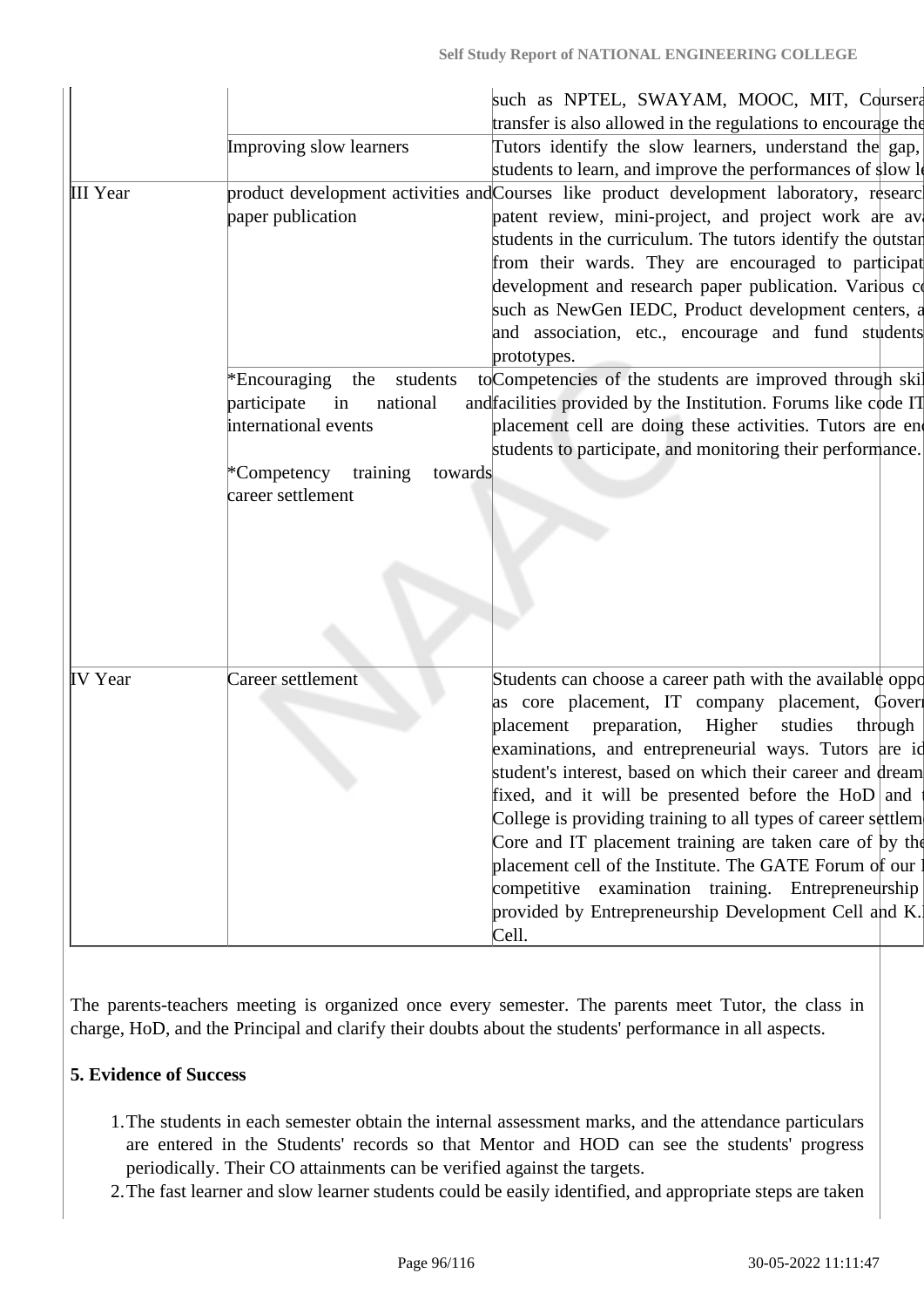for those students for their enhancement to the next level.

- 3.A mentor could track the completion of Non-CGPA courses that were mandatory for all the students.
- 4.Seminars attended, NPTEL courses completed, Papers presented in national and international Conferences are all noted in the record sheet.
- 5.The student's record also contains information about their internship details, Placement details, etc.,
- 6.Students are also mentored for project work, product development, hackathons, conferences, publishing research articles in the journal, etc., by the mentors.
- 7.Even after completing the course, students' records are kept safely to clarify the company's queries about their potential, their year of completion, etc.

#### **6. Problems encountered and Resources Required**

- The Institute is situated in a rural area where the students are not exposed to the current enhancements. To overcome this, Tutor plays a vital role by making them aware of the same.
- To mold the students' mentality to improve their personality was a difficult task without hampering academics.

#### **BEST PRACTICE 2**

#### **1. Title of the Practice**

 Providing adequate facilities and schemes for the faculty members to achieve their higher competency level in both academic and research

#### **2. Objectives of the Practice**

- To facilitate in defining the short-term goals (in line with vision and mission) to be achieved in three years for college and each department.
- To frame competency matrix for faculty in different cadre to achieve these goals.
- To set the mechanism for analyzing the competency level and to assess the competency gaps of every faculty members.
- To facilitate in arranging faculty training programmes to fill the competency gap for the faculty of various departments of different cadres and domains.
- To set the mechanism for assessing the progress of the college and department in achieving their short-term goals every year.
- To set the mechanism for reviewing and redefining the short-term goals after the stipulated time period.
- To bring smooth transition in the teaching-learning process from present passive learning to the active learning process and standardize the practice uniformly in all departments.

#### 3. **The Context**

 The competency of each faculty member of various departments is assessed. The progress and the competency gap of a faculty are analyzed. The competency gap of each faculty is compensated by making them attend seminars, conferences, workshops, and faculty development programme in their respective domains. A well-defined mechanism of conducting a series of reviews has to be adopted to standardize the quality of the faculty members in both the teaching-learning process and research. Laboratories and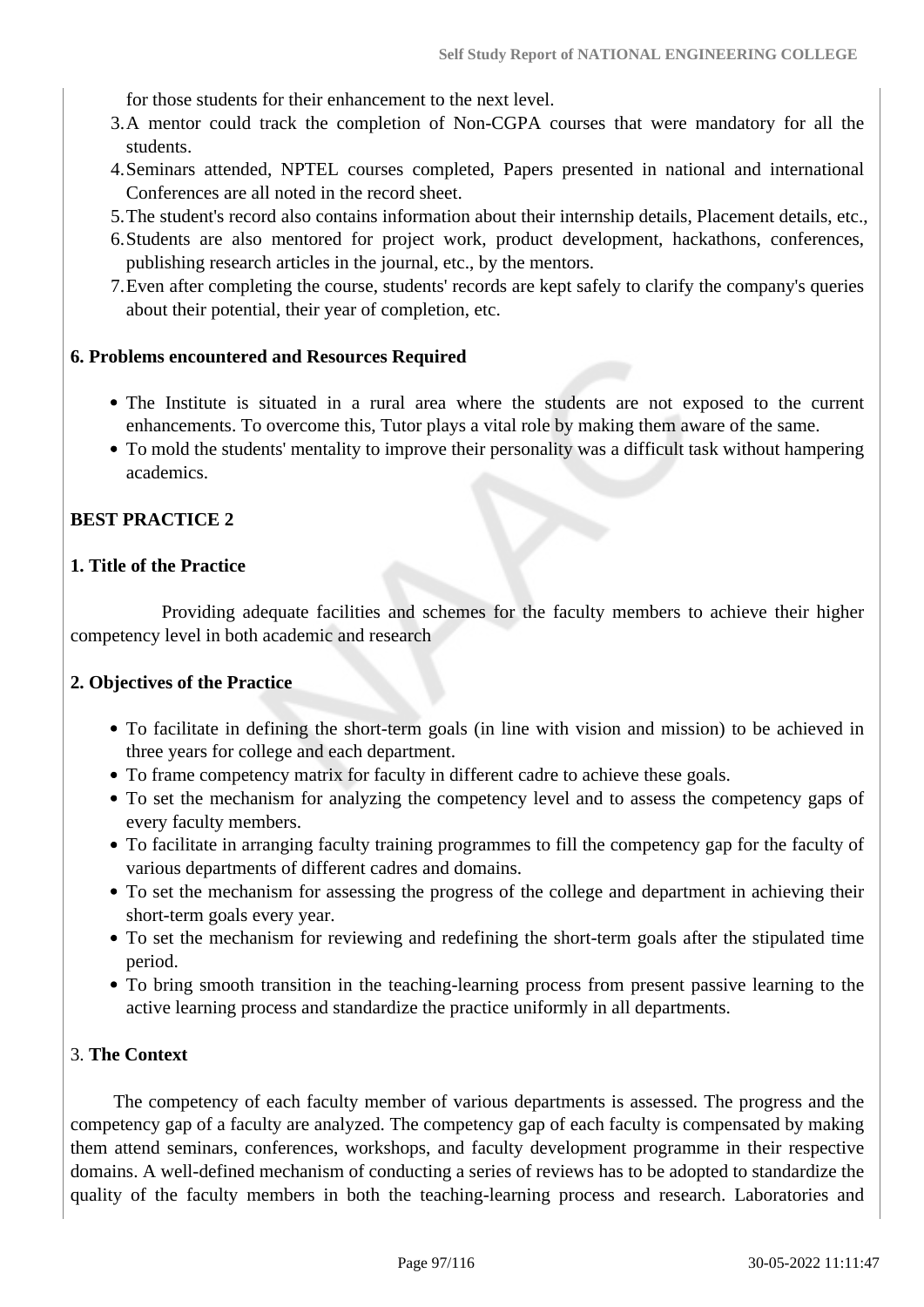research centers are well equipped with advanced facilities to upgrade our faculty members' knowledge and keep them updated in their respective domains. To accomplish the required advanced expertise and capabilities in the field of engineering as well as the ability to quickly penetrate to the heart of the increasingly complex and diverse problems of modern society and break them down into solvable challenges. There should be a change, and that change should be put into practice in the field.

#### **4. The Practice**

 The faculty members are encouraged to undergo Industry Know how-program and industry-institute interaction in various reputed industries by providing financial aid. To promote the high-quality research publications on the campus, the institute encourages the faculty members to get funded projects from various government agencies. The faculty members are provided with adequate financial aid and administrative support for attending FDP/Seminar/Conference in various reputed Institutions for skill upgradation.

 To bring consistency in the growth of research status and post Ph.D. publication of the faculty members, a research review meeting has been conducted once a semester. Incentives are provided for the funded project, research publications, and research projects.

#### **5. Evidence of Success**

 The institute has made concerted efforts to establish a state-of-art research ambiance, persuade sponsored and collaborative research, enhance industry interaction and consultancy, develop augmented research laboratories, and foster industrial need research works. Research and Development of the college focus in several areas like Computation, Energy, Environment, Image Processing, Materials, Manufacturing, Nanotechnology, Telecommunication, and Sensor Networks and Simulation studies. Six departments of NEC have been recognized as research centers by Anna University, Chennai.

 The research centers of our institute are supported by the research advisory board of eminent external professors and scientists, 48 recognized supervisors, 74 Ph.D. holders, and 113 research scholars covering wide-ranging areas of specialization in Engineering, Technology, and Sciences. The institute is actively involved in various funded projects and has received over Rs. 6.4 Crores from various agencies of Government like AICTE, BRNS, CSIR, DST, DRDO, ICMR, IGCAR, TNSTC, etc. The net worth of all the institution's projects is around 1.3 crores, and about 20 projects have been successfully completed by the institution since 2016. Both faculty members and students are motivated towards innovation and startups through the KR incubation center. Around 77 research papers and articles are published in the reputed Scopus /WOS indexed journals in 2016-2017, 104 research papers and articles in 2017-2018, 118 research papers and articles in 2018-2019, 163 research papers and articles in 2019-2020 and 149 research papers and articles in 2020-2021.

#### **6. Problems Encountered and Resources Required**

 Various steps are taken for the development of the faculty members in terms of academics, research, funded projects, and consultancy. Immense support, facilities, and opportunities are provided by technically providing the training to publish the research articles and patent and write the project proposal. Faculty members are motivated to submit the project proposal. The net worth of all the institution's projects is around 1.3 crores, and around 20 projects have been successfully completed by the institution since 2016. The institute facilitates the faculty members to execute sponsored research, industrial consultancy,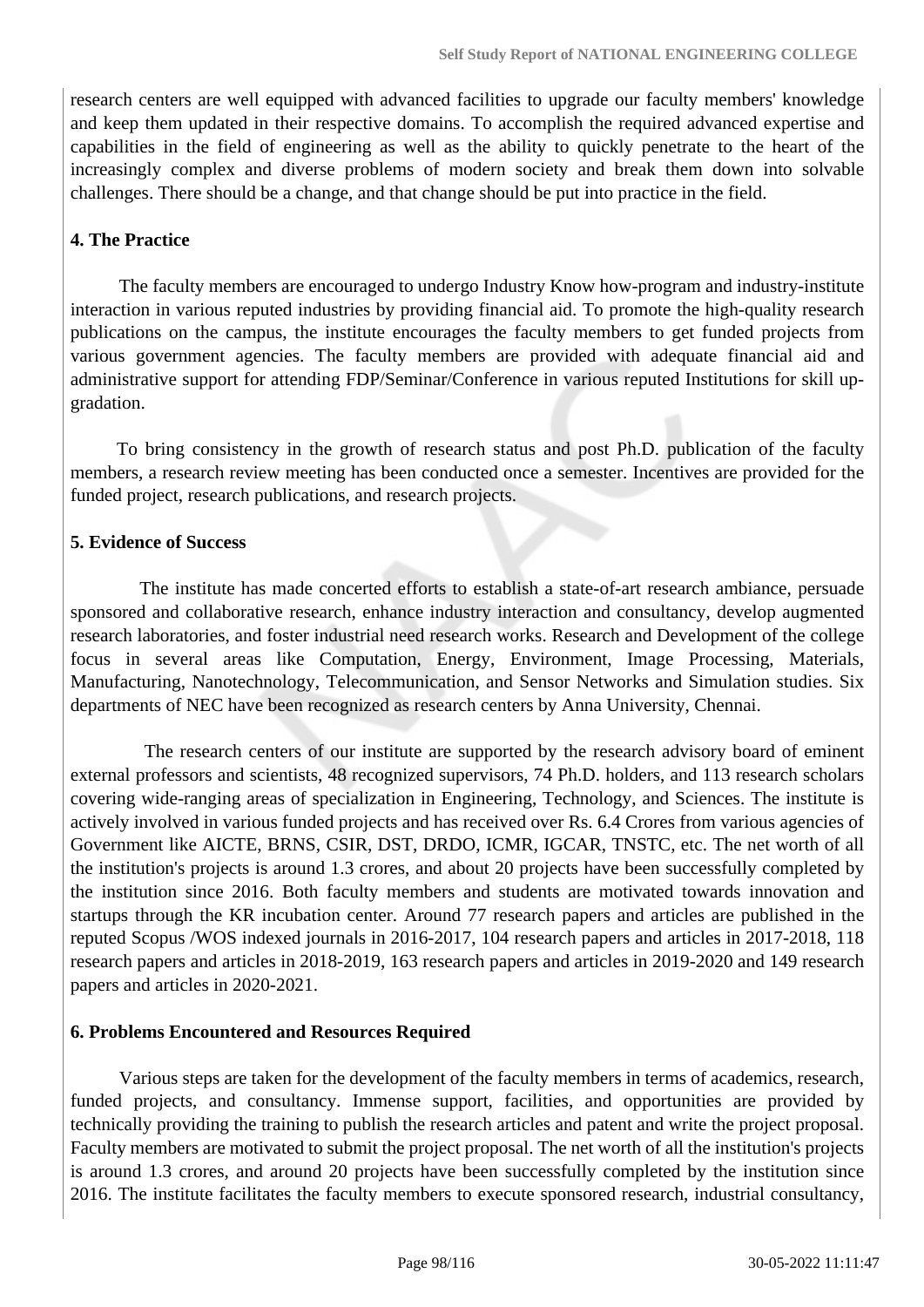and collaborative research. The faculty members have been trying to overcome the difficulties in getting the funded projects from the agencies such as DST, DRDO, BRNS, CSIR, and DBT.

| <b>File Description</b>                      | <b>Document</b>      |
|----------------------------------------------|----------------------|
| Best practices in the Institutional web site | <b>View Document</b> |
| Any other relevant information               | <b>View Document</b> |

## **7.3 Institutional Distinctiveness**

 **7.3.1 Portray the performance of the Institution in one area distinctive to its priority and thrust within 1000 words**

**Response:** 

#### **Provision of availing internship to become industrial ready engineers**

 The prime motive of the Institution is to mould and empower students in the pursuit of knowledge, values, and social responsibility and help them achieve excellence in various fields, thereby also preparing them to face global challenges. Our Institution has never faltered in stimulating the students to pursue knowledge, ethics, and citizenship.

 The Institute has established its distinctive approach towards this comprehensive Vision using certificate courses or by allowing the students to organize events to develop their skills, multidisciplinary project development, Entrepreneurship development, Ethical and Human value development, and Earn while Learn.

 All the students are motivated to undergo Inplant Training / Internship at industry or research organization or university or Live-in-Lab for the period prescribed in the curriculum during summer and winter vacation. One credit will be awarded for the students undergoing two weeks internships; for four weeks, it is two credits, for six weeks, it is three credits, and for eight weeks, it is four credits.

#### **Internship: Earn While Learn**

Our Institute organizes various workshops and training sessions to enhance the student's skills based on the industrial needs such as Personality enrichment, Employability skill development, Entrepreneurial development, Language skill development, etc. The students studying UG and PG courses take up their projects through an internship in industries or in the R&D institutions that give hands-on experience in their area of interest.

 According to our curriculum, Institute has given the provision for students to avail the Paid internship during the final year either for industrial projects based on their interest or for the industry offers prior placement. Students can start working from the final year onwards by utilizing above said provisions.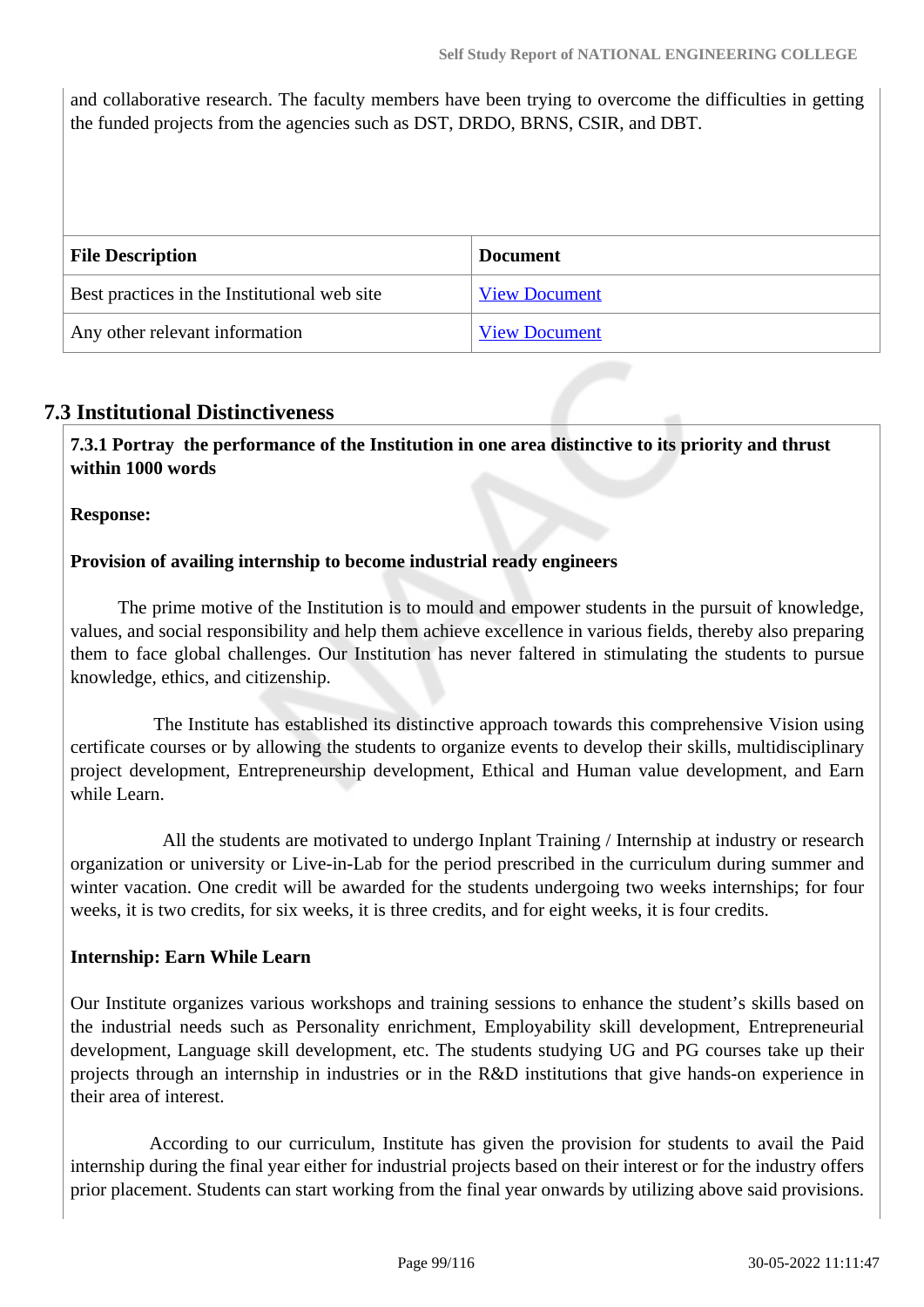This is one of the privileges for the students to have industrial exposure and the earlier career settlement.

Mentors motivate the students from the third year onwards for the final year internship. They are motivated to do the required Major and Minor courses in the NPTEL and start their Mini and Major projects in the pre-final year. This provision is to be availed by the students with the proper guidelines of the Mentor, and the outcome of the practice is assessed by the Head of the Department and the Principal. Without compromises in the regular academic attainment, the student would make optimum use of the advanced opportunities to get their career settled at the end of the course.

- Apart from this, in-house industrial internships are offered,
- In ECE Department VLSI chip testing lab has been established in collaboration with M/s. Tessolve Semiconductor Private Limited, Bengaluru during 2017-18. students are trained and provided internships every year in this laboratory as per the requirements of Chip Testing Industries. M/s. Tessolve Semiconductor Private Limited Company offers training for the recruited students of the final year.
- Industry-specific incubation labs have been set up in the academic year 2018-19 in association with M/s. Nanolitho Technologies Pvt., Ltd, Bengaluru & M/s. QAssure Technologies India Pvt Ltd, Chennai to develop student's ability to work in a real-time industry-based project. Through these Incubation centres, students have been provided internship training and recruited by the Industries.
- In the academic year 2019-20, NEC-Mistral Research and Development lab has been established in the department. The Industrial experts selected the students based on the online screening test. Skillbased training was given to the selected students in the R&D Lab in the embedded domain.

| Sl.No. | Academic year | <b>Total Number of</b><br>offers |
|--------|---------------|----------------------------------|
| 1.     | $2016 - 2017$ | 07                               |
| 2.     | $2017 - 2018$ | 26                               |
| 3.     | $2018 - 2019$ | 89                               |
|        | $2019 - 2020$ | 119                              |
| 5.     | $2020 - 2021$ | 169                              |

| <b>File Description</b>                      | <b>Document</b>      |
|----------------------------------------------|----------------------|
| Any other relevant information               | <b>View Document</b> |
| Appropriate web in the Institutional website | <b>View Document</b> |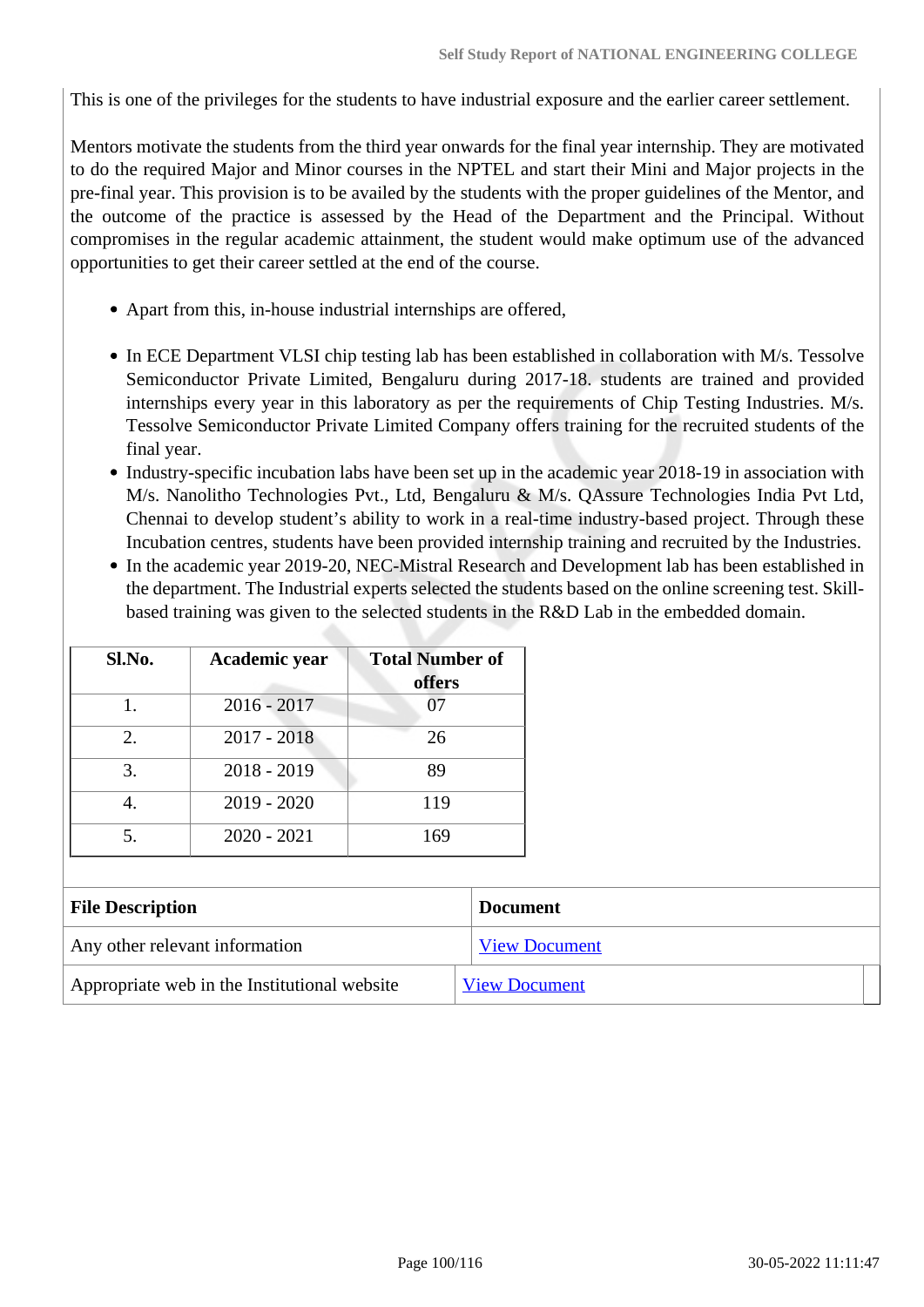# **5. CONCLUSION**

## **Additional Information :**

- The institution's five engineering UG programs have been accredited by the NBA, New Delhi, under the Tier 1 category.
- The National Assessment and Accreditation Council (NAAC) has graded our institution with B++ Grade.
- In the National Institutional Ranking Framework (NIRF), our institution has achieved the National ranking of 191th position in the year 2021, 189th position in the year 2020, and 166th position in the year 2019 under the category of engineering, including IITs and NITs.
- Atal Ranking of institutions on innovation achievements (ARIIA) has graded our institution with band A, ranked between 6th - 25th.
- UGC accorded our institute to continue with the Autonomous status with the validity till the year 2024.
- The Ministry of Education's (MoE's) Innovation Cell has accorded 5 Star status to our institute for promoting innovations.
- AICTE–CII survey of the industry-linked Technical institutions has graded our institute with a score of band > 30 and rated with platinum continuously for four years.
- All the departments of our institute are recognized as Research centres by Anna University, Chennai.
- NPTEL recognized the institution as one of the serious participants and rewarded the institution with the local chapter star status.
- The institution has secured 622nd position out of 2700+ participating colleges across India in the all India ranking of the Internshala, India's top internship and training platform.
- Cambridge English Assessment has recognized the institution as one of the centers for conducting the BEC (Business English Certificate) exam to assess students' language proficiency.
- The NSS wing has received the appreciation certificate twice from the Thoothukudi Collectorate for the successful implementation of swachh Bharat Abhiyan in the two adopted villages.
- For the successful implementation of Unnath Bharat Abhiyan in the five adopted villages, the NSS wing of the institution has received the perennial assistance fund award worth Rs. 1.75 Lakhs from the Government of India.
- The NSS unit received the best NSS unit award from Anna University, Chennai.
- More than 100 companies have been visiting the campus every year, and the institution has 90% of consistent job placement for students.
- The institution also has two on-campus industries.

## **Concluding Remarks :**

 The visionary and proactive management facilitates both the faculty members and students with wellequipped infrastructure facilities to achieve the institute's vision. The institution encourages and sponsors the faculty members, research scholars, and students to participate in seminars, workshops, faculty development programs, intra-college and inter-college competitions.

 The institution has a vibrant placement cell that trains the students and provides them with a wide range of job opportunities with 90% consistent placement. The students are also motivated and equipped to participate in the Campus placement programs. Renowned companies with attractive salary packages are invited for the campus recruitment drive. Companies that are part of on-campus placements are from the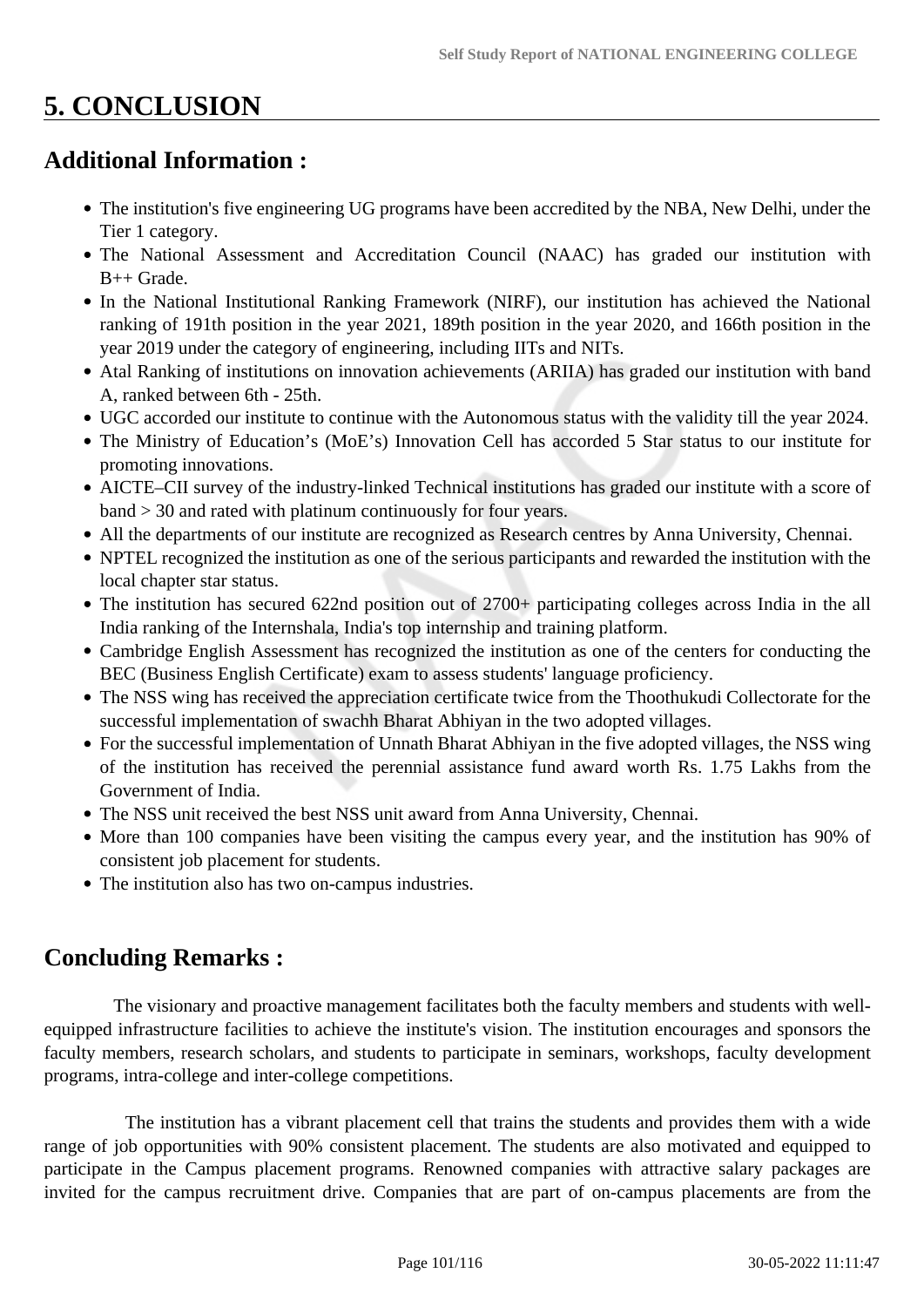Software and Core Engineering industry. The faculty members are highly qualified, well-experienced, dedicated, enthusiastic, and research-oriented. They have been utilizing ICT in classroom teaching to meet the emerging needs of education in the global context.

 The Management, Administrators, Principal, CoE, Deans, HoDs, Faculty members, and staff are working together as one team and are much focused on improving the institution's standard. The institution ever remains unique in its perception of assuring holistic development and meeting the growing demands of society. Besides providing the theoretical base, the institution paves a practical and humanistic approach to the teachinglearning process.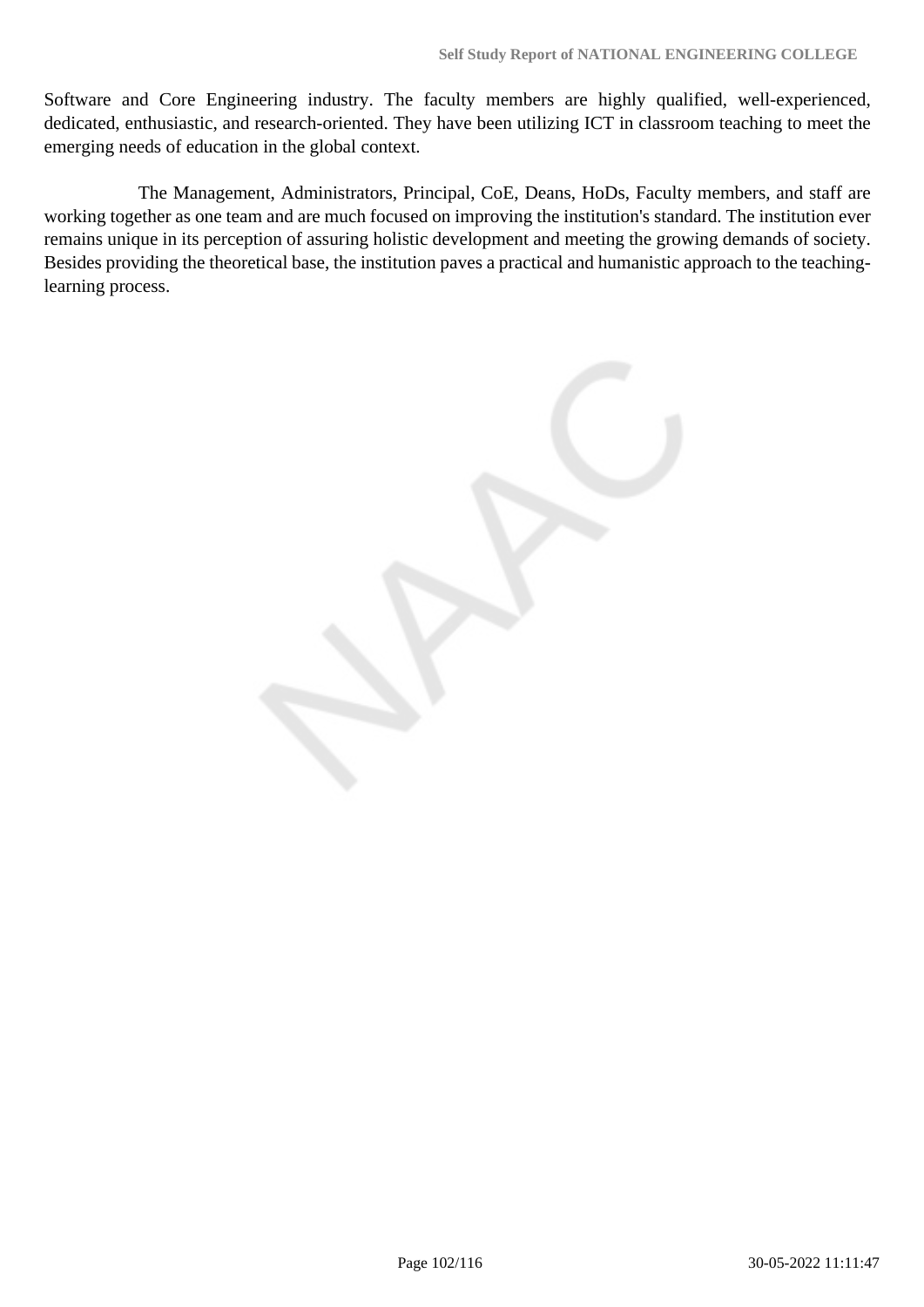# **6.ANNEXURE**

## **1.Metrics Level Deviations**

| Metric ID                                                                           | Sub Questions and Answers before and after DVV Verification                                |                           |                                       |         |                                                                     |         |                                                                                              |  |
|-------------------------------------------------------------------------------------|--------------------------------------------------------------------------------------------|---------------------------|---------------------------------------|---------|---------------------------------------------------------------------|---------|----------------------------------------------------------------------------------------------|--|
| 1.1.3                                                                               | Average percentage of courses having focus on employability/entrepreneurship/skill         |                           |                                       |         |                                                                     |         |                                                                                              |  |
|                                                                                     | development offered by the institution during the last five years                          |                           |                                       |         |                                                                     |         |                                                                                              |  |
|                                                                                     |                                                                                            |                           |                                       |         |                                                                     |         |                                                                                              |  |
|                                                                                     |                                                                                            |                           |                                       |         |                                                                     |         | 1.1.3.1. Number of courses having focus on employability/entrepreneurship/skill              |  |
| development year-wise during the last five years<br>Answer before DVV Verification: |                                                                                            |                           |                                       |         |                                                                     |         |                                                                                              |  |
|                                                                                     |                                                                                            |                           |                                       |         |                                                                     |         |                                                                                              |  |
|                                                                                     |                                                                                            | 2020-21                   | 2019-20                               | 2018-19 | 2017-18                                                             | 2016-17 |                                                                                              |  |
|                                                                                     |                                                                                            | 982                       | 985                                   | 883     | 1012                                                                | 799     |                                                                                              |  |
|                                                                                     |                                                                                            |                           | <b>Answer After DVV Verification:</b> |         |                                                                     |         |                                                                                              |  |
|                                                                                     |                                                                                            | 2020-21                   | 2019-20                               | 2018-19 | 2017-18                                                             | 2016-17 |                                                                                              |  |
|                                                                                     |                                                                                            | 882                       | 885                                   | 783     | 912                                                                 | 699     |                                                                                              |  |
|                                                                                     |                                                                                            |                           |                                       |         |                                                                     |         |                                                                                              |  |
|                                                                                     |                                                                                            |                           | from shared report of courses by HEI. |         |                                                                     |         | Remark: DVV has excluded courses such as Heat and Mass Transfer, Dynamics of Machinery etc   |  |
|                                                                                     |                                                                                            |                           |                                       |         |                                                                     |         |                                                                                              |  |
| 1.3.2                                                                               |                                                                                            |                           |                                       |         |                                                                     |         | Number of value-added courses for imparting transferable and life skills offered during last |  |
|                                                                                     | five years.                                                                                |                           |                                       |         |                                                                     |         |                                                                                              |  |
|                                                                                     |                                                                                            |                           |                                       |         |                                                                     |         |                                                                                              |  |
|                                                                                     |                                                                                            |                           | Answer before DVV Verification:       |         |                                                                     |         | 1.3.2.1. How many new value-added courses are added within the last five years               |  |
|                                                                                     |                                                                                            |                           |                                       |         |                                                                     |         |                                                                                              |  |
|                                                                                     |                                                                                            | 2020-21                   | 2019-20                               | 2018-19 | 2017-18                                                             | 2016-17 |                                                                                              |  |
|                                                                                     |                                                                                            | 65                        | 63                                    | 65      | 64                                                                  | 64      |                                                                                              |  |
|                                                                                     |                                                                                            |                           | <b>Answer After DVV Verification:</b> |         |                                                                     |         |                                                                                              |  |
|                                                                                     |                                                                                            | 2020-21                   | 2019-20                               | 2018-19 | 2017-18                                                             | 2016-17 |                                                                                              |  |
|                                                                                     |                                                                                            | 44                        | 40                                    | 41      | 31                                                                  | 32      |                                                                                              |  |
|                                                                                     |                                                                                            |                           |                                       |         |                                                                     |         |                                                                                              |  |
|                                                                                     |                                                                                            |                           |                                       |         |                                                                     |         | Remark : DVV has excluded courses such as Programming in C, Industrial Electronics, Image    |  |
|                                                                                     |                                                                                            |                           |                                       |         | Processing Algorithms etc from shared courses report by HEI.        |         |                                                                                              |  |
|                                                                                     |                                                                                            |                           |                                       |         |                                                                     |         |                                                                                              |  |
| 1.4.2                                                                               |                                                                                            |                           |                                       |         | The feedback system of the Institution comprises of the following : |         |                                                                                              |  |
|                                                                                     |                                                                                            |                           |                                       |         |                                                                     |         | Answer before DVV Verification : A. Feedback collected, analysed and action taken and report |  |
|                                                                                     |                                                                                            | made available on website |                                       |         |                                                                     |         |                                                                                              |  |
|                                                                                     | Answer After DVV Verification: B. Feedback collected, analysed and action taken            |                           |                                       |         |                                                                     |         |                                                                                              |  |
|                                                                                     | Remark : DVV has considered B. Feedback collected, analysed and action taken as per shared |                           |                                       |         |                                                                     |         |                                                                                              |  |
|                                                                                     |                                                                                            | feedback report by HEI.   |                                       |         |                                                                     |         |                                                                                              |  |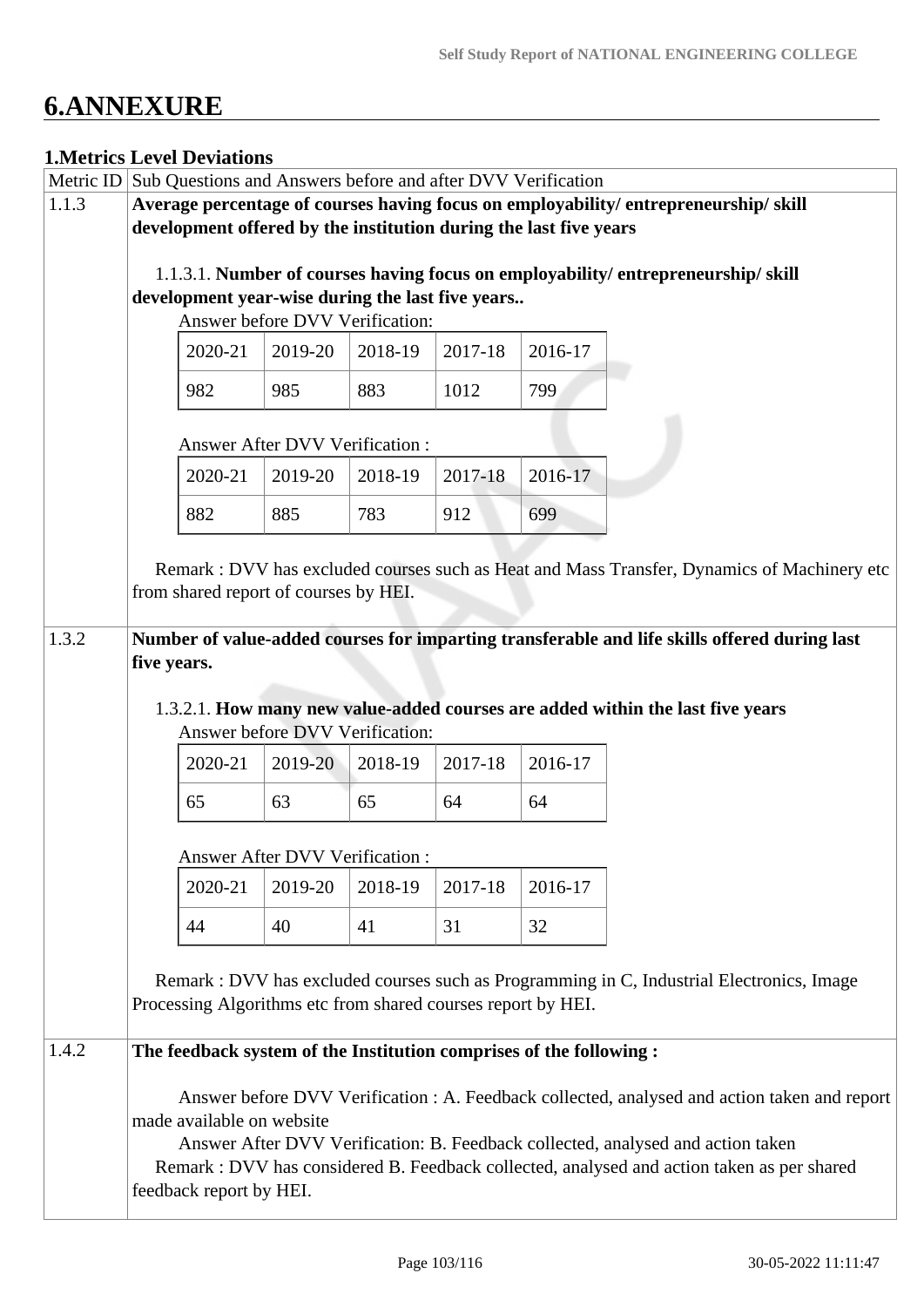| 2.1.1 | <b>Average Enrolment percentage (Average of last five years)</b>                                                                                                        |         |                                                                    |         |         |         |                                                                                                  |
|-------|-------------------------------------------------------------------------------------------------------------------------------------------------------------------------|---------|--------------------------------------------------------------------|---------|---------|---------|--------------------------------------------------------------------------------------------------|
|       | 2.1.1.1. Number of students admitted year-wise during last five years<br>Answer before DVV Verification:                                                                |         |                                                                    |         |         |         |                                                                                                  |
|       |                                                                                                                                                                         | 2020-21 | 2019-20                                                            | 2018-19 | 2017-18 | 2016-17 |                                                                                                  |
|       | 564                                                                                                                                                                     |         | 615                                                                | 651     | 723     | 747     |                                                                                                  |
|       |                                                                                                                                                                         |         |                                                                    |         |         |         |                                                                                                  |
|       |                                                                                                                                                                         |         | Answer After DVV Verification:                                     |         |         |         |                                                                                                  |
|       |                                                                                                                                                                         | 2020-21 | 2019-20                                                            | 2018-19 | 2017-18 | 2016-17 |                                                                                                  |
|       | 487                                                                                                                                                                     |         | 535                                                                | 587     | 664     | 674     | 2.1.1.2. Number of sanctioned seats year wise during last five years                             |
|       |                                                                                                                                                                         |         | Answer before DVV Verification:                                    |         |         |         |                                                                                                  |
|       |                                                                                                                                                                         | 2020-21 | 2019-20                                                            | 2018-19 | 2017-18 | 2016-17 |                                                                                                  |
|       | 682                                                                                                                                                                     |         | 703                                                                | 907     | 907     | 943     |                                                                                                  |
|       |                                                                                                                                                                         |         | <b>Answer After DVV Verification:</b>                              |         |         |         |                                                                                                  |
|       |                                                                                                                                                                         | 2020-21 | 2019-20                                                            | 2018-19 | 2017-18 | 2016-17 |                                                                                                  |
|       | 682                                                                                                                                                                     |         | 703                                                                | 907     | 907     | 943     |                                                                                                  |
|       |                                                                                                                                                                         |         |                                                                    |         |         |         | Remark : DVV has considered first year admitted students as per shared report of students in     |
|       |                                                                                                                                                                         |         | extended profile 2.1 by HEI.                                       |         |         |         |                                                                                                  |
| 2.3.3 |                                                                                                                                                                         |         |                                                                    |         |         |         | Ratio of students to mentor for academic and other related issues (Data for the latest completed |
|       | academic year)                                                                                                                                                          |         |                                                                    |         |         |         |                                                                                                  |
|       |                                                                                                                                                                         |         | 2.3.3.1. Number of mentors<br>Answer before DVV Verification : 143 |         |         |         |                                                                                                  |
|       |                                                                                                                                                                         |         | Answer after DVV Verification: 141                                 |         |         |         |                                                                                                  |
|       |                                                                                                                                                                         |         |                                                                    |         |         |         | Remark : DVV has excluded those faculty appointed during the academic year 2020-21.              |
| 2.4.3 |                                                                                                                                                                         |         |                                                                    |         |         |         | Average teaching experience of full time teachers in the same institution (Data for the latest   |
|       |                                                                                                                                                                         |         | completed academic year in number of years)                        |         |         |         |                                                                                                  |
|       |                                                                                                                                                                         |         | 2.4.3.1. Total experience of full-time teachers                    |         |         |         |                                                                                                  |
|       | Answer before DVV Verification: 1841.08<br>Answer after DVV Verification: 1041.08                                                                                       |         |                                                                    |         |         |         |                                                                                                  |
|       |                                                                                                                                                                         |         |                                                                    |         |         |         |                                                                                                  |
|       |                                                                                                                                                                         |         |                                                                    |         |         |         | Remark : DVV has excluded those faculty appointed during the academic year 2020-21.              |
| 3.2.1 | Grants received from Government and non-governmental agencies for research projects,<br>endowments, Chairs in the institution during the last five years (INR in Lakhs) |         |                                                                    |         |         |         |                                                                                                  |
|       |                                                                                                                                                                         |         |                                                                    |         |         |         |                                                                                                  |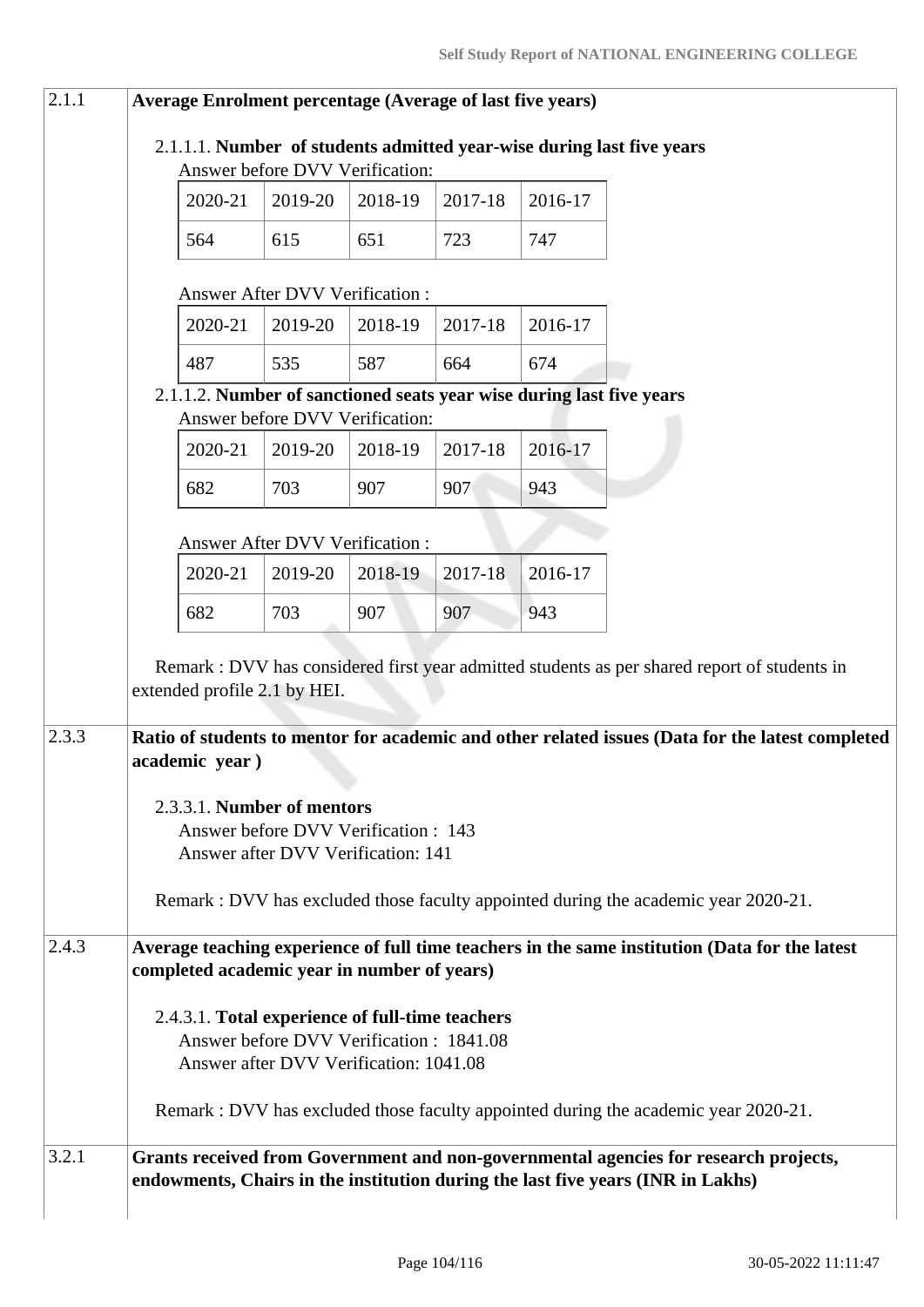| 3.2.1.1. Total Grants from Government and non-governmental agencies for research          |
|-------------------------------------------------------------------------------------------|
| projects, endowments, Chairs in the institution during the last five years (INR in Lakhs) |
| Answer before DVV Verification:                                                           |

|       |       | $2020-21$   2019-20   2018-19   2017-18 |       | 2016-17 |
|-------|-------|-----------------------------------------|-------|---------|
| 67.80 | 48.07 | 68.96                                   | 38.81 | 45.59   |

#### Answer After DVV Verification :

|       |       | $2020-21$   2019-20   2018-19   2017-18   2016-17 |       |       |
|-------|-------|---------------------------------------------------|-------|-------|
| 57.80 | 38.07 | 48.96                                             | 28.81 | 35.59 |

 Remark : DVV has excluded grants for students projects from MSME and grants from DST for non-research project from shared report by HEI.

3.2.2 **Percentage of teachers having research projects during the last five years** 

### 3.2.2.1. **Number of teachers having research projects during the last five years** Answer before DVV Verification:

|             |     | 2020-21   2019-20   2018-19   2017-18   2016-17 |  |
|-------------|-----|-------------------------------------------------|--|
| $1^{\circ}$ | 10. |                                                 |  |

#### Answer After DVV Verification :

|    | 2020-21   2019-20   2018-19   2017-18   2016-17 |    |    |
|----|-------------------------------------------------|----|----|
| 09 |                                                 | 29 | 38 |

Remark : DVV has given the input as per 3.2.1

3.3.2 **Number of workshops/seminars conducted on Research methodology, Intellectual Property Rights (IPR),entrepreneurship, skill development during the last five years.**

> 3.3.2.1. **Total number of workshops/seminars conducted on Research methodology, Intellectual Property Rights (IPR),entrepreneurship, skill development year-wise during the last five years.**

Answer before DVV Verification:

|           |    | $2020-21$   2019-20   2018-19   2017-18   2016-17 |    |
|-----------|----|---------------------------------------------------|----|
| $\bigcap$ | 33 |                                                   | 19 |

## Answer After DVV Verification :

|  | $2020-21$   2019-20   2018-19   2017-18   2016-17 |    |  |
|--|---------------------------------------------------|----|--|
|  | 26                                                | 16 |  |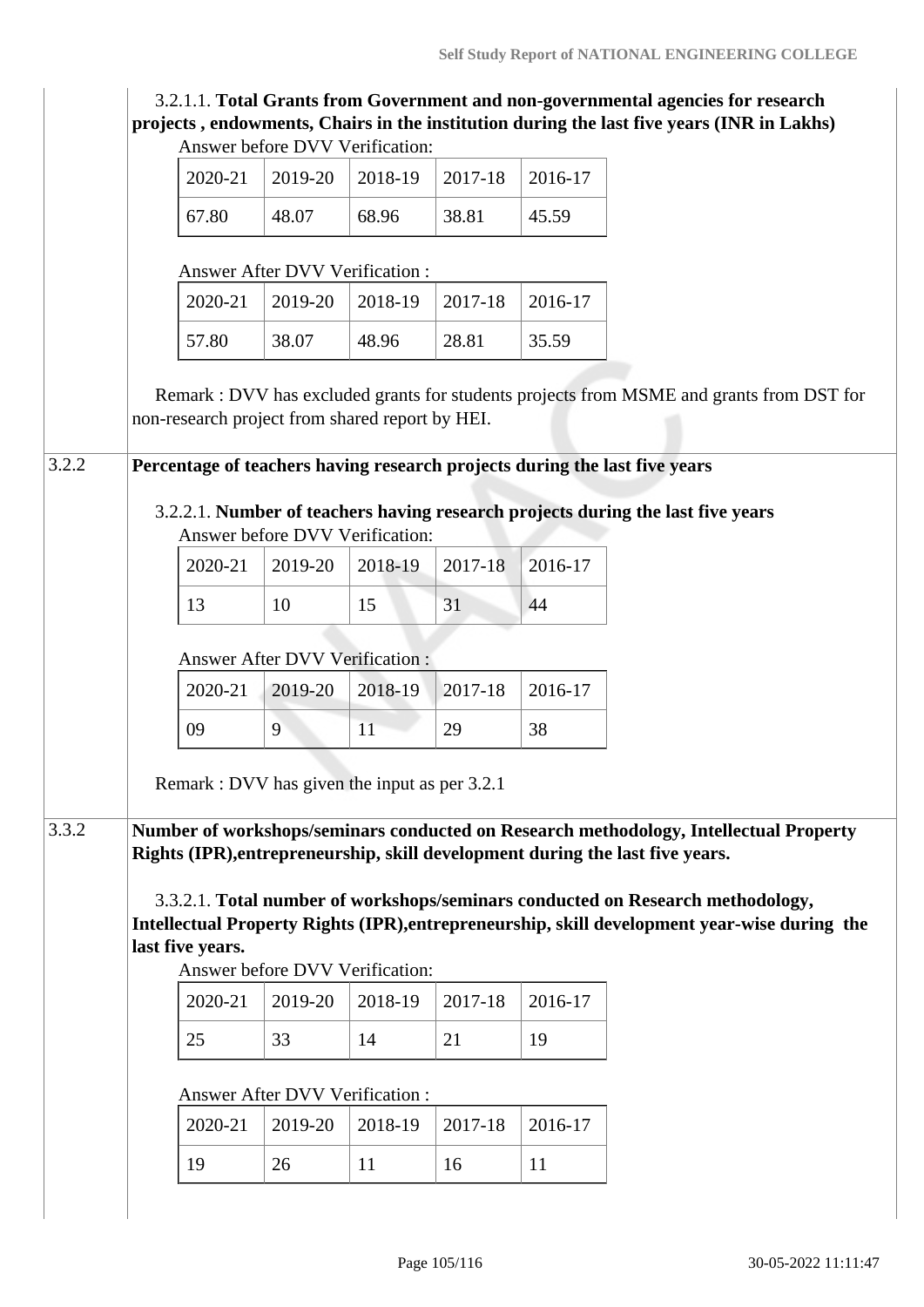|       |            | Numerical Relays from shared report by HEI.                                                                                                                                                                                                                                         |                                                                                                                       |                                            |                                            |                                          | Remark: DVV has excluded technical activities such as Smart Protection and Control using                                                                                                                                                                                           |
|-------|------------|-------------------------------------------------------------------------------------------------------------------------------------------------------------------------------------------------------------------------------------------------------------------------------------|-----------------------------------------------------------------------------------------------------------------------|--------------------------------------------|--------------------------------------------|------------------------------------------|------------------------------------------------------------------------------------------------------------------------------------------------------------------------------------------------------------------------------------------------------------------------------------|
| 3.4.2 |            | supervisors provided at 3.2.3 metric) during the last five years<br>3.4.2.1. How many Ph.Ds are registered within last 5 years<br>Answer before DVV Verification: 70<br>Answer after DVV Verification: 0<br>Answer before DVV Verification: 49<br>Answer after DVV Verification: 49 |                                                                                                                       |                                            |                                            |                                          | Number of Ph.D's registered per teacher (as per the data given w.r.t recognized Ph.D guides/<br>3.4.2.2. Number of teachers recognized as guides during the last five years<br>Remark : DVV has given the 0 as HEI cannot admit any students for Ph. D programme.                  |
| 3.4.3 | years      | last five years<br>2020-21<br>136<br>2020-21<br>$\overline{0}$<br>publications.                                                                                                                                                                                                     | Answer before DVV Verification:<br>2019-20<br>133<br><b>Answer After DVV Verification:</b><br>2019-20<br>$\mathbf{0}$ | 2018-19<br>95<br>2018-19<br>$\overline{0}$ | 2017-18<br>88<br>2017-18<br>$\overline{0}$ | 2016-17<br>64<br>2016-17<br>$\mathbf{0}$ | Number of research papers per teachers in the Journals notified on UGC website during the<br>3.4.3.1. Number of research papers in the Journals notified on UGC website during the last five<br>Remark : DVV has given the 0 as per HEI has not provided UGC CARE link for all the |
| 3.4.4 | five years | 2020-21<br>43<br>2020-21<br>32                                                                                                                                                                                                                                                      | Answer before DVV Verification:<br>2019-20<br>30<br>Answer After DVV Verification :<br>2019-20<br>21                  | 2018-19<br>28<br>2018-19<br>19             | 2017-18<br>16<br>2017-18<br>11             | 2016-17<br>13<br>2016-17<br>9            | Number of books and chapters in edited volumes / books published per teacher during the last<br>3.4.4.1. Total number of books and chapters in edited volumes/books published and papers<br>in national/international conference proceedings year-wise during last five years      |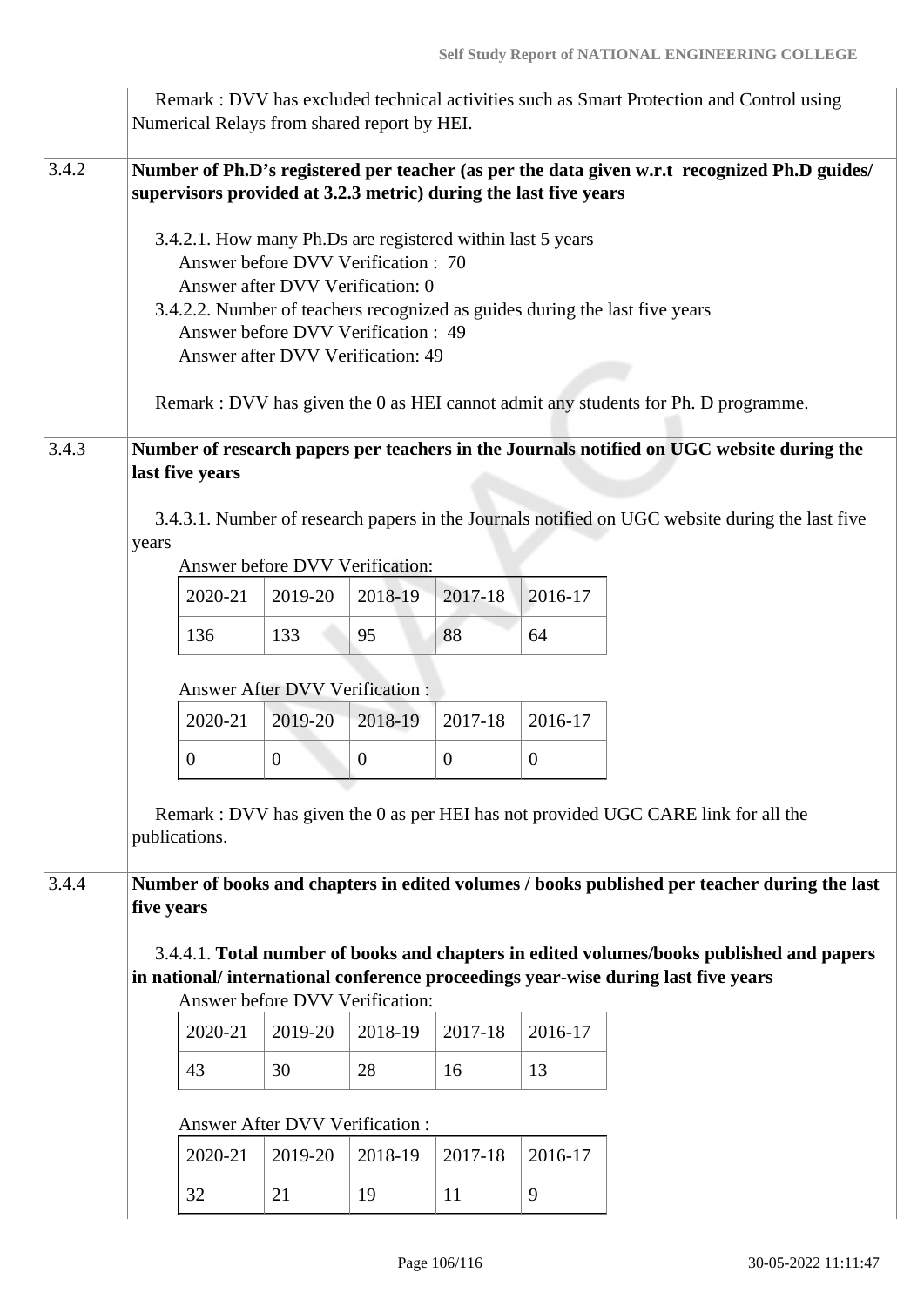|       |         | report by HEI.                                                         |                |                                       |                |                | Remark : DVV has not consider some books and chapters without ISBN number from shared                                                                                                                                                                                                                                                                                 |
|-------|---------|------------------------------------------------------------------------|----------------|---------------------------------------|----------------|----------------|-----------------------------------------------------------------------------------------------------------------------------------------------------------------------------------------------------------------------------------------------------------------------------------------------------------------------------------------------------------------------|
| 3.5.1 | Lakhs). |                                                                        |                |                                       |                |                | Revenue generated from consultancy and corporate training during the last five years (INR in                                                                                                                                                                                                                                                                          |
|       |         | the last five years (INR in lakhs).<br>Answer before DVV Verification: |                |                                       |                |                | 3.5.1.1. Total amount generated from consultancy and corporate training year-wise during                                                                                                                                                                                                                                                                              |
|       |         | 2020-21                                                                | 2019-20        | 2018-19                               | 2017-18        | 2016-17        |                                                                                                                                                                                                                                                                                                                                                                       |
|       |         | 2.78                                                                   | 5.40           | 4.22                                  | 6.72           | 1.99           |                                                                                                                                                                                                                                                                                                                                                                       |
|       |         | <b>Answer After DVV Verification:</b>                                  |                |                                       |                |                |                                                                                                                                                                                                                                                                                                                                                                       |
|       |         | 2020-21                                                                | 2019-20        | 2018-19                               | 2017-18        | 2016-17        |                                                                                                                                                                                                                                                                                                                                                                       |
|       |         | 1.08                                                                   | 3.02           | 2.03                                  | 5.02           | 0.86           |                                                                                                                                                                                                                                                                                                                                                                       |
|       |         | Institution cannot be considered here.                                 |                |                                       |                |                | Remark : DVV has excluded revenue generated by testing services/ use of facilities of the                                                                                                                                                                                                                                                                             |
| 3.6.2 |         | Answer before DVV Verification:                                        |                |                                       |                |                | Number of awards and recognition received by the Institution, its teachers and students for<br>extension activities from Government / Government recognised bodies during last five years<br>3.6.2.1. Total number of awards and recognition received for extension activities from<br>Government/ Government recognised bodies year-wise during the last five years. |
|       |         | 2020-21                                                                |                | $2019-20$   2018-19                   | 2017-18        | 2016-17        |                                                                                                                                                                                                                                                                                                                                                                       |
|       |         | 9                                                                      | 11             | 10                                    | 9              | 4              |                                                                                                                                                                                                                                                                                                                                                                       |
|       |         |                                                                        |                | <b>Answer After DVV Verification:</b> |                |                |                                                                                                                                                                                                                                                                                                                                                                       |
|       |         | 2020-21                                                                | 2019-20        | 2018-19                               | 2017-18        | 2016-17        |                                                                                                                                                                                                                                                                                                                                                                       |
|       |         | $\overline{0}$                                                         | $\overline{0}$ | $\overline{0}$                        | $\overline{0}$ | $\overline{0}$ |                                                                                                                                                                                                                                                                                                                                                                       |
|       |         |                                                                        |                |                                       |                |                | Remark : DVV has not consider shared certificate of appreciation and unstamped report by HEI.                                                                                                                                                                                                                                                                         |
| 3.6.3 |         |                                                                        |                |                                       |                |                | Number of extension and outreach programs conducted by the institution through NSS/NCC,<br>Government and Government recognised bodies during the last five years                                                                                                                                                                                                     |
|       |         |                                                                        |                | Answer before DVV Verification:       |                |                | 3.6.3.1. Number of extension and outreach programs conducted by the institution through<br>NSS/NCC, Government and Government recognised bodies during the last five years                                                                                                                                                                                            |
|       |         | 2020-21                                                                | 2019-20        | 2018-19                               | 2017-18        | 2016-17        |                                                                                                                                                                                                                                                                                                                                                                       |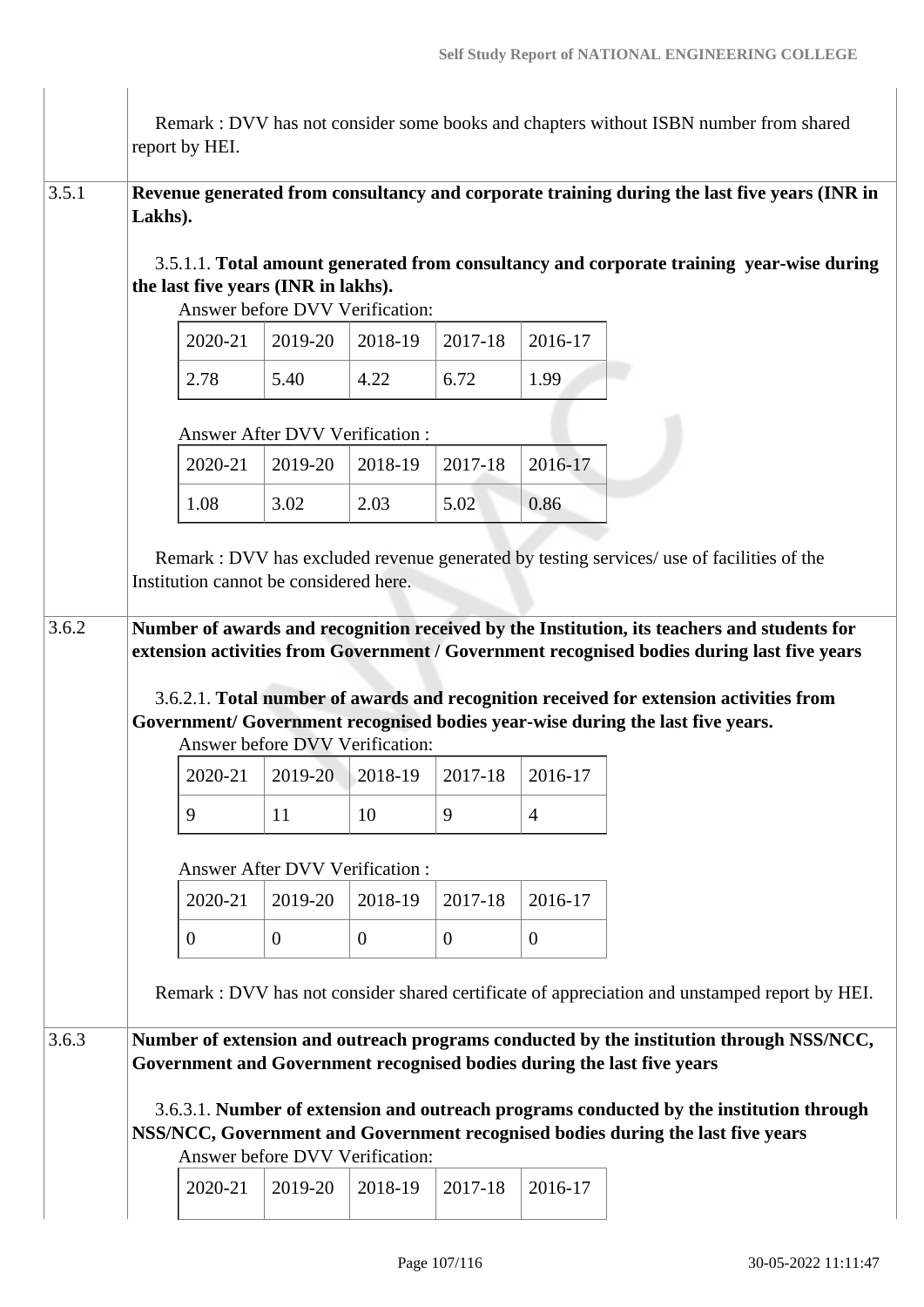|       | 203                                                                                                                                                                                                                                                                                                                                                                                                                                                                                                                                  | 217                                        | 181     | 179     | 164            |
|-------|--------------------------------------------------------------------------------------------------------------------------------------------------------------------------------------------------------------------------------------------------------------------------------------------------------------------------------------------------------------------------------------------------------------------------------------------------------------------------------------------------------------------------------------|--------------------------------------------|---------|---------|----------------|
|       |                                                                                                                                                                                                                                                                                                                                                                                                                                                                                                                                      |                                            |         |         |                |
|       |                                                                                                                                                                                                                                                                                                                                                                                                                                                                                                                                      | Answer After DVV Verification :            |         |         |                |
|       | 2020-21                                                                                                                                                                                                                                                                                                                                                                                                                                                                                                                              | 2019-20                                    | 2018-19 | 2017-18 | 2016-17        |
|       | 93                                                                                                                                                                                                                                                                                                                                                                                                                                                                                                                                   | 57                                         | 51      | 49      | 34             |
|       | Remark : DVV has not consider shared days and unstamped report and excluded all non-extension<br>activities such as all departmental association activities by HEI.<br>Average percentage of students participating in extension activities listed at 3.6.3 above during                                                                                                                                                                                                                                                             |                                            |         |         |                |
|       | the last five years                                                                                                                                                                                                                                                                                                                                                                                                                                                                                                                  |                                            |         |         |                |
|       | 3.6.4.1. Total number of students participating in extension activities listed at 3.6.3 above<br>year-wise during the last five years.<br>2020-21                                                                                                                                                                                                                                                                                                                                                                                    | Answer before DVV Verification:<br>2019-20 | 2018-19 | 2017-18 | 2016-17        |
|       | 23194                                                                                                                                                                                                                                                                                                                                                                                                                                                                                                                                | 20738                                      | 15064   | 15094   | 12706          |
|       |                                                                                                                                                                                                                                                                                                                                                                                                                                                                                                                                      |                                            |         |         |                |
|       |                                                                                                                                                                                                                                                                                                                                                                                                                                                                                                                                      | <b>Answer After DVV Verification:</b>      |         |         |                |
|       | 2020-21                                                                                                                                                                                                                                                                                                                                                                                                                                                                                                                              | 2019-20                                    | 2018-19 | 2017-18 | 2016-17        |
|       | 11194                                                                                                                                                                                                                                                                                                                                                                                                                                                                                                                                | 13738                                      | 11064   | 11094   | 11006          |
|       |                                                                                                                                                                                                                                                                                                                                                                                                                                                                                                                                      |                                            |         |         |                |
| 3.6.3 | Remark : DVV has considered one student once in a activity and year and given the input as per<br>Number of functional MoUs with institutions of national, international importance, other<br>institutions, industries, corporate houses etc. during the last five years (only functional MoUs<br>with ongoing activities to be considered)<br>3.7.2.1. Number of functional MoUs with institutions of national, international importance,<br>other Institutions, industries, corporate houses etc. year wise during last five years | Answer before DVV Verification:            |         |         |                |
|       | 2020-21                                                                                                                                                                                                                                                                                                                                                                                                                                                                                                                              | 2019-20                                    | 2018-19 | 2017-18 | 2016-17        |
|       | 9                                                                                                                                                                                                                                                                                                                                                                                                                                                                                                                                    | 17                                         | 12      | 10      | $\overline{7}$ |
|       | 2020-21                                                                                                                                                                                                                                                                                                                                                                                                                                                                                                                              | Answer After DVV Verification:<br>2019-20  | 2018-19 | 2017-18 | 2016-17        |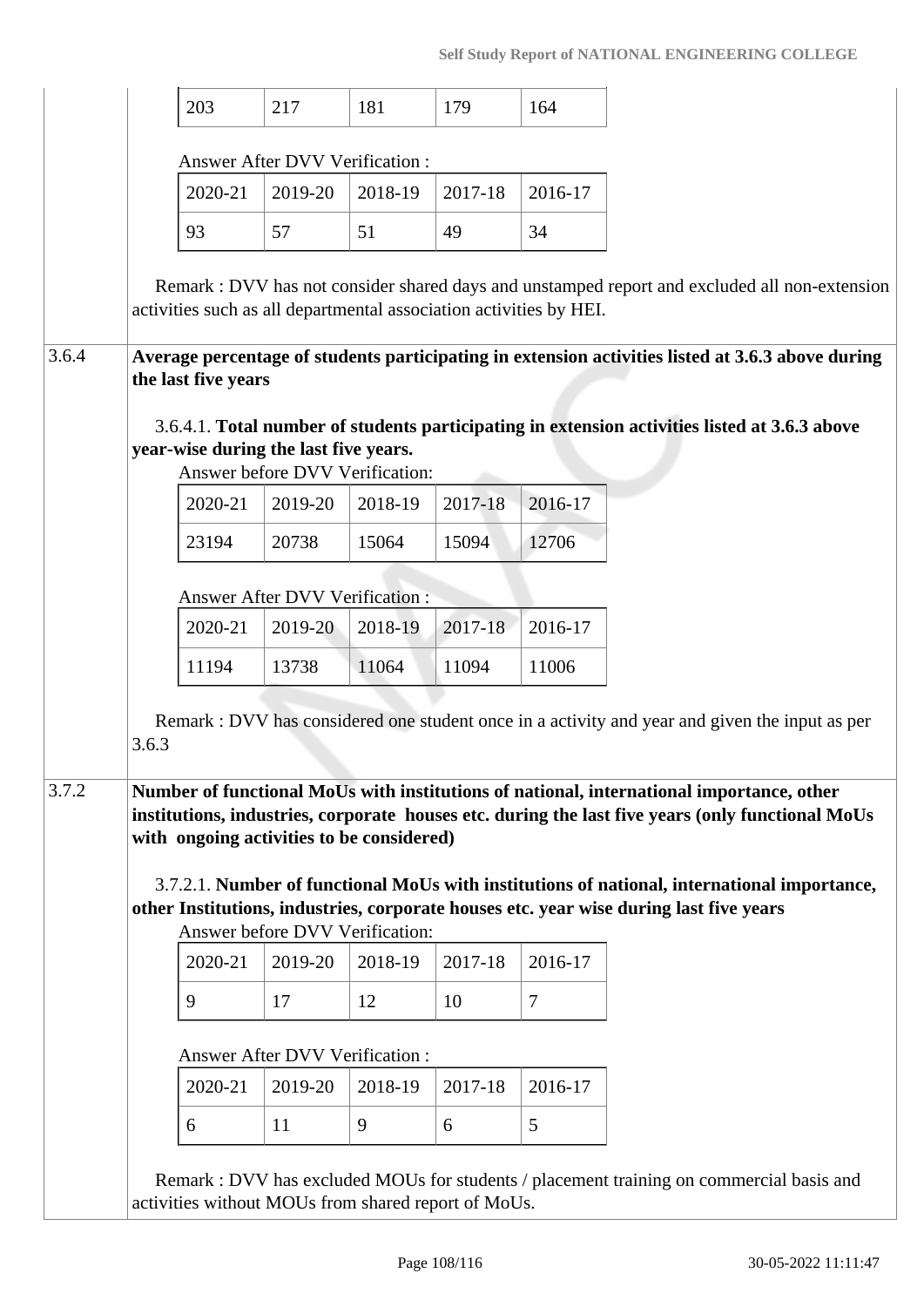| 4.1.3 |                                                                                                                                                                                                                          | Percentage of classrooms and seminar halls with ICT- enabled facilities such as smart class,<br>LMS, etc. (Data for the latest completed academic year)                                                                                                                                                                                   |                                |         |         |         |                                                                                                                                                                        |  |  |  |  |
|-------|--------------------------------------------------------------------------------------------------------------------------------------------------------------------------------------------------------------------------|-------------------------------------------------------------------------------------------------------------------------------------------------------------------------------------------------------------------------------------------------------------------------------------------------------------------------------------------|--------------------------------|---------|---------|---------|------------------------------------------------------------------------------------------------------------------------------------------------------------------------|--|--|--|--|
|       | 4.1.3.1. Number of classrooms and seminar halls with ICT facilities<br>Answer before DVV Verification : 68<br>Answer after DVV Verification: 42                                                                          |                                                                                                                                                                                                                                                                                                                                           |                                |         |         |         |                                                                                                                                                                        |  |  |  |  |
|       |                                                                                                                                                                                                                          |                                                                                                                                                                                                                                                                                                                                           |                                |         |         |         | Remark : HEI has not given any bills / stock register to validate the claim.                                                                                           |  |  |  |  |
| 4.2.4 | Percentage per day usage of library by teachers and students (foot falls and login data for<br>online access) during the latest completed academic year                                                                  |                                                                                                                                                                                                                                                                                                                                           |                                |         |         |         |                                                                                                                                                                        |  |  |  |  |
|       |                                                                                                                                                                                                                          | 4.2.4.1. Number of teachers and students using library per day over last one year<br>Answer before DVV Verification: 338<br>Answer after DVV Verification: 00<br>Remark: Relevant documents has not shared by HEI.                                                                                                                        |                                |         |         |         |                                                                                                                                                                        |  |  |  |  |
| 4.3.4 |                                                                                                                                                                                                                          | <b>Institution has the following Facilities for e-content development</b>                                                                                                                                                                                                                                                                 |                                |         |         |         |                                                                                                                                                                        |  |  |  |  |
|       | <b>HEI</b>                                                                                                                                                                                                               | 1. Media centre<br>2. Audio visual centre<br>3. Lecture Capturing System(LCS)<br>4. Mixing equipments and softwares for editing<br>Answer before DVV Verification : A. All of the above<br>Answer After DVV Verification: D. 1 of the above<br>Remark : DVV has made the changes as per shared report of Lecture Capturing System(LCS) by |                                |         |         |         |                                                                                                                                                                        |  |  |  |  |
| 4.4.1 |                                                                                                                                                                                                                          |                                                                                                                                                                                                                                                                                                                                           |                                |         |         |         | Average percentage expenditure incurred on maintenance of physical facilities and academic<br>support facilities excluding salary component during the last five years |  |  |  |  |
|       | 4.4.1.1. Expenditure incurred on maintenance of physical facilities and academic support<br>facilities excluding salary component year wise during the last five years (INR in lakhs)<br>Answer before DVV Verification: |                                                                                                                                                                                                                                                                                                                                           |                                |         |         |         |                                                                                                                                                                        |  |  |  |  |
|       |                                                                                                                                                                                                                          | 2020-21                                                                                                                                                                                                                                                                                                                                   | 2019-20                        | 2018-19 | 2017-18 | 2016-17 |                                                                                                                                                                        |  |  |  |  |
|       |                                                                                                                                                                                                                          | 633.84<br>416.17<br>769.26<br>797.79<br>721.73                                                                                                                                                                                                                                                                                            |                                |         |         |         |                                                                                                                                                                        |  |  |  |  |
|       |                                                                                                                                                                                                                          |                                                                                                                                                                                                                                                                                                                                           | Answer After DVV Verification: |         |         |         |                                                                                                                                                                        |  |  |  |  |
|       |                                                                                                                                                                                                                          | 2020-21                                                                                                                                                                                                                                                                                                                                   | 2019-20                        | 2018-19 | 2017-18 | 2016-17 |                                                                                                                                                                        |  |  |  |  |
|       |                                                                                                                                                                                                                          | 210.29                                                                                                                                                                                                                                                                                                                                    | 138.21                         | 469.26  | 281.29  | 136.09  |                                                                                                                                                                        |  |  |  |  |
|       |                                                                                                                                                                                                                          |                                                                                                                                                                                                                                                                                                                                           |                                |         |         |         |                                                                                                                                                                        |  |  |  |  |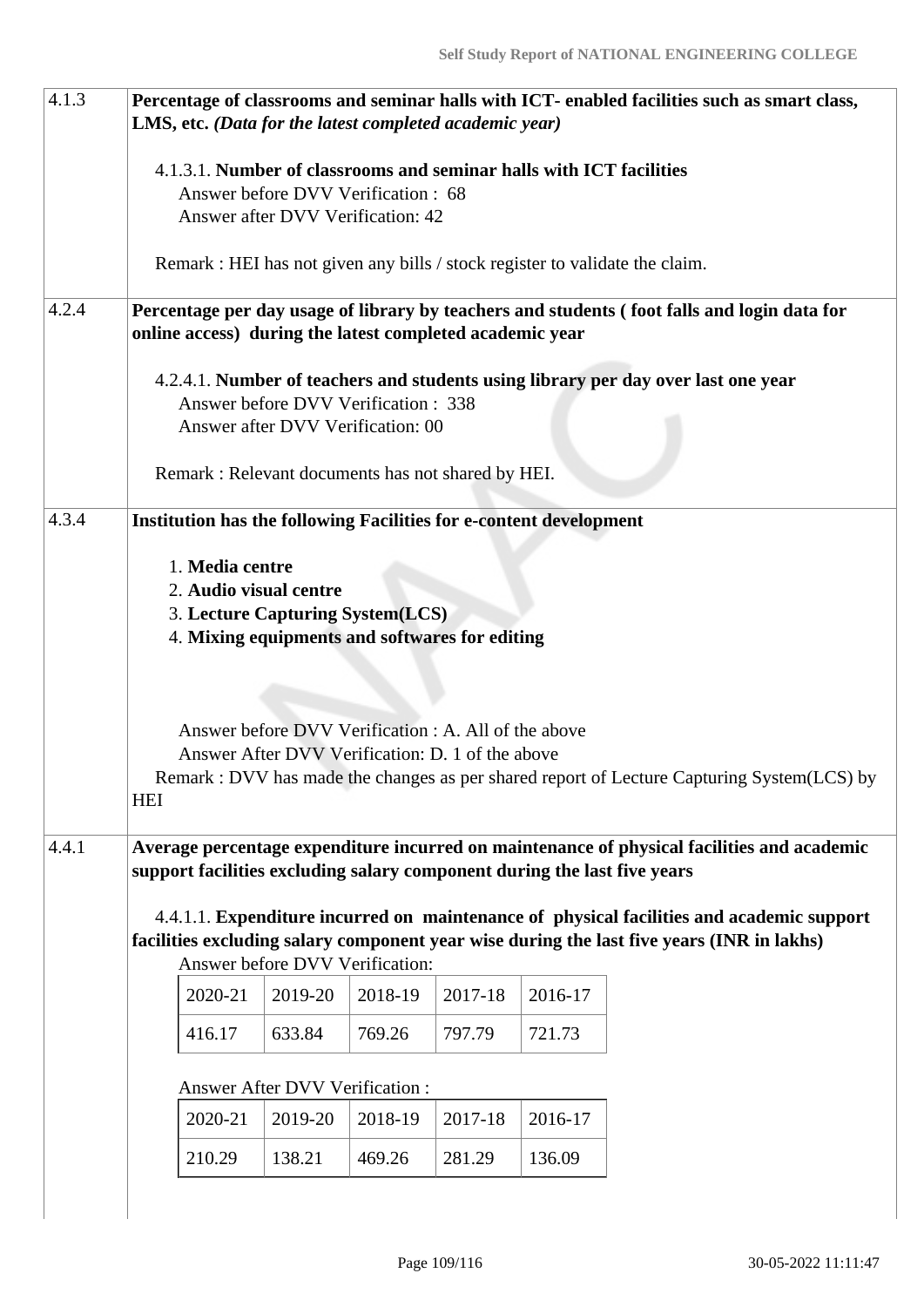|       |                                                                                                                                                                                        |                                       |                                                                              |              | facilities excluding salary from shared report by HEI.                  |              | Remark : DVV has considered only maintenance of physical facilities and academic support                                                                                                                                                                                                                                                                                     |  |  |  |  |
|-------|----------------------------------------------------------------------------------------------------------------------------------------------------------------------------------------|---------------------------------------|------------------------------------------------------------------------------|--------------|-------------------------------------------------------------------------|--------------|------------------------------------------------------------------------------------------------------------------------------------------------------------------------------------------------------------------------------------------------------------------------------------------------------------------------------------------------------------------------------|--|--|--|--|
| 5.1.1 |                                                                                                                                                                                        |                                       | <b>Government during last five years</b><br>schemes for reserved categories) |              |                                                                         |              | Average percentage of students benefited by scholarships and freeships provided by the<br>5.1.1.1. Number of students benefited by scholarships and free ships provided by the<br>institution, Government and non-government bodies, industries, individuals, philanthropists<br>during the last five years (other than students receiving scholarships under the government |  |  |  |  |
|       | Answer before DVV Verification:                                                                                                                                                        |                                       |                                                                              |              |                                                                         |              |                                                                                                                                                                                                                                                                                                                                                                              |  |  |  |  |
|       |                                                                                                                                                                                        | 2020-21                               | 2019-20                                                                      | 2018-19      | 2017-18                                                                 | 2016-17      |                                                                                                                                                                                                                                                                                                                                                                              |  |  |  |  |
|       |                                                                                                                                                                                        | 1214                                  | 1388                                                                         | 1505         | 1604                                                                    | 1695         |                                                                                                                                                                                                                                                                                                                                                                              |  |  |  |  |
|       |                                                                                                                                                                                        | <b>Answer After DVV Verification:</b> |                                                                              |              |                                                                         |              |                                                                                                                                                                                                                                                                                                                                                                              |  |  |  |  |
|       |                                                                                                                                                                                        | 2020-21                               | 2019-20                                                                      | 2018-19      | 2017-18                                                                 | 2016-17      |                                                                                                                                                                                                                                                                                                                                                                              |  |  |  |  |
|       |                                                                                                                                                                                        | 1                                     | $\mathbf{1}$                                                                 | $\mathbf{1}$ | $\mathbf{1}$                                                            | $\mathbf{1}$ |                                                                                                                                                                                                                                                                                                                                                                              |  |  |  |  |
| 5.1.3 | Remark: Relevant documents has not by HEI.<br>Following Capacity development and skills enhancement activities are organised for improving                                             |                                       |                                                                              |              |                                                                         |              |                                                                                                                                                                                                                                                                                                                                                                              |  |  |  |  |
|       | students capability<br>1. Soft skills<br>2. Language and communication skills                                                                                                          |                                       |                                                                              |              |                                                                         |              |                                                                                                                                                                                                                                                                                                                                                                              |  |  |  |  |
|       | 3. Life skills (Yoga, physical fitness, health and hygiene)<br>4. Awareness of trends in technology                                                                                    |                                       |                                                                              |              |                                                                         |              |                                                                                                                                                                                                                                                                                                                                                                              |  |  |  |  |
|       | Answer before DVV Verification : A. All of the above<br>Answer After DVV Verification: C. 2 of the above<br>Remark : DVV has considered C. 2 of the above as per shared report by HEI. |                                       |                                                                              |              |                                                                         |              |                                                                                                                                                                                                                                                                                                                                                                              |  |  |  |  |
| 5.1.4 | Average percentage of students benefited by career counseling and guidance for competitive<br>examinations as offered by the Institution during the last five years.                   |                                       |                                                                              |              |                                                                         |              |                                                                                                                                                                                                                                                                                                                                                                              |  |  |  |  |
|       |                                                                                                                                                                                        |                                       | Answer before DVV Verification:                                              |              | counselling offered by the institution year wise during last five years |              | 5.1.4.1. Number of students benefitted by guidance for competitive examinations and career                                                                                                                                                                                                                                                                                   |  |  |  |  |
|       |                                                                                                                                                                                        | 2020-21                               | 2019-20                                                                      | 2018-19      | 2017-18                                                                 | 2016-17      |                                                                                                                                                                                                                                                                                                                                                                              |  |  |  |  |
|       |                                                                                                                                                                                        | 1952                                  | 2026                                                                         | 2203         | 2317                                                                    | 2450         |                                                                                                                                                                                                                                                                                                                                                                              |  |  |  |  |
|       |                                                                                                                                                                                        |                                       |                                                                              |              |                                                                         |              |                                                                                                                                                                                                                                                                                                                                                                              |  |  |  |  |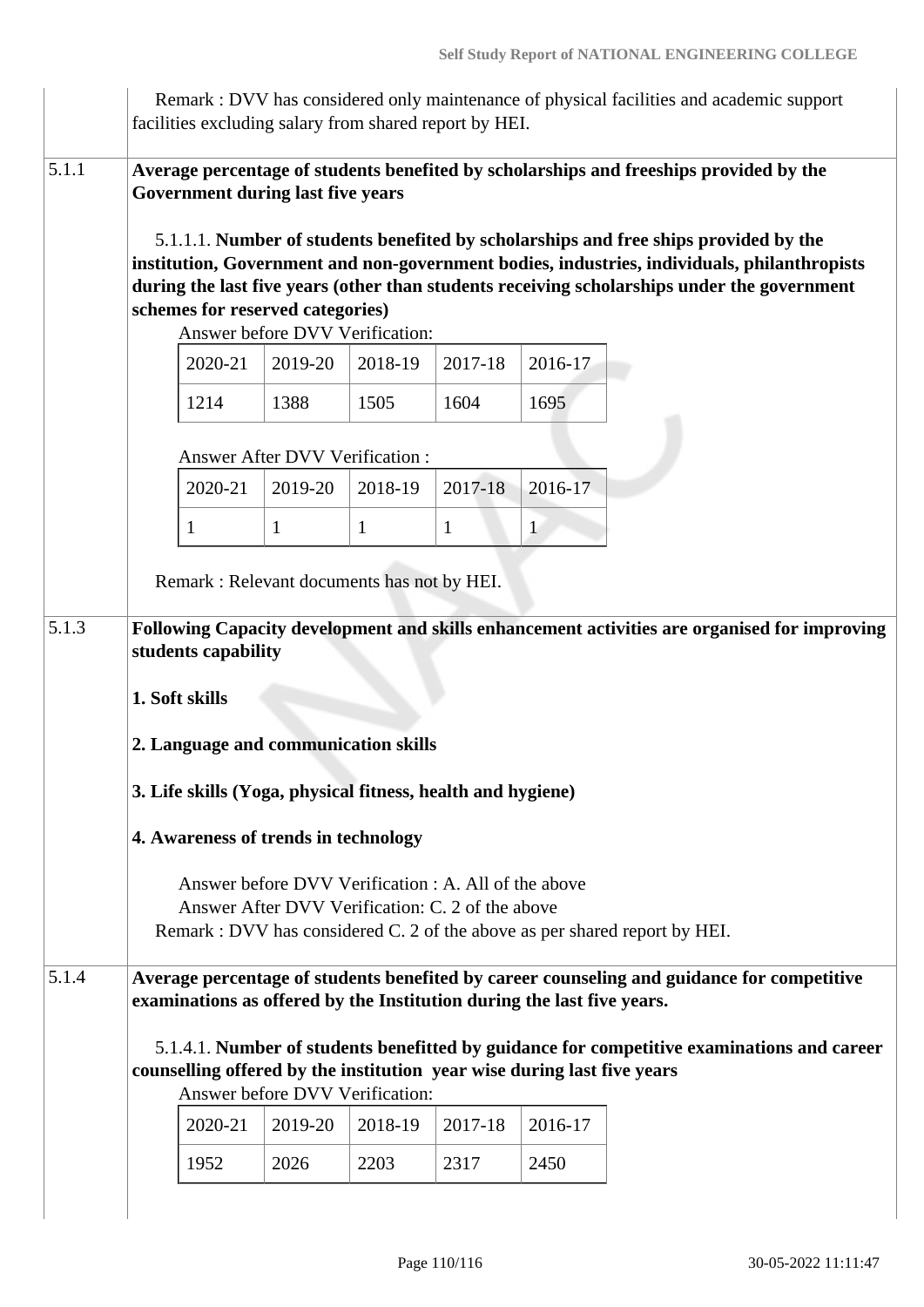|       |                                                                                                                                                                                                                                                                                                  |                | <b>Answer After DVV Verification:</b>                                                                    |         |         |                                                                         |                                                                                                                                                                                                 |  |  |  |
|-------|--------------------------------------------------------------------------------------------------------------------------------------------------------------------------------------------------------------------------------------------------------------------------------------------------|----------------|----------------------------------------------------------------------------------------------------------|---------|---------|-------------------------------------------------------------------------|-------------------------------------------------------------------------------------------------------------------------------------------------------------------------------------------------|--|--|--|
|       |                                                                                                                                                                                                                                                                                                  | 2020-21        | 2019-20                                                                                                  | 2018-19 | 2017-18 | 2016-17                                                                 |                                                                                                                                                                                                 |  |  |  |
|       |                                                                                                                                                                                                                                                                                                  | 1322           | 1426                                                                                                     | 1903    | 1117    | 1150                                                                    |                                                                                                                                                                                                 |  |  |  |
|       |                                                                                                                                                                                                                                                                                                  |                | GATE, CAT training from shared report by HEI.                                                            |         |         |                                                                         | Remark: DVV has excluded activities such as TCS, Infosys, Accenture and considered only                                                                                                         |  |  |  |
| 5.1.5 |                                                                                                                                                                                                                                                                                                  |                | harassment and ragging cases                                                                             |         |         |                                                                         | The institution adopts the following for redressal of student grievances including sexual                                                                                                       |  |  |  |
|       | 1. Implementation of guidelines of statutory/regulatory bodies<br>2. Organisation wide awareness and undertakings on policies with zero tolerance<br>3. Mechanisms for submission of online/offline students' grievances<br>4. Timely redressal of the grievances through appropriate committees |                |                                                                                                          |         |         |                                                                         |                                                                                                                                                                                                 |  |  |  |
|       |                                                                                                                                                                                                                                                                                                  |                | Answer before DVV Verification : A. All of the above<br>Answer After DVV Verification: B. 3 of the above |         |         |                                                                         | Remark : DVV has considered B. 3 of the above as per shared report by HEI.                                                                                                                      |  |  |  |
| 5.2.1 |                                                                                                                                                                                                                                                                                                  |                |                                                                                                          |         |         |                                                                         | Average percentage of placement of outgoing students during the last five years                                                                                                                 |  |  |  |
|       |                                                                                                                                                                                                                                                                                                  |                | Answer before DVV Verification:                                                                          |         |         |                                                                         | 5.2.1.1. Number of outgoing students placed year - wise during the last five years.                                                                                                             |  |  |  |
|       |                                                                                                                                                                                                                                                                                                  | 2020-21        | 2019-20                                                                                                  | 2018-19 | 2017-18 | 2016-17                                                                 |                                                                                                                                                                                                 |  |  |  |
|       |                                                                                                                                                                                                                                                                                                  | 533            | 529                                                                                                      | 348     | 328     | 353                                                                     |                                                                                                                                                                                                 |  |  |  |
|       |                                                                                                                                                                                                                                                                                                  |                | <b>Answer After DVV Verification:</b>                                                                    |         |         |                                                                         |                                                                                                                                                                                                 |  |  |  |
|       |                                                                                                                                                                                                                                                                                                  | 2020-21        | 2019-20                                                                                                  | 2018-19 | 2017-18 | 2016-17                                                                 |                                                                                                                                                                                                 |  |  |  |
|       |                                                                                                                                                                                                                                                                                                  | 421            | 421                                                                                                      | 321     | 218     | 253                                                                     |                                                                                                                                                                                                 |  |  |  |
|       | Remark : DVV has excluded offers without signature, email offers from shared report by HEI.                                                                                                                                                                                                      |                |                                                                                                          |         |         |                                                                         |                                                                                                                                                                                                 |  |  |  |
| 5.3.1 |                                                                                                                                                                                                                                                                                                  |                | be counted as one) during the last five years.                                                           |         |         |                                                                         | Number of awards/medals won by students for outstanding performance in sports/cultural<br>activities at inter-university/state/national / international level (award for a team event should    |  |  |  |
|       |                                                                                                                                                                                                                                                                                                  |                |                                                                                                          |         |         | event should be counted as one) year - wise during the last five years. | 5.3.1.1. Number of awards/medals won by students for outstanding performance in sports /<br>cultural activities at inter-university / state / national / international events (award for a team |  |  |  |
|       |                                                                                                                                                                                                                                                                                                  |                | Answer before DVV Verification:                                                                          |         |         |                                                                         |                                                                                                                                                                                                 |  |  |  |
|       |                                                                                                                                                                                                                                                                                                  | 2020-21        | 2019-20                                                                                                  | 2018-19 | 2017-18 | 2016-17                                                                 |                                                                                                                                                                                                 |  |  |  |
|       |                                                                                                                                                                                                                                                                                                  | $\overline{2}$ | 15                                                                                                       | 15      | 29      | 22                                                                      |                                                                                                                                                                                                 |  |  |  |
|       |                                                                                                                                                                                                                                                                                                  |                |                                                                                                          |         |         |                                                                         |                                                                                                                                                                                                 |  |  |  |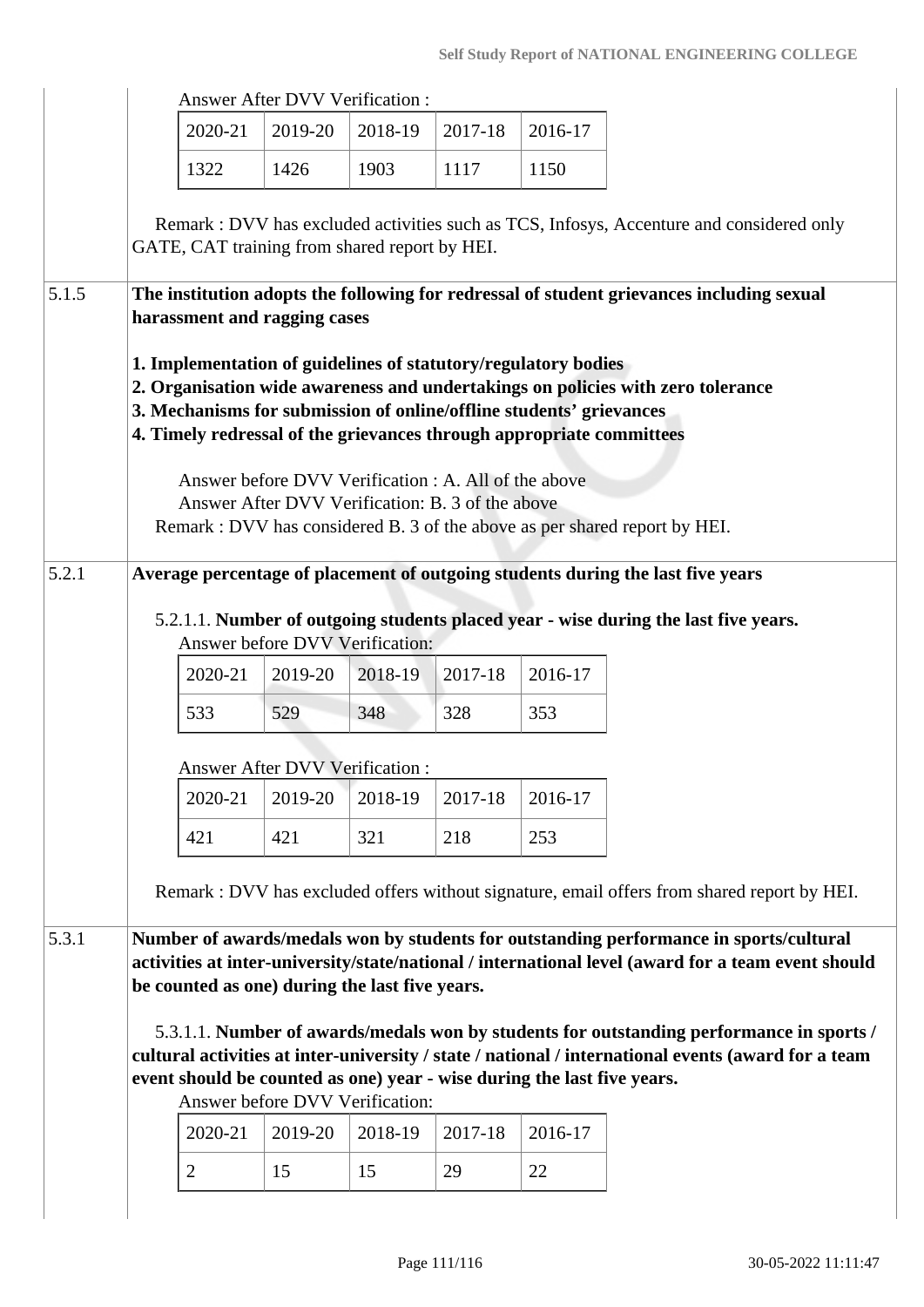|       |                                                                                                                                                                         |                                                                                                                                                                                        | <b>Answer After DVV Verification:</b> |         |                                                                                              |         |                                                                                                                                                                                   |  |  |  |  |
|-------|-------------------------------------------------------------------------------------------------------------------------------------------------------------------------|----------------------------------------------------------------------------------------------------------------------------------------------------------------------------------------|---------------------------------------|---------|----------------------------------------------------------------------------------------------|---------|-----------------------------------------------------------------------------------------------------------------------------------------------------------------------------------|--|--|--|--|
|       |                                                                                                                                                                         | 2020-21                                                                                                                                                                                | 2019-20                               | 2018-19 | 2017-18                                                                                      | 2016-17 |                                                                                                                                                                                   |  |  |  |  |
|       |                                                                                                                                                                         | $00\,$                                                                                                                                                                                 | 00                                    | 00      | $00\,$                                                                                       | 00      |                                                                                                                                                                                   |  |  |  |  |
|       |                                                                                                                                                                         | shared report by HEI.                                                                                                                                                                  |                                       |         |                                                                                              |         | Remark: DVV has given the 0 as per not considered Anna university Zonal level activities from                                                                                     |  |  |  |  |
| 5.3.3 | year                                                                                                                                                                    |                                                                                                                                                                                        |                                       |         |                                                                                              |         | Average number of sports and cultural events / competitions organised by the institution per                                                                                      |  |  |  |  |
|       | 5.3.3.1. Number of sports and cultural events / competitions organised by the institution year<br>- wise during the last five years.<br>Answer before DVV Verification: |                                                                                                                                                                                        |                                       |         |                                                                                              |         |                                                                                                                                                                                   |  |  |  |  |
|       |                                                                                                                                                                         | 2020-21                                                                                                                                                                                | 2019-20                               | 2018-19 | 2017-18                                                                                      | 2016-17 |                                                                                                                                                                                   |  |  |  |  |
|       |                                                                                                                                                                         | 20                                                                                                                                                                                     | 29                                    | 30      | 38                                                                                           | 31      |                                                                                                                                                                                   |  |  |  |  |
|       |                                                                                                                                                                         |                                                                                                                                                                                        | Answer After DVV Verification:        |         |                                                                                              |         |                                                                                                                                                                                   |  |  |  |  |
|       |                                                                                                                                                                         | 2020-21                                                                                                                                                                                | 2019-20                               | 2018-19 | $2017 - 18$                                                                                  | 2016-17 |                                                                                                                                                                                   |  |  |  |  |
|       |                                                                                                                                                                         | 16                                                                                                                                                                                     | 21                                    | 22      | 32                                                                                           | 24      |                                                                                                                                                                                   |  |  |  |  |
| 5.4.2 |                                                                                                                                                                         | Alumni financial contribution during the last five years (in INR).                                                                                                                     |                                       |         |                                                                                              |         |                                                                                                                                                                                   |  |  |  |  |
|       |                                                                                                                                                                         | Remark : DVV has considered E. <2 Lakhs as per shared report by HEI.                                                                                                                   |                                       |         | Answer before DVV Verification: A. ? 15 Lakhs<br>Answer After DVV Verification: E. < 2 Lakhs |         |                                                                                                                                                                                   |  |  |  |  |
| 6.2.3 | Implementation of e-governance in areas of operation                                                                                                                    |                                                                                                                                                                                        |                                       |         |                                                                                              |         |                                                                                                                                                                                   |  |  |  |  |
|       | 1. Administration<br>2. Finance and Accounts<br><b>3. Student Admission and Support</b><br>4. Examination                                                               |                                                                                                                                                                                        |                                       |         |                                                                                              |         |                                                                                                                                                                                   |  |  |  |  |
|       |                                                                                                                                                                         | Answer before DVV Verification : A. All of the above<br>Answer After DVV Verification: B. 3 of the above<br>Remark : DVV has considered B. 3 of the above as per shared report by HEI. |                                       |         |                                                                                              |         |                                                                                                                                                                                   |  |  |  |  |
| 6.3.2 |                                                                                                                                                                         |                                                                                                                                                                                        |                                       |         |                                                                                              |         | Average percentage of teachers provided with financial support to attend conferences /<br>workshops and towards membership fee of professional bodies during the last five years. |  |  |  |  |
|       |                                                                                                                                                                         |                                                                                                                                                                                        |                                       |         |                                                                                              |         | 6.3.2.1. Number of teachers provided with financial support to attend<br>conferences/workshops and towards membership fee of professional bodies year wise during                 |  |  |  |  |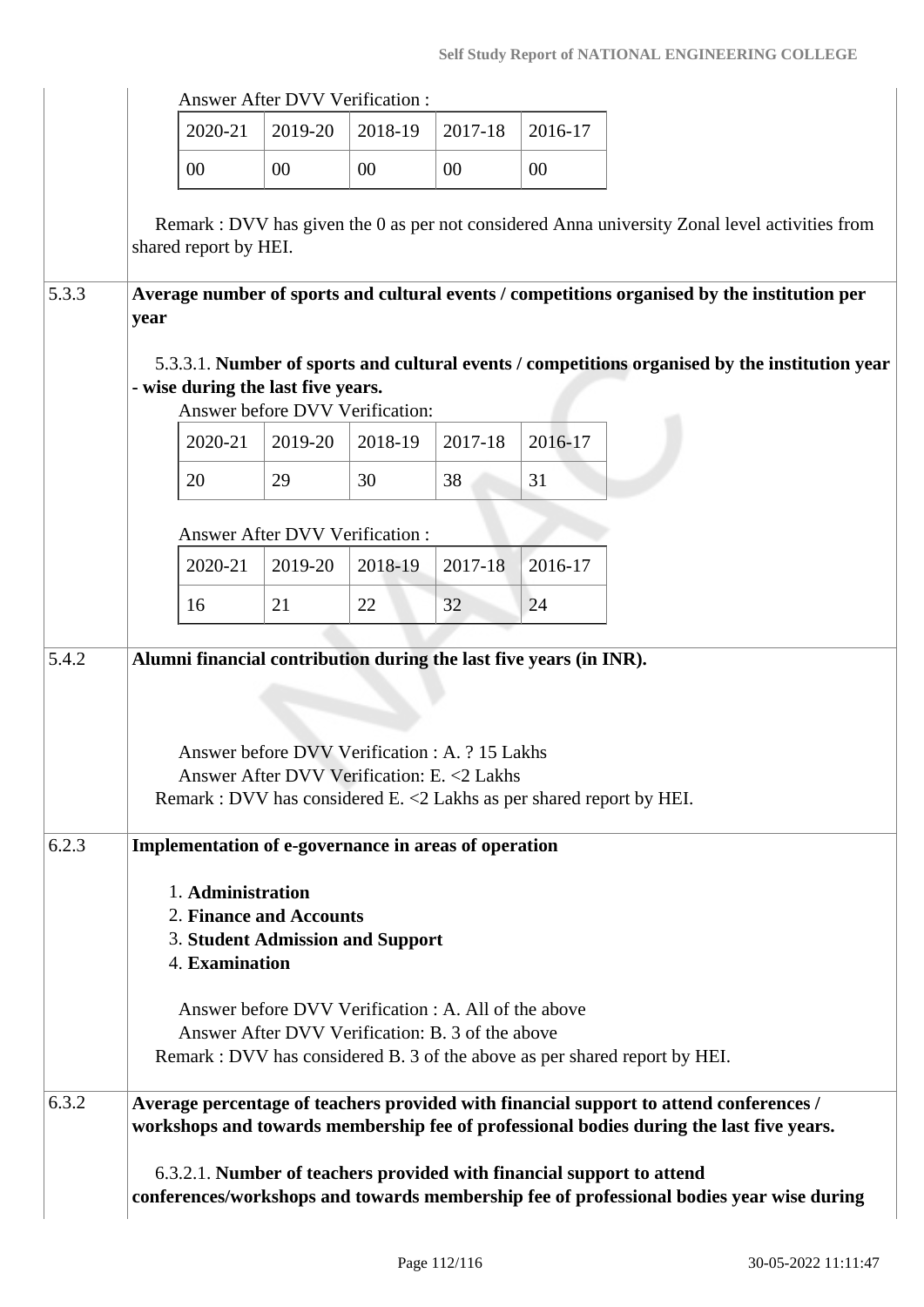|       | 2020-21                                     | Answer before DVV Verification:<br>2019-20 | 2018-19 | 2017-18 | 2016-17 |                                                                                                   |
|-------|---------------------------------------------|--------------------------------------------|---------|---------|---------|---------------------------------------------------------------------------------------------------|
|       | 35                                          | 113                                        | 150     | 119     | 68      |                                                                                                   |
|       |                                             |                                            |         |         |         |                                                                                                   |
|       |                                             | Answer After DVV Verification :            |         |         |         |                                                                                                   |
|       | 2020-21                                     | 2019-20                                    | 2018-19 | 2017-18 | 2016-17 |                                                                                                   |
|       | 21                                          | 65                                         | 78      | 44      | 32      |                                                                                                   |
|       |                                             |                                            |         |         |         | Remark : DVV has given the input as per excluded teacher getting multiple benefit once in a year. |
| 6.3.3 |                                             |                                            |         |         |         | Average number of professional development / administrative training Programmes organized         |
|       |                                             |                                            |         |         |         | by the institution for teaching and non-teaching staff during the last five years.                |
|       |                                             |                                            |         |         |         |                                                                                                   |
|       |                                             |                                            |         |         |         | 6.3.3.1. Total number of professional development /administrative training Programmes             |
|       |                                             |                                            |         |         |         | organized by the institution for teaching and non teaching staff year-wise during the last five   |
|       | years                                       |                                            |         |         |         |                                                                                                   |
|       |                                             | Answer before DVV Verification:            |         |         |         |                                                                                                   |
|       | 2020-21                                     | 2019-20                                    | 2018-19 | 2017-18 | 2016-17 |                                                                                                   |
|       | 20                                          | 53                                         | 45      | 16      | 14      |                                                                                                   |
|       |                                             | <b>Answer After DVV Verification:</b>      |         |         |         |                                                                                                   |
|       | 2020-21                                     | 2019-20                                    | 2018-19 | 2017-18 | 2016-17 |                                                                                                   |
|       | $00\,$                                      | $00\,$                                     | 00      | 00      | 00      |                                                                                                   |
|       |                                             |                                            |         |         |         |                                                                                                   |
|       |                                             |                                            |         |         |         |                                                                                                   |
|       |                                             |                                            |         |         |         | Remark : DVV has Excluded all programmes conducted by external agencies (either online or         |
|       | offline).                                   |                                            |         |         |         |                                                                                                   |
|       |                                             |                                            |         |         |         |                                                                                                   |
|       |                                             |                                            |         |         |         | Average percentage of teachers undergoing online/face-to-face Faculty Development                 |
|       |                                             |                                            |         |         |         | Programmes (FDP) during the last five years (Professional Development Programmes,                 |
|       |                                             |                                            |         |         |         | Orientation / Induction Programmes, Refresher Course, Short Term Course).                         |
|       |                                             |                                            |         |         |         | 6.3.4.1. Total number of teachers attending professional development Programmes, viz.,            |
|       |                                             |                                            |         |         |         | <b>Orientation Programme, Refresher Course, Short Term Course, Faculty Development</b>            |
|       | Programmes year wise during last five years |                                            |         |         |         |                                                                                                   |
|       |                                             | Answer before DVV Verification:            |         |         |         |                                                                                                   |
| 6.3.4 | 2020-21                                     | 2019-20                                    | 2018-19 | 2017-18 | 2016-17 |                                                                                                   |
|       | 153                                         | 171                                        | 152     | 166     | 186     |                                                                                                   |
|       |                                             | Answer After DVV Verification :            |         |         |         |                                                                                                   |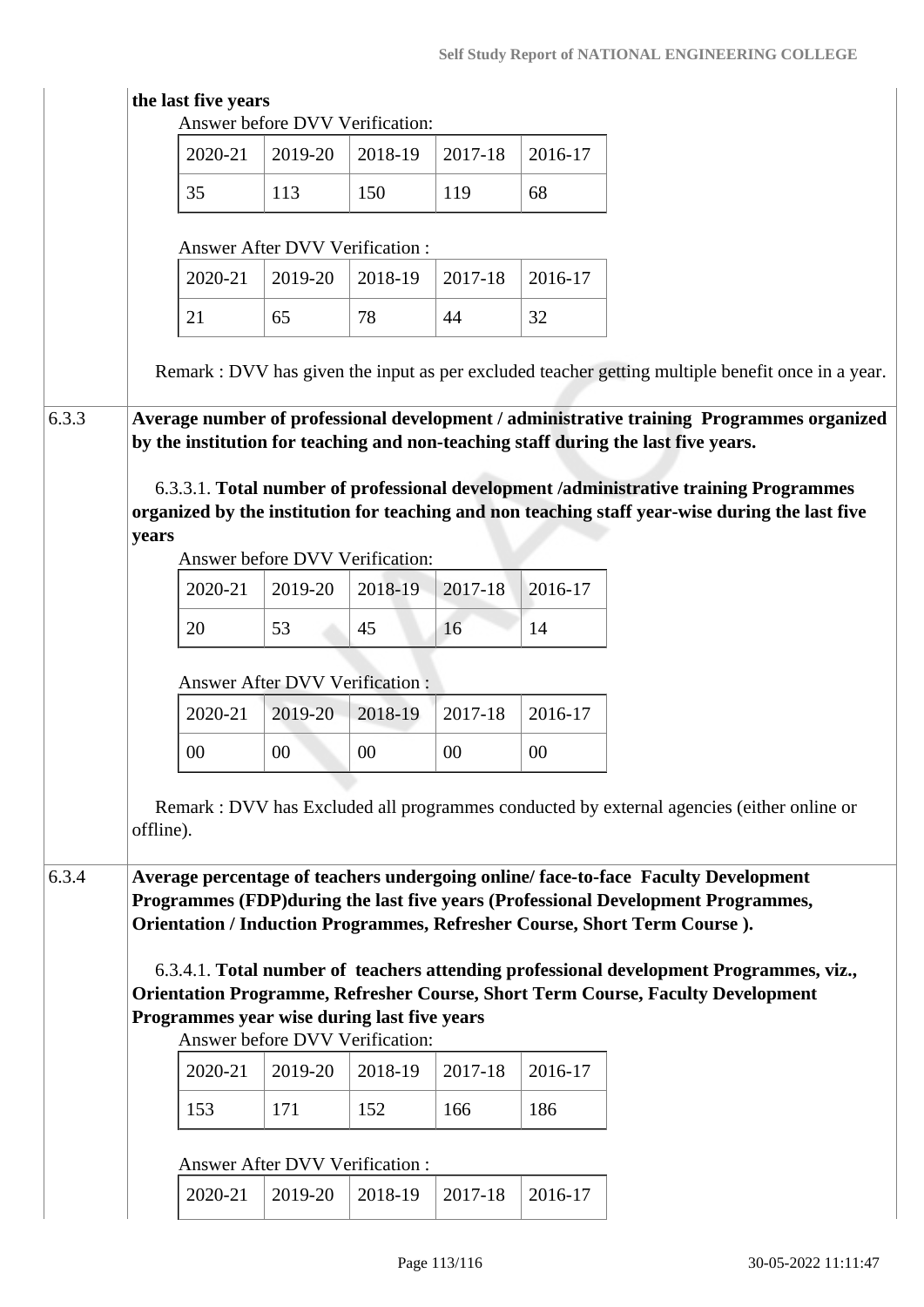|       | 56                                |                                    | 00                                                   | $00\,$                                                                | 21                                                                                                                                                              | 00                                                             |                                                                                                                                                                              |
|-------|-----------------------------------|------------------------------------|------------------------------------------------------|-----------------------------------------------------------------------|-----------------------------------------------------------------------------------------------------------------------------------------------------------------|----------------------------------------------------------------|------------------------------------------------------------------------------------------------------------------------------------------------------------------------------|
|       | by HEI.                           |                                    |                                                      |                                                                       |                                                                                                                                                                 |                                                                | Remark : DVV has given the input as per consider one faculty once in a year from shared report                                                                               |
| 6.5.3 |                                   | <b>Certification</b> )             | 3. Participation in NIRF                             | analysed and used for improvements                                    | Quality assurance initiatives of the institution include:<br>Answer before DVV Verification : All of the above<br>Answer After DVV Verification: 3 of the above | 2. Collaborative quality initiatives with other institution(s) | 1. Regular meeting of Internal Quality Assurance Cell (IQAC); Feedback collected,<br>4. Any other quality audit recognized by state, national or international agencies (ISO |
| 7.1.2 | measures                          | 1. Solar energy<br>2. Biogas plant | 3. Wheeling to the Grid                              | 4. Sensor-based energy conservation                                   | 5. Use of LED bulbs/ power efficient equipment<br>Answer before DVV Verification : C. 2 of the above<br>Answer After DVV Verification: D. 1 of the above        |                                                                | Remark : DVV has considered 3 of the above as per shared report by HEI.<br>The Institution has facilities for alternate sources of energy and energy conservation            |
| 7.1.4 |                                   |                                    | 1. Rain water harvesting<br>4. Waste water recycling | 2. Borewell /Open well recharge<br>3. Construction of tanks and bunds | Water conservation facilities available in the Institution:                                                                                                     |                                                                | Remark : DVV has considered D. 1 of the above as per shared report by HEI.<br>5. Maintenance of water bodies and distribution system in the campus                           |
| 7.1.5 | Green campus initiatives include: |                                    |                                                      |                                                                       | Answer After DVV Verification: C. 2 of the above                                                                                                                | Answer before DVV Verification : A. Any 4 or all of the above  | Remark : DVV has considered C. 2 of the above as per shared report by HEI.                                                                                                   |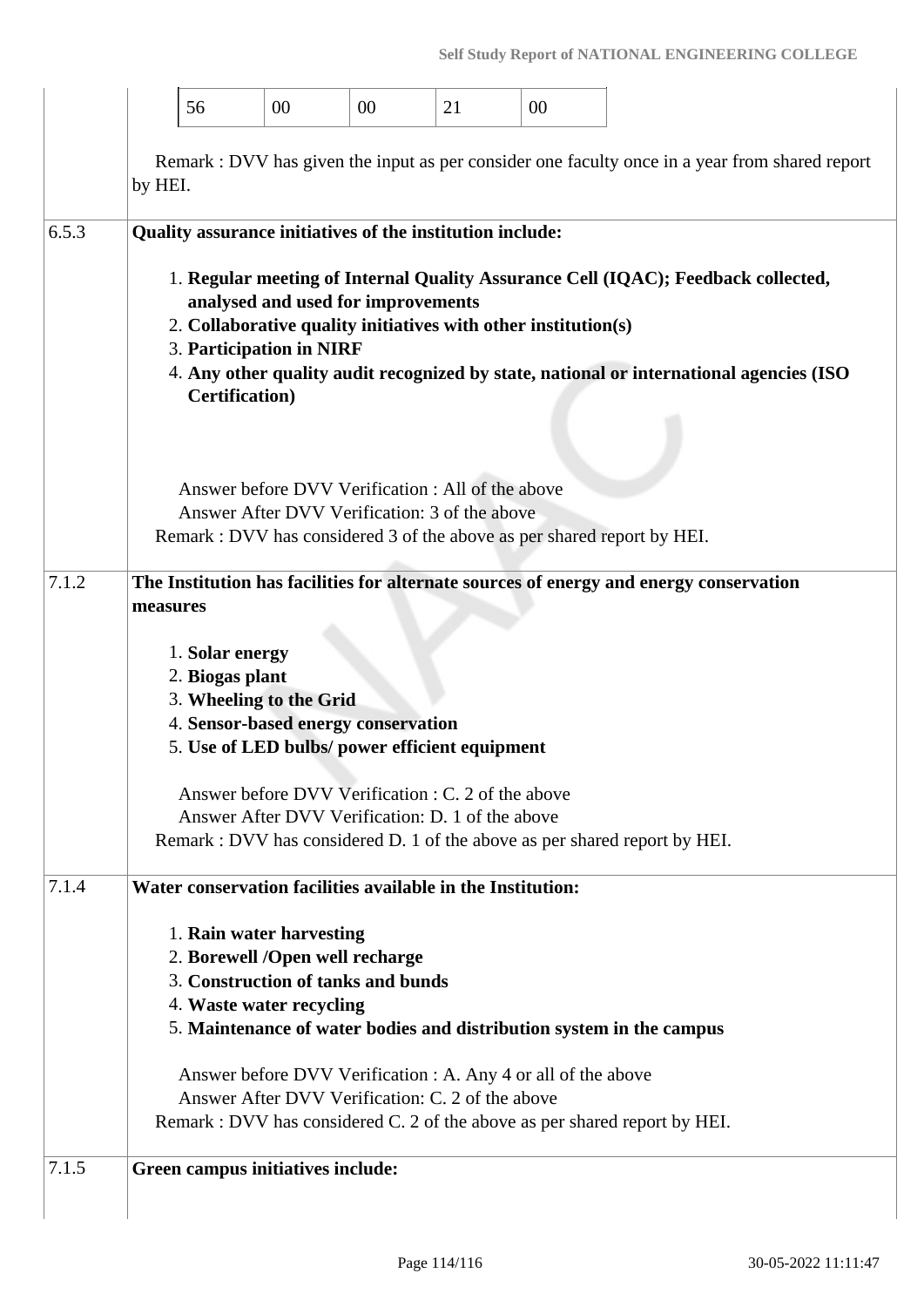|        | 1. Restricted entry of automobiles<br>2. Use of Bicycles/ Battery powered vehicles<br>3. Pedestrian Friendly pathways<br>4. Ban on use of Plastic<br>5. landscaping with trees and plants                                                                                                                                                                                                                                                                                                                                                                                                                                                    |
|--------|----------------------------------------------------------------------------------------------------------------------------------------------------------------------------------------------------------------------------------------------------------------------------------------------------------------------------------------------------------------------------------------------------------------------------------------------------------------------------------------------------------------------------------------------------------------------------------------------------------------------------------------------|
|        | Answer before DVV Verification : A. Any 4 or All of the above<br>Answer After DVV Verification: C. 2 of the above<br>Remark : DVV has considered C. 2 of the above as per shared report by HEI.                                                                                                                                                                                                                                                                                                                                                                                                                                              |
| 7.1.6  | Quality audits on environment and energy are regularly undertaken by the Institution and any<br>awards received for such green campus initiatives:                                                                                                                                                                                                                                                                                                                                                                                                                                                                                           |
|        | 1. Green audit<br>2. Energy audit<br>3. Environment audit<br>4. Clean and green campus recognitions / awards<br>5. Beyond the campus environmental promotion activities                                                                                                                                                                                                                                                                                                                                                                                                                                                                      |
|        | Answer before DVV Verification : A. Any 4 or all of the above<br>Answer After DVV Verification: B. 3 of the above<br>Remark : DVV has considered B. 3 of the above as per shared report by HEI.                                                                                                                                                                                                                                                                                                                                                                                                                                              |
| 7.1.7  | The Institution has disabled-friendly, barrier free environment<br>1. Built environment with ramps/lifts for easy access to classrooms.<br>2. Divyangjan friendly washrooms<br>3. Signage including tactile path, lights, display boards and signposts<br>4. Assistive technology and facilities for Divyangjan accessible website, screen-reading<br>software, mechanized equipment<br>5. Provision for enquiry and information : Human assistance, reader, scribe, soft copies of<br>reading material, screen reading<br>Answer before DVV Verification : A. Any 4 or all of the above<br>Answer After DVV Verification: C. 2 of the above |
| 7.1.10 | Remark : DVV has considered C. 2 of the above as per shared report by HEI.<br>The Institution has a prescribed code of conduct for students, teachers, administrators and<br>other staff and conducts periodic programmes in this regard.<br>1. The Code of Conduct is displayed on the website<br>2. There is a committee to monitor adherence to the Code of Conduct                                                                                                                                                                                                                                                                       |
|        | 3. Institution organizes professional ethics programmes for students, teachers,<br>administrators and other staff<br>4. Annual awareness programmes on Code of Conduct are organized                                                                                                                                                                                                                                                                                                                                                                                                                                                         |
|        | Answer before DVV Verification : A. All of the above                                                                                                                                                                                                                                                                                                                                                                                                                                                                                                                                                                                         |